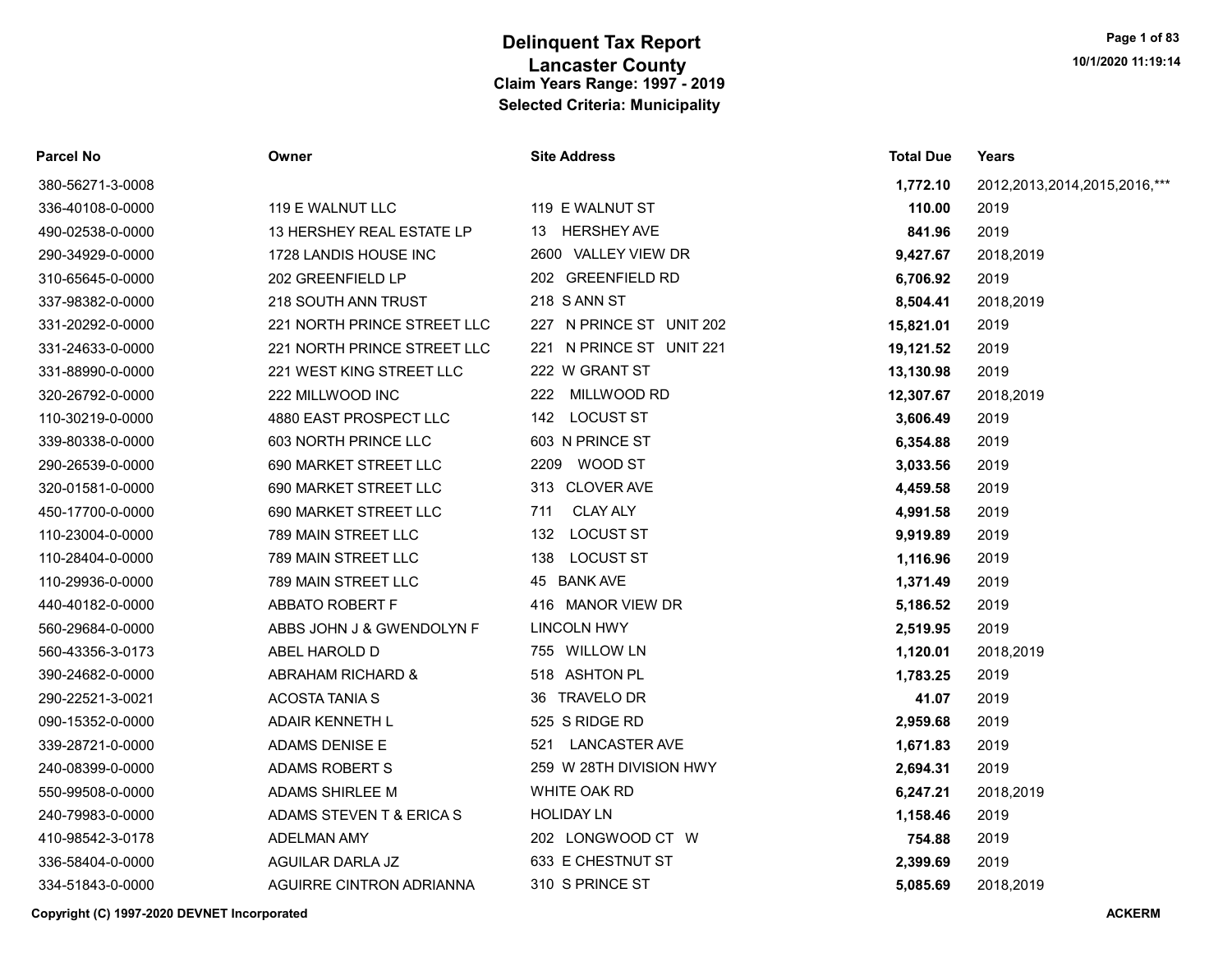| <b>Parcel No</b> | Owner                      | <b>Site Address</b>            | <b>Total Due</b> | Years                  |
|------------------|----------------------------|--------------------------------|------------------|------------------------|
| 160-53806-0-0000 | AHLBORN HERVEY D & NORMA B | 228 HILLCREST LN               | 3,974.63         | 2019                   |
| 160-63633-0-0000 | AKERS JARED S              | 44 SILVER DR                   | 32,428.43        | 2016, 2017, 2018, 2019 |
| 130-83986-0-0000 | ALBERT TARA L              | 129<br><b>MEADOW VIEW LN</b>   | 3,207.17         | 2019                   |
| 300-13348-0-0000 | ALCANTARA JOANA B          | <b>CLEAR STREAM DR</b><br>3613 | 8,630.96         | 2019                   |
| 130-32803-0-0000 | ALEXANDER DONNA J          | 186 FALMOUTH RD                | 5,945.77         | 2018,2019              |
| 260-14274-0-0000 | ALEXOPOULOS JAMES P        | 20 E KING ST                   | 14,348.46        | 2018,2019              |
| 337-00241-0-0000 | ALICEA HECTOR              | 432 S DUKE ST                  | 2,223.98         | 2019                   |
| 290-60765-3-0219 | <b>ALICEA MINERVA</b>      | 73 MADGE DR                    | 157.40           | 2019                   |
| 430-45800-0-0000 | ALLGYER DANIEL S           | 943 RIVER RD                   | 7,138.17         | 2019                   |
| 420-46757-0-0000 | ALTLAND HAROLD E           | 26 S PERRY ST                  | 5,028.59         | 2018,2019              |
| 110-52915-0-0000 | ALTLAND JACQUELINE J       | 548 N SECOND ST                | 1,522.71         | 2019                   |
| 410-59162-0-0000 | ALTLAND WENDY              | <b>CHARLESTOWN RD</b><br>17    | 3,455.42         | 2019                   |
| 110-55930-0-0000 | ALTLAND WENDY L            | 536 N SECOND ST                | 6,447.72         | 2018,2019              |
| 110-42617-0-0000 | ALTLAND WENDY L &          | <b>CEDAR ST</b><br>104         | 2,408.45         | 2019                   |
| 110-71266-0-0000 | ALTLAND WENDY L &          | 535 N SECOND ST                | 7,931.79         | 2018,2019              |
| 110-85507-0-0000 | ALTLAND WENDY L &          | 509 N SECOND ST                | 3,338.80         | 2019                   |
| 290-22521-3-0131 | ALVARADO MELIZA RAMOS      | 2843 TERRY LN                  | 127.52           | 2019                   |
| 334-91371-0-0000 | <b>ALVAREZ EDWIN</b>       | 13 W FARNUM ST                 | 1,144.71         | 2019                   |
| 337-83275-0-0000 | ALVAREZ JULIO J            | 605 S CHRISTIAN ST             | 1,204.80         | 2019                   |
| 450-64186-0-0000 | <b>AMATO DARIO</b>         | 37 W MAIN ST                   | 3,693.60         | 2019                   |
| 540-73695-3-0121 | <b>AMATO GIUSEPPA</b>      | 24 B CIRCLE DR                 | 167.92           | 2019                   |
| 570-87838-0-0000 | AMMON ELIZABETH A          | 122 MILLER ST                  | 4,566.13         | 2019                   |
| 520-14713-3-0035 | AMORIELLO- VARGAS LORI A   | 30 KIMBERLY AVE                | 200.28           | 2018,2019              |
| 332-20272-0-0000 | <b>ANCRUM TRACY R</b>      | 8 N PLUM ST                    | 3,462.65         | 2019                   |
| 560-43356-3-0149 | ANDERSON ALYSON R          | 804 CIRCLE DR                  | 566.03           | 2019                   |
| 560-88923-0-0000 | ANDERSON ROBERT DAVID      | 5415 OLD PHILADELPHIA PIKE     | 9,747.57         | 2017,2018,2019         |
| 280-51337-0-0000 | ANDERTON NICHOLAS S        | RIVERVIEW RD REAR              | 313.83           | 2016, 2017, 2018, 2019 |
| 600-18101-3-0138 | ANDES SEAN E               | 1 EARL LN                      | 353.15           | 2018,2019              |
| 040-84077-0-0000 | ANDRESS KEVIN M &          | 136 HORIZON DR                 | 765.12           | 2019                   |
| 520-76791-3-0484 | ANDRESS ROBERT             | 693 LILAC DR                   | 93.28            | 2019                   |
| 420-66833-0-0000 | ANDREWS PAULA L            | 141 W HAZEL AVE                | 3,279.40         | 2019                   |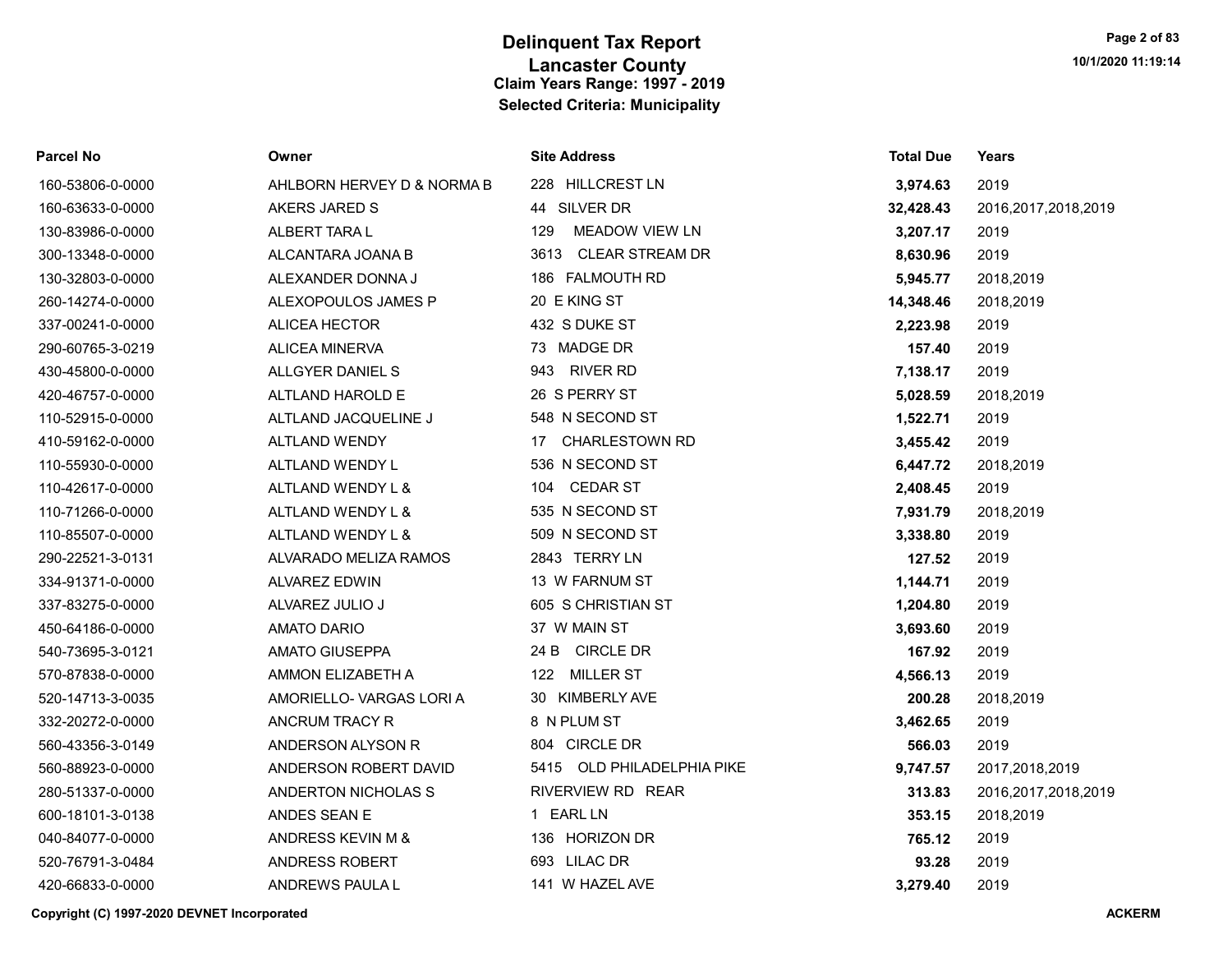| Parcel No |  |
|-----------|--|
|-----------|--|

|  | ite Address |  |
|--|-------------|--|
|--|-------------|--|

| 334-98723-0-0000 | ANDUJAR MIGDALIA         | 331 BEAVER ST             | 1,746.07  | 2018,2019 |
|------------------|--------------------------|---------------------------|-----------|-----------|
| 420-83360-0-0000 | ANGERMAN SCOTT M         | 257 W MARKET ST           | 3,164.32  | 2019      |
| 337-88441-0-0000 | ANN GREEN TRUST          | 18 GREEN ST REAR          | 1,621.90  | 2018,2019 |
| 110-27517-0-0000 | <b>ANTZ CHARLES</b>      | 349 N SECOND ST           | 2,319.62  | 2017,2018 |
| 337-44064-0-0000 | <b>ARAUZ TERESA</b>      | 510 S SHIPPEN ST          | 974.66    | 2019      |
| 338-60640-0-0000 | ARAUZ TERESA             | 472 MANOR ST              | 1,123.26  | 2019      |
| 338-76654-0-0000 | <b>ARAUZ TERESA</b>      | 461 LAFAYETTE ST          | 1,047.48  | 2019      |
| 600-18101-3-0034 | ARDOIN BRANDY            | 15 EARL LN                | 238.82    | 2018,2019 |
| 410-81321-0-0000 | AREFORD DAWN L           | 160 BENDER MILL RD        | 13,744.58 | 2018,2019 |
| 336-63305-0-0000 | <b>ARIAS RAMON F</b>     | 505 NEW HOLLAND AVE       | 7,283.14  | 2019      |
| 540-73695-3-0058 | ARMSTRONG AMBER STARR    | 58 BIRCH LN               | 159.06    | 2018,2019 |
| 520-38035-3-0061 | ARMSTRONG CARLTON JR     | 31 ASHTON DR              | 354.74    | 2018,2019 |
| 332-67341-0-0000 | ARMSTRONG GREGORY JR     | 318 E CHESTNUT ST         | 8,933.77  | 2018,2019 |
| 520-22654-3-0116 | ARMSTRONG KEVIN W        | 103 SPRUCE LN             | 57.33     | 2019      |
| 110-65512-0-0000 | ARNDT THOMAS R           | 511 LOCUST ST             | 10,182.84 | 2015,2016 |
| 461-51440-0-0000 | ARNOLD KEITH M           | <b>FAIRVIEW RD</b><br>754 | 8,532.59  | 2019      |
| 461-60537-0-0000 | ARNOLD KEITH M           | <b>FAIRVIEW RD</b>        | 1,701.94  | 2019      |
| 150-27590-0-0000 | <b>ARNOLD KEITH M</b>    | W ELIZABETH ST REAR       | 2,131.52  | 2018,2019 |
| 150-35898-0-0000 | ARNOLD KEITH M           | <b>RIVER ST</b>           | 1,683.75  | 2018,2019 |
| 150-43332-0-0000 | ARNOLD KEITH M           | 15 S RIVER ST             | 20,071.25 | 2018,2019 |
| 450-66121-0-0000 | ARNOLD KEITH M           | 115 MOUNT JOY ST          | 3,395.30  | 2019      |
| 450-70620-0-0000 | ARNOLD KEITH M           | 119 MOUNT JOY ST          | 2,709.48  | 2019      |
| 250-01524-0-0000 | ARNOLD KEITH M & WENDI L | 25 S POPLAR ST            | 5,071.70  | 2019      |
| 450-72619-0-0000 | ARNOLD KEITH M & WENDI L | 121 MOUNT JOY ST          | 2,950.00  | 2019      |
| 450-77118-0-0000 | ARNOLD KEITH M & WENDI L | 125 MOUNT JOY ST          | 2,860.97  | 2019      |
| 550-83161-0-0000 | ARROYO KATHRYN L         | 589 CREEK RD              | 5,623.89  | 2019      |
| 550-85488-0-0000 | ARROYO KATHRYN L         | <b>CREEK RD</b>           | 443.56    | 2019      |
| 110-41003-0-0000 | ARTER GERALD L & BETTY A | 3 SHAWNEE AVE             | 7,606.58  | 2019      |
| 450-42613-0-0000 | ASD BROTHERS REALTY LLC  | 905 W MAIN ST             | 23,538.47 | 2019      |
| 300-01512-0-0000 | <b>ASPRIL CORRIE M</b>   | 724 S EIGHTEENTH ST       | 1,177.12  | 2019      |
| 390-15964-1-0019 | <b>ATKINS ERIC A</b>     | 716 MAYER PL              | 2,970.32  | 2019      |
|                  |                          |                           |           |           |

| Parcel No        | Owner                    | <b>Site Address</b>          | <b>Total Due</b> | Years                    |
|------------------|--------------------------|------------------------------|------------------|--------------------------|
| 334-98723-0-0000 | ANDUJAR MIGDALIA         | 331 BEAVER ST                | 1,746.07         | 2018,2019                |
| 420-83360-0-0000 | ANGERMAN SCOTT M         | 257 W MARKET ST              | 3,164.32         | 2019                     |
| 337-88441-0-0000 | ANN GREEN TRUST          | 18 GREEN ST REAR             | 1,621.90         | 2018,2019                |
| 110-27517-0-0000 | <b>ANTZ CHARLES</b>      | 349 N SECOND ST              | 2,319.62         | 2017,2018,2019           |
| 337-44064-0-0000 | <b>ARAUZ TERESA</b>      | 510 S SHIPPEN ST             | 974.66           | 2019                     |
| 338-60640-0-0000 | <b>ARAUZ TERESA</b>      | 472 MANOR ST                 | 1,123.26         | 2019                     |
| 338-76654-0-0000 | <b>ARAUZ TERESA</b>      | <b>LAFAYETTE ST</b><br>461   | 1,047.48         | 2019                     |
| 600-18101-3-0034 | <b>ARDOIN BRANDY</b>     | 15 EARL LN                   | 238.82           | 2018,2019                |
| 410-81321-0-0000 | AREFORD DAWN L           | <b>BENDER MILL RD</b><br>160 | 13,744.58        | 2018,2019                |
| 336-63305-0-0000 | <b>ARIAS RAMON F</b>     | 505 NEW HOLLAND AVE          | 7,283.14         | 2019                     |
| 540-73695-3-0058 | ARMSTRONG AMBER STARR    | 58<br><b>BIRCH LN</b>        | 159.06           | 2018,2019                |
| 520-38035-3-0061 | ARMSTRONG CARLTON JR     | 31 ASHTON DR                 | 354.74           | 2018,2019                |
| 332-67341-0-0000 | ARMSTRONG GREGORY JR     | 318 E CHESTNUT ST            | 8,933.77         | 2018,2019                |
| 520-22654-3-0116 | ARMSTRONG KEVIN W        | 103 SPRUCE LN                | 57.33            | 2019                     |
| 110-65512-0-0000 | ARNDT THOMAS R           | 511 LOCUST ST                | 10,182.84        | 2015,2016,2017,2018,2019 |
| 461-51440-0-0000 | ARNOLD KEITH M           | <b>FAIRVIEW RD</b><br>754    | 8,532.59         | 2019                     |
| 461-60537-0-0000 | ARNOLD KEITH M           | <b>FAIRVIEW RD</b>           | 1,701.94         | 2019                     |
| 150-27590-0-0000 | ARNOLD KEITH M           | W ELIZABETH ST REAR          | 2,131.52         | 2018,2019                |
| 150-35898-0-0000 | ARNOLD KEITH M           | <b>RIVER ST</b>              | 1,683.75         | 2018,2019                |
| 150-43332-0-0000 | ARNOLD KEITH M           | 15 S RIVER ST                | 20,071.25        | 2018,2019                |
| 450-66121-0-0000 | ARNOLD KEITH M           | 115 MOUNT JOY ST             | 3,395.30         | 2019                     |
| 450-70620-0-0000 | ARNOLD KEITH M           | MOUNT JOY ST<br>119          | 2,709.48         | 2019                     |
| 250-01524-0-0000 | ARNOLD KEITH M & WENDIL  | 25 S POPLAR ST               | 5,071.70         | 2019                     |
| 450-72619-0-0000 | ARNOLD KEITH M & WENDI L | MOUNT JOY ST<br>121          | 2,950.00         | 2019                     |
| 450-77118-0-0000 | ARNOLD KEITH M & WENDI L | 125<br>MOUNT JOY ST          | 2,860.97         | 2019                     |
| 550-83161-0-0000 | ARROYO KATHRYN L         | 589 CREEK RD                 | 5,623.89         | 2019                     |
| 550-85488-0-0000 | ARROYO KATHRYN L         | <b>CREEK RD</b>              | 443.56           | 2019                     |
| 110-41003-0-0000 | ARTER GERALD L & BETTY A | 3 SHAWNEE AVE                | 7,606.58         | 2019                     |
| 450-42613-0-0000 | ASD BROTHERS REALTY LLC  | 905 W MAIN ST                | 23,538.47        | 2019                     |
| 300-01512-0-0000 | <b>ASPRIL CORRIE M</b>   | 724 S EIGHTEENTH ST          | 1,177.12         | 2019                     |
| 390-15964-1-0019 | ATKINS ERIC A            | 716 MAYER PL                 | 2,970.32         | 2019                     |
|                  |                          |                              |                  |                          |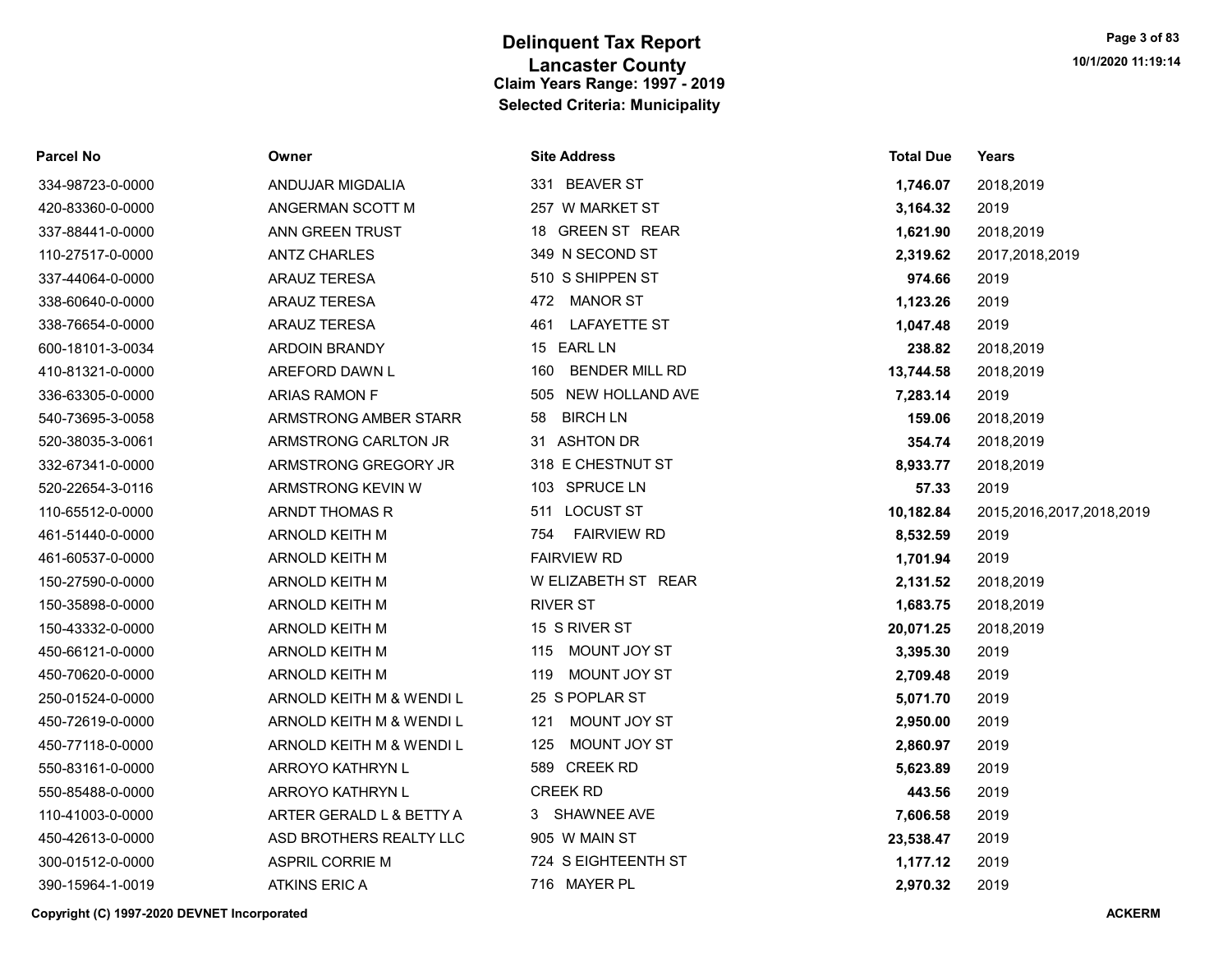| Parcel No        | Owner                             | <b>Site Address</b>                 | <b>Total Due</b> | Years     |
|------------------|-----------------------------------|-------------------------------------|------------------|-----------|
| 530-55933-0-0000 | AUKAMP FAITH A                    | 111 CIRCLE DR                       | 1,353.82         | 2019      |
| 390-45223-0-0000 | <b>AUKER DEBORAH K</b>            | 311 BUTLER AVE                      | 7,622.46         | 2018,2019 |
| 320-29735-0-0000 | AXE DUSTIN L                      | <b>CASEY DR</b><br>110              | 662.54           | 2019      |
| 337-36977-0-0000 | <b>AYARS MARIO</b>                | 409 S QUEEN ST                      | 4,695.95         | 2018,2019 |
| 290-22521-3-0067 | AYERS GLENN C                     | 2860 SCENIC DR                      | 46.61            | 2019      |
| 120-06685-3-0067 | <b>BACHMAN CHARLES</b>            | 45 PENN DR                          | 138.75           | 2018,2019 |
| 120-06685-3-0078 | <b>BACHMAN HAROLD &amp; BETTY</b> | 46 PENN DR                          | 250.65           | 2018,2019 |
| 450-66723-0-0000 | BACK WILLIAM H & SUSAN R          | 36 W MAIN ST                        | 6,747.41         | 2019      |
| 160-36348-0-0000 | <b>BAILEY ROBERT A</b>            | <b>MAYTOWN RD</b><br>883            | 3,555.39         | 2019      |
| 450-07002-0-0000 | <b>BAILEY SHERRY L</b>            | 127 NEW HAVEN ST                    | 2,210.19         | 2019      |
| 120-91013-3-0044 | <b>BAIR JOHN</b>                  | 3327 MAIN ST                        | 326.46           | 2019      |
| 260-31250-0-0000 | <b>BAIR LORI L</b>                | 262 BOOMERANG DR                    | 7,568.21         | 2018,2019 |
| 240-62957-3-0014 | <b>BAIR MICHAEL A</b>             | 423 W 28TH DIVISION HWY LOT 6 LOT 6 | 59.20            | 2019      |
| 160-41690-0-0000 | <b>BAKER BETH A</b>               | 67 SILVERLEAF DR                    | 4,340.86         | 2019      |
| 130-06263-0-0000 | <b>BAKER DAVID W</b>              | 325 N FRONT ST                      | 3,089.92         | 2019      |
| 560-68517-0-0000 | <b>BAKER GEORGE H</b>             | LONGVIEW LN<br>850                  | 4,767.49         | 2019      |
| 337-57441-0-0000 | BAKER ROBERT L & JOYCE E          | 537 LOCUST ST                       | 2,997.92         | 2018,2019 |
| 390-78404-0-0000 | <b>BALDWIN THOMAS R</b>           | MAPLEWOOD AVE<br>716                | 5,348.59         | 2018,2019 |
| 337-80718-0-0000 | <b>BALLARD BERNICE</b>            | 218 STEVENS AVE                     | 1,007.52         | 2019      |
| 390-41951-0-0000 | <b>BALLOU CHARLOTTE</b>           | 2325 HANCOCK DR                     | 1,347.08         | 2019      |
| 310-98243-3-0228 | <b>BALTIMORE RONALD M</b>         | 760 SHERRY LN                       | 353.70           | 2018,2019 |
| 590-17508-0-0000 | <b>BANI INVESTMENTS LLC</b>       | 300 E MAIN ST                       | 9,505.10         | 2018,2019 |
| 280-27988-0-0000 | <b>BANKS LEE WILLIAM</b>          | 2688 ROBERT FULTON HWY              | 610.43           | 2019      |
| 338-62117-0-0000 | <b>BANZHOFF RICHARD E</b>         | ST JOSEPH ST<br>1137                | 5,099.14         | 2019      |
| 270-04582-3-0031 | <b>BARBAGELLO DENNIS G</b>        | 883 E MAIN ST 6                     | 359.32           | 2018,2019 |
| 500-98098-3-0169 | <b>BARD JASON</b>                 | 56 PENN VALLEY VLG                  | 612.45           | 2018,2019 |
| 180-52914-3-0013 | <b>BARKER JAMES</b>               | 8 LAURA CT                          | 126.37           | 2018,2019 |
| 460-01810-0-0000 | <b>BARKER KATHLEEN W</b>          | MILTON GROVE RD N<br>49             | 4,326.41         | 2019      |
| 560-19809-0-0000 | <b>BARKMAN ERNEST</b>             | 7025 DIVISION HWY                   | 1,816.27         | 2019      |
| 560-24009-0-0000 | <b>BARKMAN ERNEST C</b>           | 7045 DIVISION HWY                   | 1,673.87         | 2019      |
| 560-11006-0-0000 | <b>BARKMAN GRACE</b>              | 6995 DIVISION HWY                   | 9,013.62         | 2019      |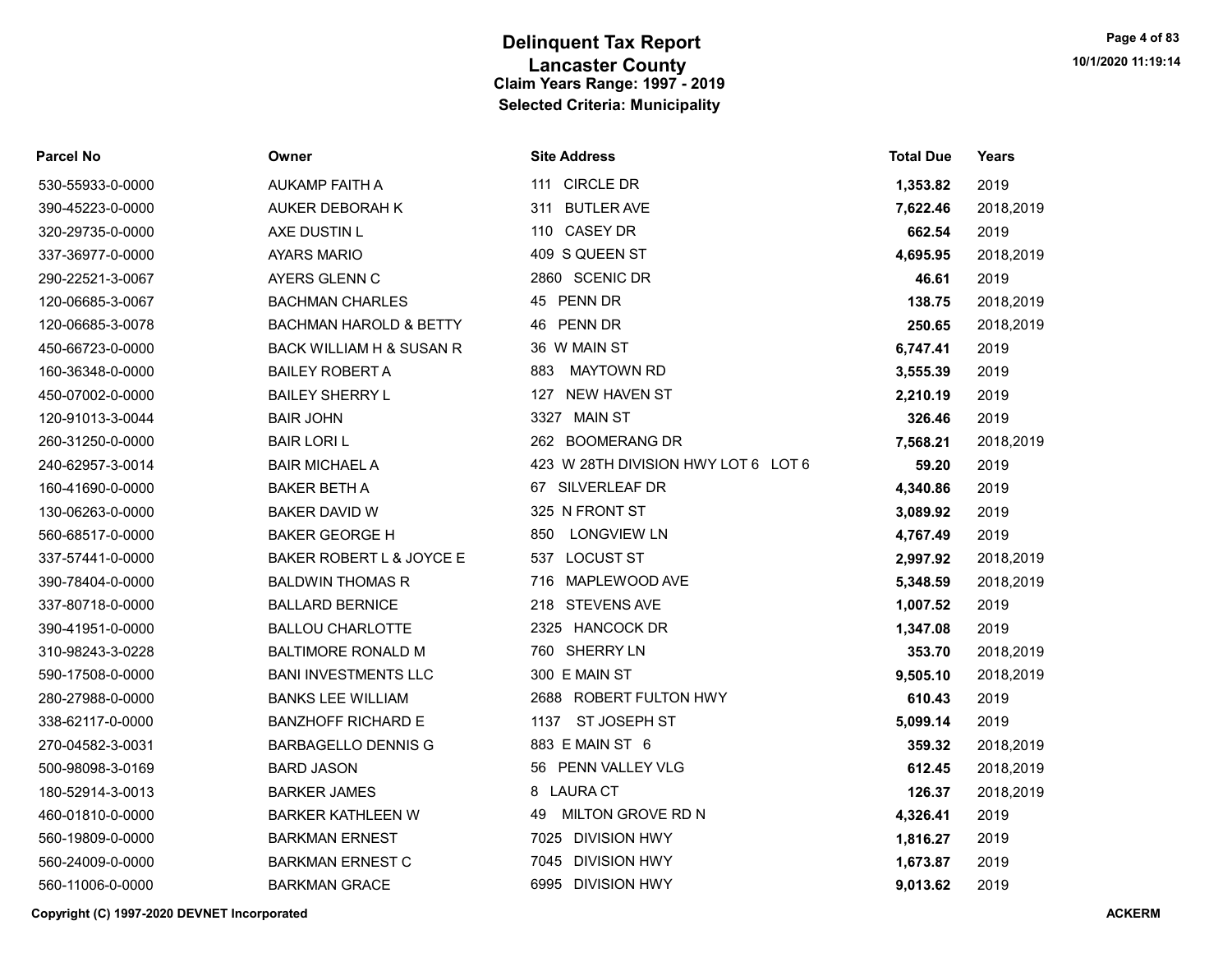| <b>Parcel No</b> | Owner                      | <b>Site Address</b>         | <b>Total Due</b> | Years                             |
|------------------|----------------------------|-----------------------------|------------------|-----------------------------------|
| 120-41012-0-0000 | <b>BARLEY DOUGLAS ROY</b>  | 45 SHADY LN                 | 5,890.12         | 2019                              |
| 120-06685-3-0064 | <b>BARNES RANDY T</b>      | DOGWOOD DR<br>23            | 53.99            | 2019                              |
| 110-75597-0-0000 | <b>BARNINGER CYNTHIA E</b> | 553 UNION ST                | 7,505.52         | 2018,2019                         |
| 070-46678-0-0000 | <b>BARR WAYNE T</b>        | 1470 FURNACE HILL RD        | 8,915.50         | 2018,2019                         |
| 200-85961-3-0034 | <b>BARRASSIO MARCI</b>     | 134 AMBER CIR               | 109.10           | 2019                              |
| 334-28227-0-0000 | <b>BARRON DONALD L</b>     | 462 S QUEEN ST              | 6,529.65         | 2018,2019                         |
| 050-64124-3-0056 | <b>BARTGIS JESSE L</b>     | 38 MOUNTAIN TOP LN          | 338.47           | 2018,2019                         |
| 450-09139-0-0000 | <b>BASHORE ROBERT E</b>    | WOOD ST                     | 2,283.95         | 2012, 2013, 2014, 2015, 2016, *** |
| 520-76791-3-0463 | <b>BATES RICHARD</b>       | 804 BIRCH ST                | 464.54           | 2018,2019                         |
| 130-45688-0-0000 | <b>BAUBLITZ SHARON L</b>   | 3025 TURNPIKE RD            | 957.41           | 2019                              |
| 260-88059-3-0049 | <b>BAUMAN JOHN</b>         | 280 S READING RD            | 539.81           | 2019                              |
| 490-91216-0-0000 | <b>BAYNARD MAUREEN</b>     | 52 MOUNT PLEASANT RD        | 9,324.59         | 2018,2019                         |
| 339-06917-1-0404 | <b>BEACH KAREN</b>         | 41 W LEMON ST UNIT 404      | 9,862.14         | 2019                              |
| 336-61409-0-0000 | <b>BEALE JOHN R</b>        | 637 E CHESTNUT ST           | 2,517.73         | 2019                              |
| 410-98542-3-0441 | BEANER DONALD & DEBRA      | 107 FALCON CT               | 940.65           | 2019                              |
| 290-70407-0-0000 | <b>BEAR TAMMY</b>          | <b>LANIA DR</b><br>205      | 1,063.68         | 2019                              |
| 338-20210-0-0000 | <b>BEAUSEJOUR AMANTA</b>   | 926 UNION ST                | 2,482.78         | 2019                              |
| 300-06688-0-0000 | <b>BECK MAUREEN F</b>      | 331 PRIMROSE LN             | 3,958.25         | 2019                              |
| 334-81445-0-0000 | <b>BECKER ALLEN J</b>      | 413 S PRINCE ST             | 3,609.44         | 2019                              |
| 460-73981-0-0000 | <b>BECKER JOSHUA</b>       | 1509 RIDGE RD               | 64.88            | 2019                              |
| 300-63860-0-0000 | <b>BEECHER GREGORY P</b>   | 3932 LAUREL RUN             | 10,128.68        | 2018,2019                         |
| 190-34237-3-0009 | <b>BEEGLE JANINE</b>       | 42 LOBIN RD                 | 167.20           | 2018,2019                         |
| 390-16129-0-0000 | BEERS GREGORY J            | <b>KREIDER AVE</b><br>20    | 6,486.12         | 2018,2019                         |
| 540-23025-0-0000 | <b>BEIDEMAN CONNIE E</b>   | 1266 KINDERHOOK RD          | 2,790.34         | 2019                              |
| 336-08801-0-0000 | <b>BEILER ANDREW D</b>     | 546 N SHIPPEN ST            | 1,407.72         | 2019                              |
| 336-08247-0-0000 | <b>BEILER ANDREW D</b>     | 552 N SHIPPEN ST            | 1,096.11         | 2019                              |
| 336-08532-0-0000 | <b>BEILER ANDREW D</b>     | 550 N SHIPPEN ST            | 1,050.78         | 2019                              |
| 336-08716-0-0000 | <b>BEILER ANDREW D</b>     | 548 N SHIPPEN ST            | 1,064.55         | 2019                              |
| 380-52398-0-0000 | <b>BEILER EZRAK</b>        | 31 FAIRMOUNT RD             | 1,240.43         | 2018,2019                         |
| 600-83192-0-0000 | <b>BEILER JACOB S</b>      | <b>BRIARCREST MNR</b><br>20 | 5,564.23         | 2019                              |
| 200-27015-3-0018 | <b>BEILER SHARON</b>       | 336 DON DR                  | 88.39            | 2019                              |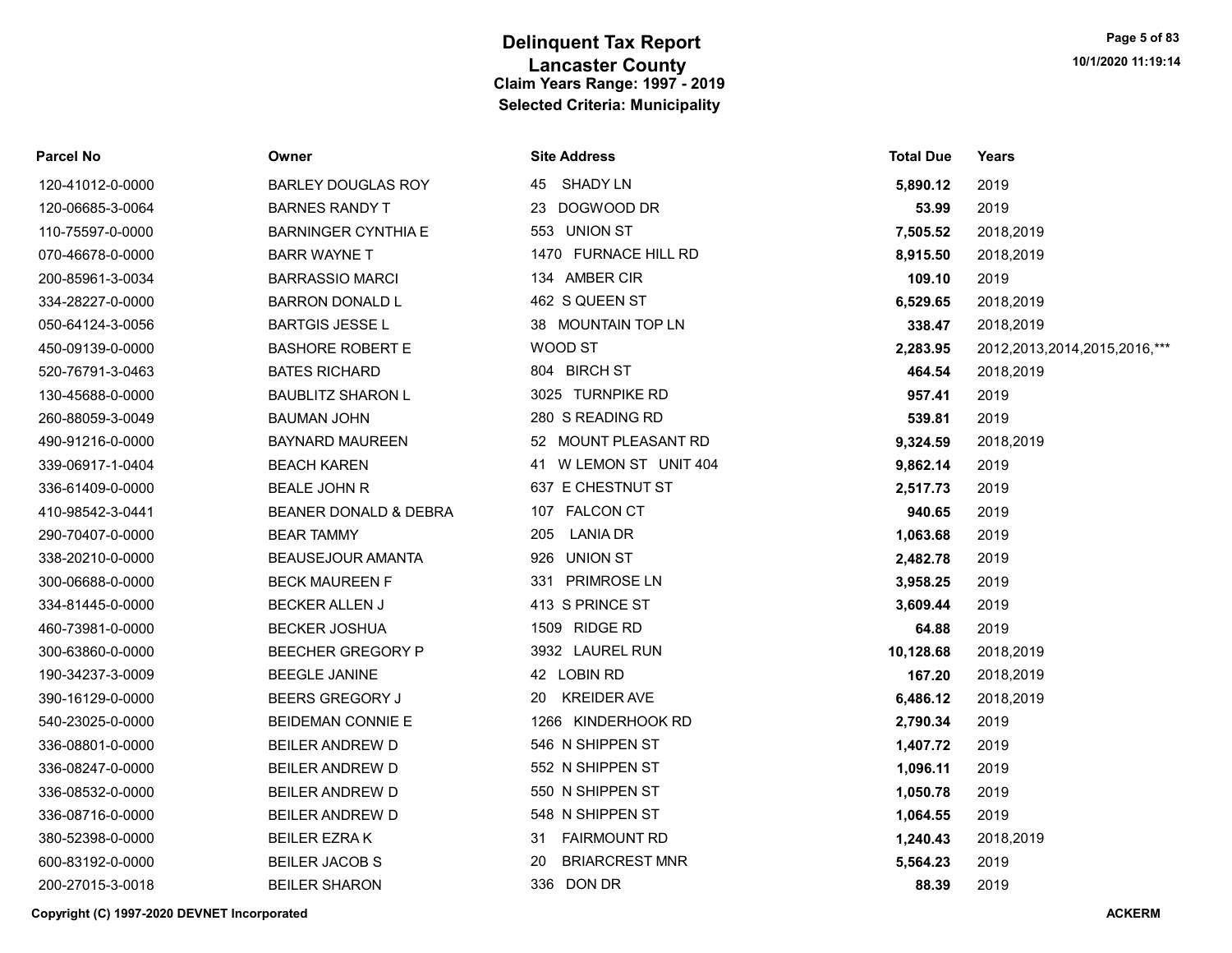| <b>Parcel No</b> | Owner                         | <b>Site Address</b>            | <b>Total Due</b> | Years                  |
|------------------|-------------------------------|--------------------------------|------------------|------------------------|
| 600-18101-3-0195 | <b>BELL DIANE</b>             | 155 WEIDLER LN                 | 866.98           | 2018,2019              |
| 220-68513-0-0000 | <b>BELL JAHEEN D</b>          | 2666 NORTHFIELD DR             | 2,245.18         | 2019                   |
| 250-73871-0-0000 | <b>BELL KATHLEEN H</b>        | 140 E HUMMELSTOWN ST           | 1,248.39         | 2019                   |
| 300-31370-0-0000 | <b>BELL MARION C</b>          | 773 FERNDALE RD                | 4,030.06         | 2019                   |
| 540-11759-1-0151 | <b>BELLANTONI JOHN P</b>      | <b>EMERSON DR</b><br>1391      | 39.28            | 2019                   |
| 338-22654-0-0000 | BELLEGARDE ANNE MARIE         | ST JOSEPH ST<br>730            | 2,353.39         | 2019                   |
| 340-93883-0-0000 | <b>BELLONE JUSTIN P</b>       | 177 S PRESIDENT AVE            | 2,828.03         | 2019                   |
| 380-50592-0-0000 | <b>BELMONT BENJAMIN A</b>     | <b>GREEN LN</b><br>59          | 821.86           | 2019                   |
| 337-32570-0-0000 | <b>BEMIS JESSIE M</b>         | 524 WOODWARD ST                | 5,167.90         | 2016, 2017, 2018, 2019 |
| 120-06685-3-0043 | <b>BENARD DIANE RENEE</b>     | 75 PENN DR                     | 183.16           | 2018                   |
| 080-09760-3-0029 | <b>BENDER MEGAN</b>           | 28 DEBRACIR                    | 107.91           | 2019                   |
| 080-61403-3-0069 | <b>BENEDICT JEFFREY</b>       | 10 SPRUCE DR                   | 739.76           | 2018,2019              |
| 250-15356-0-0000 | BENEDICT SCOTT D & MICHELLE M | 350 E PARK ST                  | 3,837.13         | 2019                   |
| 336-66969-0-0000 | <b>BENITEZ VALERIE J</b>      | 444 N CHRISTIAN ST             | 3,590.84         | 2019                   |
| 560-43356-3-0176 | <b>BENNER TIMOTHY</b>         | 754 WILLOW LN                  | 1,198.84         | 2018,2019              |
| 410-98542-3-0275 | <b>BENSINGER FLORENCE</b>     | 118 PHEASANT RIDGE CIR         | 844.10           | 2019                   |
| 240-26111-0-0000 | BERNHARDT DAVID L             | 801 KREIDER RD                 | 4,415.09         | 2019                   |
| 110-47599-0-0000 | <b>BERNTHEIZEL CLEON G</b>    | 621<br><b>CHESTNUT ST</b>      | 4,895.32         | 2019                   |
| 050-64124-3-0072 | <b>BERRIER BRENDA</b>         | 26 MOUNTAIN TOP LN             | 730.53           | 2018,2019              |
| 050-64124-3-0018 | BERRIER WAYNE & LINDA         | 36 MOUNTAIN TOP LN             | 725.50           | 2019                   |
| 410-98542-3-0020 | <b>BERRIOS JOEL RIVERA</b>    | 201 RAVEN CT                   | 385.31           | 2019                   |
| 270-02751-3-0150 | <b>BERRY RICHARD A</b>        | RETTEW MILL RD LOT 45<br>961   | 1,285.93         | 2018,2019              |
| 390-83037-0-0000 | <b>BESECKER MARTHA J</b>      | <b>FRUITVILLE PIKE</b><br>2370 | 9,947.22         | 2019                   |
| 070-96527-0-0000 | BEYER CLAIR M & LOIS A        | 401 MIDDLE CREEK RD            | 25,123.04        | 2019                   |
| 280-06601-3-0026 | <b>BEYER SHERI</b>            | 130 WARFEL RD LOT 5            | 208.48           | 2017,2018,2019         |
| 110-75471-0-0000 | <b>BHI PROPERTIES LLC</b>     | 557 AVENUE H                   | 1,605.30         | 2019                   |
| 110-87616-0-0000 | <b>BHI PROPERTIES LLC</b>     | <b>LAWRENCE ST</b><br>234      | 1,319.44         | 2019                   |
| 190-54897-3-0159 | <b>BILGER GERALD LEE</b>      | 33 DARYL LN                    | 1,067.91         | 2019                   |
| 270-69931-0-0000 | <b>BILIK VASILY</b>           | 332 RIDGE AVE                  | 1,919.56         | 2019                   |
| 520-00447-0-0000 | <b>BILLS BILLY J</b>          | 7 E PENNSY RD                  | 1,068.71         | 2018,2019              |
| 520-14713-3-0044 | <b>BILLS HARRY</b>            | 18 KIMBERLY AVE                | 23.06            | 2019                   |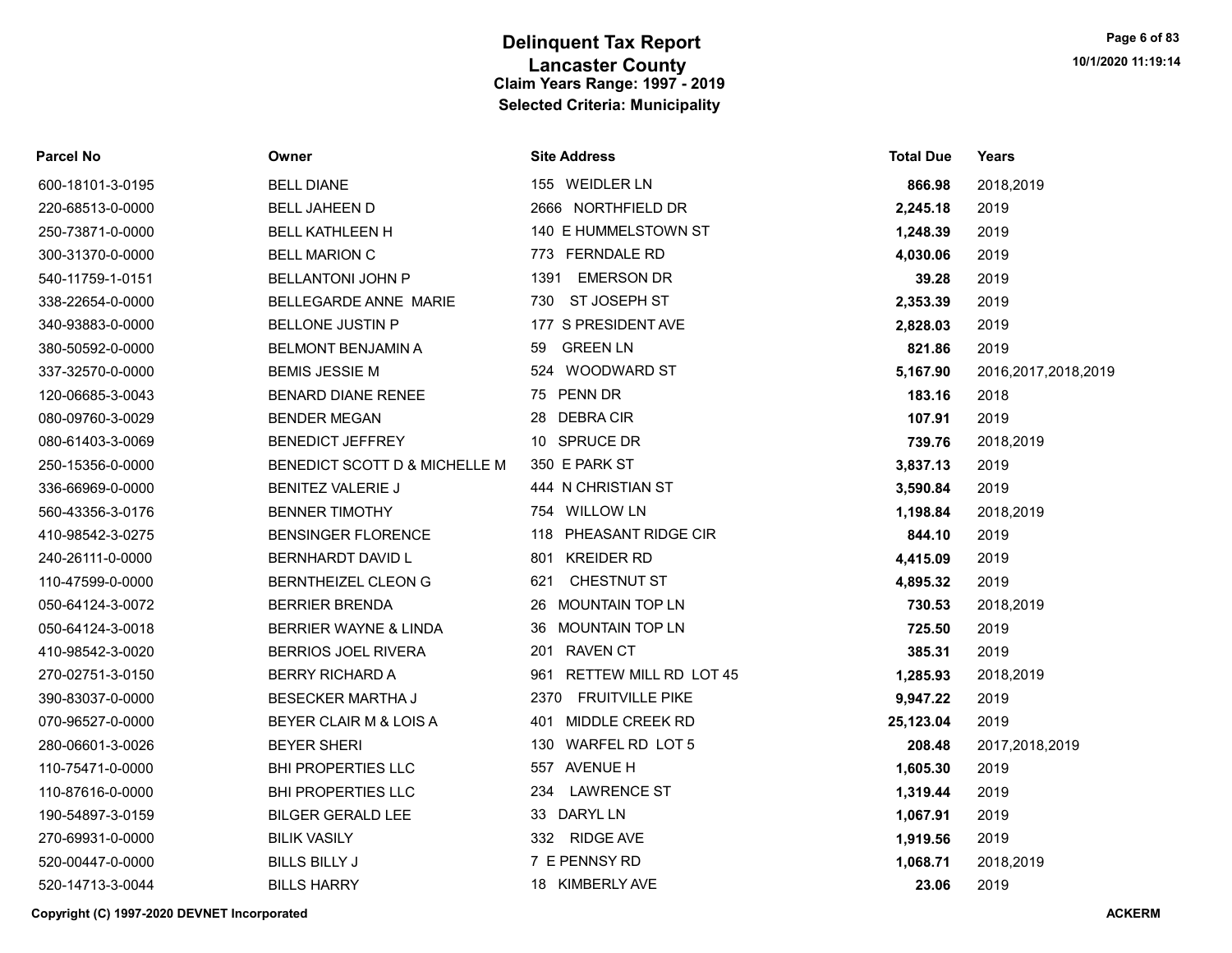| <b>Parcel No</b> | Owner                                | <b>Site Address</b>     | Total Due | Years          |
|------------------|--------------------------------------|-------------------------|-----------|----------------|
| 560-09033-0-0000 | <b>BILLS THOMAS E JR</b>             | 870 NARVON RD           | 4,267.38  | 2018,2019      |
| 090-96569-0-0000 | <b>BINKLEY BRIAN I</b>               | <b>WINDY MANSION RD</b> | 1,095.98  | 2019           |
| 560-56183-0-0000 | BIRD MICHAEL D & DEBORAH C           | 907 NARVON RD           | 8,853.41  | 2018,2019      |
| 110-83349-0-0000 | <b>BISH ROBERT P III</b>             | 133 N NINTH ST          | 5,228.80  | 2019           |
| 320-01266-0-0000 | <b>BLACKISTON LORETTA L</b>          | 721 WOODHALL DR         | 3,959.23  | 2019           |
| 550-52901-0-0000 | <b>BLANK JACOB K</b>                 | <b>VINTAGE RD</b>       | 268.01    | 2019           |
| 560-88184-0-0000 | <b>BLANK JACOB S &amp; REBECCA S</b> | 166 BLANK RD            | 1,495.76  | 2019           |
| 400-09882-0-0000 | <b>BLANKENSHIP CYNTHIA M</b>         | 29 N GRANT ST           | 3,222.54  | 2019           |
| 400-57198-0-0000 | <b>BLANKENSHIP CYNTHIA M</b>         | 128 E MILL ST           | 1,083.81  | 2019           |
| 400-61845-0-0000 | <b>BLANKENSHIP CYNTHIA M</b>         | 132 E MILL ST           | 6,362.87  | 2019           |
| 400-07608-0-0000 | <b>BLANKENSHIP GLENN H</b>           | 31 N GRANT ST           | 3,251.23  | 2019           |
| 540-52568-3-0003 | <b>BLANTZ DEBRA LYNN</b>             | 7 HEMLOCK ACRES CT      | 47.57     | 2019           |
| 320-53534-0-0000 | BLEECHER DORIS H                     | 1 NORDICK DR            | 12,849.19 | 2018,2019      |
| 560-89849-0-0000 | <b>BLOOM ALICE I</b>                 | 847 LONGVIEW LN         | 25.08     | 2019           |
| 540-52568-3-0074 | <b>BLOOM NATHAN J</b>                | 37 HEMLOCK ACRES CT     | 214.18    | 2019           |
| 337-19813-0-0000 | <b>BOAS ANTOINETTE M</b>             | 416 S ANN ST            | 2,203.08  | 2019           |
| 590-43261-0-0000 | <b>BOBBAGOY LLC</b>                  | 211 E MAIN ST           | 21,143.18 | 2018,2019      |
| 590-49250-0-0000 | <b>BOBBAGOY LLC</b>                  | 213 E MAIN ST           | 1,742.20  | 2018,2019      |
| 090-68423-0-0000 | <b>BOEGLIN PATRICIA ANN</b>          | 182 CREEK RD            | 10,626.57 | 2016,2017,2018 |
| 110-62333-0-0000 | <b>BOISKO VIRGINIA L</b>             | 149 STUMP AVE           | 1,684.42  | 2018,2019      |
| 110-63321-0-0000 | <b>BOISKO VIRGINIA L</b>             | 151 STUMP AVE           | 1,675.51  | 2018,2019      |
| 340-79811-0-0000 | <b>BOISKO VIRGINIA L</b>             | HONEYSUCKLE LN          | 7,728.17  | 2018,2019      |
| 600-18101-3-0014 | <b>BOLICH JULIE RAE</b>              | 172 WEIDLER LN          | 316.42    | 2019           |
| 410-84860-0-0000 | <b>BOLIN JOYCE A &amp;</b>           | PENN ST<br>129          | 4,414.12  | 2019           |
| 050-64124-3-0034 | <b>BOLLI ANNMARIE</b>                | 32 MOUNTAIN TOP LN      | 280.78    | 2018,2019      |
| 450-26383-0-0000 | <b>BOLLINGER SHANE</b>               | 923 W MAIN ST           | 7,683.47  | 2018,2019      |
| 337-62926-0-0000 | <b>BOLYER CLOTEAL</b>                | 228 JUNIATA ST          | 2,945.42  | 2019           |
| 540-52568-3-0069 | <b>BOMBERGER BRAD</b>                | 60 HEMLOCK ACRES CT     | 468.74    | 2018,2019      |
| 300-53742-0-0000 | <b>BOMBERGER RICHARD N</b>           | 367 PLEASANT VIEW DR    | 3,628.21  | 2019           |
| 520-22654-3-0048 | <b>BONAWITZ DANIEL G</b>             | <b>MAPLE LN</b><br>211  | 94.15     | 2019           |
| 110-93456-0-0000 | <b>BOOHER DAVID E</b>                | <b>MAPLE ST</b><br>356  | 2.365.96  | 2019           |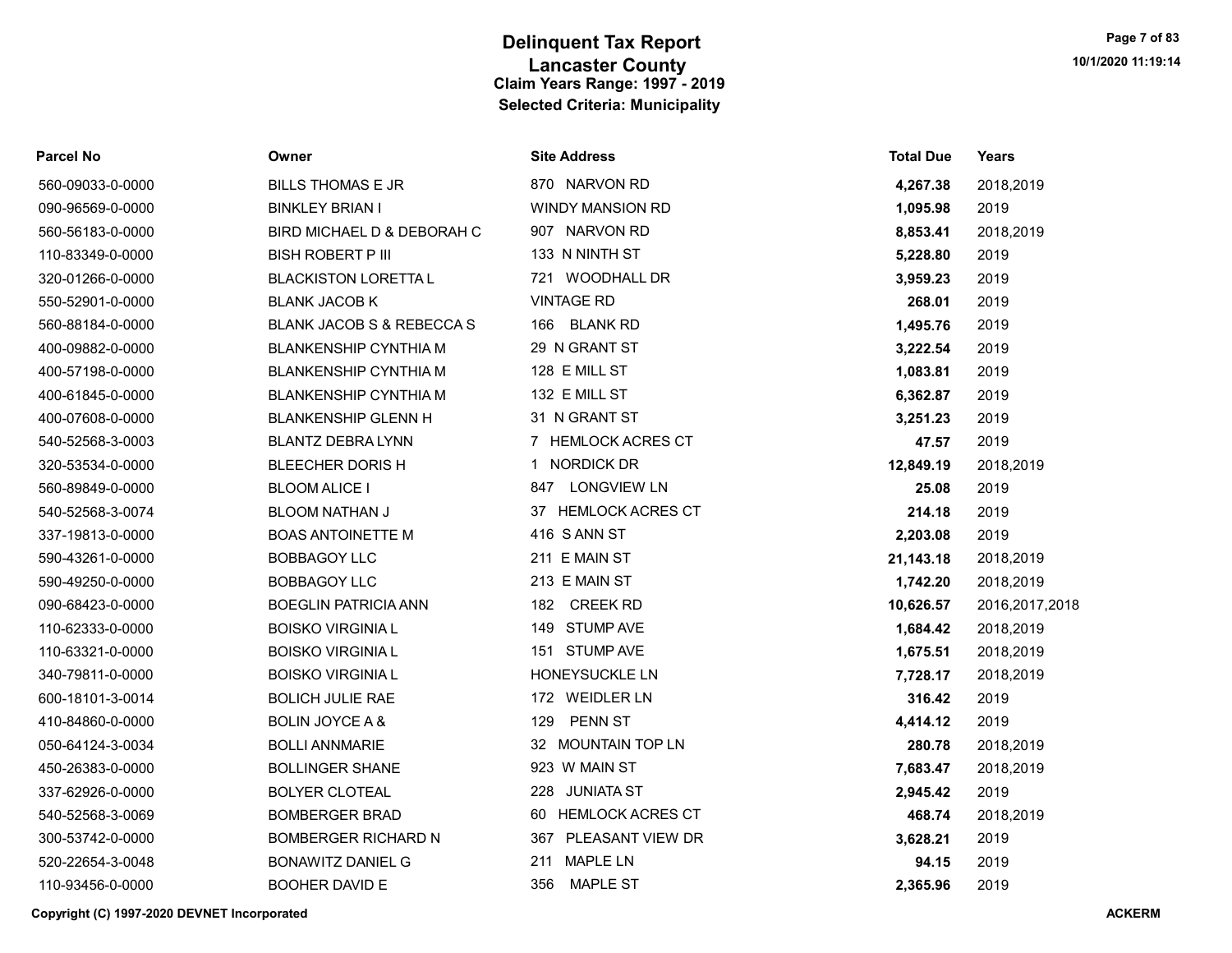| Parcel No        | Owner                                                | <b>Site Address</b>     | <b>Total Due</b> | <b>Years</b>                 |
|------------------|------------------------------------------------------|-------------------------|------------------|------------------------------|
| 410-31626-0-0000 | BOOKMAN EDWARD C & LYNDA L                           | 233 PINE BRIDGE LN      | 516.52           | 2019                         |
| 339-00078-0-0000 | <b>BOOSE PAUL S</b>                                  | 838 N QUEEN ST          | 10,032.57        | 2018,2019                    |
| 339-97637-0-0000 | <b>BOOSE PAUL S</b>                                  | 832 N QUEEN ST          | 10,329.41        | 2018,2019                    |
| 310-15203-0-0000 | <b>BOOTIE MICHAEL D SR</b>                           | 3 MEADOW LN             | 1,071.22         | 2019                         |
| 337-06276-0-0000 | <b>BOOTS DAWN CARIN</b>                              | 223 GREEN ST            | 1,913.72         | 2019                         |
| 040-23002-0-0000 | <b>BOOZER SHANNON</b>                                | 1241 CHESTNUT ST        | 3,988.57         | 2019                         |
| 050-64124-3-0060 | <b>BORGMANN ERIK</b>                                 | 24 MOUNTAIN TOP LN      | 251.69           | 2018,2019                    |
| 338-87292-0-0000 | <b>BORTZFIELD JAMES T</b>                            | 1220 FREMONT ST         | 2,215.00         | 2019                         |
| 340-17901-0-0000 | <b>BOTTE FRANCESCO &amp;</b>                         | 1312 WABANK RD          | 1,912.29         | 2019                         |
| 080-11205-0-0000 | <b>BOUAROUY JAMES V</b>                              | 64 GROUSE DR            | 10,077.27        | 2018,2019                    |
| 440-13533-0-0000 | <b>BOUDREAUX SUZANNE D</b>                           | <b>MANOR AVE</b><br>340 | 1,119.31         | 2019                         |
| 410-98542-3-0206 | <b>BOUNDS BETTY E</b>                                | 101 TRAILS END CT S     | 1,717.23         | 2018,2019                    |
| 300-24094-0-0000 | <b>BOWDEN JOSEPH</b>                                 | 3936 ARCHER LN          | 1,234.83         | 2019                         |
| 240-57333-0-0000 | <b>BOWERS CHRISTOPHER M</b>                          | 104 SUNRISE AVE         | 4,031.51         | 2018,2019                    |
| 190-04747-0-0000 | BOWMAN DONALD L & AGNES M                            | 952 W MAIN ST           | 4,974.27         | 2018,2019                    |
| 520-14528-0-0000 | <b>BOWMAN HOLLY K</b>                                | 37 EVANS DR             | 738.65           | 2018,2019                    |
| 390-61417-0-0000 | BOWMAN LAWRENCE G & ESTELLA J 2235 BLOSSOM VALLEY RD |                         | 5,289.62         | 2019                         |
| 320-31702-0-0000 | BOYD DENNIS W & JUDITH A                             | 1847 ROCKVALE RD        | 4,459.36         | 2018,2019                    |
| 110-81332-0-0000 | <b>BOYD JANE P</b>                                   | AVENUE H                | 11,127.69        | 2003,2004,2005,2006,2007,*** |
| 350-87638-0-0000 | <b>BOYER BEVERLY E</b>                               | 53 QUEEN RD             | 2,337.69         | 2019                         |
| 290-04664-0-0000 | <b>BOYER LEIGH L</b>                                 | 335 LYNN AVE            | 2,506.91         | 2019                         |
| 250-70547-0-0000 | BOYER RONALD L                                       | 134 E HUMMELSTOWN ST    | 20,116.71        | 2015, 2016, 2017, 2018, 2019 |
| 337-97825-0-0000 | <b>BOYER TIANA</b>                                   | 738 S LIME ST           | 3,756.80         | 2017,2018,2019               |
| 337-16915-0-0000 | <b>BOYER WILLIAM R</b>                               | 557 ROCKLAND ST         | 4,204.08         | 2018,2019                    |
| 150-62711-0-0000 | <b>BOYLES MICHAEL P</b>                              | 11 E HIGH ST            | 7,860.03         | 2019                         |
| 400-98457-0-0000 | <b>BRACKBILL JOHN J</b>                              | 36 E FERDINAND ST       | 3,752.03         | 2019                         |
| 390-46016-0-0000 | <b>BRADER KATHLEEN A</b>                             | 32 KREIDER AVE          | 4,782.44         | 2019                         |
| 540-28995-0-0000 | <b>BRADLEY CHRISTY L</b>                             | 3003 PINCH RD           | 8,965.29         | 2018,2019                    |
| 110-79795-0-0000 | <b>BRADLEY CINDY L</b>                               | 730 PURPLE LN           | 3,711.89         | 2019                         |
| 420-10706-0-0000 | <b>BRADLEY JAY A</b>                                 | 381 ESSEX ST            | 6,884.04         | 2018,2019                    |
| 110-77771-0-0000 | <b>BRADNEY THOMAS</b>                                | 156 S FOURTH ST         | 10,699.78        | 2018,2019                    |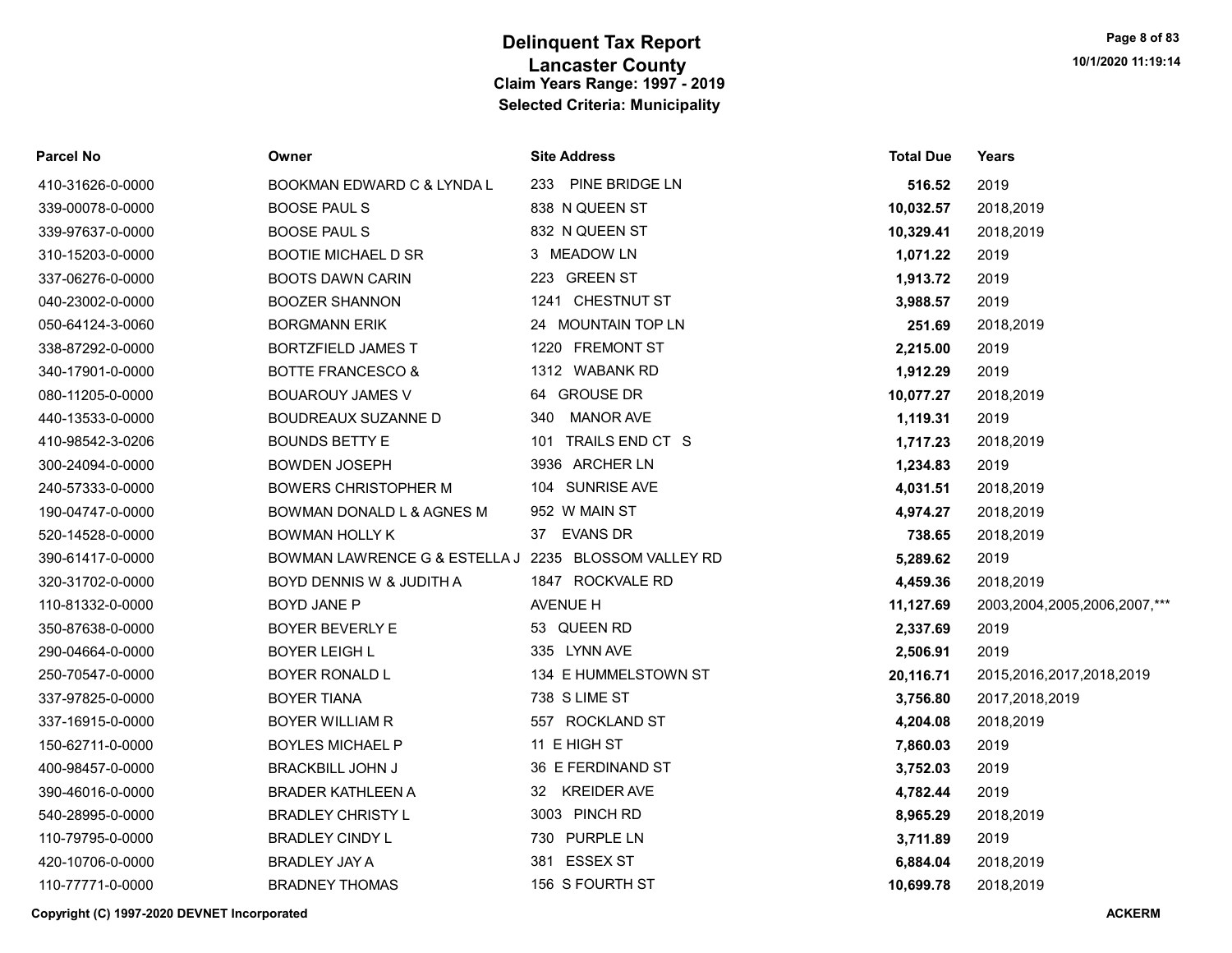| <b>Parcel No</b> | Owner                                            | <b>Site Address</b>           | <b>Total Due</b> | Years          |
|------------------|--------------------------------------------------|-------------------------------|------------------|----------------|
| 300-09814-3-0031 | <b>BRAGG RANDALL LEE</b>                         | 3887 COLUMBIA AVE LOT 3 LOT 3 | 255.61           | 2019           |
| 210-00314-0-0000 | <b>BRALLIER BARBARA L</b>                        | 3 N CONESTOGA VIEW DR         | 1,353.66         | 2018,2019      |
| 120-81239-0-0000 | <b>BRANDT EUGENE H</b>                           | PEQUEA BLVD                   | 2,584.04         | 2017,2018,2019 |
| 490-58898-3-0033 | BREDIN EDWARD L & LINDA L                        | 42 KATIE DR                   | 710.58           | 2019           |
| 260-52500-0-0000 | <b>BREIDENSTEIN LOREEN K</b>                     | 224 ARCH ST                   | 3,029.12         | 2019           |
| 400-29439-0-0000 | <b>BRELAND HEIDI L</b>                           | 114 W COLEBROOK ST            | 3,260.99         | 2019           |
| 310-02497-0-0000 | <b>BRENNER SUSAN L</b>                           | 501 OAK GROVE DR              | 1,498.31         | 2018,2019      |
| 420-73235-0-0000 | <b>BREWER PEGGY A</b>                            | 127 N BIDDLE ST               | 1,285.98         | 2019           |
| 410-76657-0-0000 | <b>BRIDGMAN ASHLEY M</b>                         | 2720 ROYAL RD                 | 4,625.08         | 2019           |
| 440-76485-0-0000 | <b>BRIGHAM KENNETH S</b>                         | 67 E COTTAGE AVE              | 5,735.55         | 2018,2019      |
| 010-07974-0-0000 | <b>BRIGHT RICHARD M JR</b>                       | 73 W MAIN ST                  | 3,463.26         | 2018,2019      |
| 280-28115-3-0001 | <b>BRINTON SCOTT K</b>                           | RIVERVIEW RD                  | 56.00            | 2019           |
| 280-28115-0-0000 | <b>BRINTON SCOTT K</b>                           | 241 RIVERVIEW RD              | 1,388.52         | 2019           |
| 280-83769-0-0000 | <b>BRINTON SCOTT K</b>                           | 225 RIVERVIEW RD              | 4,381.90         | 2019           |
| 280-38605-0-0000 | <b>BRINTON SCOTT K &amp; KATHERINE A</b>         | 241 HAINES STATION RD         | 248.39           | 2019           |
| 280-50525-0-0000 | BRINTON SCOTT K & KATHERINE A                    | <b>RIVERVIEW RD</b>           | 470.12           | 2019           |
| 220-47692-0-0000 | <b>BROCK BRADFORD H</b>                          | 6111 LEMON ST                 | 8,348.89         | 2018,2019      |
| 160-03428-1-0047 | <b>BRONSON MATTHEW GORDON</b>                    | WOODSEDGE DR<br>59            | 7,676.29         | 2019           |
| 336-69689-1-0001 | BROOK FARMS DEVELOPMENT II LLC 1310 MARSHALL AVE |                               | 37,183.13        | 2019           |
| 336-69689-1-0002 | BROOK FARMS DEVELOPMENT II LLC 1250 MARSHALL AVE |                               | 28,496.52        | 2019           |
| 336-69689-1-0003 | BROOK FARMS DEVELOPMENT II LLC 1280 N PLUM ST    |                               | 149,186.99       | 2019           |
| 336-69689-1-0004 | BROOK FARMS DEVELOPMENT II LLC 1328 N PLUM ST    |                               | 433.22           | 2019           |
| 390-41355-0-0000 | BROOK FARMS DEVELOPMENT III LLC JULIETTE AVE     |                               | 4,422.08         | 2019           |
| 390-52502-0-0000 | BROOK FARMS DEVELOPMENT III LLC 451 JULIETTE AVE |                               | 4,001.36         | 2019           |
| 390-18418-0-0000 | BROOK FARMS DEVELOPMENT IV LLC 1120 FRANCES AVE  |                               | 47,299.90        | 2019           |
| 331-66436-0-0000 | BROOK FARMS DEVELOPMENT LLC                      | 100 N QUEEN ST SUITE 300      | 100,038.25       | 2019           |
| 110-50370-0-0000 | <b>BROOKLINE BUILDERS INC</b>                    | 208 LOCUST ST                 | 3,388.76         | 2019           |
| 080-61403-3-0062 | BROOKS JAMES W & ROXANNE M                       | 3 LOCUSTWOOD DR               | 511.52           | 2018,2019      |
| 560-68739-0-0000 | BROOMELL DONALD JR                               | <b>ROSS RD</b><br>6259        | 6,438.67         | 2018,2019      |
| 333-60275-0-0000 | <b>BROWN BERTHAL</b>                             | 35 CHURCH ST                  | 3,730.12         | 2019           |
| 550-36393-0-0000 | <b>BROWN BETH</b>                                | 561 CREEK RD                  | 22.850.26        | 2018.2019      |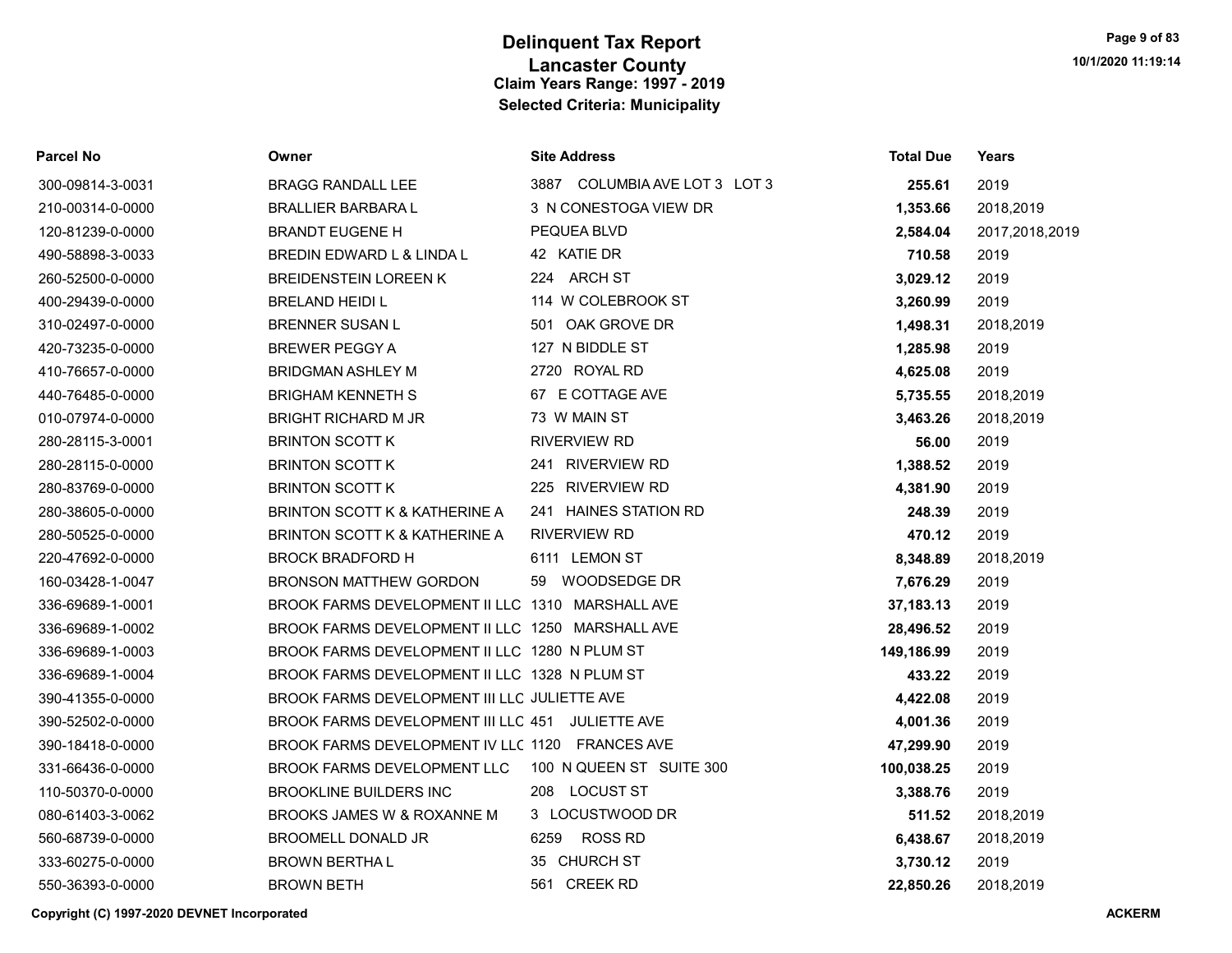| <b>Parcel No</b> | Owner                          | <b>Site Address</b>          | <b>Total Due</b> | Years     |
|------------------|--------------------------------|------------------------------|------------------|-----------|
| 550-50920-0-0000 | <b>BROWN BETH</b>              | <b>CREEK RD</b>              | 5,778.05         | 2018,2019 |
| 337-10389-0-0000 | <b>BROWN ERNIE</b>             | 526 GREEN ST                 | 4,784.52         | 2018,2019 |
| 337-13529-0-0000 | <b>BROWN ERNIE</b>             | 524 GREEN ST                 | 680.12           | 2018,2019 |
| 337-55978-0-0000 | <b>BROWN ERNIE C</b>           | SOUTHEAST AVE                | 697.45           | 2018,2019 |
| 337-14238-0-0000 | <b>BROWN ERNIE COLE</b>        | 520 GREEN ST HALF            | 2,306.60         | 2018,2019 |
| 120-54024-0-0000 | BROWN FRANK C & NANCY J        | 10 DUCK HILL RD              | 692.01           | 2019      |
| 290-22521-3-0117 | <b>BROWN LORRAINE D</b>        | 2845 DELL LN                 | 76.03            | 2019      |
| 600-18101-3-0067 | <b>BROWN TIFFANY ANNE</b>      | 111 MEADOW LN                | 409.62           | 2018,2019 |
| 338-75469-0-0000 | <b>BROWN WILLIAM R JR</b>      | 1044 HIGH ST                 | 3,184.13         | 2019      |
| 600-76970-0-0000 | BRUBAKER DARRELL L & KIMBERLY  | 3 HURST BLVD                 | 8,406.28         | 2018,2019 |
| 260-11581-0-0000 | <b>BRUBAKER DOUGLAS</b>        | 226 N STATE ST               | 3,731.87         | 2019      |
| 430-39016-0-0000 | <b>BRUBAKER JAMES ANDREW</b>   | 137 OLD HOLTWOOD RD          | 6,004.32         | 2018,2019 |
| 260-88238-0-0000 | <b>BRUMBACH LAURIE L</b>       | 306 W SUNSET AVE             | 1,143.41         | 2019      |
| 450-48380-0-0000 | <b>BRYSON FAITH E</b>          | 106 E DONEGAL ST             | 2,899.45         | 2018,2019 |
| 390-38937-0-0000 | <b>BUCH KEVIN E</b>            | <b>MARSHALL AVE</b><br>1014  | 2,142.38         | 2019      |
| 540-16832-0-0000 | <b>BUCH MICHAEL H</b>          | <b>DONOUGH DR</b><br>2277    | 4,650.57         | 2018,2019 |
| 310-98243-3-0084 | <b>BUCHER JENNIFER</b>         | 753 SHERRY LN                | 92.70            | 2019      |
| 290-60765-3-0227 | <b>BUCK CHRISTOPHER</b>        | 89 MADGE DR                  | 779.51           | 2018,2019 |
| 390-47696-0-0000 | <b>BUCKIUS ADAM</b>            | <b>BANEBERRY LN</b><br>122   | 10,483.31        | 2018,2019 |
| 410-45281-0-0000 | <b>BUCKS EDWARD J II</b>       | 2500 RIVER RD                | 6,628.89         | 2018,2019 |
| 338-23007-0-0000 | <b>BUCKS EDWARD J II</b>       | <b>PEARL ST</b><br>112       | 8,930.27         | 2018,2019 |
| 290-18198-0-0000 | <b>BUCKWALTER DAVID W</b>      | 850<br><b>CENTERVILLE RD</b> | 3,973.77         | 2018,2019 |
| 220-13567-0-0000 | BUCKWALTER DAVID W & ANNA LOIS | <b>BROAD ST</b><br>2057      | 9,934.32         | 2018,2019 |
| 338-63128-0-0000 | <b>BUCKWALTER DENISE E</b>     | 214 S WEST END AVE           | 2,916.05         | 2019      |
| 580-05519-0-0000 | <b>BUCKWALTER JUDITH A</b>     | MAY POST OFFICE RD<br>833    | 3,940.41         | 2019      |
| 335-90823-0-0000 | <b>BUECKER JAN C</b>           | 527 W CHESTNUT ST            | 14,489.99        | 2018,2019 |
| 290-93770-0-0000 | <b>BUEHLER SUSAN M</b>         | 2926 FLEETWOOD DR            | 3,023.26         | 2019      |
| 333-39703-0-0000 | BUENO ROSA N PICHARDO          | 150<br><b>HOWARD AVE</b>     | 2,790.47         | 2018      |
| 270-02751-3-0101 | <b>BUFFENMYER LISA</b>         | 961 RETTEW MILL RD LOT 9     | 504.65           | 2018,2019 |
| 390-81682-0-0000 | <b>BUNTEMAN GUY R JR</b>       | 1420 HOLLYWOOD DR            | 1,393.59         | 2018      |
| 336-43912-0-0000 | <b>BURCHSTEAD CLAUDIA J</b>    | 18 E NEW ST                  | 379.73           | 2019      |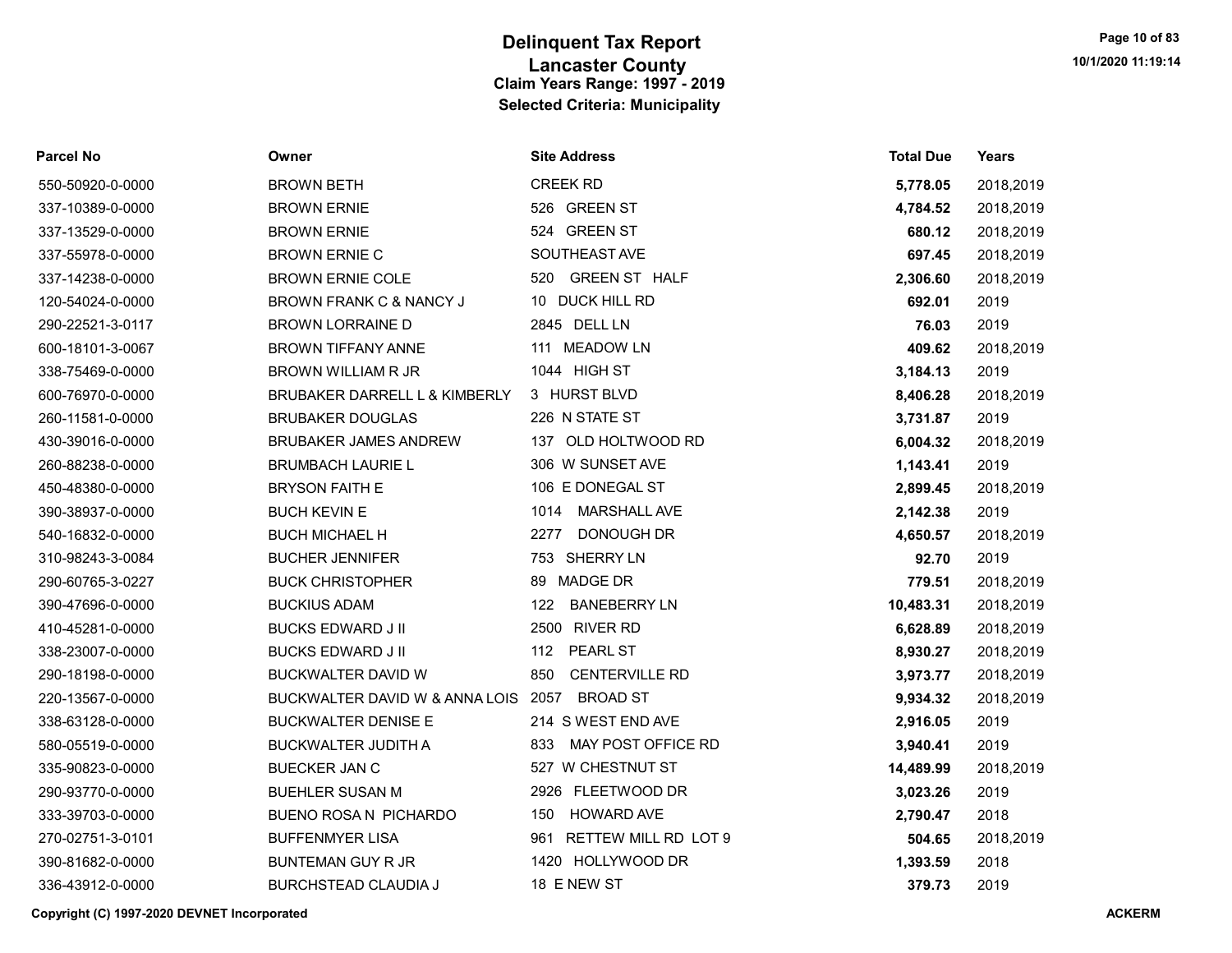| <b>Parcel No</b> | Owner                                            | <b>Site Address</b>           | <b>Total Due</b> | Years          |
|------------------|--------------------------------------------------|-------------------------------|------------------|----------------|
| 338-49240-0-0000 | <b>BURGOS ISABEL</b>                             | 834 LUCILLA CT                | 3,142.18         | 2019           |
| 110-09091-0-0000 | <b>BURKE PAULA R</b>                             | 479 NORWOOD RD                | 10,542.23        | 2018,2019      |
| 310-98243-3-0179 | <b>BURKHARDT TRACY</b>                           | 744 NANCY LN                  | 104.00           | 2019           |
| 080-79557-0-0000 | <b>BURKHART DENISE</b>                           | 240 N REAMSTOWN RD            | 11,013.30        | 2018,2019      |
| 110-04563-0-0000 | <b>BURKHART JACK N</b>                           | 318 POPLAR ST                 | 10,715.27        | 2017,2018,2019 |
| 310-52498-0-0000 | <b>BURKHART TIMOTHY</b>                          | 16 BOWMAN RD                  | 1,561.00         | 2019           |
| 290-15768-0-0000 | BURKHART TIMOTHY S & DUSTRA M                    | <b>KINGSWAY DR</b><br>813     | 3,414.88         | 2019           |
| 460-96163-0-0000 | <b>BURKHOLDER RONALD B</b>                       | <b>MOUNT GRETNA RD</b><br>436 | 3,837.10         | 2019           |
| 460-05534-3-0144 | <b>BURKINS DAWN</b>                              | SUN VALLEY RD<br>191          | 409.01           | 2019           |
| 120-91013-3-0047 | <b>BURKMAN JOHN RICHARD JR</b>                   | 3327 MAIN ST LOT 8            | 143.90           | 2018,2019      |
| 110-59856-0-0000 | BURNING BRIDGE ANTIQUES MARKET 300 WALNUT ST     |                               | 13,455.68        | 2019           |
| 400-00833-0-0000 | <b>BUSH JERRY LEE</b>                            | 172 N MAIN ST                 | 3,876.98         | 2019           |
| 010-36608-0-0000 | BUSHWOOD REAL ESTATE HOLDINGS 157 W MAIN ST      |                               | 5,558.29         | 2019           |
| 500-53523-0-0000 | <b>BUSTIN SHERYLL</b>                            | 4 SUN VALLEY DR               | 4,952.05         | 2019           |
| 560-73138-0-0000 | <b>BUTLER DIANA</b>                              | 760 ALVINS WAY                | 15,847.49        | 2018,2019      |
| 510-30573-0-0000 | <b>BUTTS JEFFREY M</b>                           | MILLWOOD RD<br>969            | 5,064.50         | 2019           |
| 338-39712-0-0000 | <b>BYERS CHARLES T</b>                           | 107 EUCLID AVE                | 5,980.83         | 2019           |
| 120-35232-0-0000 | BYERS CHARLES T & RHONDA LYNNE 6 ORCHARD LN      |                               | 4,376.90         | 2019           |
| 337-74485-0-0000 | <b>BYNUM EARL I</b>                              | 618 NEW GREEN ST              | 1,803.61         | 2019           |
| 050-26713-3-0002 | CALHOUN RICHARD J & ELIZABETH                    | 5900 WERTZTOWN RD             | 244.52           | 2019           |
| 210-40893-3-0053 | <b>CALLAHAN MICHELLE J</b>                       | 17 CONESTOGA MANOR TRAILER    | 139.78           | 2018,2019      |
| 340-55296-0-0000 | <b>CALLAWAY MARIANNE</b>                         | 16 YARDLEY GRN                | 8,777.40         | 2018,2019      |
| 290-79345-0-0000 | CAM D MACHINING CO INC                           | 176 E MAIN ST REAR            | 14,127.06        | 2018,2019      |
| 290-60765-3-0162 | CAMPBELL EDWARD J JR                             | 107 MADGE DR                  | 1,215.82         | 2018,2019      |
| 410-92432-0-0000 | CAMPBELL KENNETH L                               | 3457<br>RIVER RD              | 5,364.24         | 2018,2019      |
| 300-55627-3-0011 | <b>CAMPBELL RICHARD JR</b>                       | 4021D COLUMBIA AVE            | 181.19           | 2019           |
| 338-07042-0-0000 | <b>CARBALLO KRISTINA R</b>                       | 750 ST JOSEPH ST              | 3,488.92         | 2018,2019      |
| 150-34385-0-0000 | <b>CARBONE YOLANDA</b>                           | 22 ASHLEY DR                  | 2,961.50         | 2018,2019      |
| 260-43996-0-0000 | <b>CARILLO WILLIAM</b>                           | 42 N MARKET ST                | 5,082.11         | 2018,2019      |
| 339-84680-0-0000 | <b>CARLTON BERKOWITZ LTD</b>                     | 1133 MANHEIM PIKE             | 6,305.80         | 2019           |
| 339-05582-0-0000 | CARLTON BERKOWITZ LTD PARTNER: 1121 MANHEIM PIKE |                               | 25.371.83        | 2019           |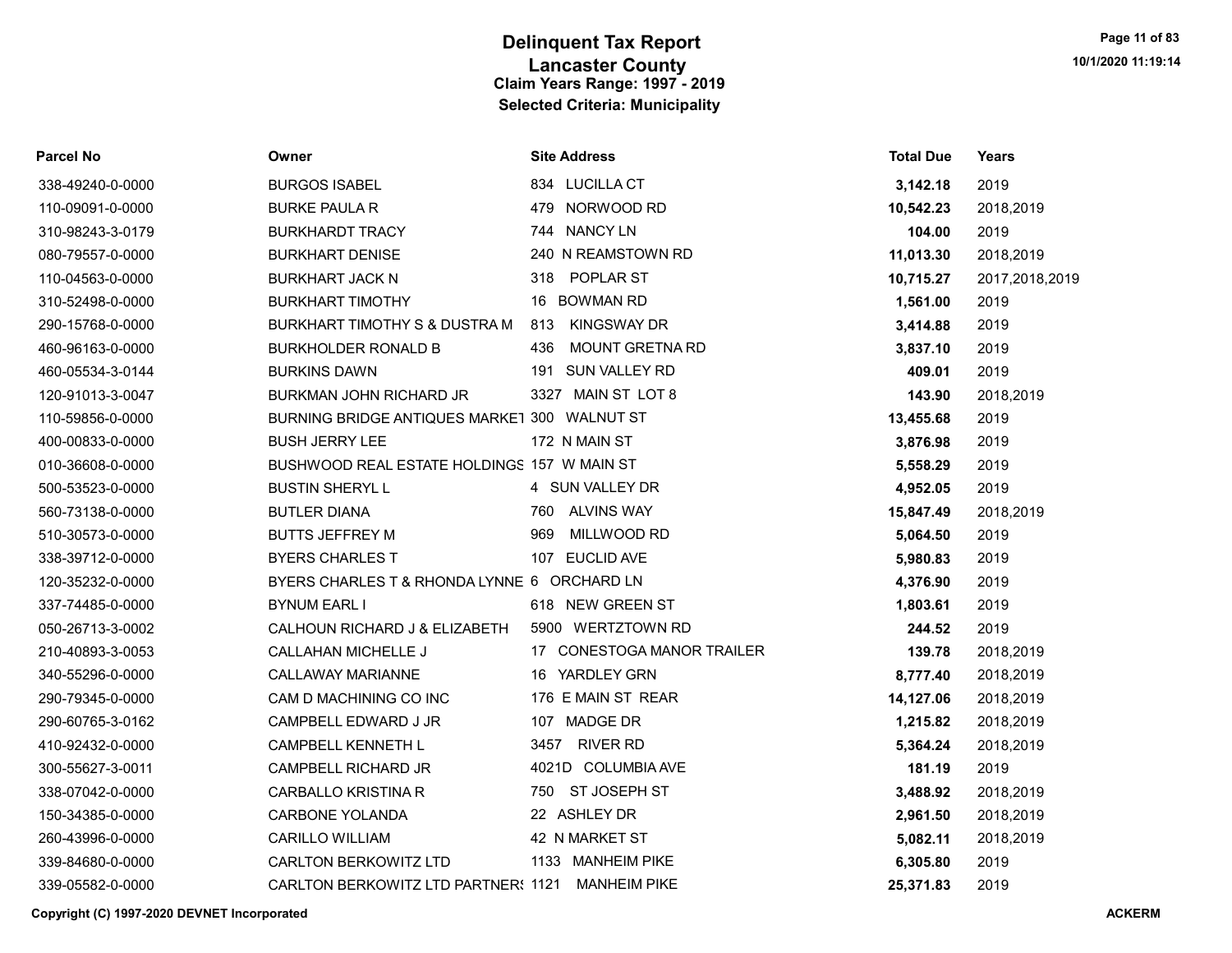| <b>Parcel No</b> | Owner                        | <b>Site Address</b>             | <b>Total Due</b> | Years          |
|------------------|------------------------------|---------------------------------|------------------|----------------|
| 337-48546-0-0000 | <b>CARMEN LYDIA</b>          | 536 LOCUST ST                   | 1,316.95         | 2019           |
| 200-75040-0-0000 | <b>CARPENTER TINA M</b>      | <b>FETTERVILLE RD</b><br>238    | 2,694.59         | 2018,2019      |
| 090-47440-3-0035 | <b>CARR CHRISTOPHER J</b>    | <b>WOLLUPS HILL RD</b><br>955   | 133.48           | 2018,2019      |
| 320-36421-0-0000 | <b>CARRION STEPHANIE ANN</b> | BEAVER VALLEY PIKE<br>609       | 7,816.35         | 2018,2019      |
| 270-40322-0-0000 | <b>CARROLL CHARLES</b>       | 1572 DIVISION HWY               | 3,579.33         | 2019           |
| 370-41055-0-0000 | <b>CARSON DAVID S</b>        | 113 S SPRUCE ST                 | 4,161.67         | 2019           |
| 340-05549-0-0000 | CARSON THEODORE W & CINDY J  | 820<br><b>HERSHEY AVE</b>       | 10,614.11        | 2019           |
| 340-21270-0-0000 | CARSON THEODORE W & CINDY J  | HERSHEY AVE LT 5 B-A            | 3,195.04         | 2019           |
| 090-38457-0-0000 | <b>CARTER DEBRAA</b>         | <b>HERTZOG VALLEY RD</b><br>375 | 6,699.85         | 2019           |
| 430-64850-0-0000 | <b>CARTER DONALD W</b>       | 110 FROGTOWN RD BLDG A          | 1,540.34         | 2018,2019      |
| 480-65502-3-0016 | CARTER GARY WALLACE JR       | 88 DILLER AVE LOT 8             | 131.77           | 2019           |
| 410-82211-0-0000 | <b>CARTER SHIRLEY A</b>      | 168 TRACYBERG RD                | 4,645.59         | 2018,2019      |
| 290-23885-0-0000 | CASALE BETTY LOU             | 2248 LANCASTER RD               | 4,615.91         | 2019           |
| 600-64729-0-0000 | <b>CASMIR HONORAL</b>        | 37 ROLLING HILL DR              | 5,301.28         | 2018,2019      |
| 600-03738-3-0050 | CASTAGNA CHRISTOPHER M       | 1 PLATEAU RD                    | 17.81            | 2019           |
| 380-04482-3-0105 | CASTANEDA VICTORINA G        | 17 HORSESHOE LN                 | 51.49            | 2019           |
| 338-10028-0-0000 | CASTELLANOS CARLOS L         | 635 LAKE ST                     | 2,369.11         | 2019           |
| 338-70579-0-0000 | <b>CATERBONE MICHAEL</b>     | 1250 FREMONT ST                 | 3,645.14         | 2019           |
| 190-54897-3-0164 | CAUDILL CORBITT JR           | 7 AMBER CIR                     | 2,484.84         | 2018,2019      |
| 480-31049-0-0000 | <b>CEKALA DONNA</b>          | 384 VALLEY VIEW DR              | 3,755.24         | 2019           |
| 260-69830-0-0000 | <b>CERESINI JULIA M</b>      | 245 W FRANKLIN ST               | 1,198.54         | 2019           |
| 270-04582-3-0018 | CHALAS JESSICA LYNN          | 883 E MAIN ST LOT 5             | 171.83           | 2019           |
| 230-91052-0-0000 | CHAMBERS JAMES L &           | 161 GROFF RD                    | 428.95           | 2019           |
| 200-27015-3-0042 | <b>CHANNEL HOME SALES</b>    | 207 TINA LN                     | 72.19            | 2019           |
| 560-37046-0-0000 | <b>CHAPMAN HELEN L</b>       | <b>COUNTRYSIDE DR</b><br>5318   | 6,189.81         | 2019           |
| 390-33182-1-0172 | <b>CHARNEY ALLEN M</b>       | 172 VALLEYBROOK DR CONDO        | 2,298.80         | 2019           |
| 490-24360-3-0020 | CHASE MANHATTAN BANK USA NA  | 53 LEACOCK RD LOT 6             | 2,563.54         | 2017,2018,2019 |
| 200-96325-0-0000 | <b>CHATEAU FARMS INC</b>     | <b>MAIN ST</b><br>1337          | 12,773.63        | 2019           |
| 310-33278-0-0000 | <b>CHAUDHRY SALIMA</b>       | 422 DOHNER DR                   | 665.07           | 2019           |
| 050-42424-0-0000 | CHERNOVSKIY ALLA I           | 1059 NARVON RD                  | 5,886.96         | 2018,2019      |
| 290-03922-0-0000 | CHESWICKE LLC                | 2728 MARIETTA AVE               | 17,268.42        | 2019           |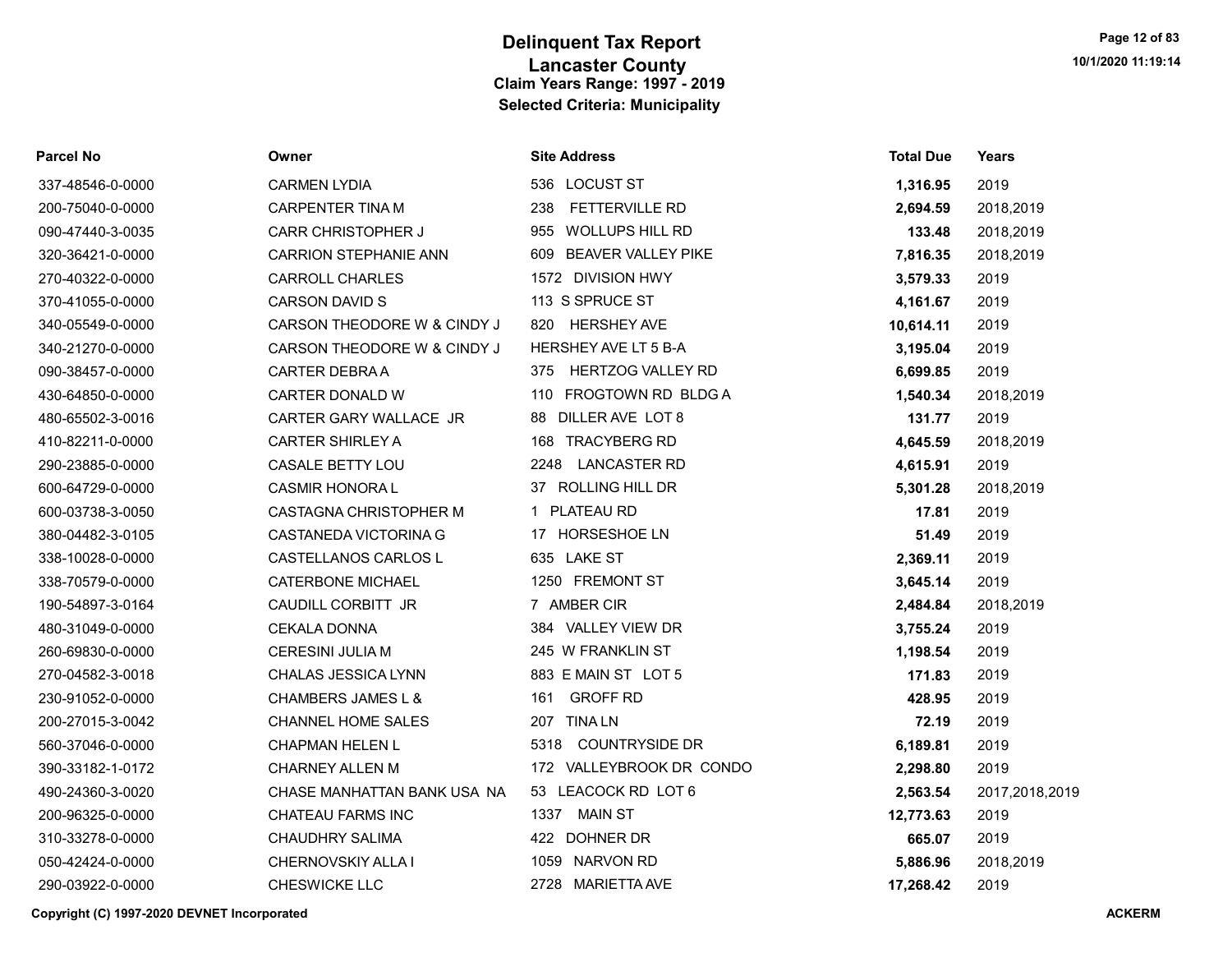| <b>Parcel No</b> | Owner                                         | <b>Site Address</b>         | <b>Total Due</b> | Years     |
|------------------|-----------------------------------------------|-----------------------------|------------------|-----------|
| 290-25402-0-0000 | CHESWICKE LLC                                 | MARIETTA AVE REAR           | 187.14           | 2019      |
| 290-43828-0-0000 | CHESWICKE LLC                                 | PEACOCK DR REAR             | 148.96           | 2019      |
| 290-44126-0-0000 | <b>CHESWICKE LLC</b>                          | 630 RUNNING PUMP RD         | 1,224.81         | 2019      |
| 290-62389-0-0000 | <b>CHESWICKE LLC</b>                          | <b>MARIETTA AVE</b>         | 1,524.64         | 2019      |
| 290-84304-0-0000 | CHESWICKE LLC                                 | 610 RUNNING PUMP RD         | 3,197.83         | 2019      |
| 190-54897-3-0077 | CHILDS RYAN IRA                               | 200 AMBER CIR               | 273.89           | 2019      |
| 310-07168-0-0000 | CHIMIENTI PETER J & LOIS J                    | 70 GLENDALE DR              | 628.12           | 2019      |
| 040-95477-3-0109 | <b>CHOINSKI AMANDA</b>                        | 1395 BOWMANSVILLE RD LOT 13 | 487.65           | 2019      |
| 240-42792-0-0000 | <b>CHRISTALDI CHRISTOPHER L</b>               | 10 ZARTMAN MILL RD          | 2,959.21         | 2019      |
| 336-33657-0-0000 | <b>CHRISTIAN KEJMAR S</b>                     | 707 N QUEEN ST              | 3,591.15         | 2019      |
| 480-21720-0-0000 | CHRISTMAN JEFFREY W                           | 283 W FULTON ST             | 2,759.79         | 2018      |
| 600-79560-0-0000 | CHURCH BOYICE J & DOROTHY L                   | 115 MAYFIELD DR             | 3,992.97         | 2019      |
| 333-40632-0-0000 | CHURCH OF THE FATHER SON &                    | 522 HOWARD AVE              | 827.08           | 2019      |
| 334-02295-0-0000 | <b>CINTRON BLANCA R</b>                       | 470 BEAVER ST               | 5,644.21         | 2019      |
| 320-82269-0-0000 | CINTRON RUBEN D & BLANCA R                    | 5 CARLTON CT                | 1,733.46         | 2019      |
| 334-09745-0-0000 | CINTRON RUBIN D & BLANCA R                    | 443 BEAVER ST               | 1,019.62         | 2019      |
| 338-41695-0-0000 | CITADEL INVESTMENT LLC                        | 132 PROSPECT ST             | 5,806.13         | 2018,2019 |
| 337-56533-0-0000 | CITY CONSTRUCTION SERVICES LLC 134 DAUPHIN ST |                             | 3,238.04         | 2019      |
| 337-35214-0-0000 | CLACK MAURICE B & GEORGIA B                   | 737 EAST END AVE            | 5,535.31         | 2018,2019 |
| 080-89546-0-0000 | <b>CLAIR JANICE E</b>                         | 242 W SWARTZVILLE RD        | 4,056.73         | 2019      |
| 190-08676-0-0000 | CLARK BRUCE L & MICHELLE A                    | 133 SKYLINE DR              | 2,207.41         | 2019      |
| 270-02751-3-0092 | <b>CLARK KELLY</b>                            | 977 RETTEW MILL RD LOT 72   | 840.87           | 2018,2019 |
| 410-98542-3-0425 | <b>CLASS GLADYS</b>                           | 106 JEMFIELD CT             | 1,260.75         | 2018,2019 |
| 335-14204-0-0000 | <b>CLAY MADRAL</b>                            | 335 W KING ST               | 4,503.64         | 2019      |
| 332-37504-5-0001 | <b>CLEARWIRE HEADQUARTERS</b>                 | 701 E KING ST               | 48.01            | 2019      |
| 290-55862-0-0000 | <b>CLINITE TIMOTHY L &amp; PATTI</b>          | 100 MEADOW CREEK DR         | 3,951.51         | 2019      |
| 020-41526-0-0000 | COAL CAPITAL EPHRATA LLC                      | 7TH ST REAR                 | 6,987.84         | 2019      |
| 260-98081-0-0000 | COAL CAPITAL EPHRATA LLC                      | 1170 STATE ST               | 129,310.74       | 2019      |
| 580-14816-0-0000 | COBBZOOK INC                                  | 811 MAY POST OFFICE RD      | 2,332.50         | 2018,2019 |
| 460-36051-0-0000 | <b>COCKER RONALD B</b>                        | 2012 MOUNT GRETNA RD        | 10,820.48        | 2018,2019 |
| 340-38027-0-0000 | <b>CODER G ROBERT JR</b>                      | SECOND LOCK RD<br>50        | 1.011.15         | 2019      |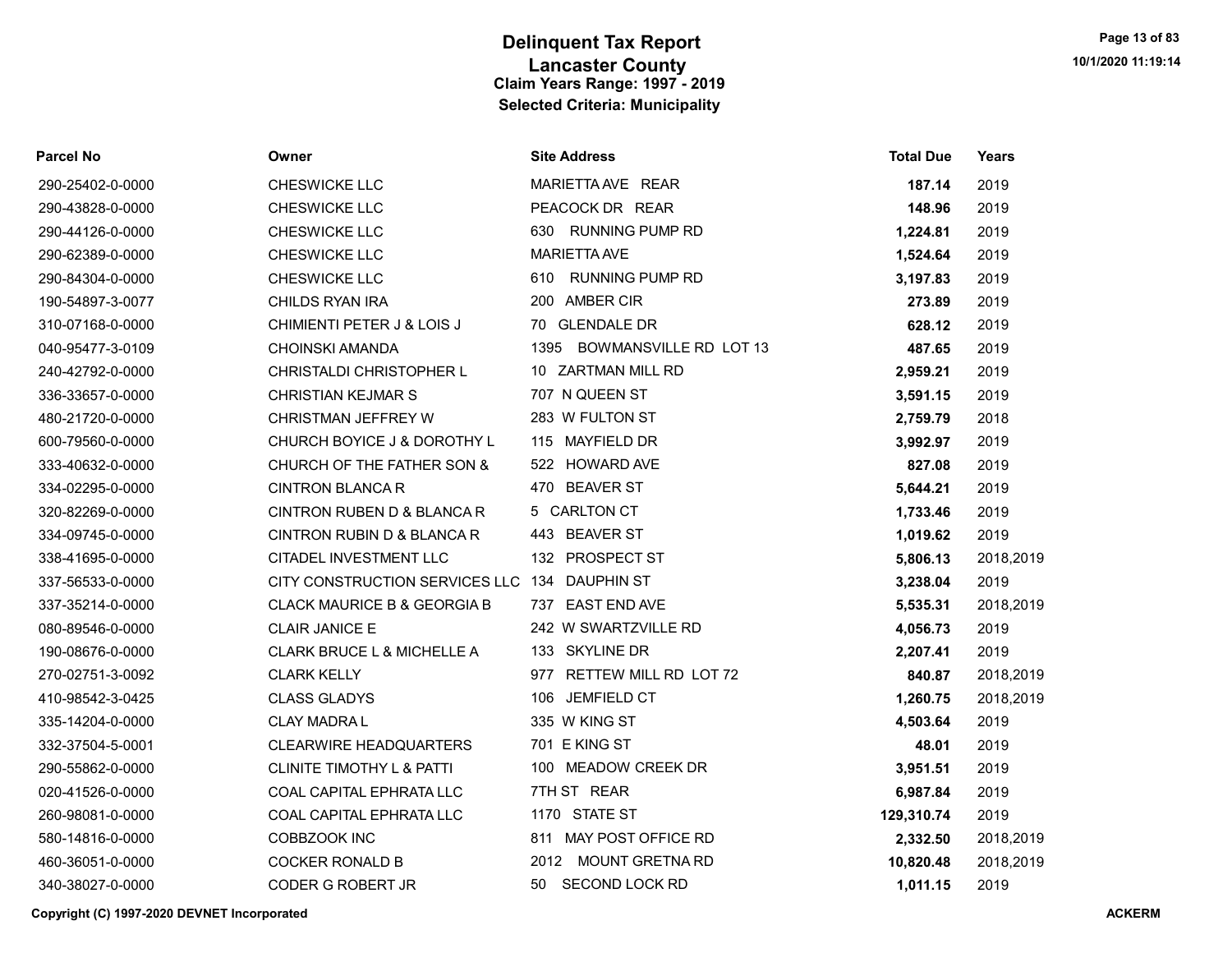| <b>Parcel No</b> | Owner                               | <b>Site Address</b>         | <b>Total Due</b> | Years     |
|------------------|-------------------------------------|-----------------------------|------------------|-----------|
| 390-15964-1-0074 | COIA ROBERT LOUIS JR                | 102 MAYER PL                | 4,511.17         | 2019      |
| 110-33441-0-0000 | <b>COLDREN BARRY M</b>              | <b>UNION ST</b><br>224      | 2,133.59         | 2019      |
| 339-29614-0-0000 | <b>COLE ROSALYN JEAN</b>            | 444 N QUEEN ST              | 2,671.04         | 2019      |
| 550-96053-3-0045 | <b>COLEMAN AARON &amp; PAULA</b>    | 15 VALLEY RUN DR            | 1,822.54         | 2018,2019 |
| 337-73519-0-0000 | COLLADO NICOLAS                     | 138 STEVENS AVE             | 1,359.76         | 2019      |
| 220-02692-0-0000 | <b>COLLIER BRIDGETTE R</b>          | 6030 CARPENTER ST           | 966.06           | 2019      |
| 120-91013-3-0002 | <b>COLLIER DON</b>                  | 3327 MAIN ST LOT 7          | 486.60           | 2018,2019 |
| 520-90020-3-0121 | <b>COLLINS ANN</b>                  | 30 PARK VIEW DR             | 93.64            | 2019      |
| 338-44056-0-0000 | <b>COLON EDWIN</b>                  | 539 LAFAYETTE ST            | 902.97           | 2019      |
| 338-45575-0-0000 | <b>COLON EDWIN</b>                  | 537<br>LAFAYETTE ST         | 1,807.22         | 2019      |
| 338-80602-0-0000 | <b>COLON EDWIN</b>                  | LAFAYETTE ST HALF<br>453    | 2,112.43         | 2019      |
| 220-92977-0-0000 | <b>COLON HEATHER J</b>              | 2648 NORTHFIELD DR          | 4,271.76         | 2019      |
| 290-22521-3-0045 | <b>COLON MARTA V</b>                | 2899<br><b>DELL LN</b>      | 42.89            | 2019      |
| 290-73583-0-0000 | <b>COLUMBIA &amp; MAIN PARTNERS</b> | <b>COLUMBIA AVE</b><br>2309 | 28,868.78        | 2018,2019 |
| 110-21241-0-0000 | COLUMBIA BOROUGH FIRE DEPARTM 706   | <b>MANOR ST</b>             | 1,542.15         | 2019      |
| 520-11244-0-0000 | COMBS HENRY R & JOYCE E             | <b>TRUCE RD</b><br>114      | 1,155.31         | 2018,2019 |
| 420-02676-0-0000 | <b>CONATSER JAMES WILLIAM</b>       | 110 E FRONT ST              | 3,106.88         | 2018,2019 |
| 450-22980-1-0148 | <b>CONIGLIO THOMAS C</b>            | <b>BERRY ST</b><br>301      | 4,087.67         | 2019      |
| 420-13952-3-0002 | CONNER ALLEN EUGENE JR              | 686 W MARKET ST             | 229.56           | 2018,2019 |
| 440-14589-0-0000 | <b>CONNER MARGARET A</b>            | 57 OAK RIDGE DR             | 4,114.70         | 2019      |
| 280-57366-0-0000 | <b>CONRAD HEIDI J</b>               | 1850 CHERRY HILL RD         | 655.17           | 2018,2019 |
| 270-04582-3-0027 | CONRAD LAWRENCE M JR                | 883 E MAIN ST               | 129.28           | 2019      |
| 510-34108-0-0000 | CONRAD MERLE S JR & CAROL J         | 221 SHORT LN REAR           | 3,211.09         | 2019      |
| 510-35045-0-0000 | <b>CONSYLMAN MARY A</b>             | 243 BRENNEMAN RD            | 3,706.03         | 2018,2019 |
| 510-29222-0-0000 | CONSYLMAN SAMUEL L & MARY           | <b>LOCUST LN</b>            | 150.94           | 2019      |
| 540-20126-3-0156 | <b>CONZ TONYA</b>                   | 32 RIDGEWOOD MNR            | 425.04           | 2019      |
| 337-17179-0-0000 | COOK ANGELA NELSON                  | 649 S MARSHALL ST           | 351.80           | 2019      |
| 337-46052-0-0000 | <b>COOK CHARLENE</b>                | 425 E STRAWBERRY ST         | 2,140.77         | 2018,2019 |
| 337-52388-0-0000 | <b>COOK CHARLENE</b>                | 543 LOCUST ST               | 25.80            | 2019      |
| 520-76791-3-0104 | <b>COOK DEBRA</b>                   | 641 LILAC DR                | 131.92           | 2019      |
| 320-21494-0-0000 | <b>COOK SHARON M</b>                | <b>BANK BARN LN</b><br>106  | 9.434.47         | 2019      |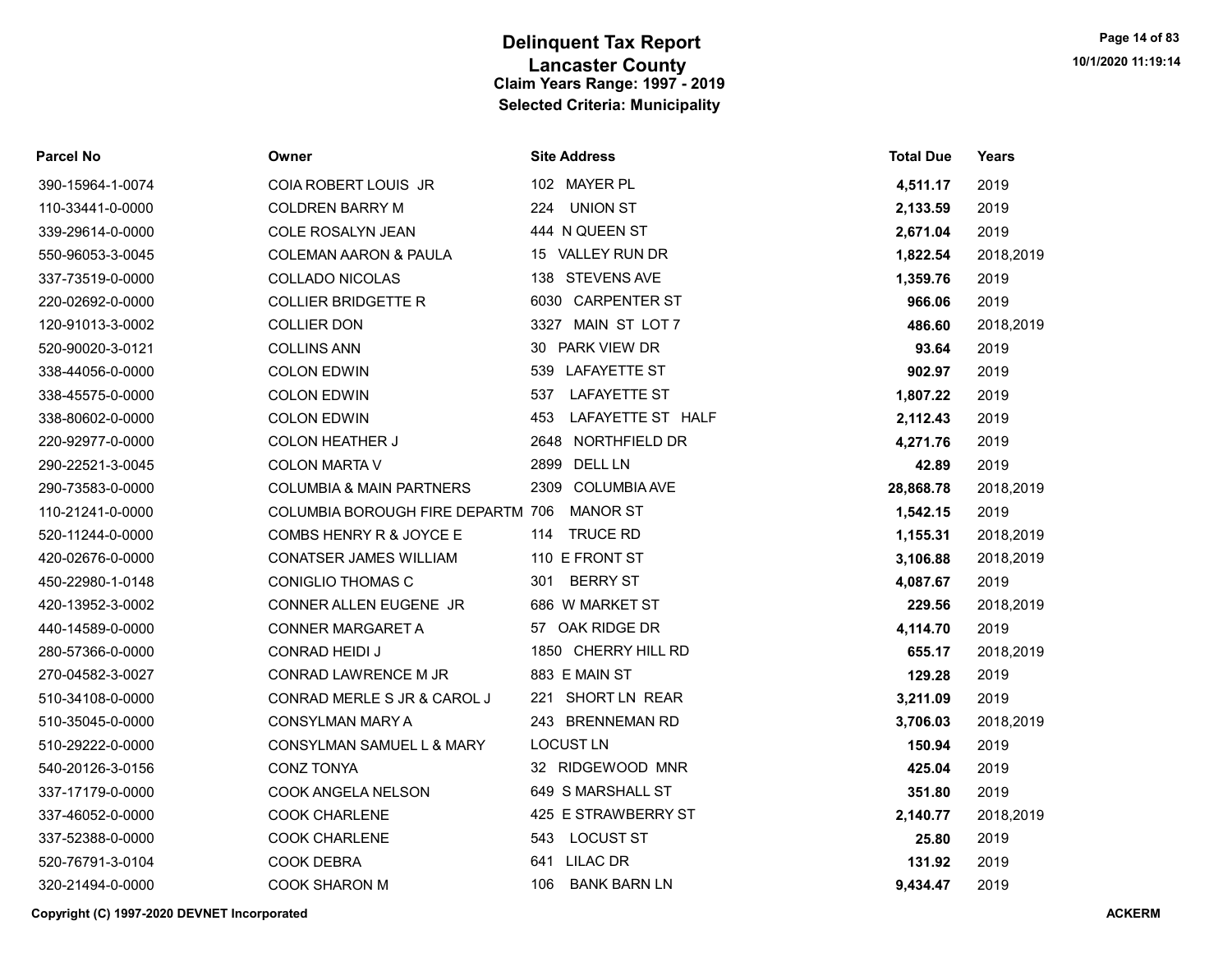| Parcel No        | Owner                          | <b>Site Address</b>            | <b>Total Due</b> | Years          |
|------------------|--------------------------------|--------------------------------|------------------|----------------|
| 430-44119-0-0000 | COOLIDGE JOHN D III            | <b>TROLLEY RD</b><br>60        | 2,622.73         | 2018,2019      |
| 430-25867-0-0000 | <b>COOLIDGE LIEZEL A</b>       | <b>TROLLEY RD</b><br>26        | 1,779.89         | 2018,2019      |
| 337-14697-0-0000 | <b>COOPER JULIAN E</b>         | 755 S LIME ST                  | 4,772.62         | 2018,2019      |
| 430-54054-0-0000 | <b>COOPER KATHY L</b>          | <b>FROGTOWN RD</b><br>195      | 2,122.89         | 2019           |
| 520-30014-0-0000 | CORBIN ROBERT C II & VALERIE A | <b>GROFFDALE RD</b><br>320     | 526.74           | 2019           |
| 410-98542-3-0037 | CORCHADO ORTIZ BENJAMIN        | OAKFIELD CT W<br>209           | 537.18           | 2018,2019      |
| 338-27173-0-0000 | CORDERO ROLDOLFO A             | 242 SEYMOUR ST                 | 5,566.19         | 2019           |
| 110-80478-0-0000 | CORNELIUS JODY I               | <b>SPRUCE ST</b><br>1005       | 3,214.03         | 2019           |
| 550-83324-0-0000 | <b>CORPORATE VENTURE GROUP</b> | <b>NOBLE RD</b>                | 4,673.21         | 2019           |
| 336-35547-0-0000 | <b>CORTES DAMARI</b>           | 615 N QUEEN ST                 | 1,075.56         | 2019           |
| 130-52507-0-0000 | <b>COVER FRANKLYN A JR</b>     | 1230<br>SAGERVILLE RD          | 3,461.04         | 2018,2019      |
| 110-45484-0-0000 | <b>COVER SUSAN M</b>           | <b>UNION ST</b><br>500         | 1,343.99         | 2019           |
| 540-73601-1-0119 | <b>COVERT WILLIAM J</b>        | LANCASTER EST CONDO<br>119     | 1,527.25         | 2019           |
| 430-44987-0-0000 | <b>COWART ADAM</b>             | <b>BRIDGE VALLEY RD</b><br>514 | 4,011.91         | 2017,2018,2019 |
| 500-78553-0-0000 | <b>COWART CHARLES E</b>        | 1570 WILLOUGHBY CIR            | 3,964.53         | 2019           |
| 430-10945-0-0000 | COX JAMES H & LINDA J          | 91 NISSLEY LN                  | 1,662.95         | 2019           |
| 340-59643-0-0000 | COX JOHN R & PATRICIA          | 120 ATKINS AVE                 | 3,997.89         | 2019           |
| 510-98499-0-0000 | <b>COXEY KATHLEEN MARIE</b>    | <b>DONNA AVE</b><br>299        | 5,489.10         | 2019           |
| 337-00741-0-0000 | <b>CRAIG KATHRYN L</b>         | 632 NEW DAUPHIN ST             | 4,962.51         | 2018,2019      |
| 339-90249-0-0000 | <b>CRAIGHEAD LOIS R</b>        | 522 N MARY ST                  | 4,343.22         | 2019           |
| 040-95477-3-0046 | CRALEY JAMES & WOLLYUNG ALICE  | 1395 BOWMANSVILLE RD           | 179.69           | 2019           |
| 560-05158-0-0000 | <b>CRASTEN RUTH A</b>          | MT VERNON RD LOT 2<br>777      | 12,426.38        | 2018,2019      |
| 337-84295-0-0000 | CRAWFORD LATEKA J              | <b>ROCKLAND ST</b><br>729      | 4.10             | 2019           |
| 050-80778-3-0001 | <b>CRAWFORD LISA</b>           | TWIN COUNTY RD<br>437          | 1,314.00         | 2018,2019      |
| 410-98542-3-0239 | <b>CREEK JOHN JR</b>           | <b>WHITE TAIL CT</b><br>107    | 1,340.16         | 2018,2019      |
| 390-18868-0-0000 | <b>CRESPO ELIZABETH A</b>      | 581 VALLEY RD                  | 4,754.45         | 2019           |
| 290-21286-0-0000 | <b>CRESWELL JAMES J</b>        | <b>LANCASTER RD</b><br>1935    | 2,460.38         | 2019           |
| 510-86287-0-0000 | <b>CRISMAN L CURNEN</b>        | 1 INDIAN HILL RD               | 2,071.06         | 2019           |
| 380-87384-0-0000 | <b>CRISWELL SARA G</b>         | 13 ROBERTS RD                  | 2,855.36         | 2019           |
| 390-95245-0-0000 | CRITTENDEN BRYAN D             | 750 BENT CREEK DR              | 11,344.20        | 2019           |
| 390-95057-0-0000 | <b>CRITTENDEN DOROTA M</b>     | <b>BENT CREEK DR</b>           | 2,968.67         | 2019           |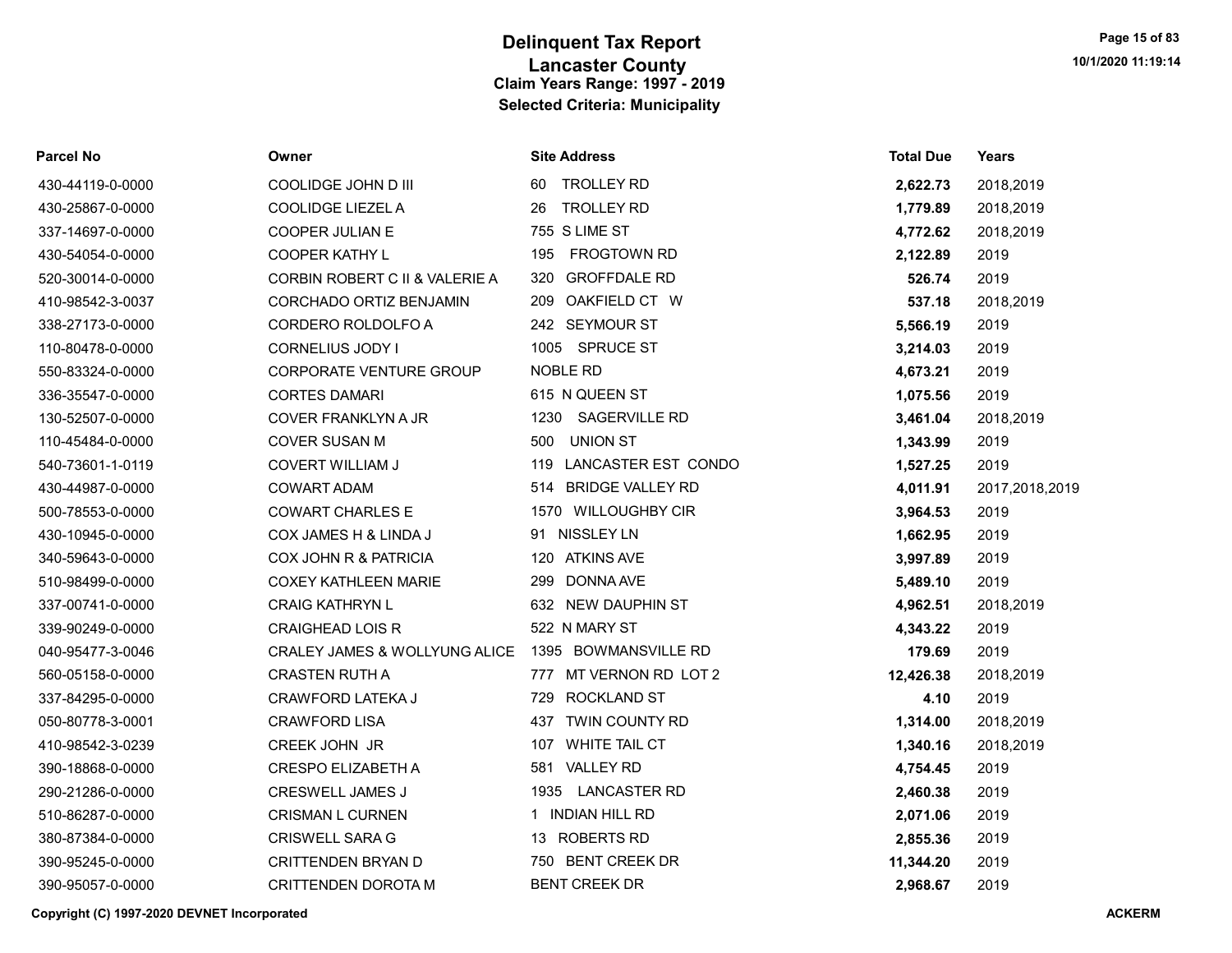| Parcel No        | Owner                                           | <b>Site Address</b>                | <b>Total Due</b> | <b>Years</b> |
|------------------|-------------------------------------------------|------------------------------------|------------------|--------------|
| 600-53106-0-0000 | <b>CROSS WILLIAM E</b>                          | 1561 E NEWPORT RD                  | 11,429.58        | 2018,2019    |
| 110-75538-0-0000 | <b>CROWL LANCE S</b>                            | 562 WALNUT ST                      | 1,205.97         | 2019         |
| 339-51018-0-0000 | <b>CRUMP PATTERSON DIANA</b>                    | 402 W JAMES ST                     | 5,001.84         | 2019         |
| 337-56870-0-0000 | CRUZ ANA Y                                      | 511 S SHIPPEN ST                   | 6,839.17         | 2018,2019    |
| 337-45403-0-0000 | <b>CRUZ CHRISTOPHER &amp; NELLIE</b>            | 626 S ANN ST                       | 1,048.67         | 2019         |
| 337-03173-0-0000 | <b>CUCUZZA ROSARIO</b>                          | <b>HOLLY LN</b><br>214             | 8,229.94         | 2019         |
| 337-79162-0-0000 | <b>CULBRETH PAUL</b>                            | <b>PERSHING AVE</b><br>575         | 5,151.31         | 2018,2019    |
| 390-21434-0-0000 | <b>CULLITON CAROL RAE</b>                       | <b>OAKMONT DR</b><br>1129          | 96.90            | 2019         |
| 110-52201-0-0000 | <b>CULP CHRISTINE L</b>                         | 1260 STAMANS LN                    | 6,245.47         | 2018,2019    |
| 337-19695-0-0000 | <b>CUMMINGS GWENDOLYN E</b>                     | 719 EAST END AVE                   | 4,154.43         | 2018,2019    |
| 410-98542-3-0247 | <b>CUNNINGHAM BEVERLY M</b>                     | 227 LONGWOOD CT W                  | 1,703.90         | 2018,2019    |
| 339-80604-0-0000 | <b>CUNNINGHAM CECILIA K</b>                     | 638 N MARY ST                      | 8,725.14         | 2018,2019    |
| 339-48517-0-0000 | <b>CUPPLES PAUL J</b>                           | 547 SPRUCE ST                      | 4,070.71         | 2018,2019    |
| 336-58984-1-0024 | D MONEY ENTERPRISES LLC                         | 231 N SHIPPEN ST UNIT 24           | 1,778.47         | 2019         |
| 420-00157-0-0000 | D&V BAKER REALTY ASSOCIATES LLC 392 E FRONT ST  |                                    | 6,536.80         | 2019         |
| 420-93646-0-0000 | D&V BAKER REALTY ASSOCIATES LLC 392 E HAZEL AVE |                                    | 2,217.24         | 2019         |
| 120-20564-0-0000 | <b>DAGEN NIXETTA</b>                            | 26 SANDHILL RD                     | 3,976.35         | 2018,2019    |
| 420-01546-0-0000 | DALLMEYER ESTATE OF CRAIG E                     | 629 W MARKET ST                    | 24,621.43        | 2018,2019    |
| 390-58244-1-0034 | <b>DANG MARIA T</b>                             | 1303 BLUE JAY DR CONDO             | 1,242.04         | 2019         |
| 580-05710-0-0000 | DARLINGTON PAULA C                              | 2075 EDISONVILLE RD                | 3,173.64         | 2019         |
| 332-23022-0-0000 | <b>DASTRA VINCENT M</b>                         | 115 N PLUM ST                      | 2,430.83         | 2019         |
| 320-23880-0-0000 | DAVIDSON BRIAN S                                | 1614 BUTTERCUP RD                  | 5,302.27         | 2018,2019    |
| 260-01110-0-0000 | DAVIS A DARWIN                                  | 298 BOOMERANG DR                   | 8,845.04         | 2018,2019    |
| 300-75958-0-0000 | DAVIS ANGELA R                                  | 146 BROAD ST                       | 8,889.61         | 2018,2019    |
| 310-65082-0-0000 | DAVIS EUGENE                                    | 2143 HORSESHOE RD                  | 1,322.55         | 2019         |
| 310-74221-0-0000 | DAVIS EUGENE                                    | HORSESHOE RD                       | 385.37           | 2019         |
| 300-35727-0-0000 | DAVIS GRACE E                                   | 114 W MAIN ST                      | 46.16            | 2019         |
| 600-62504-0-0000 | DAVIS PAUL H                                    | 12 COUNTRYSIDE LN                  | 7,436.83         | 2018,2019    |
| 040-95477-3-0079 | DAVIS WESLEY                                    | 1395 BOWMANSVILLE RD LOT 17 LOT 17 | 116.72           | 2019         |
| 334-29280-0-0000 | DAWKINS JEFFREY L                               | 18 HAGER ST                        | 3,422.57         | 2018,2019    |
| 400-56704-0-0000 | DAWOOD MOHAMMED                                 | 325 S CHARLOTTE ST                 | 2,184.38         | 2019         |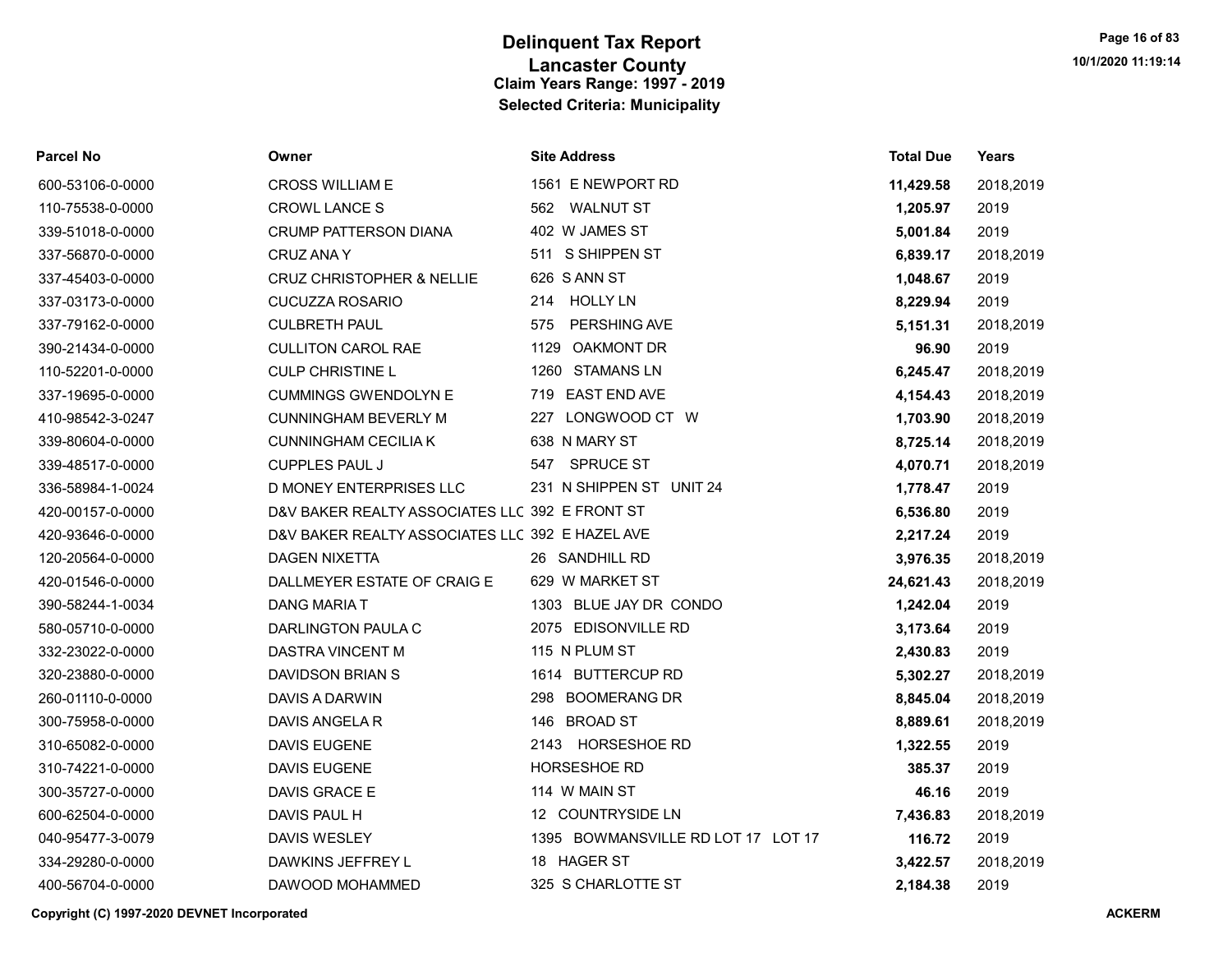| <b>Parcel No</b> | Owner                        | <b>Site Address</b>       | <b>Total Due</b> | Years                             |
|------------------|------------------------------|---------------------------|------------------|-----------------------------------|
| 520-14713-3-0135 | DAYE CARLOS L                | 4 KIMBERLY AVE            | 92.08            | 2018,2019                         |
| 334-59496-0-0000 | DE DIAZ AMBROSINA PENA       | 356 S PRINCE ST           | 50.39            | 2019                              |
| 290-60765-3-0188 | DEAROLF GAGE W               | 42 MADGE DR               | 997.49           | 2019                              |
| 400-16944-0-0000 | DECK DAVID E                 | 140 N MAIN ST             | 3,776.67         | 2019                              |
| 390-96578-0-0000 | DECKTOR DAVID B              | 644<br><b>BELGIAN WAY</b> | 1,944.61         | 2019                              |
| 050-99722-0-0000 | DEHAVEN KIRK WILLIAM         | 455<br>ASH RD             | 2,889.15         | 2019                              |
| 336-46612-0-0000 | <b>DEITRICH MICHAEL A II</b> | 735 N FRANKLIN ST         | 2,354.46         | 2019                              |
| 300-50170-0-0000 | DEJESUS DAVID R              | 4027 COLUMBIA AVE         | 6,779.31         | 2019                              |
| 338-19229-0-0000 | <b>DEJESUS GABRIEL</b>       | 604 MANOR ST              | 3,186.68         | 2019                              |
| 337-80135-0-0000 | <b>DEJESUS JAVIER</b>        | 213 JUNIATA ST            | 4,666.51         | 2018,2019                         |
| 560-35819-3-0001 | DELLAROVALL STEVEN ELLIS     | 367 SCHOOL LANE RD        | 285.86           | 2019                              |
| 410-34135-0-0000 | DEMMY DORIS R                | 666 SHULTZ RD             | 3,531.43         | 2019                              |
| 410-43271-0-0000 | DEMMY DORIS R                | SHULTZ LOT 4 B-B RD       | 1,231.44         | 2019                              |
| 290-60765-3-0160 | <b>DEMPSEY ROSE</b>          | 142 MADGE DR              | 132.13           | 2019                              |
| 580-31616-0-0000 | <b>DENLINGER GLENN</b>       | 42 RESERVOIR RD           | 13,838.50        | 2018,2019                         |
| 336-82545-0-0000 | DENNISON MINERVA S           | 593 N PLUM ST             | 795.35           | 2019                              |
| 110-91220-0-0000 | <b>DENNISON TERESITA</b>     | 560 UNION ST              | 1,031.61         | 2019                              |
| 540-42745-3-0006 | <b>DEPPEN ESTHER</b>         | 28 CRYSTAL DR             | 510.40           | 2019                              |
| 336-08104-0-0000 | DEPREFONTAINE KEVIN T &      | 808 N ANN ST              | 31,423.96        | 2014, 2015, 2016, 2017, 2018, *** |
| 120-60714-0-0000 | DERING DAVID D &             | 380 RINEER RD             | 16,781.35        | 2019                              |
| 500-98098-3-0054 | <b>DERRISH LUCILLE</b>       | 21 PENN VALLEY VLG        | 286.70           | 2019                              |
| 430-76830-0-0000 | DEVONSHIRE BARRY L & SALLY A | 500 FROGTOWN RD           | 4,972.70         | 2019                              |
| 430-13174-3-0004 | <b>DEVONSHIRE BESSIE</b>     | SUSQUEHANNOCK DR          | 18.23            | 2019                              |
| 430-91958-0-0000 | DEVONSHIRE SALLY A           | 502 FROGTOWN RD           | 3,634.09         | 2019                              |
| 410-98542-3-0018 | DIAMOND ROBERT               | DOVEFIELD DR<br>117       | 509.91           | 2019                              |
| 110-95511-0-0000 | DICELY TRACEY E              | 148 CHURCH AVE            | 10,078.73        | 2009,2010,2011,2012,2013,***      |
| 440-19046-0-0000 | DICKEL RUTH ARLENE           | 2005 WABANK RD            | 1,119.81         | 2019                              |
| 110-11295-0-0000 | DIEHL SCHIABLE REBECCA B     | 121 S TENTH ST            | 14,214.28        | 2017,2018,2019                    |
| 550-57233-0-0000 | DIEM FAYE E                  | LOWER VALLEY RD<br>91     | 4,420.34         | 2019                              |
| 210-40893-3-0039 | DIEM TRACY M                 | 9 CONESTOGA MNR           | 72.89            | 2018                              |
| 470-51889-0-0000 | DIENER CONSTRUCTION LLC      | 12 SPRUCE RD              | 3.764.60         | 2018.2019                         |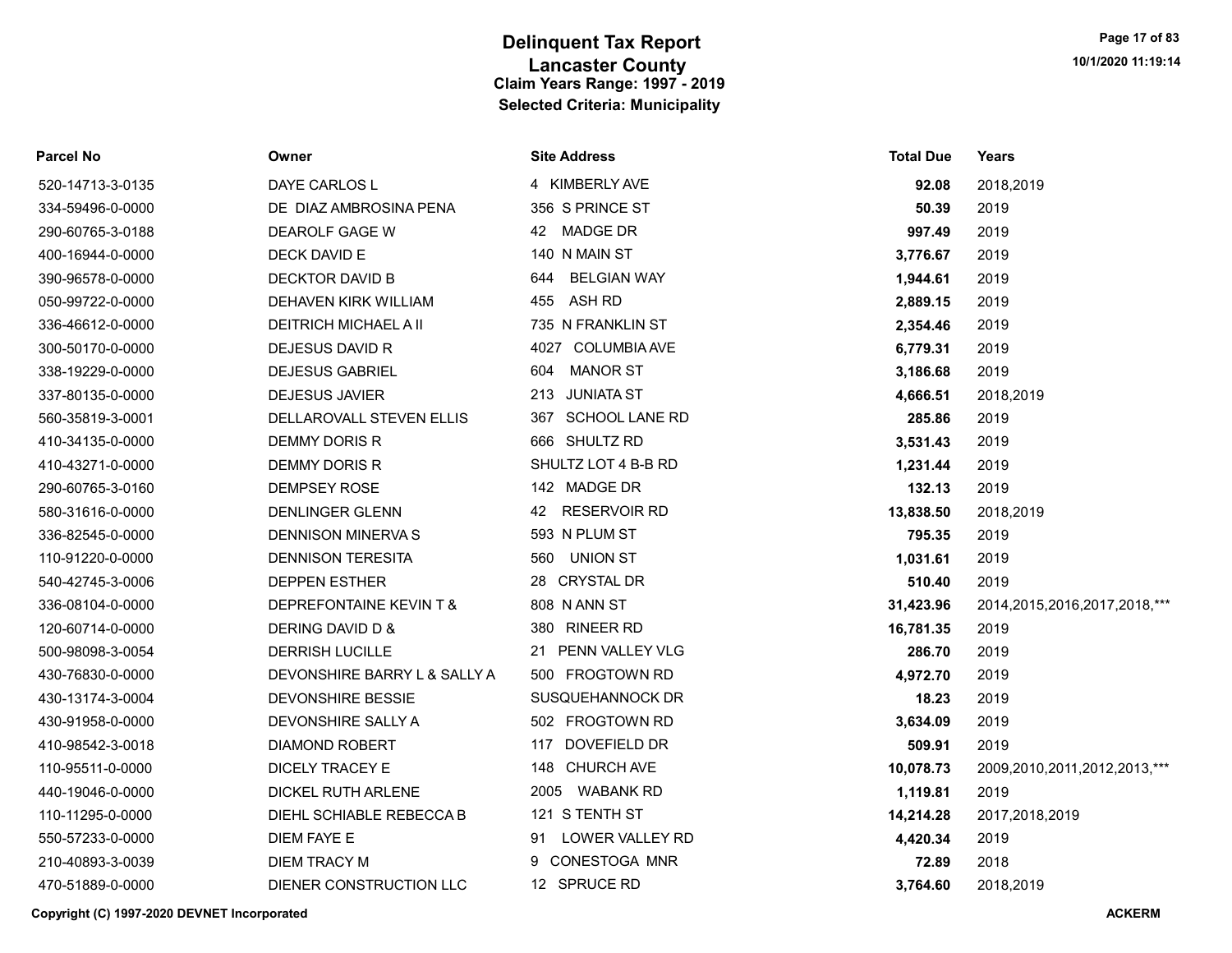| Parcel No        | Owner                   | <b>Site Address</b>          | <b>Total Due</b> | Years     |
|------------------|-------------------------|------------------------------|------------------|-----------|
| 500-76278-0-0000 | DIFFENDERFER RICK       | 752 LAUREL VIEW DR           | 8,052.50         | 2018,2019 |
| 320-10517-1-0032 | DILLER EDWIN C III      | 32 RIVER BEND PARK REAR      | 6,986.86         | 2018,2019 |
| 520-22654-3-0089 | <b>DILLON JASON</b>     | 114 LOCUST LN                | 208.26           | 2018,2019 |
| 290-47676-0-0000 | DIPOALO ANTHONY C       | 2454 HARRISBURG PIKE         | 5,596.82         | 2019      |
| 240-59626-0-0000 | <b>DIRIAN DEAN W</b>    | 2203 LAKE DR                 | 5,085.66         | 2019      |
| 390-96982-0-0000 | <b>DISOMMA GENNARO</b>  | 50 OVERLOOK AVE              | 3,508.72         | 2019      |
| 336-32206-0-0000 | DITZLER TRACEY A        | 703 N QUEEN ST               | 10,526.21        | 2019      |
| 337-65705-0-0000 | <b>DIXON PATRICE B</b>  | 540 NORTH ST                 | 382.85           | 2019      |
| 337-02112-0-0000 | <b>DIXON QUENTIN G</b>  | <b>ROCKLAND ST</b><br>539    | 6,264.86         | 2018,2019 |
| 500-16783-0-0000 | DOE RUN ROAD LLC        | DOE RUN RD<br>58             | 41,557.44        | 2018,2019 |
| 500-60310-0-0000 | DOE RUN ROAD LLC        | 45 DOE RUN RD                | 8,769.33         | 2018,2019 |
| 600-75152-0-0000 | DOGLEG HOLDINGS LLC     | <b>TOLL GATE RD</b><br>16    | 2,227.28         | 2019      |
| 461-64811-0-0000 | DOHNER TIMOTHY L        | 2353<br><b>CLOVERLEAF RD</b> | 13,258.94        | 2018,2019 |
| 600-03738-3-0117 | <b>DOLL BRIAN</b>       | 43 CHRISTY LN                | 1,208.06         | 2018,2019 |
| 335-32417-0-0000 | DOMBACH SCOTT R         | 443 W CHESTNUT ST            | 4,648.70         | 2019      |
| 334-85336-0-0000 | <b>DONAHUE CURTIS R</b> | 614 S PRINCE ST              | 2,933.02         | 2018,2019 |
| 260-84264-0-0000 | DONECKER H WILLIAM      | 427 STATE ST                 | 5,917.76         | 2018,2019 |
| 110-26813-0-0000 | DONNAN LILLIAN QUAY     | <b>MANOR ST</b><br>515       | 5,747.16         | 2018,2019 |
| 270-81509-0-0000 | DONNELLY DAVID          | <b>TYLER DR</b><br>49        | 63.92            | 2019      |
| 410-98542-3-0135 | DONOVAN JOHN            | COTTONTAIL CT<br>100         | 1,285.09         | 2018,2019 |
| 110-83666-0-0000 | DOOLITTLE M SUZANNE     | CHESTNUT ST<br>207           | 14,747.26        | 2018,2019 |
| 333-30375-0-0000 | DORSEY TIMBERLIN J      | 525 CHURCH ST                | 3,636.63         | 2019      |
| 160-25694-3-0006 | <b>DOUGHERTY TREVOR</b> | 108 MARTHA ST                | 429.89           | 2018,2019 |
| 300-15595-0-0000 | DOUGLAS GENE C & EMMA V | 186<br><b>FRANKLIN RD</b>    | 3,518.56         | 2019      |
| 110-54919-0-0000 | DOUGLAS GENE C JR       | <b>FRANKLIN RD</b><br>186    | 2,864.78         | 2019      |
| 110-75614-0-0000 | DOUGLAS GENE C JR       | 501 S FRONT ST               | 19,355.07        | 2018,2019 |
| 300-22349-0-0000 | DOUGLAS GENE C JR       | 1398 WATER ST                | 1,437.82         | 2019      |
| 300-27255-0-0000 | DOUGLAS GENE C JR       | 1398 WATER ST                | 899.99           | 2019      |
| 300-44665-0-0000 | DOUGLAS GENE C JR       | <b>FRANKLIN RD</b><br>187    | 6,966.78         | 2019      |
| 430-42763-0-0000 | DOULIN BONNIE E         | 1269 HOLTWOOD RD             | 4,763.95         | 2018,2019 |
| 160-96441-0-0000 | DRACE RUTH W            | 611<br><b>TURNPIKE RD</b>    | 4,107.60         | 2018,2019 |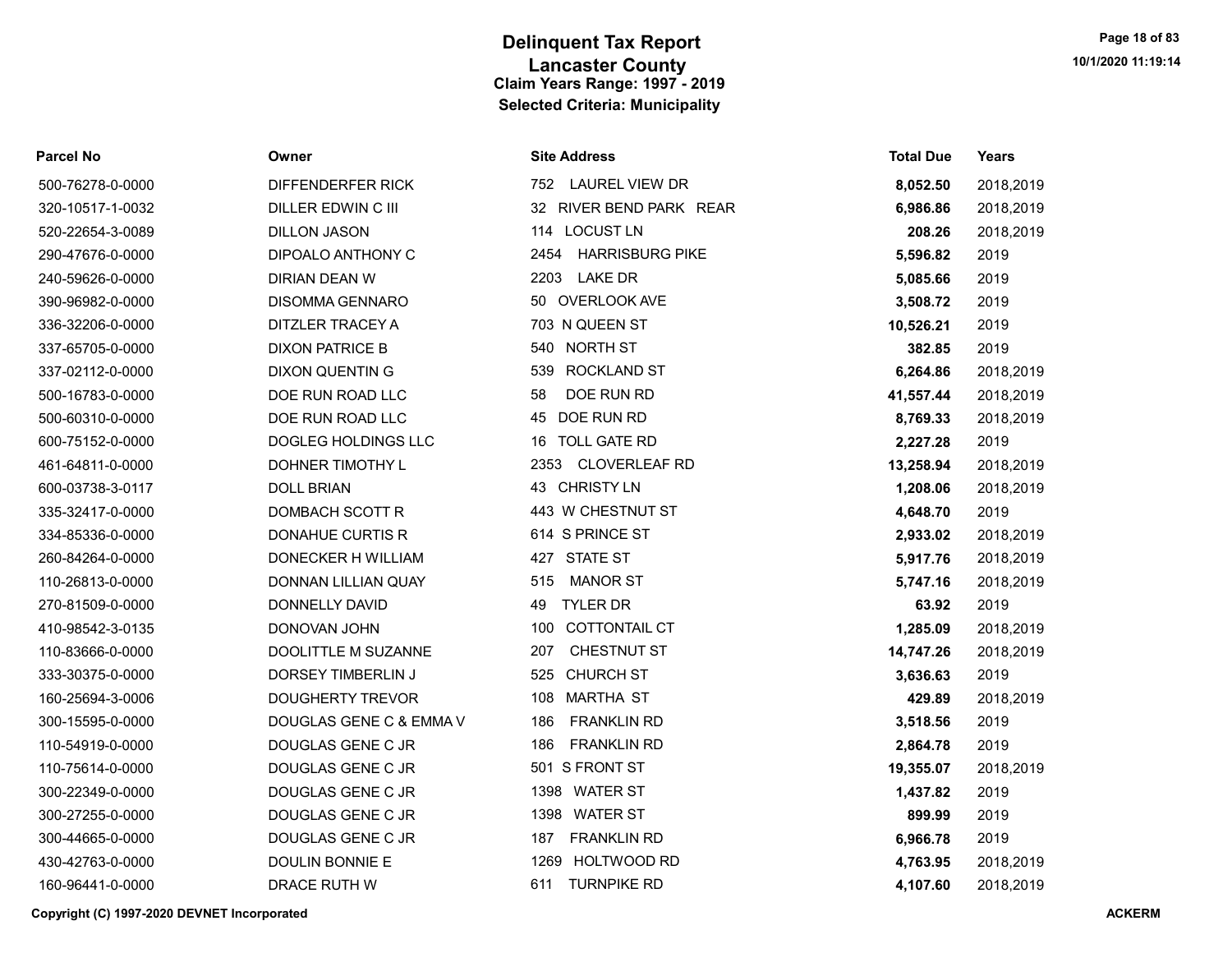| <b>Parcel No</b> | Owner                                               | <b>Site Address</b>                  | <b>Total Due</b> | Years     |
|------------------|-----------------------------------------------------|--------------------------------------|------------------|-----------|
| 390-80392-0-0000 | DRAKE BENJAMIN A                                    | 429 BELAIR DR                        | 2,207.74         | 2019      |
| 337-52223-0-0000 | DRE AMERICA LLC                                     | 61 GREEN ST                          | 272.33           | 2019      |
| 410-98542-3-0083 | DRENNEN HARRY JR                                    | 106 FIELDBRIDGE CT                   | 410.22           | 2019      |
| 339-70923-0-0000 | DROZ DANIEL ROBERT                                  | 441 N PINE ST                        | 2,356.51         | 2019      |
| 338-63989-0-0000 | <b>DUBOIS MATTHEW</b>                               | 624 W VINE ST                        | 1,912.05         | 2019      |
| 310-13911-0-0000 | DUDEK BLAKE C                                       | 2108 LYNDELL DR                      | 1,138.95         | 2019      |
| 338-03863-0-0000 | DUGAN VIRGINIA C                                    | 705 GARNET AVE                       | 2,199.44         | 2019      |
| 337-71694-0-0000 | <b>DUNCAN THOMPSON KATHERINE I</b>                  | 235 S MARSHALL ST                    | 2,609.08         | 2019      |
| 336-20882-0-0000 | DUNN ALEXANDER R                                    | 833 N QUEEN ST                       | 921.01           | 2018,2019 |
| 130-40001-0-0000 | DURBOROW CHAS F JR                                  | <b>COVERED BRIDGE RD</b>             | 1,787.94         | 2018,2019 |
| 290-92078-0-0000 | DUVAL CONSTANCE L                                   | 1801 CONEWAGO LN                     | 7,761.92         | 2019      |
| 336-70714-0-0000 | <b>E&amp;M REALTY LLC</b>                           | 249 N QUEEN ST                       | 10,475.91        | 2019      |
| 336-70847-0-0000 | <b>E&amp;M REALTY LLC</b>                           | 253 N QUEEN ST                       | 10,495.82        | 2019      |
| 460-05534-3-0112 | <b>EBERLE JAMES</b>                                 | 7 SUMMER DR                          | 64.89            | 2019      |
| 090-99686-0-0000 | <b>EBERLY BETTY JANE</b>                            | RAILROAD ST<br>15                    | 3,571.78         | 2019      |
| 370-82947-0-0000 | <b>EBERLY ERICA R</b>                               | 451 FORT ROSS AVE                    | 5,200.74         | 2018,2019 |
| 080-77316-0-0000 | <b>EBERLY RICHARD</b>                               | 844 SMOKESTOWN RD                    | 793.06           | 2019      |
| 350-74631-0-0000 | EBERSOL ELI J & ESTHER G                            | 3819 YOST RD                         | 11,084.29        | 2018,2019 |
| 190-28043-0-0000 | EBY MARILYN A                                       | 126 WINDSOCK WAY                     | 5,193.96         | 2019      |
| 600-77034-3-0051 | ECKERT KEITH & LEANNE                               | 541 FURNACE HILLS PIKE LOT 13 LOT 13 | 115.75           | 2019      |
| 390-72820-1-1210 | <b>ECKMAN BRANDEN L</b>                             | 1210 COBBLESTONE LN CONDO            | 6,433.06         | 2018,2019 |
| 280-38713-0-0000 | <b>ECKMAN BRIAN D</b>                               | <b>BLACK BARREN RD</b>               | 34.04            | 2019      |
| 335-20316-0-0000 | EDGE RENTAL PROPERTIES LLC                          | 327 W KING ST                        | 3,977.12         | 2019      |
| 110-42918-0-0000 | EDMOND GREGORY C                                    | 246 S FIFTH ST                       | 3,180.73         | 2019      |
| 410-86187-0-0000 | <b>EDMONDS ERICA</b>                                | 236<br>HARVARD AVE                   | 6,453.76         | 2018,2019 |
| 320-10524-0-0000 | <b>EDMUNDS BRIAN H</b>                              | 115 PEBBLESIDE LN                    | 5,918.58         | 2019      |
| 110-57052-0-0000 | EDWARDS STEPHEN M                                   | 718 PLANE ST                         | 3,451.96         | 2018,2019 |
| 320-53313-0-0000 | <b>EDWARDS THOMAS S</b>                             | 4 GARY DR                            | 4,476.67         | 2019      |
| 310-08472-0-0000 | EG PROPERTIES OF 2359 LINCOLN HI 2359 LINCOLN HWY E |                                      | 5,034.80         | 2019      |
| 410-98542-3-0337 | EICHELBERGER JAMEY CHRISTENE                        | 201 BRIDLEWOOD CT N                  | 346.33           | 2019      |
| 240-82594-0-0000 | EICHFELD ELAINE K                                   | 121 APPLE BLOSSOM CIR                | 4.404.52         | 2019      |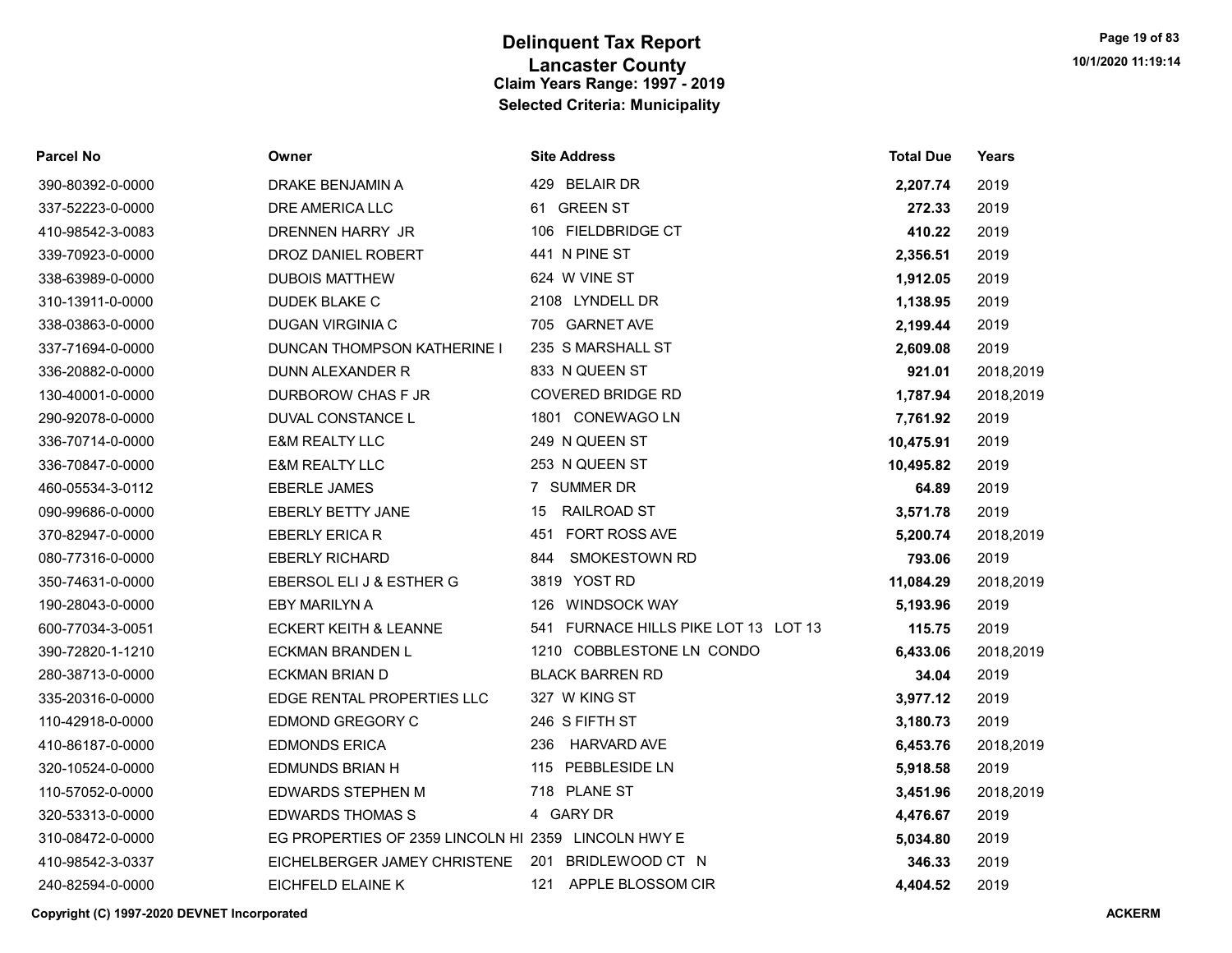| <b>Parcel No</b> | Owner                                        | <b>Site Address</b>      | <b>Total Due</b> | Years     |
|------------------|----------------------------------------------|--------------------------|------------------|-----------|
| 390-06110-0-0000 | EILENBERGER DAVID                            | 576 MAGNOLIA DR          | 4,109.08         | 2019      |
| 337-69302-0-0000 | <b>EK RENTALS LLC</b>                        | 235 JUNIATA ST           | 5,360.83         | 2018,2019 |
| 334-59530-0-0000 | EL GIGANTE AUTO BODY SHOP & REF 175 HAZEL ST |                          | 1,961.22         | 2019      |
| 160-53374-0-0000 | ELDREDGE STACEY L                            | 2 CRIMSON LN             | 28,586.37        | 2018,2019 |
| 190-34237-3-0119 | <b>ELLIOTT GARY</b>                          | 46 LOBIN RD              | 198.26           | 2019      |
| 080-09760-3-0012 | ELLIOTT KENNETH SCOTT                        | 6 DEANNE CIR             | 339.89           | 2019      |
| 300-22616-3-0067 | ELLIOTT MICHELLE                             | 670 HEMPFIELD HILL RD 22 | 128.53           | 2019      |
| 320-24266-0-0000 | ELLIS CHAD M                                 | 116 PEBBLESIDE LN        | 6,285.12         | 2019      |
| 290-52207-0-0000 | <b>ELLIS LISA G</b>                          | 2821 SPRING VALLEY RD    | 3,124.97         | 2019      |
| 338-76619-0-0000 | <b>EMERICK SHIRLEY A</b>                     | 626 ST JOSEPH ST         | 2,518.20         | 2019      |
| 410-98542-3-0226 | <b>EMLET NICOLE</b>                          | 101 FOX RUN CT           | 676.03           | 2019      |
| 140-60022-0-0000 | <b>EMREY DEBRA</b>                           | 702 MAIN ST              | 2,645.90         | 2019      |
| 260-49628-0-0000 | <b>ENRIGHT JASON</b>                         | 445 STEPHEN CIR          | 3,115.76         | 2019      |
| 410-98542-3-0215 | <b>ENSOR JACKIE</b>                          | 102 TERRAPIN CT          | 406.53           | 2019      |
| 337-87975-0-0000 | ENTY BARBARA J                               | CHESTER ST<br>534        | 474.87           | 2019      |
| 150-89569-3-0028 | EPPLEY ROBERT D JR                           | 26 KLINE RD              | 212.32           | 2019      |
| 170-29192-3-0001 | <b>ESCH JOHN</b>                             | 1132 LANCASTER PK 17566  | 120.02           | 2018,2019 |
| 170-29192-0-0000 | ESCH JOHN M                                  | 1132 LANCASTER PIKE      | 1,762.92         | 2018,2019 |
| 180-60330-0-0000 | ESCH JOHN M                                  | 103 ORCHARD DR           | 1,168.11         | 2018,2019 |
| 490-62037-0-0000 | <b>ESH BONNIE G</b>                          | KENEAGY HILL RD LT 1     | 8,093.20         | 2018,2019 |
| 350-47389-0-0000 | <b>ESH HENRY K</b>                           | 2846 STUMPTOWN RD REAR   | 124.49           | 2019      |
| 260-77426-0-0000 | ESH JACOB B                                  | 224 W FRANKLIN ST        | 811.20           | 2019      |
| 290-74709-0-0000 | <b>ESHELMAN GLEN G</b>                       | 335 E MAIN ST            | 3,432.57         | 2019      |
| 570-16019-0-0000 | <b>ESHLEMAN SHIRLEY ANN</b>                  | 111 E MAIN ST            | 4,920.91         | 2019      |
| 410-38765-0-0000 | <b>ESPINAL PETER</b>                         | 318 ROCK HILL RD         | 17,532.80        | 2018,2019 |
| 336-46209-0-0000 | <b>ESTRADA PENNY E</b>                       | 720 HAMILTON ST          | 2,067.79         | 2019      |
| 260-39492-0-0000 | ETRA TAMA                                    | 5 E LOCUST ST            | 3,608.96         | 2019      |
| 350-58031-0-0000 | EVANS BLAYNE C II                            | <b>MAPLE ST</b><br>206   | 3,247.74         | 2019      |
| 560-86077-3-0011 | <b>EVANS KENNETH</b>                         | 719 JEB DR               | 402.39           | 2019      |
| 280-04321-0-0000 | EWING JOSEPH                                 | 2246 ROBERT FULTON HWY   | 323.02           | 2019      |
| 400-72285-0-0000 | <b>EYMAN RICHARD E</b>                       | 40 N MAIN ST             | 13,514.04        | 2018,2019 |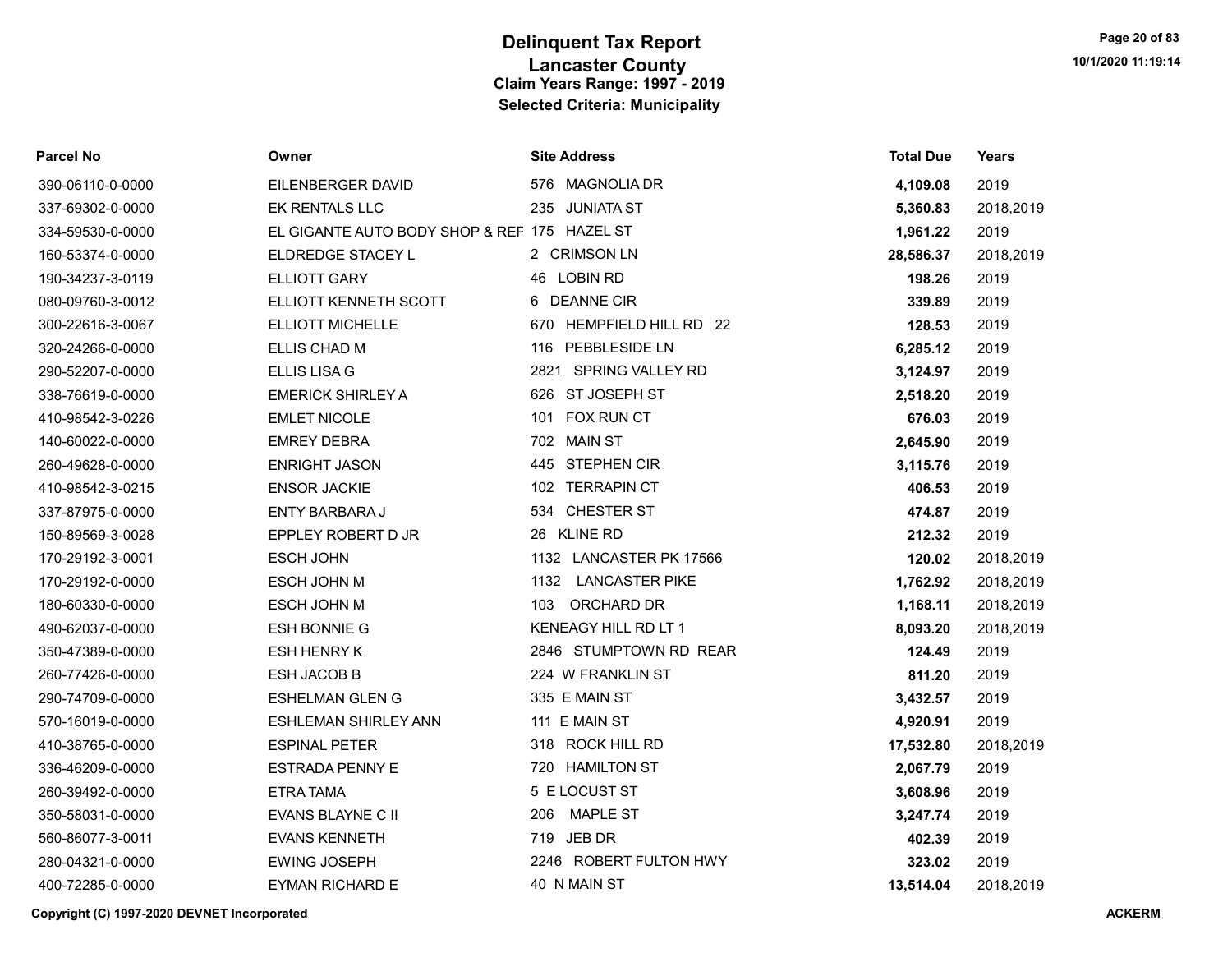| Parcel No        | Owner                                            | <b>Site Address</b>    | <b>Total Due</b> | Years                    |
|------------------|--------------------------------------------------|------------------------|------------------|--------------------------|
| 300-73594-0-0000 | FABIAN KENNETH P & NICOLE M                      | 936 FARMDALE RD        | 3,159.67         | 2018                     |
| 337-82340-0-0000 | <b>FAGER LISA</b>                                | 224 STEVENS AVE        | 2,177.23         | 2019                     |
| 420-97220-0-0000 | <b>FAIR CHRISTINAL</b>                           | 107 S CLAY ST          | 2,417.05         | 2019                     |
| 120-91013-3-0020 | <b>FAIR DANIEL</b>                               | 3327 MAIN ST LOT 1     | 540.57           | 2018,2019                |
| 110-33487-0-0000 | FAKE BRIAN K                                     | 337 CHERRY ST          | 2,000.82         | 2019                     |
| 339-02999-0-0000 | FALCON PROPERTY HOLDINGS LLC                     | 39 W JAMES ST          | 4,674.00         | 2019                     |
| 337-48980-0-0000 | <b>FARGAS CALDERON ANABEL</b>                    | 518 S DUKE ST          | 754.14           | 2019                     |
| 338-25179-0-0000 | <b>FARMER SUSAN G</b>                            | 650 HIGH ST            | 10,076.47        | 2019                     |
| 460-81704-0-0000 | FARRELL & SPIKER INVESTMENT PAR 1579 S MARKET ST |                        | 7,956.14         | 2019                     |
| 520-38035-3-0052 | <b>FARROW DALTON PATRICK</b>                     | 18 ASHTON DR           | 71.71            | 2019                     |
| 270-62033-0-0000 | FASNACHT DAY L                                   | 51 REAGAN DR           | 1,051.96         | 2019                     |
| 270-71192-0-0000 | FASNACHT DAY L                                   | <b>REAGAN DR</b><br>55 | 1,123.98         | 2019                     |
| 070-51013-3-0055 | <b>FASSNACHT TINA</b>                            | 55 MOCCASIN DR         | 878.82           | 2018,2019                |
| 380-47511-3-0002 | FAULKNER JAKE                                    | 30 ROBERTS RD          | 207.14           | 2018,2019                |
| 080-06456-0-0000 | FAUSNACHT DARRA J                                | 11 THISTLE DR          | 6,328.04         | 2018,2019                |
| 410-98542-3-0214 | <b>FAWBER NORMAN &amp; DOROTHY</b>               | 205 TRAILS END CT N    | 5,498.64         | 2015,2016,2017,2018,2019 |
| 337-98352-0-0000 | FEDERAL LAND TRUST LLC                           | 135 JUNIATA ST         | 3,493.17         | 2018,2019                |
| 338-48357-0-0000 | FEDERAL LAND TRUST LLC                           | 109 W STRAWBERRY ST    | 875.05           | 2019                     |
| 338-50585-0-0000 | FEDERAL LAND TRUST LLC                           | 518 1/2 MANOR ST       | 1,906.43         | 2019                     |
| 338-51599-0-0000 | FEDERAL LAND TRUST LLC                           | 518 MANOR ST           | 1,983.61         | 2019                     |
| 338-55687-0-0000 | FEDERAL LAND TRUST LLC                           | 516 MANOR ST           | 1,782.22         | 2019                     |
| 338-62665-0-0000 | FEDERAL LAND TRUST LLC                           | 468 MANOR ST           | 2,356.29         | 2019                     |
| 338-73599-0-0000 | FEDERAL LAND TRUST LLC                           | 448 1/2 MANOR ST       | 3,848.80         | 2018,2019                |
| 338-87249-0-0000 | FEDERAL LAND TRUST LLC                           | 657 FIRST ST           | 1,514.31         | 2019                     |
| 338-87971-0-0000 | FEDERAL LAND TRUST LLC                           | 8 OLD DORWART ST       | 1,932.25         | 2019                     |
| 340-05470-0-0000 | FEDERAL LAND TRUST LLC                           | 44 RANCK AVE           | 3,412.21         | 2019                     |
| 290-40518-0-0000 | FEDULA STEPHAN A                                 | 1320 CROWNVETCH DR     | 6,151.43         | 2019                     |
| 334-14032-0-0000 | <b>FELICIANO STEVEN</b>                          | 50 S WATER ST          | 4,131.74         | 2018,2019                |
| 130-74018-3-0029 | FELL III CURTIS E                                | 2379 RIVER RD LOT 30   | 116.40           | 2019                     |
| 120-37591-0-0000 | FENNELL SCHEID MELANIE B                         | 3212 MAIN ST           | 3,376.82         | 2019                     |
| 339-63397-0-0000 | <b>FERENCHAK SARA</b>                            | 549 W WALNUT ST        | 6,934.43         | 2019                     |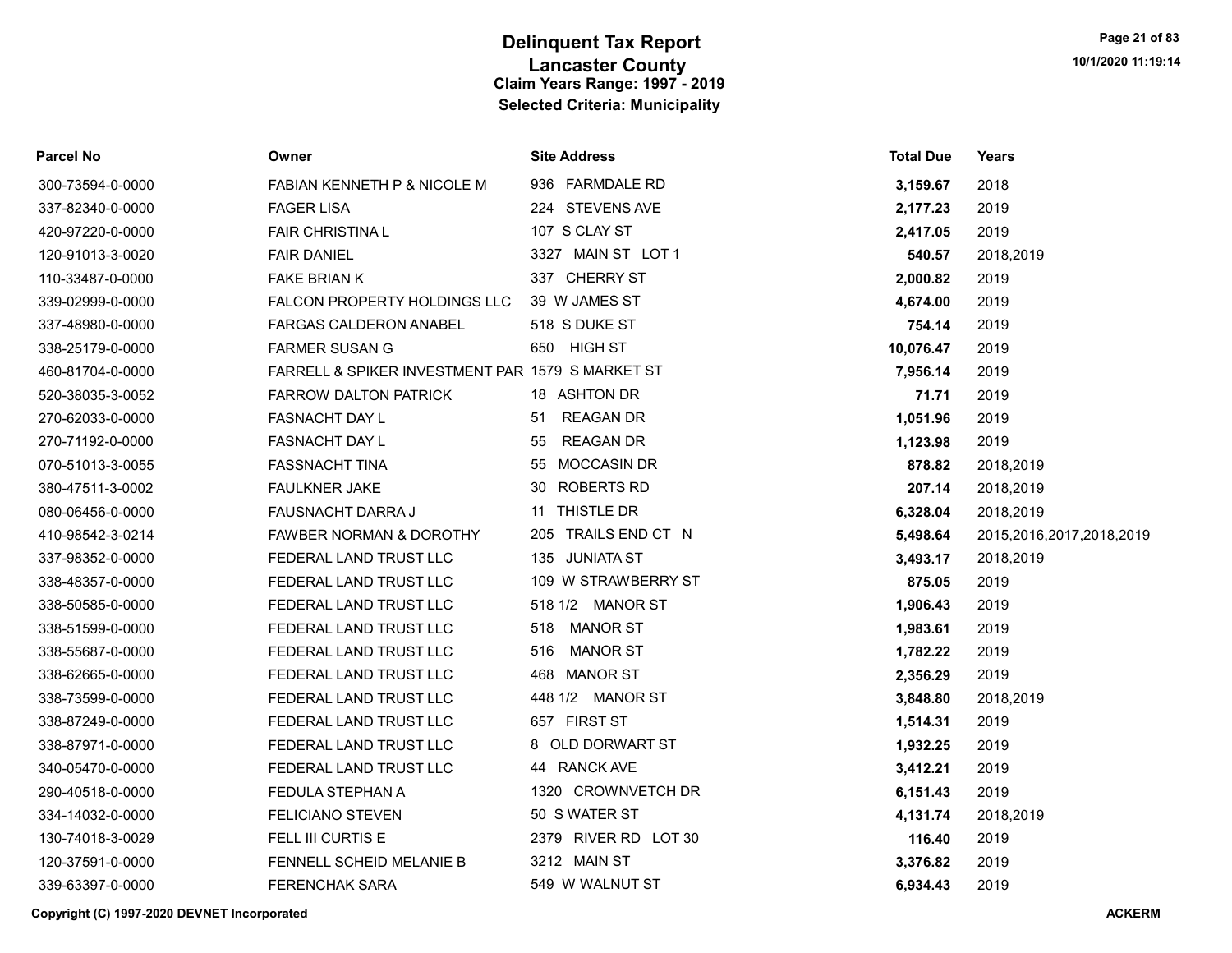| Parcel No        | Owner                       | <b>Site Address</b>            | <b>Total Due</b> | Years     |
|------------------|-----------------------------|--------------------------------|------------------|-----------|
| 290-25306-0-0000 | <b>FERMIN DOMINGO</b>       | 251 DARTMOUTH AVE              | 9,618.44         | 2018,2019 |
| 337-51007-0-0000 | <b>FERMIN DOMINGO</b>       | 63 GREEN ST                    | 8,950.85         | 2018,2019 |
| 040-36756-0-0000 | FERRARELLI GIAMBATTISTA     | 1255 READING RD                | 9,348.00         | 2018,2019 |
| 580-42726-0-0000 | <b>FERRELL TIMOTHY</b>      | 1225 PENN GRANT RD             | 4,422.95         | 2019      |
| 430-17405-0-0000 | <b>FERRO H CHRISTIAN</b>    | 749 HILLDALE RD                | 5,272.35         | 2018,2019 |
| 080-23037-3-0047 | FETTY SHANNON LEIGH         | 36 HINDEN HOMES                | 386.70           | 2018,2019 |
| 336-81667-0-0000 | <b>FIGUEROA EDGARDO</b>     | 719 E MADISON ST               | 2,686.30         | 2019      |
| 290-60765-3-0156 | FIGUEROA- VEGA DELIAN       | 14 MADGE DR                    | 901.17           | 2019      |
| 560-51214-0-0000 | FINGER CHET L               | 916 NARVON RD                  | 4,601.17         | 2018,2019 |
| 090-69980-0-0000 | FIRESTONE MICHAEL L         | <b>HERTZOG VALLEY RD</b><br>20 | 3,557.08         | 2019      |
| 120-35615-0-0000 | <b>FISCHER HOLLIE D</b>     | 365 COLEMANVILLE CHURCH RD     | 4,359.04         | 2019      |
| 560-10975-0-0000 | <b>FISHER BARBIE S</b>      | 5778 BUENA VISTA RD            | 14,030.81        | 2018,2019 |
| 500-59650-3-0052 | FISHER GEORGE CONRAD        | 13 VISTA LN                    | 402.60           | 2018,2019 |
| 520-90030-0-0000 | FISHER JOAN L               | 86 SCOTT RD                    | 295.61           | 2019      |
| 550-97637-0-0000 | FISHER JOHN S               | 66 LOWER VALLEY RD             | 11,118.86        | 2019      |
| 550-99740-0-0000 | <b>FISHER KEVIN M</b>       | <b>HIGH ST</b>                 | 15,629.28        | 2018,2019 |
| 010-31829-0-0000 | <b>FISHER MICHAEL A</b>     | 47 E MAIN ST                   | 239.68           | 2019      |
| 560-10910-0-0000 | FISHER SAMUEL J & WILMA J   | 4886 AMISH RD                  | 5,164.69         | 2019      |
| 430-03858-0-0000 | <b>FISHER STEPHEN Z</b>     | 1304<br>HOLTWOOD RD            | 12,895.57        | 2018,2019 |
| 560-39447-0-0000 | <b>FISHER VERNA ROSE</b>    | <b>SCHOOL LANE RD</b><br>404   | 5,064.28         | 2019      |
| 350-92814-0-0000 | FISHER WILMER J & SYLVIA B  | 604 PETERS RD                  | 5,961.19         | 2019      |
| 480-61963-0-0000 | <b>FLAGG LLC</b>            | 146 E MAIN ST                  | 5,610.94         | 2019      |
| 600-03738-3-0113 | <b>FLICK DEBBIE</b>         | 12 PLATEAU RD                  | 60.72            | 2019      |
| 560-31240-3-0001 | <b>FLINN JOSEPH BRIAN</b>   | 5430 OLD PHILADELPHIA PIKE     | 804.49           | 2019      |
| 333-08995-0-0000 | FLORES JOSE ORLANDO         | 34 S LIME ST                   | 12,390.19        | 2018,2019 |
| 310-05089-0-0000 | <b>FLORY JAN N</b>          | <b>CREST AVE</b><br>135        | 630.46           | 2019      |
| 410-98542-3-0362 | <b>FLOWERS GRACE S</b>      | 102 CLEARFIELD CT E            | 1,689.03         | 2018,2019 |
| 110-99698-0-0000 | <b>FOEHLINGER SARA R</b>    | <b>FRANKLIN ST</b><br>643      | 4,391.99         | 2019      |
| 110-54667-0-0000 | <b>FOEHLINGER VALERIE R</b> | 319 N FIFTH ST                 | 841.80           | 2019      |
| 110-61690-0-0000 | <b>FOEHLINGER VALERIE R</b> | 315 N FIFTH ST                 | 5,875.24         | 2019      |
| 336-27681-0-0000 | FOLKMAN C WILLIAM           | 155 E ROSS ST                  | 10.338.48        | 2018.2019 |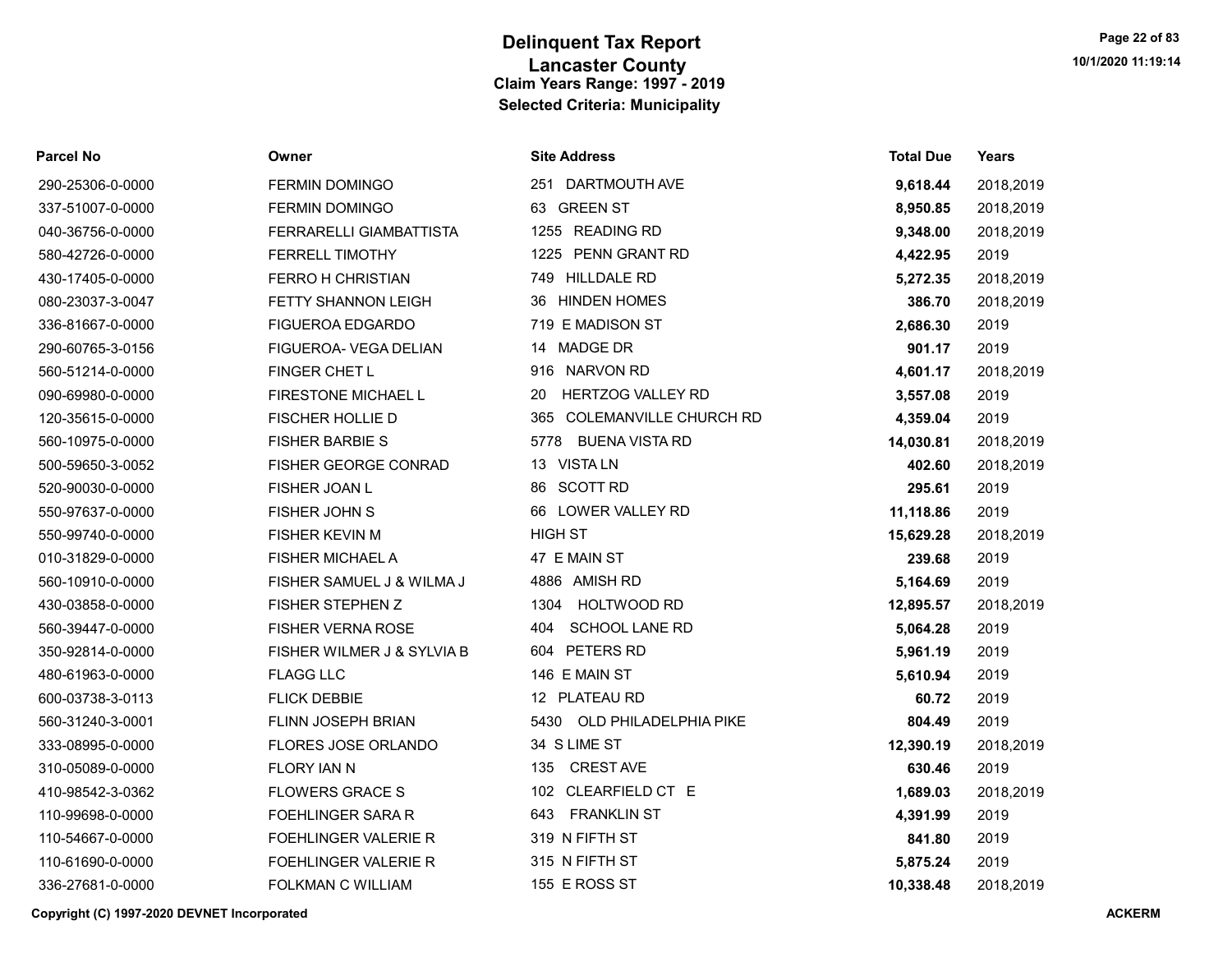| Parcel No        | Owner                          | <b>Site Address</b>                | <b>Total Due</b> | Years     |
|------------------|--------------------------------|------------------------------------|------------------|-----------|
| 340-23359-0-0000 | <b>FOLKMAN C WILLIAM &amp;</b> | 506 BIG BEND RD                    | 8,854.05         | 2018,2019 |
| 290-73599-0-0000 | <b>FONEM LLC</b>               | 841 FLORY MILL RD                  | 97.29            | 2019      |
| 390-88312-0-0000 | <b>FONEM LLC</b>               | <b>FLORY MILL RD</b><br>841        | 6,288.77         | 2019      |
| 260-20020-0-0000 | FOR KIDS LLC                   | <b>BETHANY RD</b>                  | 19,063.67        | 2018,2019 |
| 560-56814-3-0001 | <b>FORAKER THOMAS C</b>        | 6319 BYERLY RD                     | 1,117.95         | 2018,2019 |
| 337-36445-0-0000 | <b>FORD DEBORAH</b>            | 44 S MARSHALL ST                   | 7,168.32         | 2018,2019 |
| 600-77034-3-0035 | <b>FOREHAND KIM</b>            | 541 FURNACE HILLS PK               | 172.19           | 2018,2019 |
| 600-81149-0-0000 | <b>FORESMAN DANIEL</b>         | MOORLAND CT<br>135                 | 644.61           | 2019      |
| 460-05534-3-0134 | <b>FORRY SCOTT</b>             | <b>RAINBOW CIR</b><br>66           | 340.17           | 2018      |
| 290-84297-0-0000 | <b>FORSYTH JOHN</b>            | 905 STONEBRIDGE DR                 | 340.09           | 2019      |
| 200-27015-3-0055 | <b>FOSTER LISA</b>             | 210 TINA LN                        | 1,505.00         | 2018,2019 |
| 200-95944-0-0000 | FOUNDATION FOR ELDERCARE       | <b>WEAVERLAND VALLEY RD</b><br>111 | 9,346.27         | 2018,2019 |
| 490-88982-0-0000 | FOUNDATION FOR ELDERCARE       | <b>CREEKVIEW DR</b><br>108         | 10,324.99        | 2018,2019 |
| 600-18101-3-0196 | <b>FOWLER CATHERINE</b>        | 154 WEIDLER LN                     | 588.84           | 2018,2019 |
| 310-33695-0-0000 | FOX LANCE E                    | 108 HARTMAN BRIDGE RD              | 101.89           | 2019      |
| 190-34237-3-0036 | <b>FRANCIS JASON</b>           | 1 DOUGLAS LN                       | 209.44           | 2018,2019 |
| 280-04982-3-0040 | FRANCISCO GONZALEZ JOSE JR     | TR 315 LOT 3                       | 101.15           | 2019      |
| 339-59639-0-0000 | <b>FRANK LINDA C</b>           | 405 W WALNUT ST                    | 2,522.97         | 2019      |
| 520-90020-3-0169 | <b>FRANKHOUSER G ERIC</b>      | 37 PARK VIEW DR                    | 232.05           | 2018,2019 |
| 310-78535-3-0006 | FRANKHOUSER SONYA L            | 2016B ROCKVALE RD                  | 184.58           | 2018,2019 |
| 070-38115-3-0273 | <b>FRANZEN STEVEN P</b>        | 97A LILLY DR                       | 1,903.34         | 2018,2019 |
| 560-64156-3-0003 | <b>FRERICHS JASON C</b>        | 724 RED HILL RD                    | 165.43           | 2019      |
| 110-71753-0-0000 | FREY CONNIE L                  | 1222 MANOR ST                      | 3,627.11         | 2019      |
| 270-27225-0-0000 | FREY DOROTHY M                 | PARKVIEW HEIGHTS RD<br>159         | 2,990.87         | 2019      |
| 540-89705-0-0000 | FREY DOUGLAS DAVID &           | 535 KENDIG DR                      | 1,816.67         | 2019      |
| 110-53568-0-0000 | FREY EMORY L                   | 921 SPRUCE ST                      | 4,450.98         | 2018,2019 |
| 390-98137-0-0000 | FREY NGOC SUONG VO             | 457 CANDLEWYCK RD                  | 3,383.82         | 2019      |
| 370-12344-0-0000 | <b>FRICK CHARLES H</b>         | 502 GOLDEN ST                      | 2,185.10         | 2019      |
| 310-98243-3-0021 | <b>FRICKE ELMER</b>            | 913 KRISTA CT                      | 365.65           | 2018,2019 |
| 110-20701-0-0000 | FRIMENKO JOHN T                | 1125<br><b>LANCASTER AVE</b>       | 2,851.63         | 2019      |
| 300-09929-0-0000 | FRIMENKO JOHN T                | 1801 QUARRY DR                     | 3,231.48         | 2019      |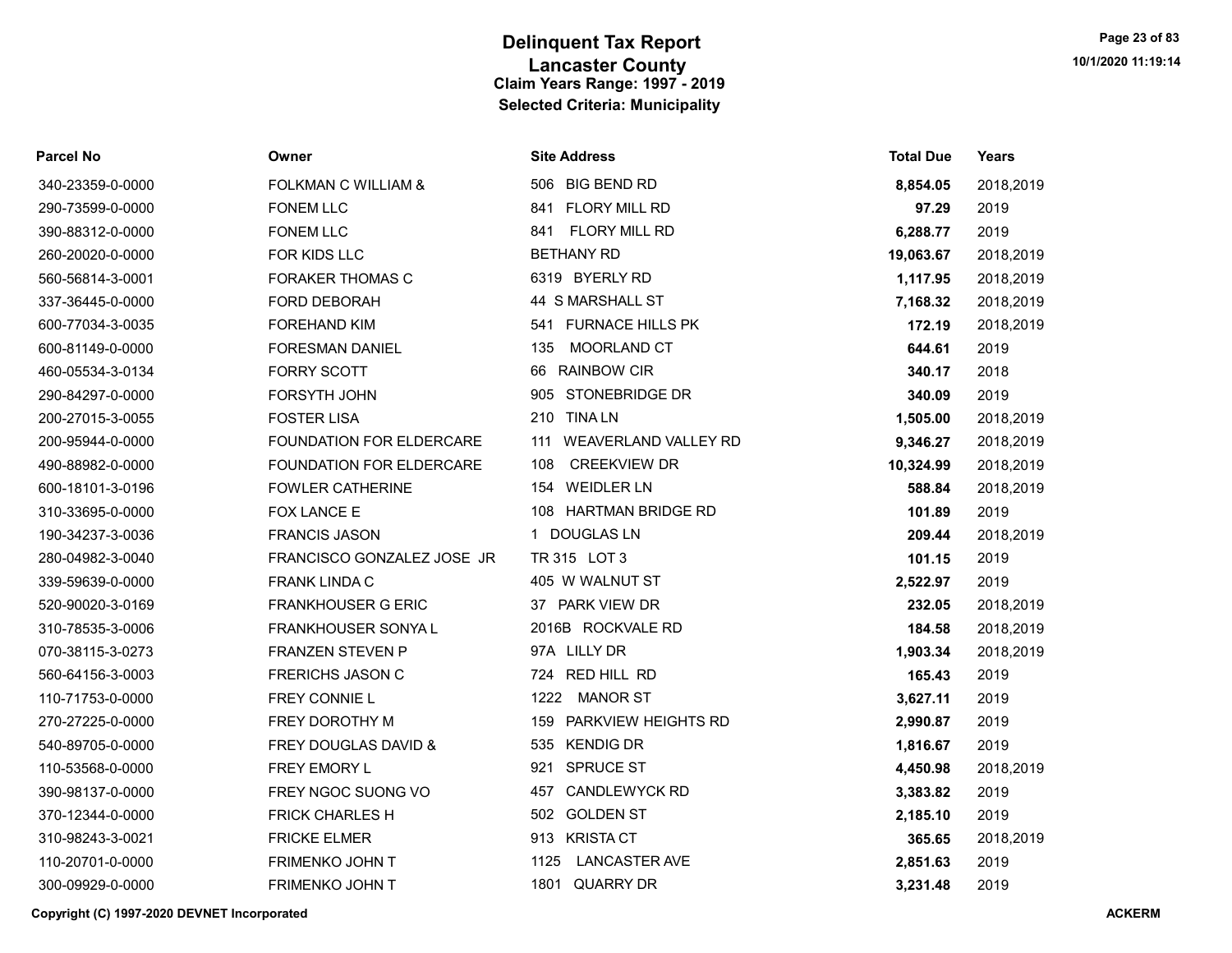| <b>Parcel No</b> | Owner                            | <b>Site Address</b>              | <b>Total Due</b> | Years     |
|------------------|----------------------------------|----------------------------------|------------------|-----------|
| 300-23620-0-0000 | FRIMENKO JOHN T                  | 721 S EIGHTEENTH ST              | 3,725.72         | 2019      |
| 110-67224-0-0000 | FRITZ JOANN M                    | 450 AVENUE I                     | 1,528.32         | 2019      |
| 400-99304-0-0000 | FROG HOLLOW ASSOCIATES LLC       | 220 W HIGH ST                    | 3,718.10         | 2019      |
| 500-39313-0-0000 | FROG HOLLOW ASSOCIATES LLC       | 758 W NEWPORT RD                 | 11,360.05        | 2019      |
| 600-90219-0-0000 | FROG HOLLOW ASSOCIATES LLC       | 1230 DRIDGE HILL RD              | 4,985.90         | 2019      |
| 560-43356-3-0122 | <b>FRYBERGER GEORGE H JR</b>     | 812 CIRCLE DR                    | 571.10           | 2018,2019 |
| 110-25629-0-0000 | FRYBERGER LINDA A                | 134 S THIRD ST                   | 1,665.82         | 2019      |
| 480-51921-0-0000 | <b>FULGENZI ANTHONY P</b>        | 510 W BROAD ST                   | 2,008.75         | 2019      |
| 120-13370-0-0000 | <b>FULMER BETH A</b>             | <b>MAIN ST</b><br>4500           | 987.02           | 2019      |
| 110-81962-0-0000 | <b>FULMER DONALD R</b>           | <b>LAWRENCE ST</b><br>224        | 2,089.53         | 2019      |
| 336-91252-0-0000 | FULTON MARKET PROPERTY LP        | 417 E FREDERICK ST               | 128,273.32       | 2018,2019 |
| 336-95893-0-0000 | <b>FULTON MARKET PROPERTY LP</b> | 452 E FREDERICK ST               | 5,428.79         | 2018,2019 |
| 340-16651-0-0000 | FULTON RUFUS III A               | 1835<br><b>MILLERSVILLE PIKE</b> | 9,247.72         | 2019      |
| 390-63733-0-0000 | FUNK DAVID M                     | 1105 FRANCES AVE                 | 4,721.67         | 2018,2019 |
| 110-65643-0-0000 | FUNK MISTY L                     | 277 S FIFTH ST                   | 2,338.89         | 2018,2019 |
| 540-73695-3-0138 | <b>GABELLI LOUIS H</b>           | <b>HONEYSUCKLE WAY</b><br>81     | 335.03           | 2018,2019 |
| 120-18139-0-0000 | <b>GABLE DAVID W</b>             | 304 SANDHILL RD                  | 4,541.23         | 2019      |
| 360-17275-0-0000 | <b>GAGE WILLIAM HOWARD</b>       | 151 W MAIN ST                    | 1,773.66         | 2018,2019 |
| 410-35141-0-0000 | <b>GAGER KATHLEEN M</b>          | 254 HAWTHORNE DR                 | 5,846.30         | 2018,2019 |
| 510-75147-0-0000 | <b>GAGER MICHAEL L</b>           | 1 MAPLEWOOD CIR                  | 4,109.62         | 2019      |
| 070-57644-0-0000 | <b>GALLAGHER COLLEEN</b>         | PERSEVERANCE LN<br>38            | 4,375.68         | 2019      |
| 310-00648-3-0001 | <b>GALLARDO JUSTO J</b>          | 2491 OLD PHILADELPHIA PIKE REAR  | 185.94           | 2018,2019 |
| 340-74078-0-0000 | <b>GAMBER DONALD E</b>           | 501 S WEST END AVE               | 3,579.30         | 2019      |
| 430-32126-0-0000 | <b>GAMBER DONALD E &amp;</b>     | <b>TROLLEY RD</b><br>58          | 1,014.10         | 2019      |
| 390-16434-0-0000 | <b>GAMBINO GIUSEPPE</b>          | <b>FLEETWOOD DR</b><br>669       | 1,874.36         | 2019      |
| 270-31032-0-0000 | <b>GANNON DAKOTA S</b>           | 778 E MAIN ST                    | 7,785.52         | 2018,2019 |
| 090-91073-0-0000 | <b>GANTERT HANIFA</b>            | <b>GOCKLEY RD</b><br>480         | 18,893.05        | 2018,2019 |
| 310-98243-3-0142 | <b>GANTZ VEGETTA</b>             | 867 GAIL PL                      | 80.87            | 2019      |
| 310-95406-0-0000 | <b>GARBER PAUL L</b>             | 2504 S CHERRY LN                 | 1,046.41         | 2019      |
| 410-98542-3-0051 | <b>GARCIA MIGDALIA MORALES</b>   | DAWNFIELD CT<br>104              | 423.61           | 2018,2019 |
| 340-75879-0-0000 | <b>GARMAN DANIEL J</b>           | 1306 CLARK ST                    | 5.994.25         | 2018,2019 |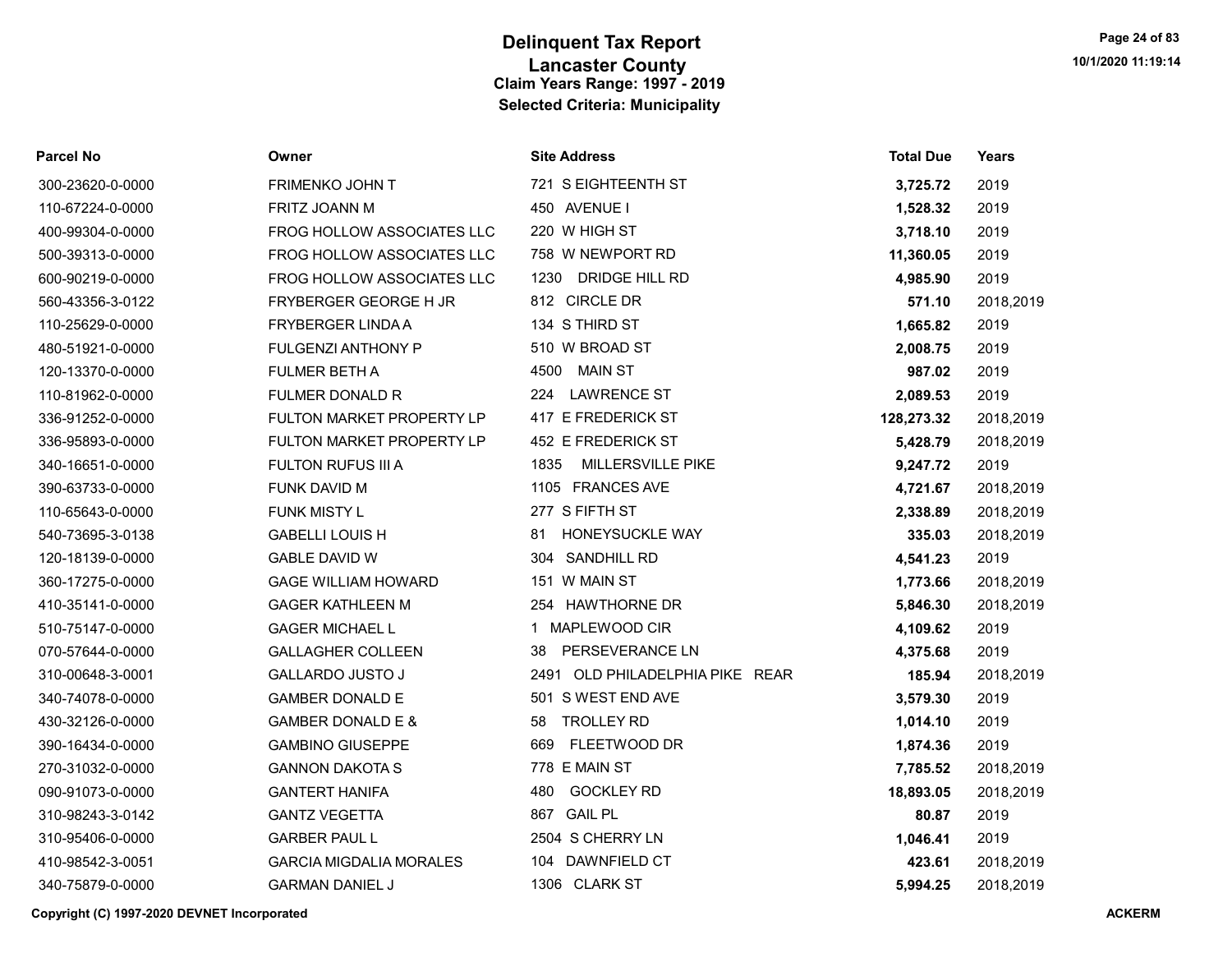| Parcel No        | Owner                                    | <b>Site Address</b>           | <b>Total Due</b> | Years     |
|------------------|------------------------------------------|-------------------------------|------------------|-----------|
| 440-09852-0-0000 | <b>GARRET LANCASTER LIMITED LLC</b>      | 29 N PRINCE ST                | 1,055.53         | 2019      |
| 440-87193-0-0000 | GARRET LANCASTER LIMITED LLC             | 330 N GEORGE ST               | 1,695.36         | 2019      |
| 430-35500-0-0000 | <b>GARRETT JAMES W</b>                   | 83 BRIDGE VALLEY RD           | 2,668.70         | 2019      |
| 130-74018-3-0054 | <b>GARRITY KATHLEEN</b>                  | 2379 RIVER RD LOT 10          | 412.09           | 2019      |
| 560-43356-3-0214 | <b>GARTON KEVIN</b>                      | 840 CIRCLE DR                 | 970.31           | 2019      |
| 570-59464-0-0000 | <b>GARVEY NORMAL</b>                     | 1104 HAMPDEN DR               | 2,847.54         | 2019      |
| 490-37798-0-0000 | <b>GEITER RAYMOND L JR</b>               | 3255 LINCOLN HWY E            | 3,254.79         | 2018,2019 |
| 110-20384-0-0000 | <b>GELTZ CONNIE L</b>                    | <b>WALNUT ST</b><br>713       | 2,332.92         | 2019      |
| 410-28427-0-0000 | <b>GENOESE MARIA ELISA</b>               | 3641 RIVER RD                 | 9,364.61         | 2018,2019 |
| 090-34769-0-0000 | <b>GENSEMER ROBERT E</b>                 | <b>LAUREL RIDGE RD</b>        | 1,152.92         | 2019      |
| 333-10360-0-0000 | <b>GENVEST LLC</b>                       | 48 S LIME ST                  | 14,956.65        | 2018,2019 |
| 333-99743-0-0000 | <b>GENVEST LLC</b>                       | 145 E VINE ST                 | 20,301.38        | 2018,2019 |
| 600-73264-0-0000 | <b>GENVEST LLC</b>                       | 2167 MAIN ST                  | 6,173.48         | 2019      |
| 600-85875-0-0000 | <b>GENVEST LLC</b>                       | SKYVIEW LN LOT 5 B-B          | 1,102.38         | 2019      |
| 290-85024-0-0000 | <b>GEORGE NICOLE M</b>                   | 121 TREETOPS DR               | 3,771.72         | 2019      |
| 310-21451-0-0000 | <b>GERARDI VINCENT J &amp; LORETTA A</b> | 2452 DOUGLAS DR               | 171.15           | 2019      |
| 090-52338-0-0000 | <b>GERHART BRENDA A</b>                  | 107 RED STONE CIR             | 1,961.38         | 2019      |
| 260-88059-3-0038 | <b>GERHART EARL &amp;</b>                | 921 OPAL ST                   | 615.77           | 2018,2019 |
| 250-51991-0-0000 | <b>GERHART KAREN H</b>                   | 626 S PEACH ALY SUITE 102     | 16,675.02        | 2019      |
| 600-52532-0-0000 | GERHART LAND & DEVELOPMENT C             | 910 BRUNNERVILLE RD           | 44,474.49        | 2018,2019 |
| 600-49407-0-0000 | <b>GERHART MARJORIE F</b>                | <b>BRUNNERVILLE RD</b><br>910 | 22,961.92        | 2018,2019 |
| 600-84713-0-0000 | <b>GERHART MARJORIE F</b>                | SNYDER HILL RD                | 4,506.70         | 2018,2019 |
| 370-28872-0-0000 | <b>GERHART ROGER E</b>                   | 702 S BROAD ST                | 11,336.94        | 2018,2019 |
| 250-82560-0-0000 | <b>GERHART STEVEN R</b>                  | 626 S MARKET ST               | 1,859.95         | 2019      |
| 430-04981-0-0000 | <b>GERZ LORETTA L</b>                    | <b>RIVER RD</b><br>57         | 3,699.89         | 2018,2019 |
| 340-54743-0-0000 | <b>GHAFFARI KEVIN F</b>                  | EDGEWOOD AVE<br>904           | 451.52           | 2019      |
| 150-18719-0-0000 | <b>GIBBLE CHARLIANE K</b>                | 20 S QUEEN ST                 | 8,266.17         | 2018,2019 |
| 180-20686-0-0000 | <b>GIBSON BARBARA J</b>                  | <b>CONOWINGO RD</b><br>329    | 290.70           | 2019      |
| 336-49049-0-0000 | <b>GIFFING DONROE E</b>                  | 834 N PLUM ST                 | 8,045.65         | 2019      |
| 190-34237-3-0139 | <b>GILBERT CHARLES</b>                   | 3 CHIMNEY LN                  | 19.27            | 2019      |
| 160-27286-0-0000 | GILBREATH COOPER G JR                    | 4924 BOSSLER RD               | 5.024.49         | 2019      |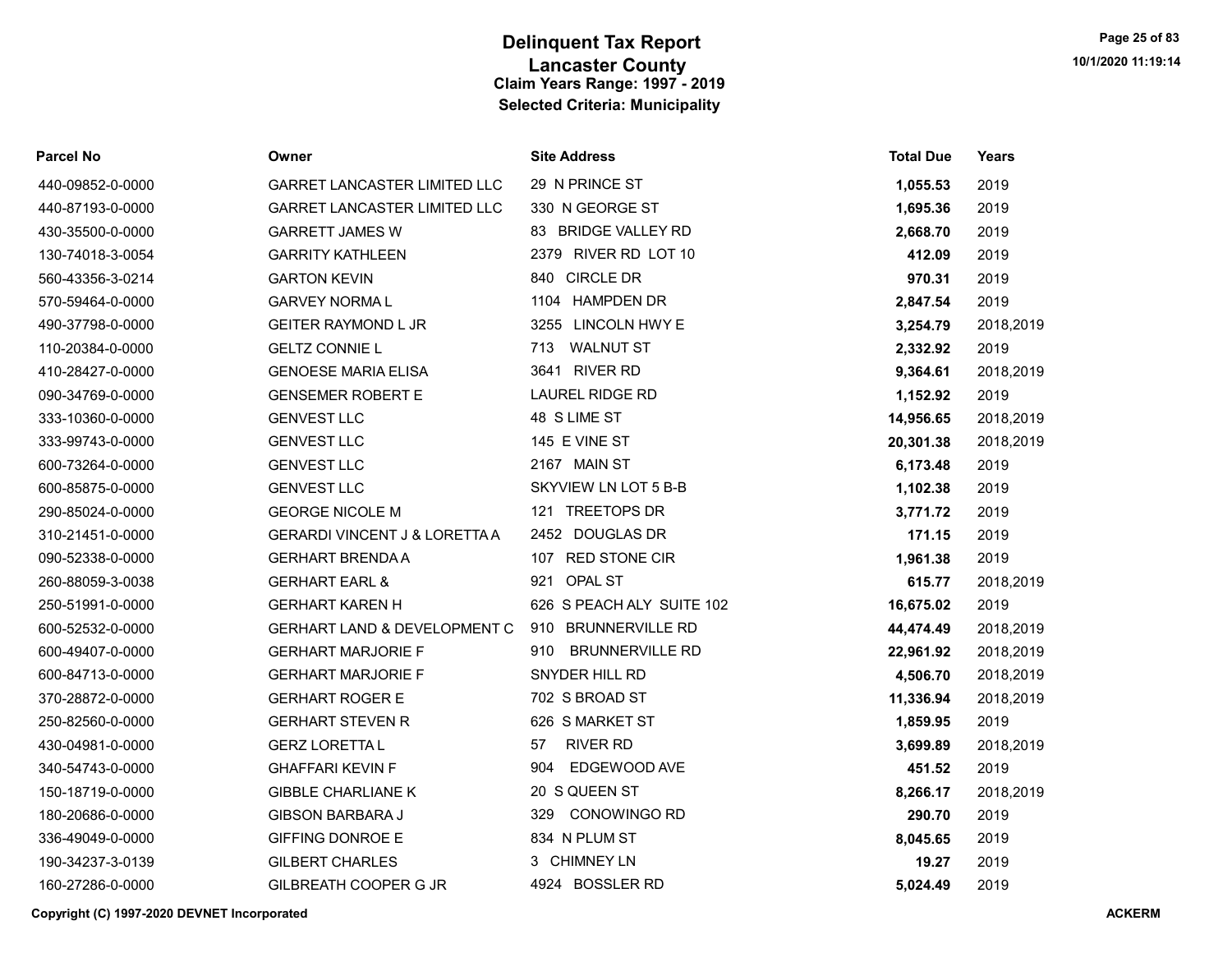| <b>Parcel No</b> | Owner                            | <b>Site Address</b>                 | <b>Total Due</b> | Years          |
|------------------|----------------------------------|-------------------------------------|------------------|----------------|
| 339-80478-0-0000 | <b>GILFERT SUSAN M</b>           | 646 N MARY ST                       | 4,301.24         | 2019           |
| 339-80723-0-0000 | <b>GILFERT SUSAN M</b>           | 640 N MARY ST                       | 4,566.89         | 2019           |
| 200-85961-3-0039 | <b>GILPIN ANDRE</b>              | 128 AMBER CIR                       | 3,686.71         | 2018,2019      |
| 020-74466-0-0000 | GILPIN JODY L                    | 18 S 11TH ST REAR                   | 8,846.99         | 2018,2019      |
| 020-80333-0-0000 | <b>GILPIN JODY L</b>             | 18 S 11TH ST                        | 6,751.60         | 2018,2019      |
| 360-31070-0-0000 | <b>GINGRICH JAMES H</b>          | 144 W MAIN ST                       | 2,026.46         | 2018,2019      |
| 190-60087-0-0000 | <b>GIRON CESAREO</b>             | 1623 DIVISION HWY                   | 6,176.45         | 2019           |
| 520-22654-3-0090 | <b>GLASZ LARRY</b>               | 127 LOCUST LN                       | 67.91            | 2019           |
| 280-04982-3-0029 | <b>GLAVIS MARGUERITE I</b>       | 11 JUBILEE PARK                     | 155.38           | 2018,2019      |
| 580-26138-0-0000 | <b>GLICK SAMUEL S</b>            | <b>DEITER RD</b><br>828             | 16,799.37        | 2018,2019      |
| 560-39713-0-0000 | <b>GLICK SYLVAN K</b>            | 780<br>MT VERNON RD                 | 8,684.56         | 2018,2019      |
| 338-48092-0-0000 | <b>GOCHENAUR KATHRYN E &amp;</b> | <b>PROSPECT ST</b><br>417           | 5,871.82         | 2018,2019      |
| 220-20581-0-0000 | <b>GOCHNAUER EDWIN C</b>         | <b>RAINBOW DR</b><br>5421           | 8,265.28         | 2018,2019      |
| 270-39513-0-0000 | <b>GOCKLEY GALE E</b>            | <b>MADISON CIR</b><br>3             | 12,522.36        | 2018,2019      |
| 320-45934-3-0031 | <b>GODISH VERONICA F</b>         | 1014 WILLOW STREET PIKE 9           | 47.73            | 2019           |
| 334-14207-0-0000 | <b>GOMEZ ADRIANO J</b>           | 745 S PRINCE ST                     | 8,658.35         | 2019           |
| 390-94613-0-0000 | <b>GOMEZ MATTHEW</b>             | 612<br>STOCKDALE DR                 | 5,690.41         | 2019           |
| 337-01630-0-0000 | <b>GONZALEZ ANGLE</b>            | 739 S PLUM ST                       | 2,328.42         | 2019           |
| 337-19663-0-0000 | <b>GONZALEZ MARY JO</b>          | 429 S SHIPPEN ST                    | 3,131.15         | 2018,2019      |
| 340-29423-0-0000 | <b>GONZALEZ ROBERTO</b>          | YORKSHIRE DR<br>303                 | 2,908.33         | 2019           |
| 120-06685-3-0094 | <b>GONZALEZ RUIZ DAMIAN</b>      | 44 PENN DR                          | 709.60           | 2018,2019      |
| 270-81144-3-0045 | <b>GOOD MICHELE E</b>            | 1416<br>LINCOLN HEIGHTS AVE LOT 234 | 963.61           | 2017,2018,2019 |
| 450-29511-0-0000 | <b>GOOD TIMOTHY N</b>            | 312 N BARBARA ST                    | 45.09            | 2019           |
| 338-16078-0-0000 | <b>GOODHART THOMAS W</b>         | <b>PEARL ST</b><br>306              | 1,010.19         | 2019           |
| 460-58620-0-0000 | <b>GOODLING RANDY</b>            | 2022 MILL RD                        | 2,507.78         | 2019           |
| 450-58580-0-0000 | <b>GOODLING RODNEY T</b>         | 512 W MAIN ST                       | 2,767.27         | 2019           |
| 160-82988-0-0000 | <b>GORETZKE MILDRED J</b>        | 2116 BAINBRIDGE RD                  | 18,241.36        | 2018,2019      |
| 390-95155-0-0000 | <b>GORMAN DRAKE A</b>            | 21 BLOSSOM HILL DR                  | 10,023.91        | 2018,2019      |
| 360-97609-0-0000 | <b>GORMAN MICHAEL</b>            | <b>GLENBROOK RD</b><br>100          | 289.58           | 2019           |
| 260-71232-3-0025 | <b>GOULARTE MICHAEL C</b>        | 1140 STEINMETZ RD 1                 | 92.79            | 2019           |
| 410-98542-3-0544 | <b>GRAD DAWN</b>                 | 205 CRICKLEWOOD CT                  | 472.48           | 2019           |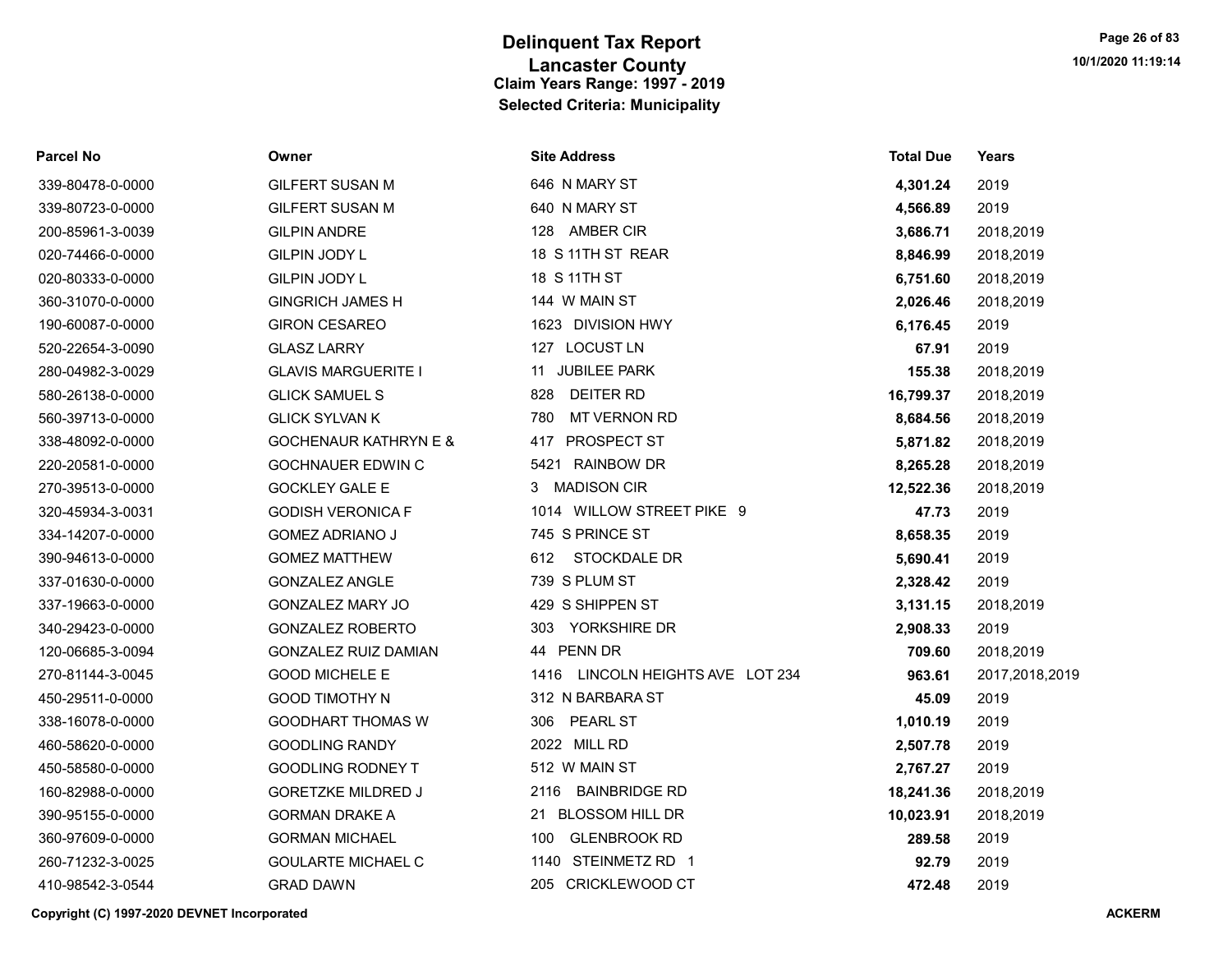| Parcel No        | Owner                                   | <b>Site Address</b>       | <b>Total Due</b> | Years     |
|------------------|-----------------------------------------|---------------------------|------------------|-----------|
| 440-15631-0-0000 | <b>GRANDE LAND LP</b>                   | LYNNE LN                  | 1,271.84         | 2019      |
| 380-56886-0-0000 | <b>GRAUL CINDY L</b>                    | 84 PINE GROVE RD          | 973.10           | 2018,2019 |
| 510-59041-0-0000 | <b>GRAVA PATRICIA</b>                   | 40 E BOEHMS RD            | 2,558.83         | 2018      |
| 337-59198-0-0000 | <b>GRAY DOLORES M</b>                   | 554 PERSHING AVE          | 2,455.80         | 2019      |
| 470-49050-0-0000 | <b>GRAYBILL HOLLY H</b>                 | OAK RD<br>317             | 7,606.14         | 2018,2019 |
| 470-39089-0-0000 | <b>GRAYBILL ROBERT L &amp; DAWN M</b>   | OAK RD<br>305             | 3,376.58         | 2019      |
| 560-29076-0-0000 | <b>GREEN CHARLES H</b>                  | 550 SPRINGVILLE RD        | 4,150.17         | 2018,2019 |
| 310-64093-1-0228 | <b>GREEN DEBORAH L</b>                  | 228 BLACK OAK DR CONDO    | 816.34           | 2019      |
| 190-54897-3-0153 | <b>GREEN RANDOLPH</b>                   | 30 DARYL LN               | 309.03           | 2019      |
| 520-14713-3-0205 | <b>GREENLY JENNIFER</b>                 | 1 HERITAGE CT             | 540.40           | 2018,2019 |
| 210-40893-3-0062 | <b>GREER CATHRYN GAIL</b>               | 27 CONESTOGA MNR          | 139.35           | 2019      |
| 270-02751-3-0152 | <b>GREER DONALD R</b>                   | 961 RETTEW MILL RD LOT 50 | 1,039.31         | 2019      |
| 337-45145-0-0000 | <b>GREGGS DEBORAH</b>                   | <b>PALM ST</b><br>550     | 3,578.30         | 2019      |
| 510-34962-0-0000 | <b>GREINER RICHARD A</b>                | <b>LONG LN</b><br>355     | 8,745.30         | 2018,2019 |
| 080-23037-3-0060 | <b>GRIBBIN CRAIG THOMAS</b>             | 28 HINDEN HOMES           | 638.89           | 2018,2019 |
| 080-15980-0-0000 | <b>GRIFFIN MELANIE A</b>                | ROYAL HORSE WAY<br>116    | 179.63           | 2019      |
| 270-15271-3-0040 | <b>GROFF JOHN</b>                       | <b>RINGNECK DR</b><br>119 | 1,099.52         | 2018,2019 |
| 540-96800-0-0000 | <b>GROFF MERVIN C &amp; RACHEL G</b>    | <b>HOSSLER RD</b><br>780  | 9,201.20         | 2018,2019 |
| 410-98542-3-0097 | <b>GROFF RUTH LIVELY</b>                | 114 ARROWWOOD CT          | 255.76           | 2018,2019 |
| 490-36088-0-0000 | <b>GROFF SUZANNE</b>                    | 150 IVA RD                | 3,820.91         | 2019      |
| 290-64173-0-0000 | <b>GROFF ZACHARY R</b>                  | 845 ROBIN RD              | 950.85           | 2019      |
| 420-50487-0-0000 | <b>GROGAN ELIZABETH J</b>               | 573 W MARKET ST           | 7,393.20         | 2019      |
| 270-96893-0-0000 | <b>GROTE JOHN H</b>                     | 960 N STATE ST            | 3,385.47         | 2019      |
| 130-74018-3-0027 | <b>GROVE JUSTIN OWEN</b>                | 2379 RIVER RD LOT 8       | 179.22           | 2018,2019 |
| 110-79839-0-0000 | <b>GROVE VANESSA J</b>                  | <b>UNION ST</b><br>544    | 2,977.75         | 2019      |
| 560-98286-0-0000 | <b>GROW GEORGIAK</b>                    | 5431 VALLEY VIEW DR       | 2,971.19         | 2019      |
| 080-77757-0-0000 | <b>GRUBE JAY E JR &amp; LISA M</b>      | 23 HOMESTEAD DR           | 4,208.18         | 2019      |
| 390-42045-0-0000 | <b>GRUVER EDWARD J &amp; MICHELLE A</b> | 325 BRACKEN DR            | 1,020.02         | 2019      |
| 334-18349-0-0000 | <b>GUERREO LUIS</b>                     | 823 S PRINCE ST           | 4,584.14         | 2018,2019 |
| 340-84686-0-0000 | <b>GUERRERO LUIS V</b>                  | <b>ELMSHIRE DR</b><br>113 | 6,508.05         | 2018,2019 |
| 390-44468-0-0000 | <b>GUNDRUM III CARL DAVID</b>           | 2636 BREEZEWOOD DR        | 5,815.32         | 2019      |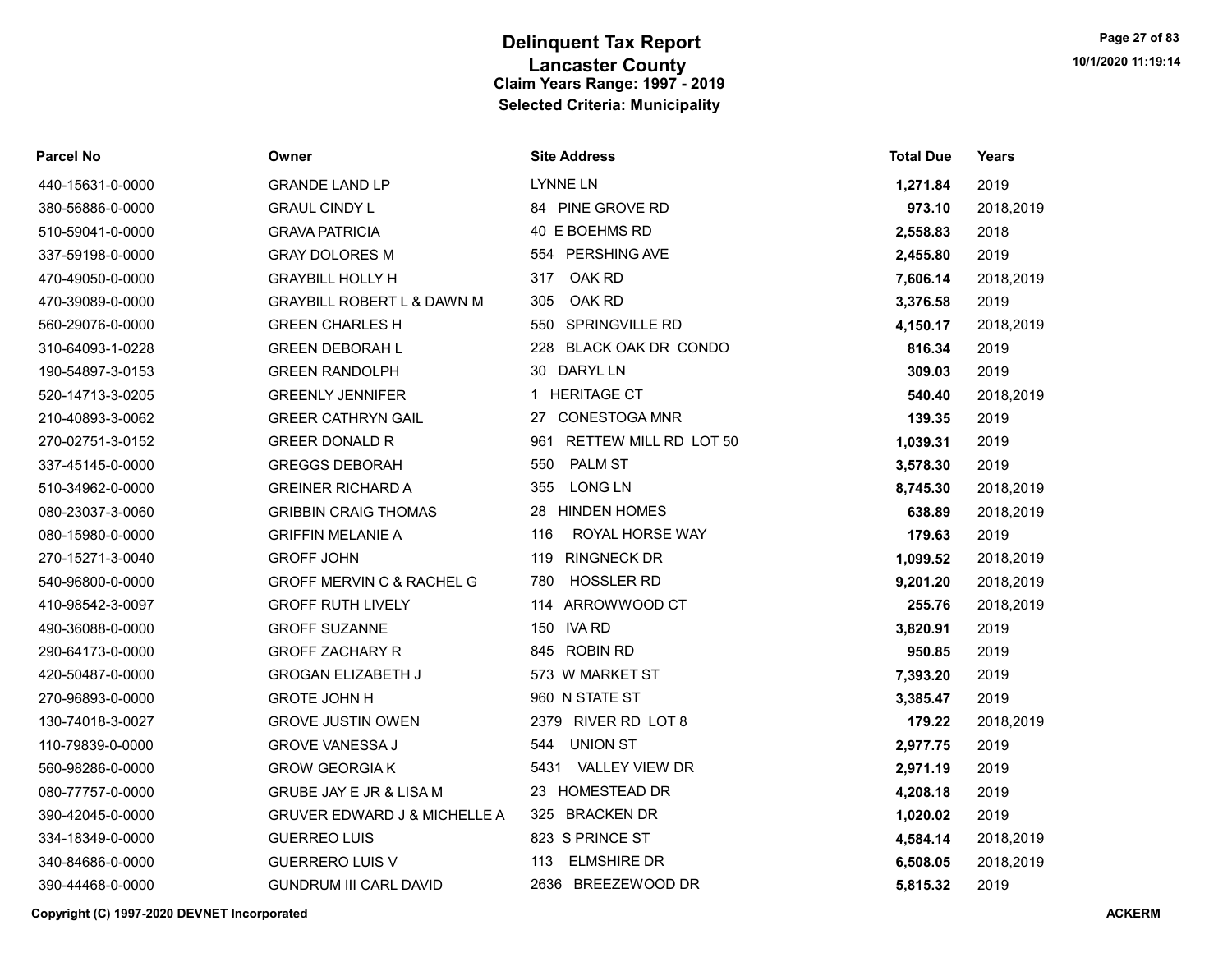| Parcel No        | Owner                               | <b>Site Address</b>         | <b>Total Due</b> | Years          |
|------------------|-------------------------------------|-----------------------------|------------------|----------------|
| 080-61403-3-0080 | <b>GUNDRUM MARSHELLA</b>            | 10 LOCUSTWOOD DR            | 265.55           | 2019           |
| 540-73695-3-0077 | <b>GUTIERREZ TONYA</b>              | <b>CIRCLE DR</b><br>77      | 280.95           | 2017,2018,2019 |
| 300-08993-0-0000 | <b>GUTSHALL CONNIE</b>              | 790 A RAINTREE RD           | 475.36           | 2019           |
| 200-85961-3-0037 | <b>GUYER JANE</b>                   | 110 AMBER CIR               | 3,644.57         | 2017,2018,2019 |
| 460-67668-3-0022 | <b>GUZMAN WILLIAM</b>               | RADIO RD LOT 8<br>349       | 128.31           | 2019           |
| 560-43510-0-0000 | <b>H &amp; P FISHER IRREV TRUST</b> | MT VERNON RD<br>746         | 4,473.40         | 2019           |
| 337-99353-0-0000 | <b>HACKMAN BONNIE SUE</b>           | 108 CIRCLE AVE              | 736.68           | 2018,2019      |
| 540-42745-3-0033 | <b>HAGENS TRACY LYNN</b>            | 12 CRYSTAL DR               | 413.67           | 2018,2019      |
| 410-88614-0-0000 | HAINES BARBARA JEAN                 | 12 RAPHO ST                 | 1,882.42         | 2019           |
| 338-08658-0-0000 | <b>HAINES CHERYLA</b>               | <b>MANOR ST</b><br>804      | 12,790.90        | 2018,2019      |
| 510-98568-0-0000 | <b>HAINES EMERSON G &amp;</b>       | 12 LEESBURGE DR             | 2,704.94         | 2019           |
| 310-10625-0-0000 | <b>HAINES JOHN</b>                  | 331 GREENLAND DR            | 664.45           | 2019           |
| 140-24739-0-0000 | <b>HAINES RICHARD J</b>             | <b>PINE ST</b><br>633       | 4,693.98         | 2019           |
| 310-28128-0-0000 | HAINES RICHARD J JR                 | 1733 LINCOLN HWY E          | 3,580.12         | 2018,2019      |
| 420-83435-0-0000 | <b>HALL JOHN</b>                    | 52 E FRONT ST               | 736.27           | 2019           |
| 460-59699-0-0000 | <b>HALL RACHEL E</b>                | <b>BROOKLANE CT</b><br>24   | 12,165.15        | 2018,2019      |
| 390-23853-1-0335 | <b>HALLER DEBORAH M</b>             | 335 VALLEYBROOK DR CONDO    | 3,072.89         | 2019           |
| 540-23293-0-0000 | HALLIE R PLANK CREDIT TRUST         | KINDERHOOK RD<br>1280       | 1,672.61         | 2018,2019      |
| 336-70251-0-0000 | <b>HAMILTON JEREMIAH J</b>          | <b>BURROWES AVE</b><br>549  | 7,176.17         | 2018,2019      |
| 070-66796-0-0000 | <b>HAMILTON JULIE E</b>             | <b>MAPLE ST</b><br>745      | 3,589.30         | 2019           |
| 338-97126-0-0000 | <b>HAMILTON RIKKI J</b>             | <b>GEORGE ST</b><br>634     | 1,873.28         | 2019           |
| 450-65362-0-0000 | <b>HAMM MICHAEL WALTER</b>          | 344 FARMVIEW LN             | 2,907.61         | 2019           |
| 080-09760-3-0033 | <b>HAMZANE KATHLEEN M</b>           | <b>DEBRACIR</b><br>20       | 157.05           | 2019           |
| 335-23266-0-0000 | HANGEN JOANNE C                     | 232 N MULBERRY ST           | 22.40            | 2019           |
| 580-01270-0-0000 | HANNA ALBERT C                      | 2015 BEAVER VALLEY PIKE     | 2,195.79         | 2019           |
| 190-12753-0-0000 | <b>HANNA KENNETH L</b>              | 555 AIRPORT RD              | 7,734.63         | 2018,2019      |
| 540-27399-0-0000 | <b>HANNA LINDA M</b>                | 1953 WISGARVER RD           | 2,338.81         | 2019           |
| 110-03406-0-0000 | <b>HANSBERRY MELISSA A</b>          | 302 AVENUE I                | 3,656.46         | 2018,2019      |
| 480-41333-0-0000 | <b>HANSEN ANN M</b>                 | 341 E CONESTOGA ST          | 7,927.02         | 2018,2019      |
| 390-86926-0-0000 | HARCLERODE WALTER G                 | <b>MARSHALL AVE</b><br>1128 | 854.56           | 2019           |
| 230-53234-0-0000 | HARDY THEODORE R III                | <b>ALBRIGHT WAY</b><br>2    | 808.69           | 2019           |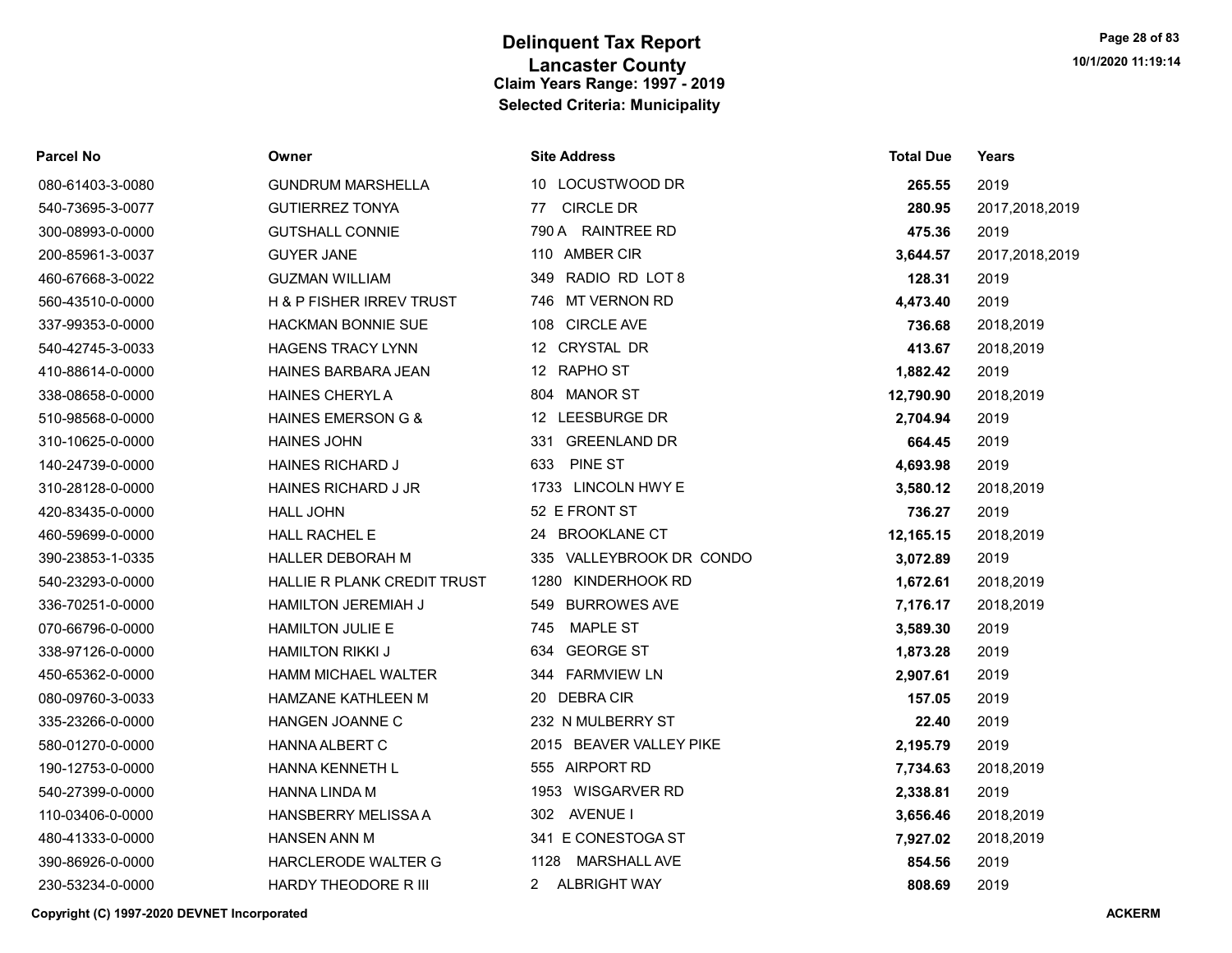| <b>Parcel No</b> | Owner                             | <b>Site Address</b>         | <b>Total Due</b> | <b>Years</b>   |
|------------------|-----------------------------------|-----------------------------|------------------|----------------|
| 338-92131-0-0000 | HARE ROBERT                       | 424 MANOR ST                | 40.30            | 2019           |
| 300-03696-0-0000 | HARKINS JAMES K & SHARON M        | <b>FAIRVIEW RD</b><br>4301  | 69.74            | 2019           |
| 470-41888-0-0000 | <b>HARKINS WILLIAM E</b>          | 61 E MAIN ST                | 26.33            | 2019           |
| 470-35721-0-0000 | <b>HARKINS WILLIAM E &amp;</b>    | 55 E MAIN ST                | 1,890.10         | 2019           |
| 470-37811-0-0000 | HARKINS WILLIAM E & JAMES K       | 57 E MAIN ST                | 2,414.14         | 2019           |
| 120-49061-0-0000 | <b>HARMAN WENDY L</b>             | 567 PEQUEA BLVD             | 1,882.83         | 2019           |
| 410-80633-0-0000 | <b>HARMAN WENDY L</b>             | 8 PARK ST                   | 4,756.47         | 2019           |
| 320-80278-0-0000 | <b>HARNISH GREGORY</b>            | 1007 BEAVER VALLEY PIKE     | 6,265.16         | 2019           |
| 190-54897-3-0142 | <b>HARNISH TODD</b>               | 24 SARA AVE                 | 584.32           | 2019           |
| 250-43587-0-0000 | <b>HARPER DAVID MICHAEL &amp;</b> | 825 S LOCUST ST             | 4,727.85         | 2019           |
| 260-83228-0-0000 | <b>HARR LILLIAN A</b>             | 146 E MAIN ST               | 11,970.81        | 2018,2019      |
| 500-23203-0-0000 | HARRINGTON JAMES L                | 2279 E MOUNT HOPE RD        | 3,779.90         | 2018,2019      |
| 337-74434-0-0000 | <b>HARRISON GERALD O</b>          | 621 NEW GREEN ST            | 1,959.48         | 2019           |
| 270-02751-3-0035 | HARTRANFT JOEL E                  | 961 RETTEW MILL RD LOT 21   | 180.24           | 2019           |
| 430-06293-0-0000 | HASCHERT DONALD C                 | SUSQUEHANNA ST REAR         | 58.82            | 2019           |
| 430-12053-0-0000 | <b>HASCHERT DONALD C</b>          | 2 TROLLEY RD                | 1,680.50         | 2019           |
| 430-21628-0-0000 | HASCHERT DONALD C                 | 4 TROLLEY RD                | 1,769.21         | 2019           |
| 400-34742-0-0000 | HASSELBACH DOUGLAS L              | 173 S MAIN ST               | 3,952.03         | 2018,2019      |
| 050-97540-0-0000 | <b>HASSLER EDITHE</b>             | 430 SHIRKTOWN RD            | 1,515.27         | 2019           |
| 500-31195-0-0000 | <b>HAUCK GARY G &amp; LEA P</b>   | 400 S MAIN ST REAR          | 2,913.13         | 2018           |
| 500-31340-0-0000 | <b>HAUCK GARY G &amp; LEA P</b>   | 370 S MAIN ST               | 4,692.34         | 2018           |
| 540-93561-0-0000 | HAUCK GARY G & LEA P              | 1122 MOUNT JOY RD           | 2,721.80         | 2019           |
| 550-45612-0-0000 | HAVEY GEORGE F & SUSAN C          | <b>BARTVILLE RD</b><br>1299 | 5,150.60         | 2019           |
| 420-22355-3-0003 | <b>HAWTHORNE ANDREW SCOTT</b>     | 682 W MARKET ST LOT 6       | 322.86           | 2018,2019      |
| 580-55531-0-0000 | HAYDEN KENNETH E                  | <b>ROBBY LN</b><br>6        | 1,257.94         | 2019           |
| 337-22376-0-0000 | <b>HAYES MARY E</b>               | 120 GREEN ST                | 2,843.88         | 2017,2018,2019 |
| 335-67164-0-0000 | <b>HEARREN ALVIA</b>              | 557 W ORANGE ST             | 5,463.35         | 2019           |
| 310-38325-0-0000 | HEBERLEIN MICHAEL A & JOYCE G     | 33 SPRING DELL RD           | 1,280.79         | 2019           |
| 331-97894-0-0000 | HEBERLEIN MICHAEL A & JOYCE G     | 34 N WATER ST               | 20,349.93        | 2018,2019      |
| 336-42518-0-0000 | <b>HECKMAN BRAD M</b>             | 643 E MADISON ST            | 3,068.14         | 2019           |
| 520-90020-3-0101 | <b>HEDRICK ROBERT</b>             | 14 PARK VIEW DR             | 59.67            | 2019           |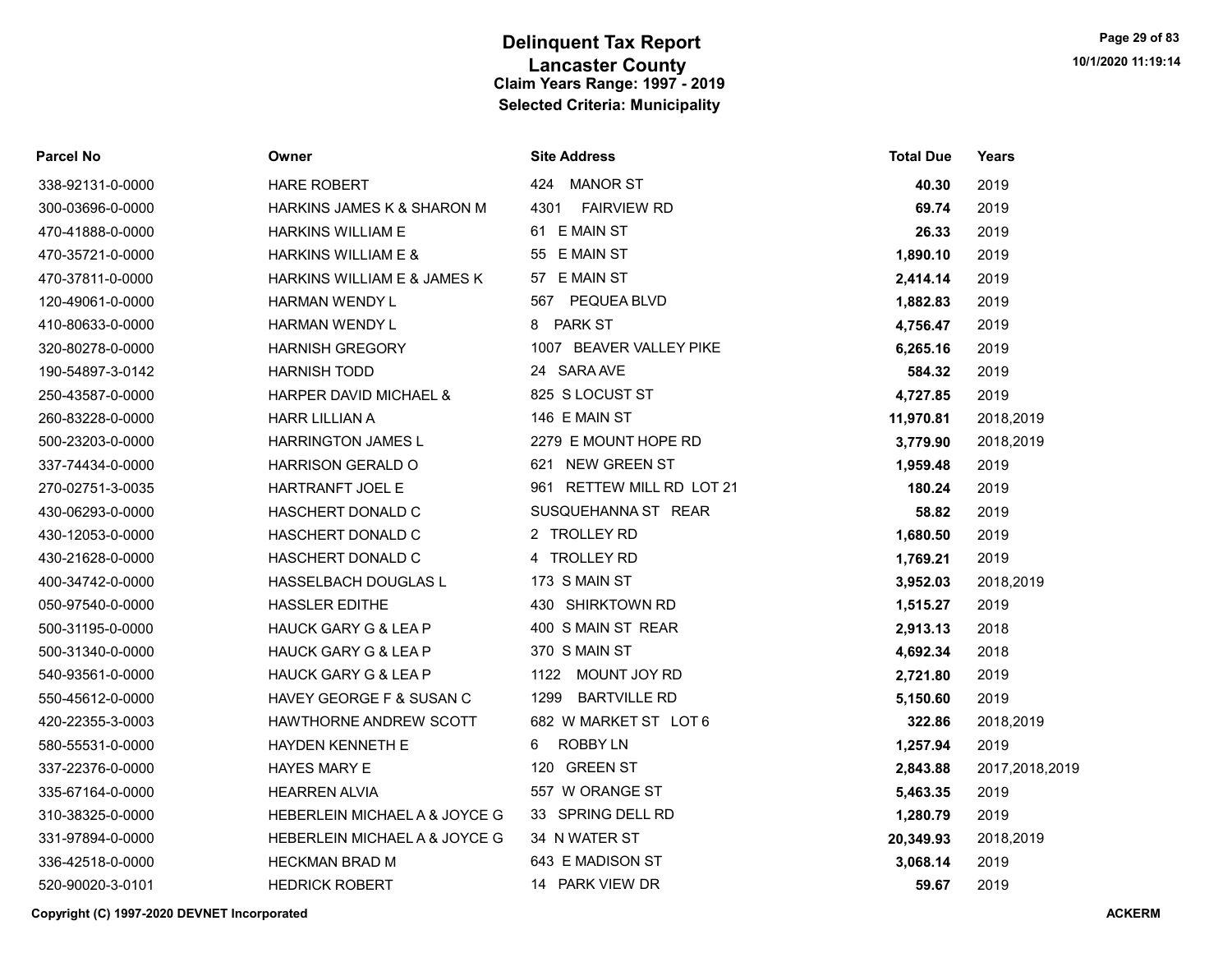| <b>Parcel No</b> | Owner                               | <b>Site Address</b>         | <b>Total Due</b> | Years     |
|------------------|-------------------------------------|-----------------------------|------------------|-----------|
| 070-38115-3-0166 | <b>HEILER DELORES A</b>             | 70 WILLOW DR                | 42.67            | 2019      |
| 500-61720-3-0005 | HEILINGER KENNETH WILLIAM           | 719 PINE ST                 | 50.45            | 2019      |
| 070-21014-0-0000 | <b>HEIM FREDERICK</b>               | 920 LINCOLN RD              | 5,457.84         | 2019      |
| 550-26009-0-0000 | <b>HEINBOCKEL LAURA</b>             | <b>BARTVILLE RD</b><br>1200 | 10,615.14        | 2018,2019 |
| 410-98542-3-0186 | <b>HEINLEY TRACY</b>                | 103 ELDER CT                | 961.97           | 2019      |
| 120-91013-3-0009 | HEISER JEFFREY L                    | 3327 MAIN ST LOT 3          | 520.71           | 2018,2019 |
| 270-02751-3-0162 | <b>HEISER RONALD</b>                | 963 RETTEW MILL RD LOT 27   | 1,283.19         | 2018,2019 |
| 470-86599-3-0010 | <b>HEISEY DEBORAH CHERYL</b>        | 409 E MAIN ST               | 394.54           | 2018,2019 |
| 460-05534-3-0124 | <b>HENDERSON DONNA</b>              | 18 SUMMER DR                | 2,553.22         | 2018,2019 |
| 290-38234-0-0000 | <b>HENNE MARY L</b>                 | 1322 BAMFORD AVE            | 5,228.15         | 2019      |
| 410-27123-0-0000 | <b>HENRY CARL L</b>                 | 151 WALNUT HILL RD          | 3,734.91         | 2019      |
| 410-62632-0-0000 | HENRY JANICE LORRAINE               | <b>BAYBERRY DR</b><br>126   | 2,818.45         | 2019      |
| 190-34237-3-0135 | <b>HENRY JULIE A</b>                | 5 DOUGLAS LN                | 827.56           | 2018,2019 |
| 337-15357-0-0000 | <b>HENRY LARRY</b>                  | 358 S ANN ST                | 2,938.29         | 2019      |
| 337-18124-0-0000 | <b>HENRY LARRY</b>                  | 221 S ANN ST                | 7,114.78         | 2018,2019 |
| 337-62629-0-0000 | <b>HENRY LARRY J</b>                | 551 S CHRISTIAN ST          | 3,045.11         | 2018,2019 |
| 337-79257-0-0000 | <b>HENRY LARRY J</b>                | 449 E MIFFLIN ST            | 5,664.97         | 2018,2019 |
| 600-18101-3-0167 | <b>HENSLEY DALE W</b>               | 127 WEIDLER LN              | 116.85           | 2019      |
| 337-10762-0-0000 | HENSON ROBERT L                     | 515 CHESTER ST              | 720.86           | 2018,2019 |
| 260-77086-0-0000 | HENSSLER JOHN H JR                  | 237 W FRANKLIN ST           | 2,848.89         | 2019      |
| 420-25417-0-0000 | HERB JOHN C III                     | 658 E MARKET ST             | 8,478.75         | 2018,2019 |
| 339-00511-0-0000 | HERMAN RUTH E                       | 363 COLLEGE AVE             | 4,298.54         | 2019      |
| 331-69358-0-0000 | <b>HERNANDEZ MAYELIN D</b>          | 245 W KING ST               | 3,907.95         | 2019      |
| 337-93391-0-0000 | <b>HERNANDEZ RICARDO</b>            | 410 LOCUST ST               | 1,936.53         | 2019      |
| 600-90268-0-0000 | <b>HERR CAROLE V</b>                | 14 STAR-LITE DR             | 3,578.23         | 2019      |
| 120-09978-0-0000 | HERR CLARENCE E & CHERYL A          | 49 FITZKEE RD               | 3,380.95         | 2018,2019 |
| 120-16347-0-0000 | HERR CLARENCE E JR & CHERYL A       | <b>FITZKEE RD</b><br>55     | 6,259.41         | 2018,2019 |
| 430-14445-0-0000 | <b>HERR JAY MARVIN</b>              | 318 PENCROFT DR S           | 5,165.61         | 2019      |
| 410-85286-0-0000 | <b>HERR LARRY L</b>                 | 3618 RIVER RD               | 4,485.23         | 2019      |
| 400-29110-0-0000 | <b>HERR PATRICIA ANN</b>            | 179 N WOLF ST               | 866.22           | 2019      |
| 390-89764-0-0000 | <b>HERR THOMAS F &amp; MARY ANN</b> | 530 ASHTON PL               | 6.375.91         | 2019      |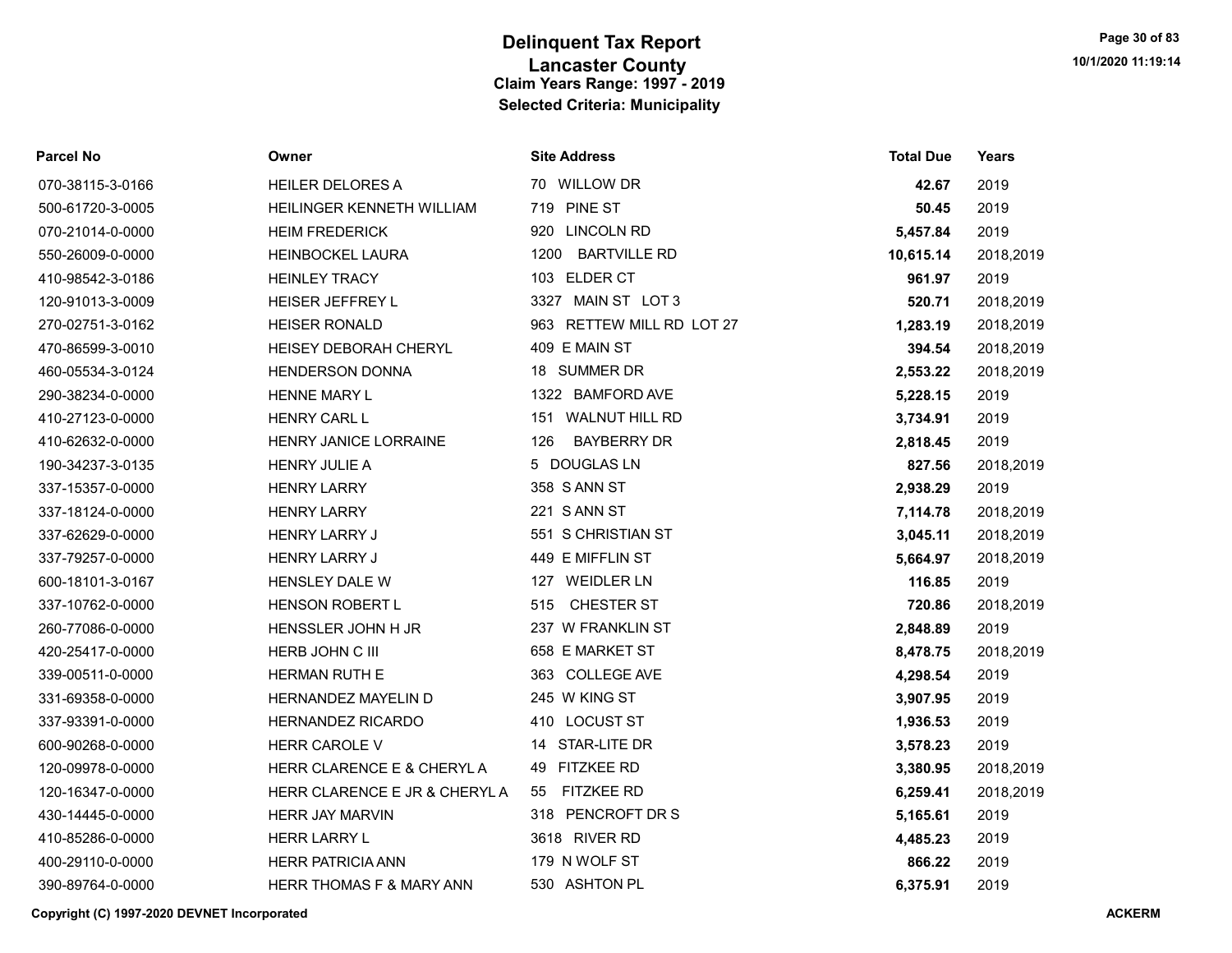| <b>Parcel No</b> | Owner                       | <b>Site Address</b>          | <b>Total Due</b> | Years     |
|------------------|-----------------------------|------------------------------|------------------|-----------|
| 340-41887-0-0000 | <b>HERRMAN RUTH K</b>       | 409 S SCHOOL LN              | 3,576.80         | 2019      |
| 340-47516-0-0000 | <b>HERSH LINDA L</b>        | <b>GOLDENFIELD DR</b><br>120 | 3,199.53         | 2019      |
| 490-89795-3-0001 | <b>HERSH TAMMY S</b>        | 332 S BELMONT RD             | 975.38           | 2018,2019 |
| 490-89795-0-0000 | <b>HERSH TAMMY S</b>        | 332 S BELMONT RD             | 4,247.43         | 2018,2019 |
| 410-79122-0-0000 | <b>HERSHEY CRAIG S</b>      | 2753 CHAPEL RD               | 2,943.00         | 2019      |
| 130-55497-0-0000 | <b>HERSHEY DAVID J</b>      | 1430 KEENER RD               | 5,130.24         | 2018,2019 |
| 540-63275-0-0000 | <b>HERSHEY RAY S</b>        | 1437 MILTON GROVE RD         | 4,981.33         | 2019      |
| 430-36733-3-0105 | <b>HERTZOG TIMOTHY SR</b>   | 12 PARK LN                   | 652.12           | 2018,2019 |
| 430-00724-0-0000 | <b>HESS DONALD L</b>        | 1146 MARTICVILLE RD          | 4,170.67         | 2019      |
| 410-98542-3-0388 | <b>HESS J STEPHEN</b>       | 101 SUNNINGDALE CT S         | 1,422.13         | 2018,2019 |
| 336-68272-0-0000 | <b>HESS KELSEY L</b>        | 813 N PLUM ST                | 3,021.11         | 2019      |
| 120-67799-0-0000 | <b>HESS MARK D</b>          | 3536 MAIN ST                 | 4,801.12         | 2019      |
| 410-98542-3-0108 | HESS SUSAN L                | 106 ARROWWOOD CT             | 662.55           | 2019      |
| 110-51450-0-0000 | HETTER ROBERT J             | 1051 WALNUT ST               | 4,504.71         | 2019      |
| 410-98542-3-0572 | <b>HIESTER STACY</b>        | 103 FIELDBRIDGE CT           | 763.79           | 2019      |
| 390-55952-0-0000 | HIGH ELOISE J               | 2610 LITITZ PIKE             | 10,842.59        | 2018,2019 |
| 336-27797-0-0000 | <b>HIGH MARVIN L</b>        | 1023 RANCK MILL RD           | 15,211.26        | 2018,2019 |
| 338-66363-0-0000 | <b>HIGLEY JAMES</b>         | 304 RUBY ST                  | 2,623.30         | 2019      |
| 600-56550-0-0000 | HILDRETH JOSEPH M           | 391 CARDINAL RD              | 3,102.92         | 2019      |
| 500-98098-3-0171 | <b>HILTON DORIS J</b>       | 3 PENN VALLEY VLG            | 148.32           | 2018,2019 |
| 410-98542-3-0103 | <b>HILTON TREVOR</b>        | 204 OAKFIELD CT W            | 313.56           | 2019      |
| 390-88977-0-0000 | <b>HOBBS ALISON P</b>       | 799 BENT CREEK DR            | 86.32            | 2019      |
| 390-33957-0-0000 | HODGES HENRY L & PATRICIA E | 2312 HENBIRD LN              | 5,596.48         | 2019      |
| 390-67524-0-0000 | <b>HODGES THOMAS T</b>      | 833<br>JANET AVE             | 7,460.33         | 2018,2019 |
| 460-05534-3-0155 | <b>HODGKINS MARY JANE</b>   | 21 RAINBOW CIR               | 1,508.78         | 2019      |
| 390-03832-0-0000 | HOFFER J STEPHAN            | 1106 CREST LN                | 6,778.14         | 2018,2019 |
| 410-63972-0-0000 | <b>HOFFMAN GARY F</b>       | 2728 KIMBERLY RD             | 4,531.83         | 2019      |
| 410-98542-3-0175 | HOFFMAN JOHN A III          | 105 COTTONTAIL CT            | 270.34           | 2019      |
| 040-95477-3-0110 | <b>HOFFMAN PETER</b>        | 1395 BOWMANSVILLE RD LOT 34  | 852.05           | 2018,2019 |
| 300-66965-3-0020 | HOFFMAN WAYNE               | 4047 COLUMBIA AVE LOT 11     | 306.29           | 2017,2018 |
| 440-69843-0-0000 | HOFMANN ALISON C            | 3 LAURELGATE PL              | 5,912.78         | 2019      |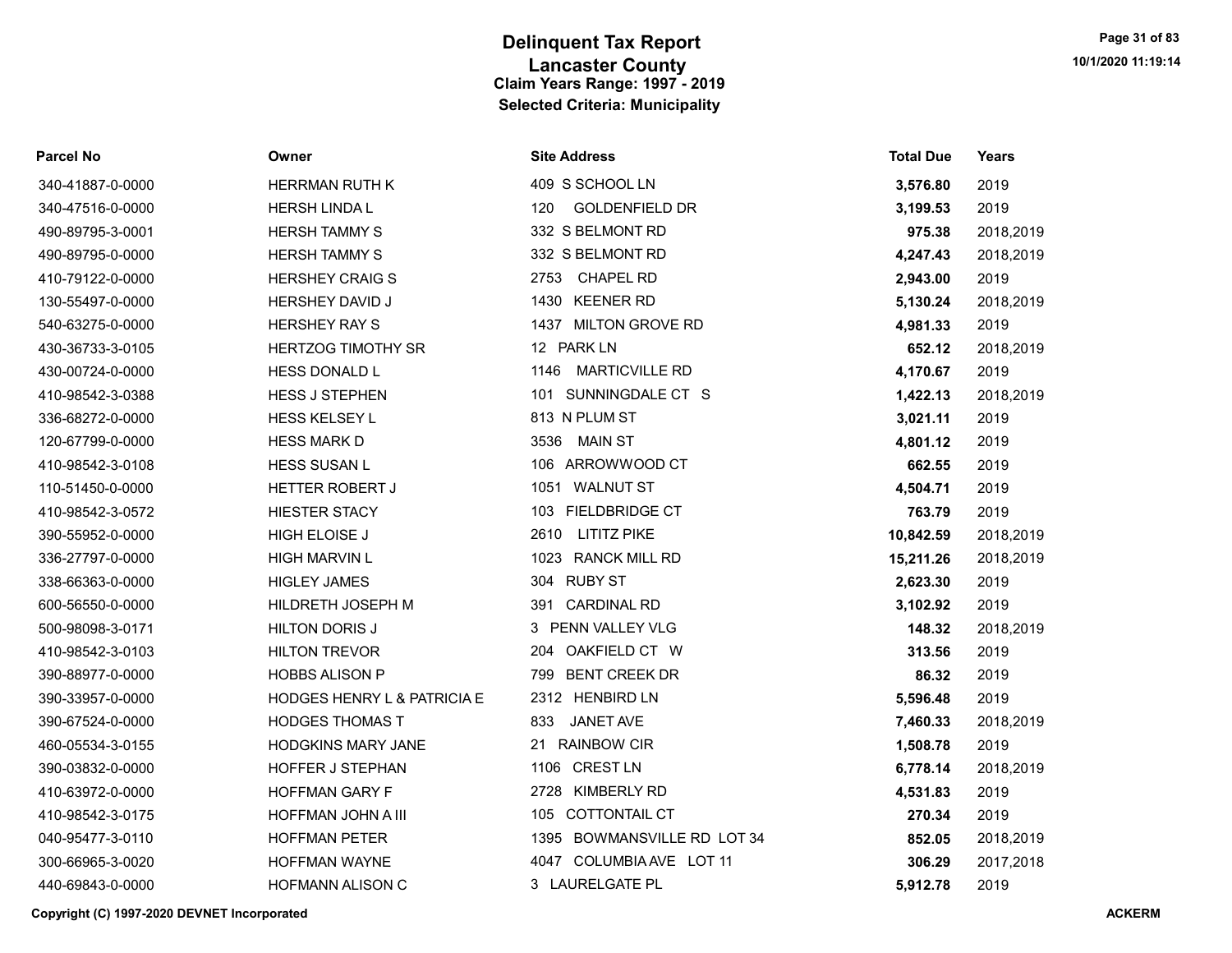| Parcel No        | Owner                                  | <b>Site Address</b>      | <b>Total Due</b> | Years                             |
|------------------|----------------------------------------|--------------------------|------------------|-----------------------------------|
| 540-73601-1-0020 | <b>HOGAN J STEPHEN</b>                 | 20 LANCASTER EST CONDO   | 321.02           | 2019                              |
| 335-09748-0-0000 | HOHENWARTER CHAD ALAN                  | 122 N CONCORD ST         | 1,460.90         | 2019                              |
| 190-67286-0-0000 | <b>HOHL DAVID R</b>                    | 105 EDGEWOOD DR          | 3,326.83         | 2019                              |
| 230-85859-0-0000 | <b>HOLCOMB RICHARD A &amp; CARMEN</b>  | 160 SUMMIT HILL RD       | 986.62           | 2019                              |
| 430-54795-0-0000 | <b>HOLECEK REGINA M</b>                | 999 HILLDALE RD          | 3,668.94         | 2019                              |
| 338-33703-0-0000 | <b>HOLLAND KEITH P</b>                 | 321 W MIFFLIN ST         | 2,553.39         | 2019                              |
| 338-35565-0-0000 | <b>HOLLAND KEITH P</b>                 | 315 W MIFFLIN ST         | 9,900.76         | 2019                              |
| 290-60765-3-0089 | <b>HOLLINGER CATHY ANN</b>             | 132 MADGE DR             | 437.77           | 2018,2019                         |
| 390-31935-0-0000 | HOLLINGER RICHARD S & KRISTA J         | 1418 CLEARVIEW AVE       | 3,155.47         | 2019                              |
| 510-39289-0-0000 | HOLLISTER JOSEPH S II                  | 2 SILVER MINE RD         | 3,631.25         | 2019                              |
| 410-10381-0-0000 | <b>HOLLISTER WILLIAM F</b>             | 2082 GAMBER RD           | 7,209.30         | 2019                              |
| 390-11555-0-0000 | <b>HOLM DAVID A</b>                    | WINDOVER TURN<br>181     | 6,225.99         | 2019                              |
| 410-98542-3-0541 | <b>HOLMES THOMAS ARTHUR</b>            | 208 SILVER WIND CT N     | 926.31           | 2019                              |
| 450-85015-0-0000 | HOLT STEPHEN H                         | 274 W MAIN ST            | 14,537.33        | 2018,2019                         |
| 440-04260-0-0000 | <b>HOLZBAUER REMY R</b>                | 2 GABLE PARK RD          | 11,934.44        | 2018,2019                         |
| 430-16322-0-0000 | HOMES FOR LIFE LLC                     | 693 MARTIC HEIGHTS DR    | 2,915.14         | 2019                              |
| 336-99703-0-0000 | <b>HOOD KONATA</b>                     | 253 E NEW ST             | 1,705.00         | 2019                              |
| 400-52097-0-0000 | HOOVER CHERYL A                        | 119 N MAIN ST            | 3,425.98         | 2019                              |
| 560-87096-0-0000 | HOOVER LIZBETH M                       | 84 SLAYMAKER HILL RD     | 3,464.56         | 2019                              |
| 070-38115-3-0231 | HOOVER SHELBY                          | 20 SUNFLOWER DR          | 1,034.79         | 2018,2019                         |
| 580-58164-0-0000 | <b>HOOVER WAYNE K &amp; ANGELA FAY</b> | MAY POST OFFICE RD       | 4,290.33         | 2019                              |
| 230-02296-0-0000 | HOPKINS LEROY D & DARLENE T            | 978 VALLEY RD            | 1,462.29         | 2019                              |
| 390-57651-0-0000 | <b>HORN MELISSA L</b>                  | 1030 EDGEMOOR CT         | 10,193.62        | 2017,2018,2019                    |
| 390-27056-0-0000 | HORN MELISSA L                         | 1124 LOUISE AVE          | 14,004.68        | 2017,2018,2019                    |
| 340-79051-0-0000 | <b>HORN PETER M</b>                    | 1272 HILLSIDE DR         | 7,506.81         | 2019                              |
| 110-92399-0-0000 | <b>HORNER THOMAS A</b>                 | 452 CHERRY ST            | 5,827.84         | 2013, 2014, 2015, 2016, 2017, *** |
| 270-80955-0-0000 | <b>HORNING BRYAN H</b>                 | 32 MIDDLE CREEK RD       | 7,386.37         | 2019                              |
| 080-82382-0-0000 | HORST BRENDON N                        | 321 E CHURCH ST          | 4,928.73         | 2019                              |
| 300-22616-3-0059 | <b>HORST KIM</b>                       | HEMPFIELD HILL EST LT 21 | 142.73           | 2018,2019                         |
| 600-03738-3-0127 | <b>HORST SHARON</b>                    | 15 PLATEAU RD            | 699.57           | 2019                              |
| 430-50456-0-0000 | <b>HOSSLER GRANT R</b>                 | 1597 HOLTWOOD RD         | 7,324.61         | 2018,2019                         |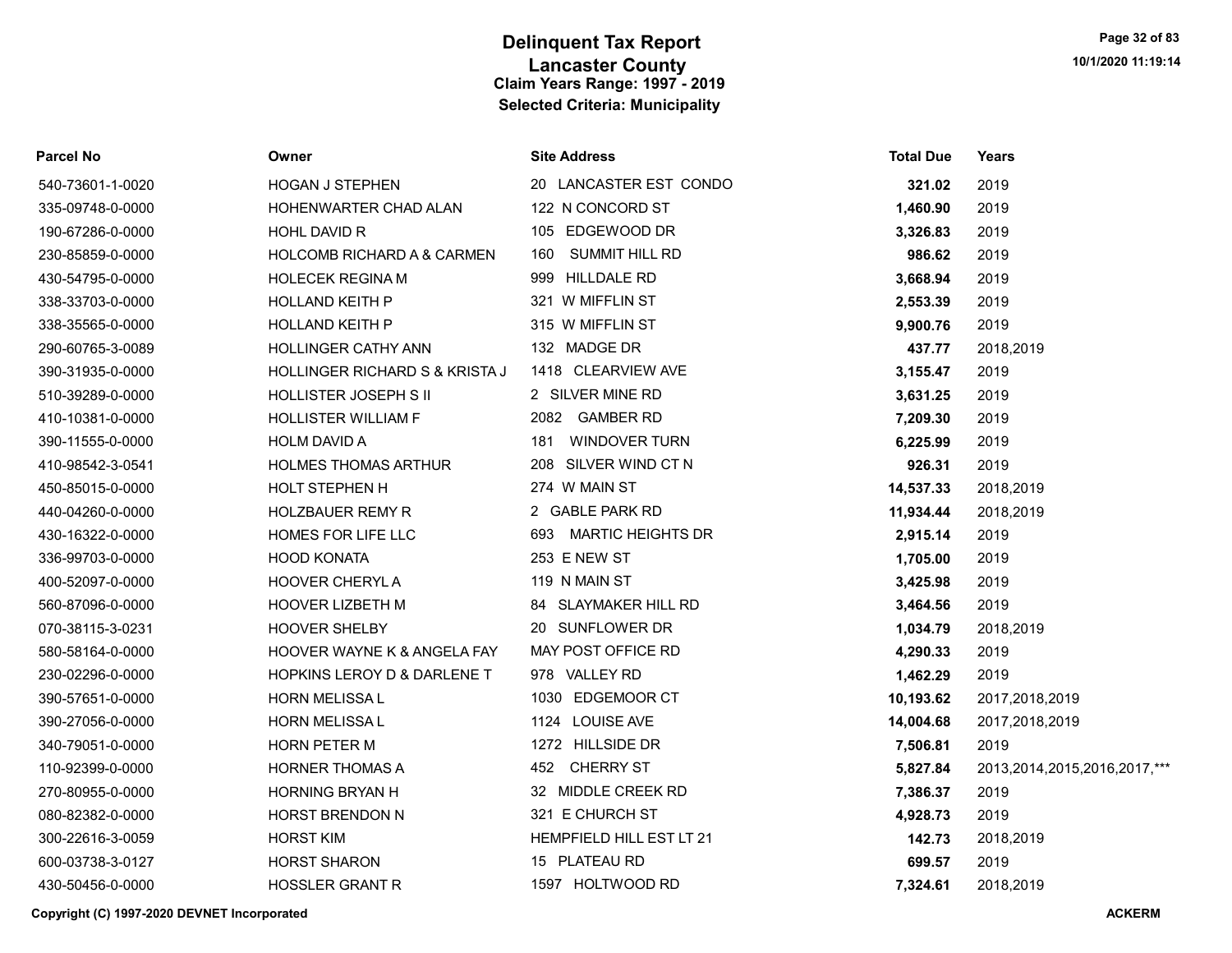| Parcel No        | Owner                                            | <b>Site Address</b>     | <b>Total Due</b> | <b>Years</b>           |
|------------------|--------------------------------------------------|-------------------------|------------------|------------------------|
| 400-71453-0-0000 | <b>HOSSLER JON ERIC</b>                          | 15 N PENN ST            | 2,385.23         | 2018,2019              |
| 540-76159-0-0000 | <b>HOSSLER JON ERIC</b>                          | 440 CIDER PRESS RD      | 12,136.47        | 2018,2019              |
| 600-16637-0-0000 | <b>HOUCHIN SHAWN C</b>                           | 743 FURNACE HILLS PIKE  | 8,438.62         | 2018,2019              |
| 340-52696-0-0000 | HOUGENDOBLER JAMES B & GERALD 514 S WEST END AVE |                         | 3,138.11         | 2019                   |
| 336-42610-0-0000 | HOUGENDOBLER JAMES B JR                          | 538 REYNOLDS AVE        | 2,362.09         | 2019                   |
| 338-96364-0-0000 | HOUGENDOBLER JAMES B JR                          | 29 S WEST END AVE       | 3,254.06         | 2019                   |
| 560-29235-3-0049 | <b>HOWARD BETH</b>                               | 748 STONEWOOD DR        | 475.99           | 2018,2019              |
| 120-06685-3-0088 | <b>HOWER RAY CURTIS</b>                          | 11 DOGWOOD DR           | 229.38           | 2019                   |
| 338-67755-0-0000 | HOYOS JOHN E                                     | 60 S PEARL ST           | 8,342.24         | 2018,2019              |
| 430-47627-0-0000 | HUBER BARTHOLOMEW MICHAEL                        | 401 HILLDALE RD         | 8,979.44         | 2018,2019              |
| 338-23696-0-0000 | <b>HUDSON CHERYL</b>                             | ST JOSEPH ST<br>943     | 5,114.31         | 2018,2019              |
| 300-48403-0-0000 | HUDSON KATHLEEN D                                | 4097 FORREST RD         | 8,086.59         | 2018,2019              |
| 340-55189-0-0000 | HUDSON LARRY B III & YVETTE M                    | 1770 WILDERNESS RD      | 8,447.46         | 2018,2019              |
| 250-28740-0-0000 | HUGHES JEFFERY C                                 | 811 HAMPDEN RD          | 31,786.65        | 2016, 2017, 2018, 2019 |
| 120-06685-3-0080 | HULL JEFFREY ALLEN                               | 5 DOGWOOD DR            | 417.31           | 2018,2019              |
| 460-04840-0-0000 | <b>HUMMER BARBARA S</b>                          | 8814 ELIZABETHTOWN RD   | 6,616.69         | 2019                   |
| 430-37884-0-0000 | HUNSBERGER KEVIN H                               | 20 CREAMERY RD          | 446.98           | 2019                   |
| 150-28668-0-0000 | HUNTER JOHN S & BEVERLY A                        | 111 STACKSTOWN RD       | 5,229.76         | 2019                   |
| 338-51877-0-0000 | <b>HURST CHAD G</b>                              | 744 HERSHEY AVE         | 3,111.98         | 2019                   |
| 300-89042-0-0000 | HURST CHUCK A & CONNIE L                         | 575 VISTA RD            | 5,353.78         | 2019                   |
| 270-06816-0-0000 | <b>HURST CURVIN RAY</b>                          | MEADOW VALLEY RD<br>123 | 4,862.04         | 2018,2019              |
| 430-14544-0-0000 | HUYSER THEODORE J                                | 950 RIVER RD            | 8,075.40         | 2018,2019              |
| 380-56271-3-0007 | <b>ICENHOUR ROBERT P</b>                         | 89 KINSEYVILLE RD       | 611.82           | 2016, 2017, 2018, 2019 |
| 380-56271-3-0005 | <b>ICENHOUR ROBERT PAUL</b>                      | KINSEYVILLE RD LOT 1    | 670.70           | 2016, 2017, 2018, 2019 |
| 560-07429-0-0000 | <b>ICKES TERRY</b>                               | 814 COUNTY LINE RD      | 3,486.17         | 2019                   |
| 334-57332-0-0000 | <b>IGLESIA DE CRISTO MISIONERA INC</b>           | 204 HAZEL ST            | 1,030.01         | 2019                   |
| 120-26911-0-0000 | <b>IGLESIAS MANUEL E</b>                         | <b>RINEER RD</b>        | 1,990.75         | 2019                   |
| 338-30772-0-0000 | ILE FLOYD R SR & AUDREY L                        | 420 HIGH ST             | 2,792.33         | 2019                   |
| 370-76318-0-0000 | <b>INMAN PAUL K</b>                              | 519 E FRONT ST          | 3,798.50         | 2019                   |
| 339-83519-0-0000 | INNER CIRCLE FUNDING LLC                         | 44 W NEW ST             | 1,971.20         | 2019                   |
| 410-17276-0-0000 | <b>IRION MARK S</b>                              | 192 BENDER RD           | 8,921.93         | 2017,2018,2019         |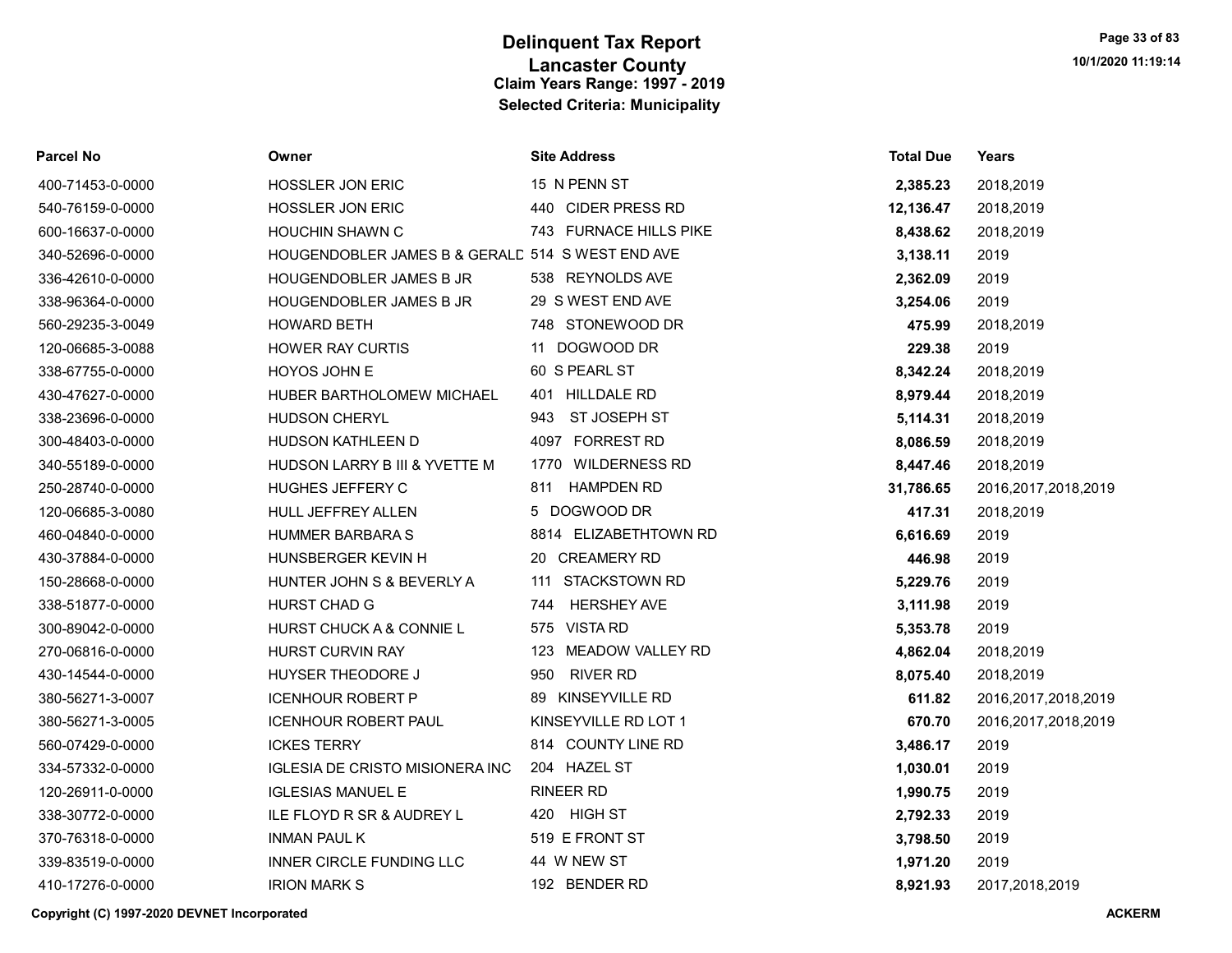| Parcel No        | Owner                           | <b>Site Address</b>              | <b>Total Due</b> | Years     |
|------------------|---------------------------------|----------------------------------|------------------|-----------|
| 600-77034-3-0023 | <b>ISER BARBARA</b>             | FURNACE HILLS PIKE LOT 21<br>541 | 299.00           | 2018,2019 |
| 336-12195-0-0000 | <b>ITALIANO BENEDICT F</b>      | 752 E MADISON ST                 | 2,991.39         | 2019      |
| 120-91013-3-0025 | <b>JABLONSKI TIFFANY</b>        | 3327 MAIN ST LOT 26 LOT 26       | 186.69           | 2019      |
| 200-27015-3-0057 | <b>JACINTO DIANE</b>            | 318 DON DR                       | 577.77           | 2019      |
| 337-43500-0-0000 | JACKSON BOOKER T JR             | 616 SANN ST                      | 2,968.42         | 2019      |
| 337-92382-0-0000 | JACKSON DAVID D                 | 455 ATLANTIC AVE                 | 443.00           | 2019      |
| 540-53069-0-0000 | JACKSON JOSEPH P                | 1120 DRAGER RD                   | 4,408.58         | 2019      |
| 340-89318-0-0000 | <b>JAGER PETRINA A</b>          | 1020 WHEATLAND AVE               | 9,193.41         | 2019      |
| 110-44651-0-0000 | JANISZEWSKI JAMES J             | 905 SPRUCE ST                    | 1,080.87         | 2019      |
| 300-71105-0-0000 | <b>JANSEN MARTHA Y</b>          | 340 INDIAN HEAD RD               | 3,906.64         | 2019      |
| 490-75222-0-0000 | JARVIS JASON K                  | SLAYMAKER HILL RD LT 1           | 4,818.78         | 2019      |
| 390-71249-0-0000 | JEB FAMILY LIMITED PARTNERSHIP  | NORTHAMPTON DR<br>525            | 2,938.10         | 2019      |
| 390-79944-0-0000 | JEB FAMILY LIMITED PARTNERSHIP  | <b>BUCKTON DR</b><br>237         | 3,777.88         | 2019      |
| 070-29070-0-0000 | JEFFERS SHAWN P & CAROL J       | HOPELAND RD<br>728               | 1,928.45         | 2019      |
| 430-64565-0-0000 | JEFFERSON MELVIN R              | <b>HILLDALE RD</b><br>413        | 57.93            | 2019      |
| 520-35339-0-0000 | <b>JEFFRIES ROBERT J</b>        | <b>STUMP RD</b><br>60            | 517.50           | 2019      |
| 380-04482-3-0119 | <b>JENIS MELISSA M</b>          | 9 HORSESHOE LN                   | 85.16            | 2019      |
| 040-40335-0-0000 | JENKS JEFFREY J                 | 1619 DRY TAVERN RD               | 4,473.92         | 2018,2019 |
| 510-59996-0-0000 | <b>JENKS KENNETH</b>            | 235 BRENNEMAN RD                 | 2,689.87         | 2019      |
| 560-43356-3-0118 | JENNINGS CHRISTINE L            | 799 WILLOW LN                    | 541.06           | 2018,2019 |
| 520-14713-3-0037 | <b>JENNINGS DENISE</b>          | <b>RIDGEDALE AVE</b><br>71       | 57.68            | 2019      |
| 270-16288-0-0000 | <b>JL MUSSER PROPERTIES LLP</b> | 438 N READING RD                 | 18,862.14        | 2018,2019 |
| 390-19432-0-0000 | <b>JMB PROPERTIES LP</b>        | 1492 LITITZ PIKE                 | 180,397.88       | 2018,2019 |
| 150-20462-0-0000 | JOHNS CHARLES S & M PAULINE     | 144 S RIVER ST                   | 9,151.43         | 2018,2019 |
| 580-67827-0-0000 | <b>JOHNSON BILLY G</b>          | 1150 PENN GRANT RD               | 11,474.09        | 2018,2019 |
| 337-76991-0-0000 | <b>JOHNSON CHERICOLA</b>        | 501 LOCUST ST                    | 2,320.08         | 2019      |
| 400-93204-0-0000 | JOHNSON GREGG L                 | 145 N PENN ST                    | 8,554.84         | 2018,2019 |
| 336-44042-0-0000 | <b>JOHNSON JERRY</b>            | 332 HAND AVE                     | 5,769.87         | 2018,2019 |
| 337-32130-0-0000 | <b>JOHNSON JERRY</b>            | 9 LOCUST ST                      | 3,890.51         | 2018,2019 |
| 310-59844-0-0000 | JOHNSON JERRY J                 | <b>LANTERN LN</b><br>109         | 2,021.47         | 2019      |
| 110-77687-0-0000 | JOHNSON KAY D                   | <b>PLANE ST</b><br>731           | 3,544.96         | 2019      |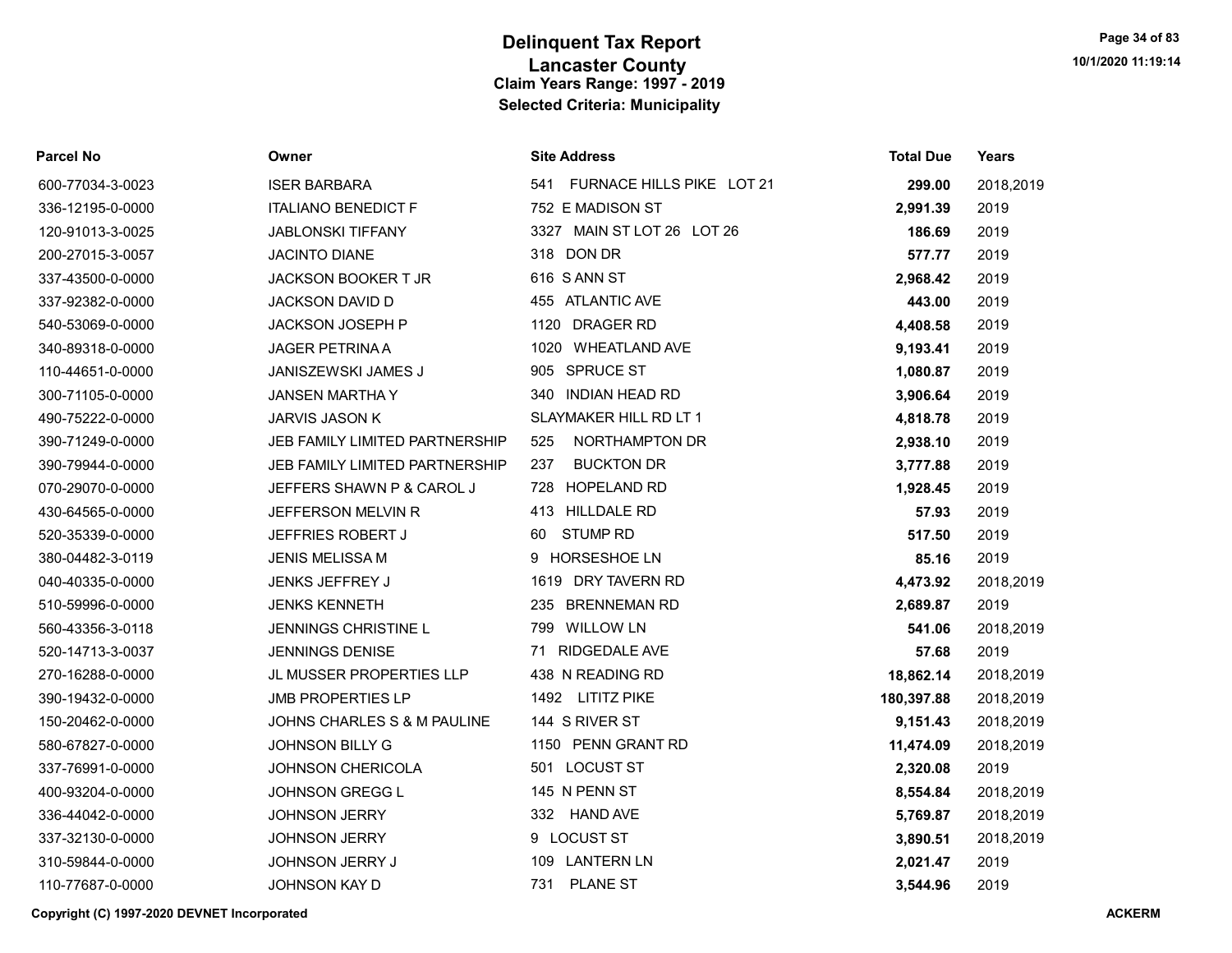| <b>Parcel No</b> | Owner                      | <b>Site Address</b>        | <b>Total Due</b> | Years                        |
|------------------|----------------------------|----------------------------|------------------|------------------------------|
| 300-18081-0-0000 | <b>JOHNSON MALISSA K</b>   | <b>BOYCE AVE</b><br>966    | 3,782.84         | 2019                         |
| 390-20422-0-0000 | <b>JOHNSON MARY G</b>      | 421 FRIENDSHIP AVE         | 8,273.49         | 2018,2019                    |
| 500-16459-0-0000 | <b>JOHNSON ROBERT M</b>    | NEWPORT RD<br>2277         | 5,205.21         | 2019                         |
| 510-75124-0-0000 | JOHNSON ROSE ANN           | 175 W WILLOW RD            | 2,157.47         | 2018,2019                    |
| 030-23947-3-0001 | <b>JOHNSON TRUST</b>       | 1740 MINE RD               | 77.67            | 2019                         |
| 600-47766-0-0000 | JOHNSON WANDA H            | MAIN ST<br>2066            | 5,291.25         | 2019                         |
| 460-67668-3-0155 | JOHNSTON CATHERINE MARY    | 349 RADIO RD LOT 25 LOT 25 | 71.91            | 2019                         |
| 290-57103-0-0000 | JOHNSTON HARRY JR & MARY A | 197 COOPER AVE             | 596.84           | 2019                         |
| 290-62332-0-0000 | JOHNSTON HARRY JR & MARY A | COOPER AVE<br>195          | 596.24           | 2019                         |
| 290-72692-0-0000 | JOHNSTON HARRY JR & MARY A | 3106 PARKER DR             | 852.34           | 2019                         |
| 336-03795-0-0000 | <b>JOLINE RYAN S</b>       | 821 N SHIPPEN ST           | 5,620.88         | 2019                         |
| 450-97458-0-0000 | JONES & ZINK INC           | 435 S MARKET AVE REAR      | 576.49           | 2009,2010,2011,2012,2013,*** |
| 450-98187-0-0000 | JONES & ZINK INC           | 433 S MARKET AVE REAR      | 498.17           | 2009,2010,2011,2012,2013,*** |
| 450-98404-0-0000 | JONES & ZINK INC           | 431 S MARKET AVE REAR      | 498.17           | 2009,2010,2011,2012,2013,*** |
| 450-98720-0-0000 | JONES & ZINK INC           | 429 S MARKET AVE REAR      | 546.17           | 2009,2010,2011,2012,2013,*** |
| 450-99137-0-0000 | JONES & ZINK INC           | 427 S MARKET AVE REAR      | 546.17           | 2009,2010,2011,2012,2013,*** |
| 450-99660-0-0000 | JONES & ZINK INC           | 425 S MARKET AVE REAR      | 576.49           | 2009,2010,2011,2012,2013,*** |
| 338-54290-0-0000 | JONES CATHERINE M          | 551 FIRST ST               | 10,192.18        | 2017,2018,2019               |
| 030-83140-0-0000 | JONES DANNY E              | 4609 WHITE OAK RD          | 812.04           | 2019                         |
| 290-60765-3-0080 | JONES DWAYNE A & STEPHANIE | 112 MADGE DR               | 473.22           | 2018,2019                    |
| 350-36389-3-0175 | JONES JAMES D JR           | 24 RUTH DR                 | 669.17           | 2019                         |
| 340-58208-0-0000 | <b>JONES MEGAN E</b>       | 949 CLARK ST               | 3,625.88         | 2019                         |
| 337-77361-0-0000 | JONES OWAYON LEE           | 625 S LIME ST              | 3,789.95         | 2019                         |
| 280-54469-0-0000 | JONES PRESTON LEE          | 326 PEACH BOTTOM RD        | 722.62           | 2018,2019                    |
| 580-38811-0-0000 | <b>JONES SHEILA</b>        | 832 MAY POST OFFICE RD     | 4,986.95         | 2019                         |
| 580-59499-0-0000 | <b>JONES SHEILA</b>        | SIDES MILL RD              | 1,045.73         | 2019                         |
| 580-79657-0-0000 | <b>JONES SHEILA</b>        | 830 A MAY POST OFFICE RD   | 3,571.64         | 2019                         |
| 580-98167-0-0000 | <b>JONES SHEILA</b>        | 830 MAY POST OFFICE RD     | 3,116.72         | 2019                         |
| 280-28409-0-0000 | <b>JONES SHEILA ELAINE</b> | 330 ARCADIA TRACE RD       | 647.20           | 2019                         |
| 334-01184-0-0000 | <b>JORDAN REGINA</b>       | 14 CONESTOGA ST            | 1,516.69         | 2019                         |
| 338-66826-0-0000 | JOSEPH LISA R              | 447<br><b>MANOR ST</b>     | 4,438.52         | 2019                         |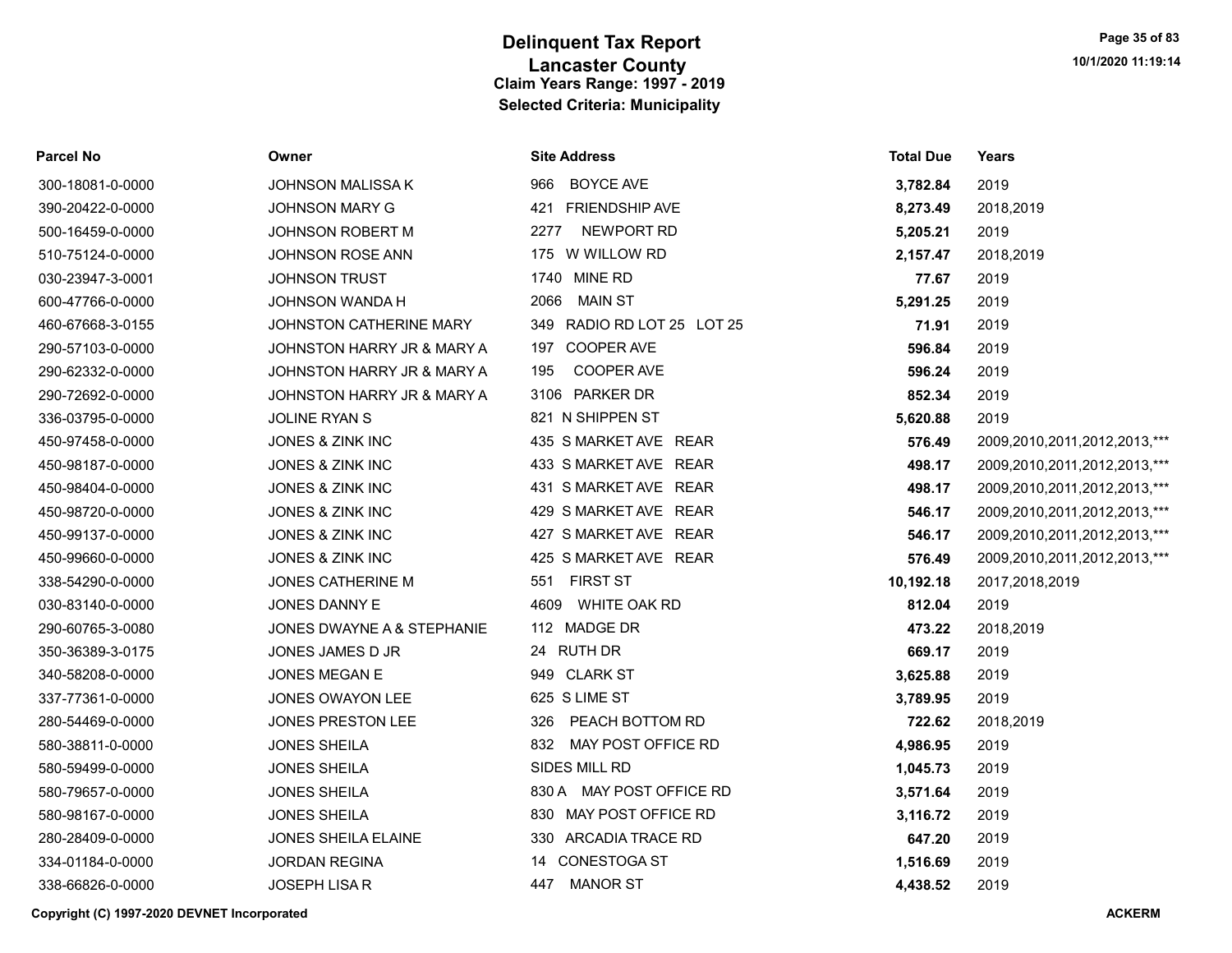| Parcel No        | Owner                                       | <b>Site Address</b>               | <b>Total Due</b> | Years          |
|------------------|---------------------------------------------|-----------------------------------|------------------|----------------|
| 150-57524-0-0000 | JPM VILLAGE SQUARE LLC                      | <b>ASHLEY DR</b>                  | 7,123.65         | 2018,2019      |
| 334-00204-0-0000 | <b>JUAREZ RAQUEL E</b>                      | 345 BEAVER ST                     | 1,456.61         | 2019           |
| 334-82588-0-0000 | <b>JUAREZ RAQUEL E</b>                      | 308 BEAVER ST                     | 1,583.55         | 2019           |
| 334-84092-0-0000 | <b>JUAREZ RAQUEL E</b>                      | 320 BEAVER ST                     | 1,647.34         | 2019           |
| 240-69983-0-0000 | <b>JULIANO THOMAS C</b>                     | 1375<br><b>FURNACE HILLS PIKE</b> | 10,030.30        | 2018,2019      |
| 337-35483-0-0000 | <b>JUMELLES EUGENIO</b>                     | 535 WOODWARD ST                   | 1,632.00         | 2018,2019      |
| 040-84744-3-0001 | <b>JUSTICE DARREN &amp; KELLY</b>           | 1948 BOWMANSVILLE RD              | 948.32           | 2019           |
| 310-76986-3-0070 | <b>KADSAND STEVEN</b>                       | 212 SUMMERS DR                    | 752.80           | 2018,2019      |
| 440-91019-0-0000 | KAHN GOLDIE                                 | 112 VILLAGE GREEN LN              | 3,076.65         | 2019           |
| 336-07350-0-0000 | KAMBOUROGLOS NICOLAS C                      | 233 E MADISON ST                  | 2,293.44         | 2018,2019      |
| 020-15113-0-0000 | <b>KAPNER L AARON</b>                       | <b>MAIN ST</b><br>1216            | 22,774.29        | 2017,2018,2019 |
| 560-43356-3-0101 | KAREN MARIE MCCARTHY                        | 786 WILLOW LN                     | 71.86            | 2019           |
| 020-27548-3-0013 | KARMILOWICZ MARK                            | 14 HILLTOP AVE                    | 78.58            | 2019           |
| 540-79745-0-0000 | <b>KAST WILLIAM C</b>                       | 5071 FIELD VIEW DR                | 106.76           | 2019           |
| 340-64430-0-0000 | KATUWAL GHANASHYAM                          | <b>BELLE VALLEY RD</b><br>1329    | 3,597.31         | 2019           |
| 290-30083-0-0000 | KAUFFMAN RICHARD D & MICHELLE 3099 ESSEX PL |                                   | 7,366.11         | 2018,2019      |
| 336-14400-0-0000 | KAUFFMAN TRACY L                            | 601 E WALNUT ST                   | 1,114.28         | 2019           |
| 390-36289-0-0000 | KAUFFMAN ZANE E & JOAN D                    | 1733 ZARKER RD                    | 7,684.17         | 2018,2019      |
| 090-24577-3-0012 | <b>KEENS DALE</b>                           | 500 MOUNT AIRY RD 10              | 1,996.63         | 2018,2019      |
| 430-55248-0-0000 | <b>KEGEL JESSE</b>                          | <b>TROLLEY RD</b><br>34           | 2,677.16         | 2019           |
| 600-12958-0-0000 | <b>KEGEL ROBERT</b>                         | 52 W MILLPORT RD                  | 3,436.84         | 2019           |
| 110-00901-0-0000 | <b>KEIM SARANNE</b>                         | <b>WALNUT ST</b><br>911           | 6,361.03         | 2019           |
| 470-04895-0-0000 | KEISER CHESTER W JR                         | <b>FROELICH AVE</b><br>119        | 3,400.07         | 2019           |
| 080-68327-3-0025 | <b>KEITH ROBERT A</b>                       | PFAUTZ HILL RD<br>308             | 744.34           | 2018,2019      |
| 290-65101-0-0000 | <b>KELLER KAREN L</b>                       | 942 SHERRY LN                     | 3,605.51         | 2019           |
| 310-98243-3-0110 | <b>KELLER SHELBY J</b>                      | 819 GAIL PL                       | 227.20           | 2019           |
| 470-58898-0-0000 | <b>KELLER STEVEN M</b>                      | <b>HILLSIDE DR</b><br>504         | 3,967.05         | 2019           |
| 110-68705-0-0000 | <b>KELLER SYLVIA F</b>                      | 524 AVENUE N                      | 1,894.73         | 2018,2019      |
| 338-85819-0-0000 | <b>KELLERS TRACY L</b>                      | 414 POPLAR ST                     | 1,504.72         | 2019           |
| 337-32774-0-0000 | <b>KELLEY ANDRE M</b>                       | <b>CLERMONT AVE</b><br>657        | 1,899.88         | 2019           |
| 600-89415-1-0290 | <b>KELLEY BEVERLY A</b>                     | 591 ALLEGIANCE DR                 | 4.402.96         | 2019           |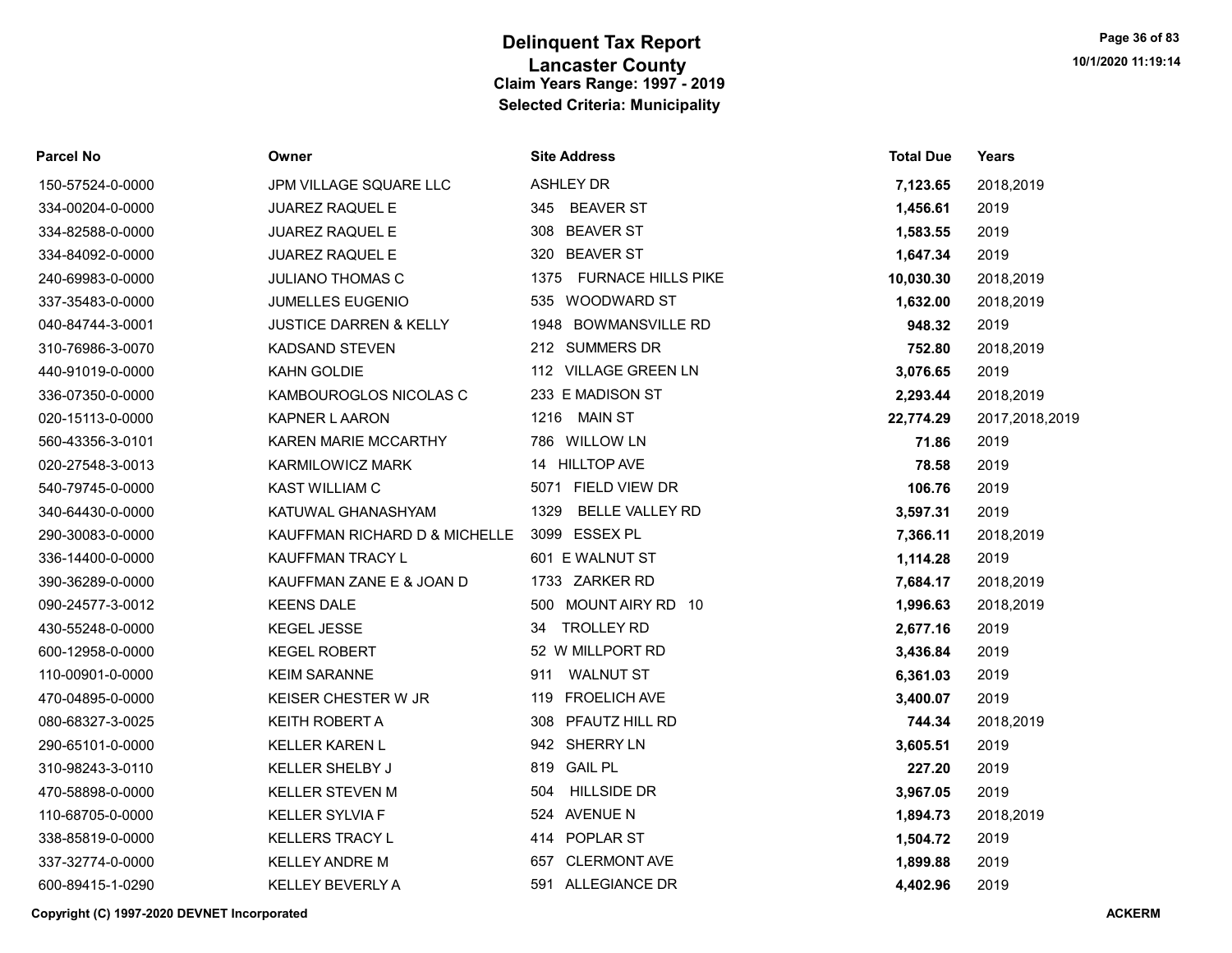| Parcel No        | Owner                                          | <b>Site Address</b>         | <b>Total Due</b> | Years     |
|------------------|------------------------------------------------|-----------------------------|------------------|-----------|
| 320-60323-0-0000 | KELLY BUSINESS GROUP LTD                       | 404 ENGLISH ROSE CT         | 4,685.10         | 2019      |
| 080-12339-0-0000 | <b>KELLY LYNNAE C</b>                          | <b>WABASH RD</b><br>485     | 2,811.63         | 2019      |
| 520-14713-3-0117 | <b>KELSO JAMES</b>                             | 48 KIMBERLY AVE             | 61.76            | 2019      |
| 336-88637-0-0000 | <b>KENNEFF THOMAS A</b>                        | 33 E LEMON ST               | 9,093.49         | 2018,2019 |
| 520-76791-3-0230 | <b>KENNETH ERICA</b>                           | 909 DOGWOOD ST              | 348.54           | 2018,2019 |
| 290-21455-0-0000 | KEPPEL MICHAEL E                               | 1137 OLD EAGLE RD           | 15,508.44        | 2018,2019 |
| 460-67668-3-0153 | <b>KERLIN JEREMY</b>                           | 349 RADIO RD UNIT 4         | 166.63           | 2019      |
| 600-18101-3-0209 | <b>KERNS TIMOTHY SCOTT</b>                     | 147 WEIDLER LN              | 767.08           | 2018,2019 |
| 336-46606-0-0000 | <b>KERR LEE E</b>                              | 36 E LIBERTY ST             | 5,508.58         | 2019      |
| 100-56621-0-0000 | <b>KERSHNER BENJAMIN</b>                       | 18 CHARLES WAY              | 962.90           | 2019      |
| 332-99850-0-0000 | <b>KESSLER ERIK</b>                            | 355 E MARION ST             | 2,749.29         | 2019      |
| 510-67270-0-0000 | <b>KESTER ROBERT T</b>                         | <b>MARTICVILLE RD</b><br>17 | 7,961.02         | 2019      |
| 338-10763-0-0000 | KEYSTONE ART & CULTURE CENTER 420              | <b>PEARL ST</b>             | 13,545.93        | 2019      |
| 338-14539-0-0000 | KEYSTONE ART & CULTURE CENTER 804 PRANGLEY AVE |                             | 1,610.11         | 2019      |
| 080-39612-3-0051 | <b>KIAPOKAS DOREEN</b>                         | WABASH RD LOT 30<br>475     | 299.02           | 2019      |
| 280-29848-0-0000 | KILGORE CARL G                                 | 414 CIRCLE LN               | 215.86           | 2019      |
| 300-72741-0-0000 | KILHEFFER GERALD L                             | 4021 GARFIELD RD            | 8,474.94         | 2019      |
| 540-73601-1-0031 | KILHEFFER GERALD L                             | 31 LANCASTER EST CONDO      | 1,269.36         | 2019      |
| 290-50415-0-0000 | KILHEFFER GERALD L & SYLVIA M                  | 1229 STEVENS ST             | 6,727.58         | 2019      |
| 390-54772-0-0000 | KILLIAN PATRICK T                              | 506 BEDFORD PL              | 26,804.42        | 2018,2019 |
| 390-30847-0-0000 | <b>KILLIAN PATRICK T</b>                       | 633<br>DORSET ST            | 18,266.37        | 2018,2019 |
| 390-91109-0-0000 | KILLIAN PATRICK T                              | 1030 BLUESTONE DR           | 55,950.84        | 2018,2019 |
| 280-04982-3-0055 | <b>KILLIAN TRACY</b>                           | 19 JUBILEE RD               | 49.02            | 2019      |
| 410-98542-3-0567 | <b>KIMMET DONNA</b>                            | <b>JEMFIELD CT</b><br>100   | 2,044.23         | 2018,2019 |
| 560-86835-0-0000 | <b>KING ANNA</b>                               | MEETING HOUSE RD<br>665     | 6,113.56         | 2018,2019 |
| 190-80350-0-0000 | KING BENUEL Z                                  | EDGEWOOD DR<br>272          | 5,178.47         | 2019      |
| 430-67249-0-0000 | <b>KING EMMA RUTT</b>                          | <b>CREAMERY RD</b><br>75    | 6,090.05         | 2019      |
| 550-97590-0-0000 | KING J DAVID & SADIE MAE                       | <b>VINTAGE RD</b><br>368    | 9,466.91         | 2019      |
| 080-78069-0-0000 | <b>KING KENNETH</b>                            | 16 ADAMSTOWN RD             | 2,661.75         | 2019      |
| 337-62621-0-0000 | KING MICKY L & DIANE J                         | <b>GREEN ST</b><br>37       | 3,091.52         | 2019      |
| 300-05257-0-0000 | KINSER DAVID S                                 | 516 S SIXTEENTH ST          | 2,070.02         | 2019      |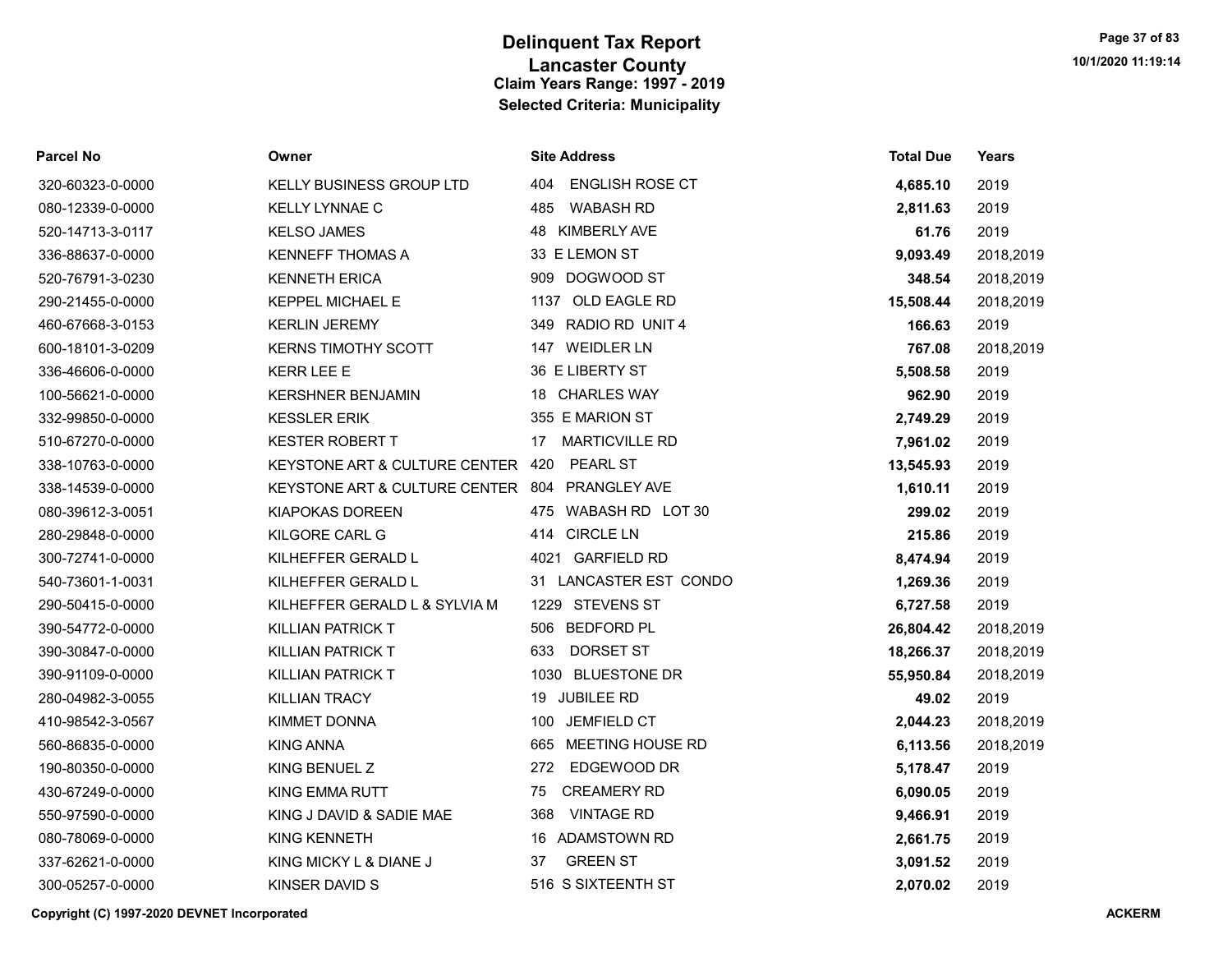| <b>Parcel No</b> | Owner                     | <b>Site Address</b>           | <b>Total Due</b> | Years     |
|------------------|---------------------------|-------------------------------|------------------|-----------|
| 336-68330-0-0000 | KINSEY ANDREA             | 706 NEW HOLLAND AVE           | 1,850.75         | 2019      |
| 332-72646-0-0000 | KINSEY DEREK M            | 320 E CHESTNUT ST             | 4,454.88         | 2019      |
| 332-64426-0-0000 | KIRCHOFF JEFFERY S        | 444 E ORANGE ST               | 4,893.55         | 2019      |
| 520-90020-3-0161 | KIRCHOFF KATIE E          | 53 RIDGE VIEW DR              | 204.96           | 2019      |
| 560-43356-3-0139 | KIRKNER JOHN P            | 830 CIRCLE DR                 | 469.70           | 2019      |
| 540-73695-3-0172 | <b>KIRKPATRICK GERALD</b> | <b>BOXWOOD BLVD</b><br>41     | 542.01           | 2018,2019 |
| 410-27139-0-0000 | KIRSCH FREDERICK J        | 1700 COLONIAL MANOR DR        | 4,873.64         | 2019      |
| 400-79388-0-0000 | KISCADDEN WILLIAM BRONK   | 159 S CHARLOTTE ST            | 6,833.38         | 2018,2019 |
| 260-69109-0-0000 | KISH BRENDA K             | 60 PARK AVE                   | 3,505.26         | 2019      |
| 336-16213-0-0000 | KISSINGER JESSE           | NEW HOLLAND AVE<br>424        | 2,596.73         | 2019      |
| 500-24471-0-0000 | KLINE BRADLEY J           | 2421 SCENIC DR                | 7,462.58         | 2018,2019 |
| 300-44365-0-0000 | <b>KLINE LUKE E</b>       | <b>KLINESVILLE RD</b><br>4556 | 2,819.76         | 2019      |
| 338-14180-0-0000 | KLINGER E J & JEAN K      | 612 FOURTH ST                 | 1,394.51         | 2019      |
| 140-89209-0-0000 | <b>KLINK AMY L</b>        | 825 N 6TH ST                  | 4,964.97         | 2018,2019 |
| 070-51013-3-0075 | <b>KLUG ORAYMA</b>        | ARROWHEAD DR<br>41            | 537.48           | 2019      |
| 340-69652-0-0000 | KNARR LAURA R             | 636 BEAN HILL RD              | 33,668.67        | 2019      |
| 430-23674-0-0000 | KNAUB MARILYN A           | 32 LAKE ALDRED TER            | 8,134.05         | 2018,2019 |
| 430-27665-0-0000 | KNAUB MARILYN A           | <b>LAKE ALDRED TER</b>        | 2,283.37         | 2018,2019 |
| 070-38115-3-0296 | <b>KNIER TRACY</b>        | 30 SUNFLOWER DR               | 541.57           | 2018,2019 |
| 130-65384-0-0000 | <b>KNIGHT CLAIR W</b>     | 3300 TURNPIKE RD              | 7,810.85         | 2018,2019 |
| 300-09552-0-0000 | KOCH BEVERLY J            | 706 PROSPECT RD               | 1,073.74         | 2019      |
| 490-28957-0-0000 | KOFROTH DWIGHT            | 3080 LINCOLN HWY E            | 2,956.28         | 2018,2019 |
| 338-89582-0-0000 | KOLB JAMES H              | <b>HERSHEY AVE</b><br>658     | 4,062.40         | 2019      |
| 270-79823-3-0001 | KOLENSKI CYNTHIA L        | 127A RIDGE AVE                | 366.42           | 2018,2019 |
| 600-18101-3-0135 | <b>KORALJA JASON R</b>    | 143 WEIDLER LN                | 197.25           | 2018,2019 |
| 210-59093-0-0000 | KORB SUZANNE M            | 51 GREENWOOD CIR              | 1,033.07         | 2019      |
| 450-57096-0-0000 | KOSER HEIDI L             | 639 CHURCH ST                 | 8,569.87         | 2018,2019 |
| 070-78651-3-0076 | KOSHINSKY MARCY LYNN      | 2002 W MAIN ST                | 1,341.99         | 2018,2019 |
| 390-68276-0-0000 | KOTINSKY JOSEPH           | 2673 KISSEL HILL RD           | 4,253.53         | 2019      |
| 336-44450-0-0000 | KOZAK TIMOTHY             | 331 E FREDERICK ST            | 3,692.95         | 2019      |
| 336-71249-0-0000 | <b>KOZAK TIMOTHY</b>      | 222 E CLAY ST                 | 3.940.08         | 2019      |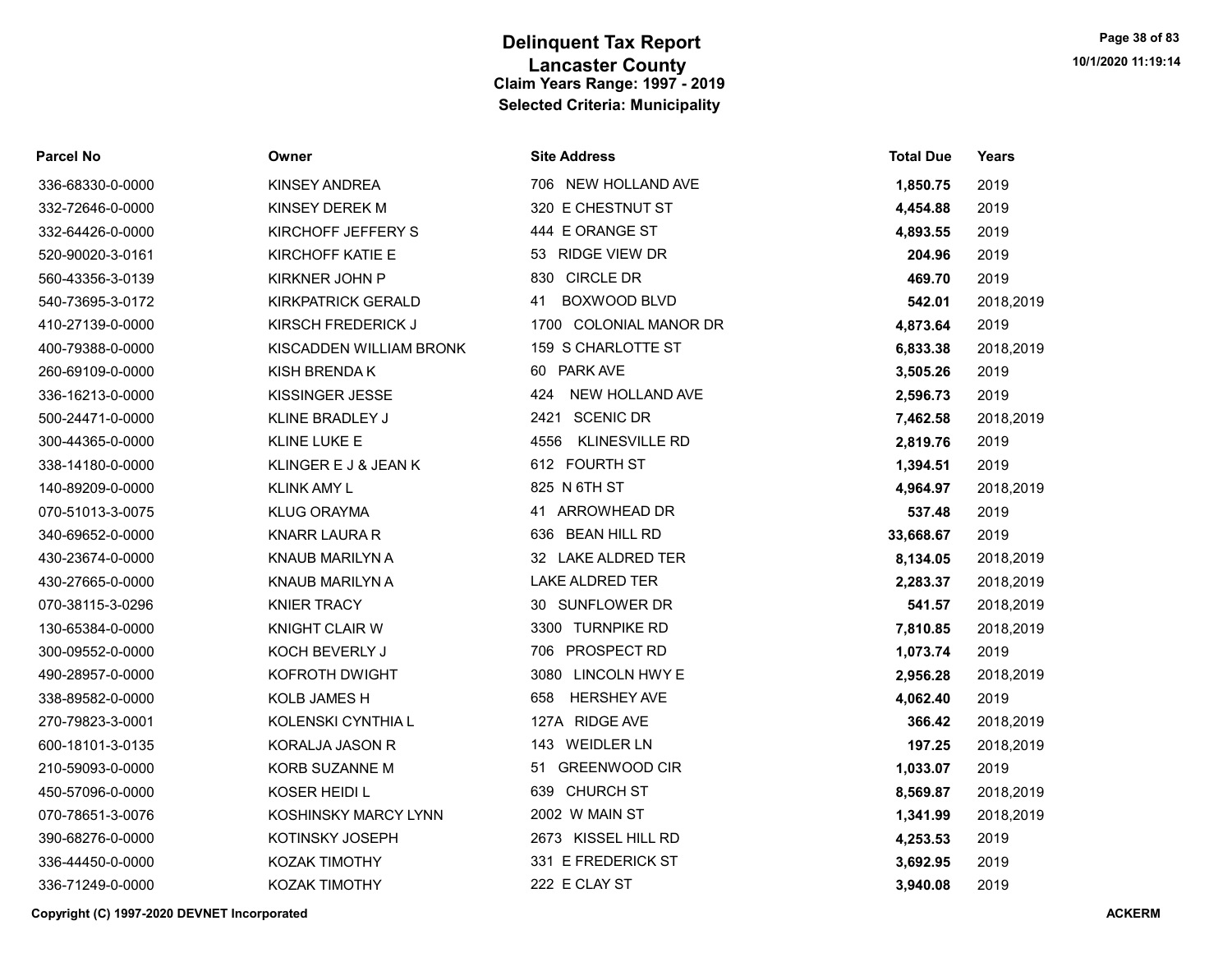| <b>Parcel No</b> | Owner                        | <b>Site Address</b>           | <b>Total Due</b> | <b>Years</b>   |
|------------------|------------------------------|-------------------------------|------------------|----------------|
| 339-02603-0-0000 | <b>KRABEL PROPERTIES LLC</b> | 310 W JAMES ST                | 3,763.76         | 2018           |
| 390-06360-0-0000 | <b>KRABEL PROPERTIES LLC</b> | 1039 LITITZ AVE               | 1,677.18         | 2018           |
| 390-11132-0-0000 | <b>KRABEL PROPERTIES LLC</b> | 929 N QUEEN ST                | 1,473.24         | 2018           |
| 390-89704-0-0000 | <b>KRABEL PROPERTIES LLC</b> | 1124 MARSHALL AVE             | 1,473.24         | 2018           |
| 340-58325-0-0000 | <b>KRADY JASON B</b>         | <b>CONESTOGA BLVD</b><br>141  | 5,210.42         | 2019           |
| 338-18871-0-0000 | <b>KRADY JASON B</b>         | <b>HERSHEY AVE</b><br>227     | 3,775.31         | 2019           |
| 290-48858-0-0000 | <b>KRAL ELIZABETH B</b>      | 1401 NISSLEY RD               | 7,793.85         | 2018,2019      |
| 050-99076-3-0003 | <b>KRAUSE ANTHONY L</b>      | 210 MOREVIEW BLVD             | 572.00           | 2017,2018,2019 |
| 335-91432-0-0000 | <b>KRAUSE NANCY C</b>        | 540 W ORANGE ST               | 7,975.46         | 2018,2019      |
| 334-16128-0-0000 | <b>KREIDER JAMES JR</b>      | <b>BEAVER ST</b><br>513       | 239.60           | 2019           |
| 270-04582-3-0004 | <b>KREIDER RONALD</b>        | 883 E MAIN ST LOT 25 LOT 25   | 41.20            | 2019           |
| 380-95018-3-0002 | <b>KREPELKA DENNIS</b>       | 60 LITTLE BRITAIN RD S        | 662.90           | 2018,2019      |
| 600-87776-0-0000 | <b>KRESGE SHERYL L</b>       | 105 BRUSEN DR                 | 3,593.11         | 2019           |
| 090-47440-3-0052 | KRIMES ROBERT E & DOREEN J   | 955 WOLLUPS HILL RD           | 847.25           | 2019           |
| 600-73780-0-0000 | <b>KRISHNA REALTY INC</b>    | 2102 MAIN ST                  | 19,360.68        | 2018,2019      |
| 220-59471-0-0000 | KRIVENKO THOMAS P & DIANA D  | 6290 CARPENTER ST             | 4,952.75         | 2019           |
| 600-09061-0-0000 | <b>KROECK KEITH L</b>        | 314<br>OWL HILL RD            | 3,674.50         | 2019           |
| 260-80178-0-0000 | <b>KROMER LAURA D</b>        | 431 S STATE ST                | 446.62           | 2019           |
| 300-87494-0-0000 | <b>KRUEGER LISA L</b>        | 2445 IRONVILLE PIKE           | 884.42           | 2019           |
| 560-88308-0-0000 | <b>KRUGER CHARLES H</b>      | 6086<br>OLD PHILADELPHIA PIKE | 3,960.67         | 2019           |
| 335-50542-0-0000 | <b>KRUVCZUK MATTHEW</b>      | 116 NEVIN ST                  | 6,351.22         | 2019           |
| 339-21416-0-0000 | <b>KRUVCZUK R MATTHEW</b>    | 434 LANCASTER AVE             | 6,446.22         | 2019           |
| 180-43291-3-0001 | <b>KUBIK JANET</b>           | ORCHARD DR                    | 112.46           | 2018,2019      |
| 490-05704-0-0000 | KUHN JOHN                    | 66 S BELMONT RD               | 2,440.86         | 2019           |
| 460-62994-0-0000 | KUHN TIMOTHY A               | <b>MOUNT GRETNA RD</b><br>299 | 10,849.07        | 2019           |
| 390-18332-0-0000 | KUIPERS KENNETH R            | <b>CHOWNING PL</b><br>446     | 5,610.41         | 2019           |
| 338-88972-0-0000 | KUPP ADRIANNA I              | <b>RUBY ST</b><br>109         | 3,954.81         | 2019           |
| 500-98098-3-0145 | KURTZ JUSTYN D               | 4 PENN VALLEY VLG             | 295.83           | 2019           |
| 050-32690-3-0003 | KURTZ LARRY & JACQUELINE     | <b>EDWARDS RD</b><br>537      | 159.20           | 2019           |
| 050-32690-0-0000 | <b>KURTZ LARRY G</b>         | <b>EDWARDS RD</b><br>537      | 2,491.84         | 2019           |
| 335-96773-0-0000 | KURTZ SANDRA M               | 244 N MARY ST                 | 5,574.97         | 2018,2019      |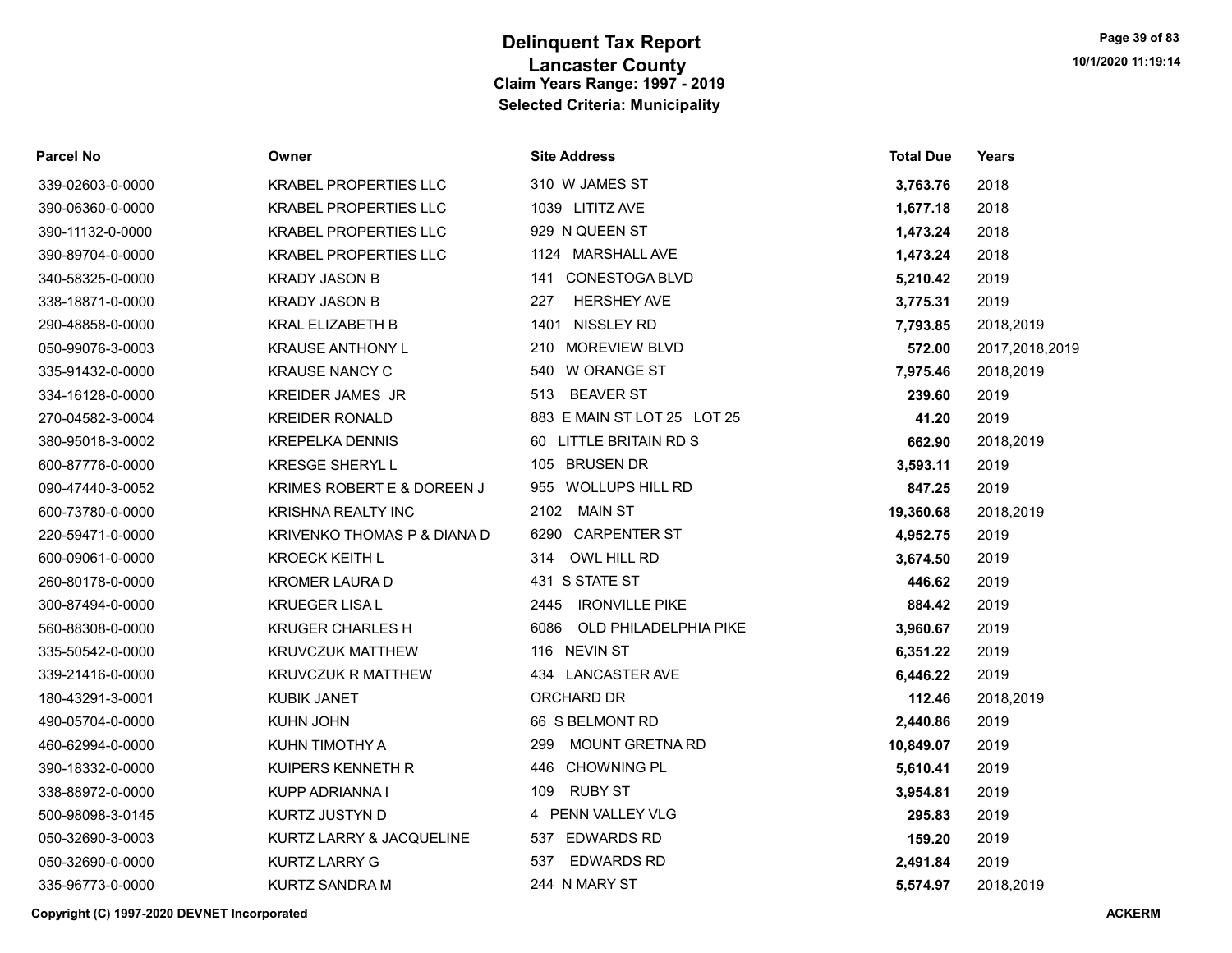| <b>Parcel No</b> | Owner                                      | <b>Site Address</b>     | <b>Total Due</b> | Years                             |
|------------------|--------------------------------------------|-------------------------|------------------|-----------------------------------|
| 110-28987-0-0000 | KURTZ SCOTT E                              | 936 BARBER ST           | 4,736.82         | 2018,2019                         |
| 410-98542-3-0163 | LABOW EDWARD D                             | 104 ELDER CT            | 1,643.43         | 2018,2019                         |
| 410-46258-0-0000 | LAFFERTY KEVIN A &                         | 422 OLD BLUE ROCK RD    | 4,129.68         | 2019                              |
| 338-49228-0-0000 | <b>LAGUERRE JEAN E</b>                     | NEW DORWART ST<br>35    | 2,176.15         | 2019                              |
| 570-95521-0-0000 | LAINHOFF CHRISTOPHER M                     | 106 E MAIN ST           | 11,811.77        | 2018,2019                         |
| 560-61308-0-0000 | LAKELAND WEST CAPITAL VI LLC               | 5311 LINCOLN HWY        | 25,212.90        | 2013, 2014, 2015, 2016, 2017, *** |
| 336-38345-0-0000 | <b>LAM TOAN NGUON</b>                      | 470 N FRANKLIN ST       | 15,318.95        | 2018,2019                         |
| 390-21132-0-0000 | <b>LAM TOAN NQUON</b>                      | 1230 HARRISBURG PIKE    | 9,353.04         | 2018,2019                         |
| 560-29235-3-0005 | LAMARTINA ANNA MARIE                       | 5827 HILLTOP LN         | 92.54            | 2019                              |
| 290-42521-1-0114 | <b>LAMBERT STEPHEN T</b>                   | 1104 COUNTRY PLACE DR   | 2,934.09         | 2019                              |
| 110-26766-0-0000 | LAMPARTER JEFFREY L                        | 262 S EIGHTH ST         | 4,852.38         | 2018,2019                         |
| 110-03044-0-0000 | LANCASTER COUNTY REDEVELOPME 332 LOCUST ST |                         | 12,509.68        | 2018,2019                         |
| 331-99346-0-0000 | LANCASTER MAIN STREET LLC                  | 211 W KING ST           | 12,107.09        | 2019                              |
| 333-07645-0-0000 | LANCASTER MAIN STREET LLC                  | 107 S QUEEN ST          | 6,134.87         | 2019                              |
| 334-46887-0-0000 | LANCASTER MAIN STREET LLC                  | 45 S PRINCE ST          | 6,503.40         | 2019                              |
| 334-47166-0-0000 | LANCASTER MAIN STREET LLC                  | 45 W VINE ST            | 4,815.42         | 2019                              |
| 334-73830-0-0000 | LANCASTER MAIN STREET LLC                  | 246 W KING ST           | 19,698.70        | 2019                              |
| 339-06917-1-0205 | <b>LANCASTER PRESS PARTNERS LP</b>         | 41 N PRINCE ST UNIT 205 | 184.27           | 2019                              |
| 339-06917-1-0209 | LANCASTER PRESS PARTNERS LP                | 41 N PRINCE ST UNIT 209 | 162.78           | 2019                              |
| 339-06917-1-0301 | LANCASTER PRESS PARTNERS LP                | 41 W LEMON ST UNIT 301  | 162.78           | 2019                              |
| 339-06917-1-0305 | <b>LANCASTER PRESS PARTNERS LP</b>         | 41 W LEMON ST UNIT 305  | 184.27           | 2019                              |
| 339-06917-1-0307 | LANCASTER PRESS PARTNERS LP                | 41 W LEMON ST UNIT 307  | 137.10           | 2019                              |
| 339-06917-1-0308 | LANCASTER PRESS PARTNERS LP                | 41 W LEMON ST UNIT 308  | 162.78           | 2019                              |
| 339-06917-1-0402 | LANCASTER PRESS PARTNERS LP                | 41 W LEMON ST UNIT 402  | 162.78           | 2019                              |
| 339-06917-1-0502 | LANCASTER PRESS PARTNERS LP                | 41 W LEMON ST UNIT 502  | 162.78           | 2019                              |
| 339-06917-1-0504 | LANCASTER PRESS PARTNERS LP                | 41 W LEMON ST UNIT 504  | 184.27           | 2019                              |
| 339-06917-1-0602 | LANCASTER PRESS PARTNERS LP                | 41 W LEMON ST UNIT 602  | 162.78           | 2019                              |
| 339-06917-1-0603 | LANCASTER PRESS PARTNERS LP                | 41 W LEMON ST UNIT 603  | 184.27           | 2019                              |
| 332-44196-0-0000 | LANDIS JAMES MICHAEL &                     | 39 SHERMAN ST           | 8,003.52         | 2018,2019                         |
| 336-15941-0-0000 | LANDIS JESSE M                             | 220 1/2 N DUKE ST       | 1,461.60         | 2019                              |
| 336-36681-0-0000 | LANDIS JESSE M                             | 630 E MADISON ST        | 1,167.54         | 2019                              |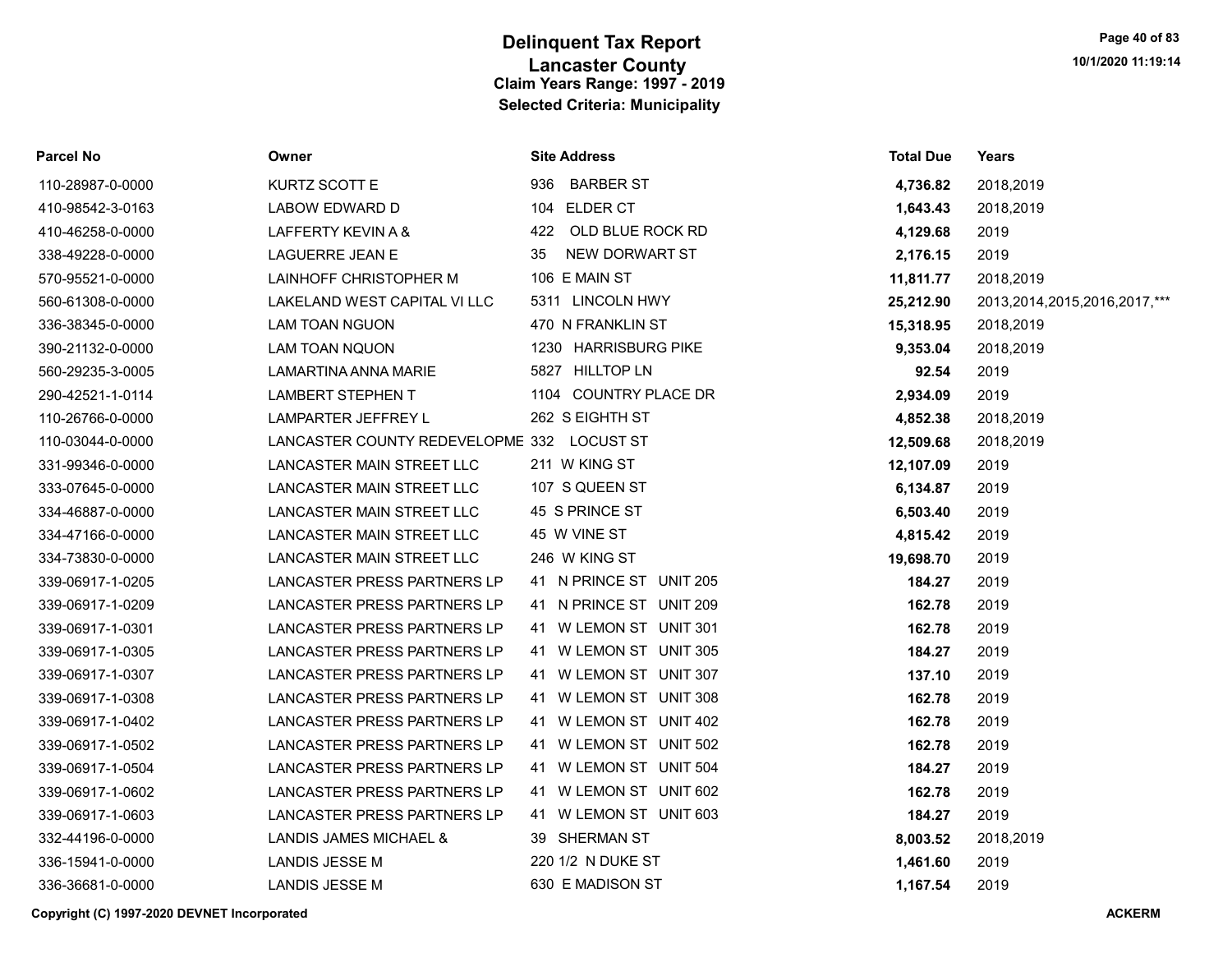|  | Parcel No |  |
|--|-----------|--|
|  |           |  |

# 150-86532-0-0000 LANGSETT JULIA C 070-04113-0-0000 LANKOWSKI GLORIA 190-62478-0-0000 LAPP DAVID K & LYDIA K 410-98542-3-0190 LAROCHELLE MARY ANN 338-14801-0-0000 LAUREANO RAFAEL JR 400-66943-0-0000 LAUVER RANDALL E & KELLY G 338-90985-0-0000 LAVENTURE JULIA A 010-83619-0-0000 LAW REVOCABLE LIVING TRUST 250-14635-0-0000 LAWLOR GERALD J 600-18101-3-0068 LAWRENCE JOHN M 560-24452-3-0010 LAZROVITCH DIANE

| Parcel No        | Owner                      | <b>Site Address</b>          | <b>Total Due</b> | Years     |
|------------------|----------------------------|------------------------------|------------------|-----------|
| 290-12543-0-0000 | <b>LANDIS MAUREEN</b>      | 423 ROHRERSTOWN RD           | 8,143.77         | 2018,2019 |
| 334-84201-0-0000 | <b>LANDRAU SHIRLEY</b>     | 606 S PRINCE ST              | 4,892.78         | 2018,2019 |
| 500-11640-0-0000 | <b>LANGE AMBER L</b>       | DOE RUN RD<br>636            | 3,304.53         | 2019      |
| 150-86532-0-0000 | LANGSETT JULIA C           | <b>MAIN ST</b><br>23         | 1,254.39         | 2019      |
| 070-04113-0-0000 | LANKOWSKI GLORIA           | FOREST HILL RD<br>1350       | 7,386.42         | 2019      |
| 580-51618-0-0000 | LANTZ AARON Z & KATIE S    | <b>STRASBURG PIKE</b><br>965 | 16,346.27        | 2018,2019 |
| 490-45718-0-0000 | LANTZ DAVID J              | WOLF ROCK RD REAR            | 881.91           | 2019      |
| 490-65840-0-0000 | LANTZ DAVID J              | <b>MCILVAINE RD</b>          | 881.91           | 2019      |
| 490-62555-0-0000 | <b>LAPP CHRIST K</b>       | SANDSTONE DR<br>20           | 18,042.56        | 2018,2019 |
| 190-29459-0-0000 | LAPP DAVID K               | 221 HILL RD                  | 1,516.26         | 2019      |
| 190-33416-0-0000 | LAPP DAVID K               | <b>HILL RD</b>               | 2,960.03         | 2019      |
| 190-60640-0-0000 | LAPP DAVID K               | S KINZER RD                  | 3,043.11         | 2019      |
| 190-62478-0-0000 | LAPP DAVID K & LYDIA K     | 255 HILL RD                  | 9,253.36         | 2019      |
| 560-37753-0-0000 | LAPP ESTHER D              | 5207 OLD STRASBURG RD        | 14,487.22        | 2018,2019 |
| 560-04488-3-0021 | <b>LARKIN ROBERT BRENT</b> | 777 AZALEA LN                | 524.65           | 2018,2019 |
| 410-98542-3-0190 | <b>LAROCHELLE MARY ANN</b> | 207 FAWN MEADOW XING         | 880.81           | 2019      |
| 120-16210-0-0000 | <b>LASHER DEANE L</b>      | 58 FITZKEE RD                | 1,802.20         | 2018,2019 |
| 338-04780-0-0000 | LATERRA JEAN SUSAN         | 833<br><b>MARJORY TER</b>    | 5,880.16         | 2018,2019 |
| 500-28270-0-0000 | <b>LAUGHMAN KATRINA</b>    | NEWPORT RD<br>1211           | 6,988.14         | 2018,2019 |
| 500-22283-0-0000 | LAUGHMAN KATRINA L         | 1217<br>NEWPORT RD           | 6,149.06         | 2018,2019 |
| 500-44123-0-0000 | LAUGHMAN KATRINA L         | NEWPORT RD<br>1195           | 10,154.74        | 2018,2019 |
| 338-14801-0-0000 | LAUREANO RAFAEL JR         | 213 HAZEL ST                 | 191.22           | 2019      |
| 320-97708-0-0000 | <b>LAUSELL ELBA</b>        | 8 IVYWOOD CT                 | 333.40           | 2019      |
| 337-97859-0-0000 | <b>LAUVER LOUIS</b>        | 35 HOWARD AVE                | 2,681.89         | 2019      |
| 400-66943-0-0000 | LAUVER RANDALL E & KELLY G | 304 W HIGH ST                | 72.94            | 2019      |
| 338-90985-0-0000 | <b>LAVENTURE JULIA A</b>   | 75 S PEARL ST                | 4,740.89         | 2018      |
| 010-83619-0-0000 | LAW REVOCABLE LIVING TRUST | <b>LINCOLN RD</b><br>313     | 3,227.04         | 2019      |
| 250-14635-0-0000 | <b>LAWLOR GERALD J</b>     | <b>OLIVE ALY</b><br>818      | 2,564.04         | 2019      |
| 600-18101-3-0068 | LAWRENCE JOHN M            | <b>CONRAD LN</b><br>51       | 111.28           | 2019      |
| 560-24452-3-0010 | <b>LAZROVITCH DIANE</b>    | 5465 SCHLACK DR              | 1,015.70         | 2019      |
| 560-24452-3-0001 | <b>LAZROVITCH THOMAS</b>   | 5472 SCHLACK DR              | 540.18           | 2018,2019 |
|                  |                            |                              |                  |           |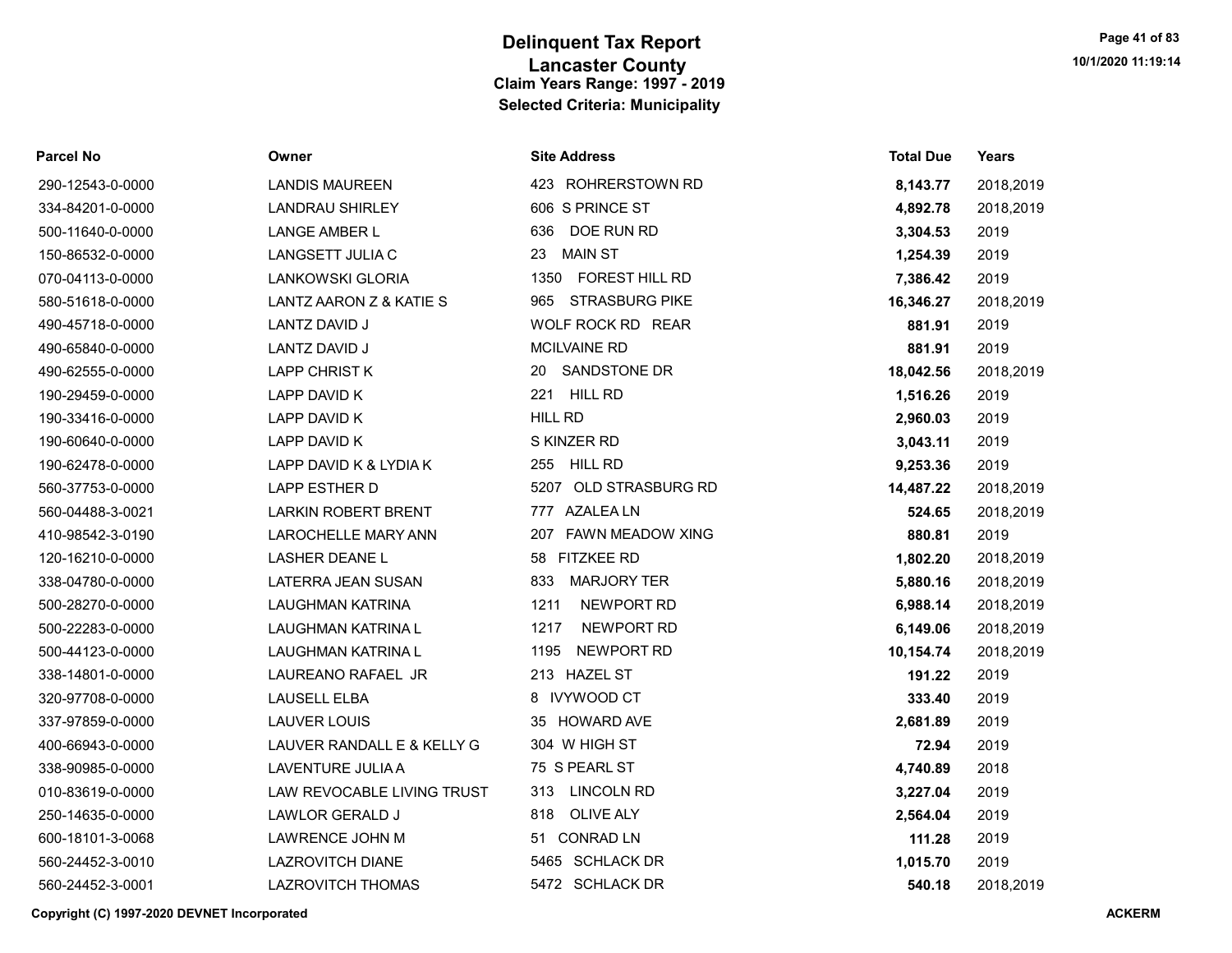| Parcel No        | Owner                      | <b>Site Address</b>         | <b>Total Due</b> | Years                             |
|------------------|----------------------------|-----------------------------|------------------|-----------------------------------|
| 340-82786-0-0000 | <b>LBNB INC</b>            | 1105 E KING ST              | 31,287.17        | 2018,2019                         |
| 130-74018-3-0033 | <b>LEACH ROBERT JR</b>     | 2379 RIVER RD               | 86.02            | 2019                              |
| 110-82452-0-0000 | LEAHY JACK EDWARD JR       | 624 S ELEVENTH ST           | 862.42           | 2019                              |
| 110-82505-0-0000 | LEAHY JACK EDWARD JR       | 626 S ELEVENTH ST           | 10,861.15        | 2018,2019                         |
| 580-08218-0-0000 | <b>LEAMAN J EDWARD</b>     | BRENEMAN RD<br>329          | 14,723.76        | 2018,2019                         |
| 320-93310-0-0000 | <b>LEAMAN RAYMOND B</b>    | 1029 GYPSY HILL RD          | 3,608.04         | 2018,2019                         |
| 040-68579-0-0000 | <b>LEAMAN STACIE J</b>     | <b>STAVER RD</b><br>339     | 5,562.99         | 2018,2019                         |
| 470-34814-0-0000 | <b>LEASE JEREMY</b>        | 308 E MAIN ST               | 3,973.55         | 2019                              |
| 110-16115-0-0000 | LEDDY JAMES B & TAMMY F    | 54 S EIGHTH ST              | 4,601.35         | 2019                              |
| 150-10741-0-0000 | LEDFORD HUGH C JR          | 53 COUNTRYSIDE LN           | 5,668.28         | 2019                              |
| 339-87362-0-0000 | <b>LEE KRISTIN</b>         | 604 RACE AVE                | 3,831.21         | 2019                              |
| 335-77849-0-0000 | LEFEVER HELEN J            | 611 MARIETTA AVE            | 3,118.13         | 2019                              |
| 430-58201-0-0000 | LEFEVER JEFFREY L          | HOLTWOOD RD REAR            | 518.75           | 2019                              |
| 430-60553-0-0000 | LEFEVER JEFFREY L          | HOLTWOOD RD                 | 238.47           | 2019                              |
| 430-76941-0-0000 | LEFEVER JEFFREY L          | 1263 HOLTWOOD RD            | 3,371.66         | 2019                              |
| 280-06780-0-0000 | LEFEVRE MATTHEW D          | 320 PEACH BOTTOM RD         | 463.63           | 2019                              |
| 540-73683-0-0000 | LEHMAN DORIS M             | <b>MOUNTAIN RD</b>          | 24,446.89        | 1997, 1998, 1999, 2000, 2001, *** |
| 336-74721-0-0000 | <b>LEHMAN ERICA J</b>      | 564 N PLUM ST               | 683.99           | 2018,2019                         |
| 250-26856-0-0000 | <b>LEHMAN JAY W</b>        | 132 WATERCRESS LN           | 9,197.03         | 2018,2019                         |
| 430-83938-0-0000 | <b>LEHMAN MARY ANN</b>     | <b>DOUTS HILL RD</b><br>300 | 4,548.10         | 2019                              |
| 540-97721-0-0000 | LEHMAN NICOLE M            | MEADOW VIEW RD<br>2790      | 337.01           | 2019                              |
| 120-06685-3-0047 | LEIBLEY WILLIAM            | 47 PENN DR                  | 215.72           | 2018,2019                         |
| 080-71053-0-0000 | <b>LEID CARL</b>           | 10 S REAMSTOWN RD           | 4,336.99         | 2019                              |
| 050-58061-0-0000 | LEID JAMES A & ELIZABETH R | 2399 VALLEY VIEW RD         | 2,839.67         | 2019                              |
| 260-11223-0-0000 | LEID JEFFREY A & JEAN L    | 44 LINCOLN AVE              | 2,908.24         | 2019                              |
| 490-00687-0-0000 | LEIDY BENJAMIN F JR        | S KINZER RD                 | 2,623.44         | 2019                              |
| 040-95477-3-0091 | LEIS DAVID E               | 1395 BOWMANSVILLE RD LOT 27 | 821.65           | 2018,2019                         |
| 450-63549-0-0000 | LENKER MATTHEW A           | 126 LUMBER ST               | 7,133.15         | 2018,2019                         |
| 070-38115-3-0259 | LENTZ TRACEY LEE           | 113 LILLY DR                | 756.27           | 2019                              |
| 337-81329-0-0000 | <b>LEOCADIO MARITZA</b>    | 631 S LIME ST               | 3,838.66         | 2019                              |
| 080-23037-3-0006 | <b>LESZCZYNSKI PETER</b>   | 6 HINDEN HOMES              | 75.80            | 2019                              |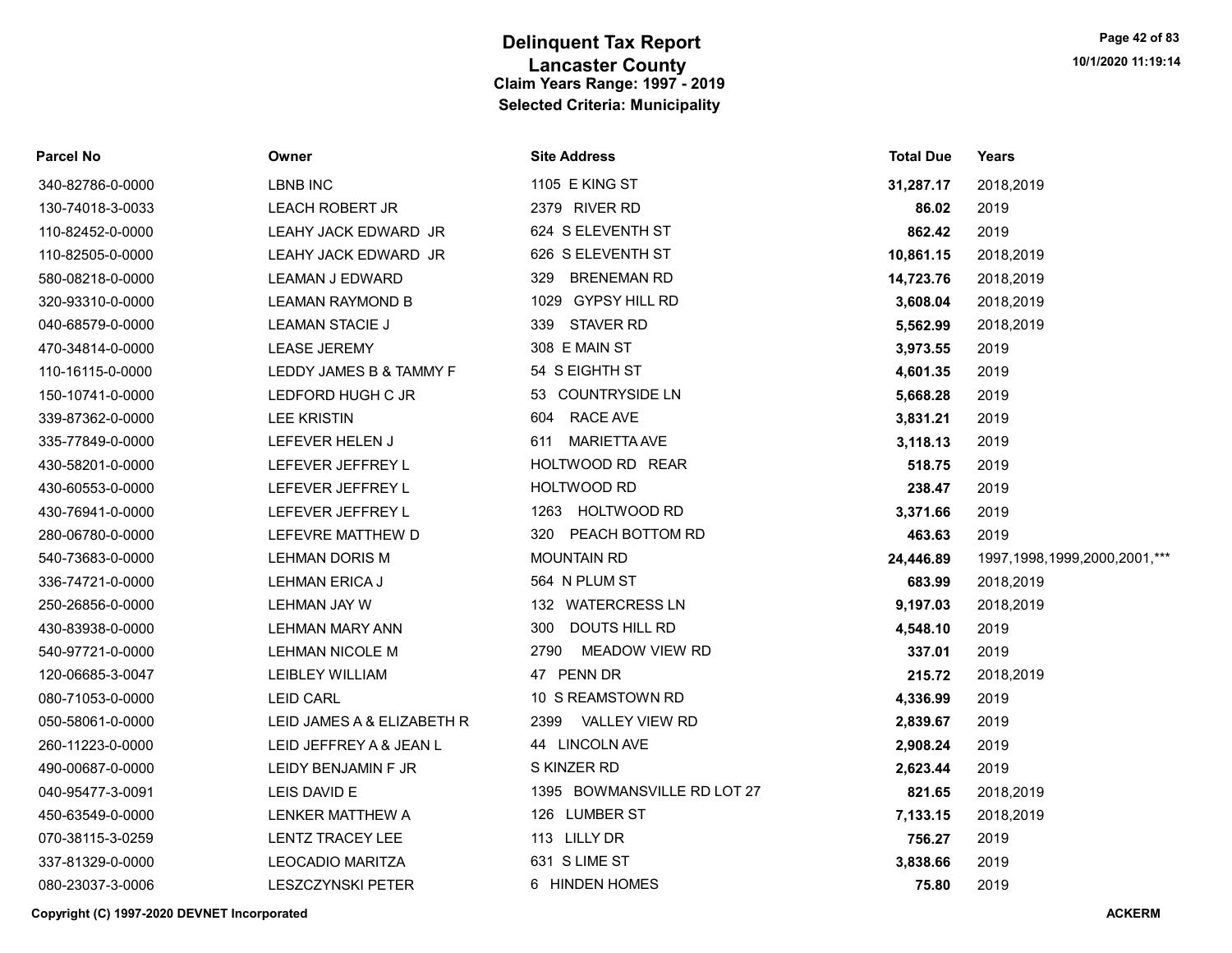| <b>Parcel No</b> | Owner                        | <b>Site Address</b>        | <b>Total Due</b> | Years     |
|------------------|------------------------------|----------------------------|------------------|-----------|
| 280-62348-0-0000 | <b>LEVERING E JACOB</b>      | 1852 CHERRY HILL RD        | 628.92           | 2019      |
| 110-83638-0-0000 | <b>LEWIS DANIEL RAY</b>      | 1035 IRONVILLE PIKE        | 4,939.46         | 2019      |
| 560-43356-3-0206 | <b>LEWIS DAWN MARIE</b>      | 774 DOGWOOD LN             | 2,022.05         | 2018,2019 |
| 300-30291-0-0000 | LEWIS JOHN C SR              | MARIETTA AVE<br>3766       | 1,886.48         | 2019      |
| 337-19529-0-0000 | LEWIS JOSEPH D               | 414 S ANN ST               | 2,028.21         | 2019      |
| 336-41150-0-0000 | <b>LEWIS LEVAR M</b>         | 545 REYNOLDS AVE           | 7,855.99         | 2018,2019 |
| 337-69340-0-0000 | LEWIS ROSA INE               | 568 PERSHING AVE           | 4,089.27         | 2018,2019 |
| 110-84621-0-0000 | <b>LEWIS RYAN T</b>          | OLD CHIQUES HILL RD<br>743 | 4,198.97         | 2018,2019 |
| 200-85961-3-0023 | LICHTY DAVID & ANNETTE       | 118 AMBER CIR              | 392.96           | 2018,2019 |
| 270-02751-3-0141 | <b>LIEHR JAMES</b>           | 977 RETTEW MILL RD LOT 68  | 1,142.00         | 2019      |
| 450-12283-0-0000 | LIGGINS ELIZABETH A          | 71 E MAIN ST               | 6,388.56         | 2018,2019 |
| 460-23913-3-0029 | <b>LIGHTY CARMEN</b>         | SHEAFFER RD LT 3           | 213.59           | 2018,2019 |
| 450-95024-3-0013 | <b>LILLY CHRISTOPHER</b>     | 17 PENN COURT DR           | 131.75           | 2019      |
| 080-61403-3-0086 | <b>LING JACKIE L</b>         | 5 LOCUSTWOOD DR            | 401.49           | 2019      |
| 338-13481-0-0000 | <b>LINTON JOANNE</b>         | 1209 UNION ST              | 3,402.58         | 2019      |
| 540-91221-0-0000 | LIPKOWSKI ANDREW WASNIESKI   | 2649 MOUNTAIN RD           | 3,444.12         | 2019      |
| 337-22672-0-0000 | <b>LITTON MTG SRVNG CNTR</b> | 434 S ANN ST               | 5,202.35         | 2018,2019 |
| 450-95024-3-0014 | LIVELSBERGER ROSE            | 9 PENN COURT DR            | 437.92           | 2018,2019 |
| 260-30498-0-0000 | LLANOS ROBERT & MARTHA       | 326 LAKE ST                | 4,153.08         | 2019      |
| 260-61156-0-0000 | LLANOS ROBERTULIO & MARTHA   | 203 LINCOLN AVE            | 4,120.68         | 2019      |
| 340-04011-0-0000 | LLOYD DONALD W & MARGARET A  | 10 TURNBRIDGE DR           | 271.17           | 2019      |
| 560-43356-3-0198 | LLOYD FREJA C                | 796 WILLOW LN              | 671.47           | 2019      |
| 250-43729-0-0000 | <b>LOBDELL JANE STARKE</b>   | 378 SUNRISE BLVD           | 7,549.06         | 2018,2019 |
| 210-40893-3-0032 | <b>LOBLEY EDGAR FRANCIS</b>  | 25 CONESTOGA MANOR TRAILER | 122.69           | 2019      |
| 450-68576-0-0000 | LOMBARDO MARIANNA S          | 35 HALF W MAIN ST          | 5,950.57         | 2018,2019 |
| 450-73365-0-0000 | LOMBARDO MARIANNA S          | 31 W MAIN ST               | 3,094.25         | 2019      |
| 337-54081-0-0000 | LOMBARDO VINCENT A           | 426 S LIME ST              | 4,644.63         | 2018,2019 |
| 450-81798-0-0000 | LOMBARDO VINCENT A           | 24 APPLETREE ALY           | 223.03           | 2019      |
| 337-50661-0-0000 | LOMBARDO VINCENZO & MARIANNA | <b>LOCUST ST</b><br>208    | 4,924.26         | 2018,2019 |
| 339-02060-0-0000 | <b>LONG BRUCE A</b>          | 319 N MARY ST              | 2,988.64         | 2019      |
| 460-23913-3-0035 | <b>LONG JAMES E</b>          | 1963 SHEAFFER RD LOT 17    | 98.23            | 2019      |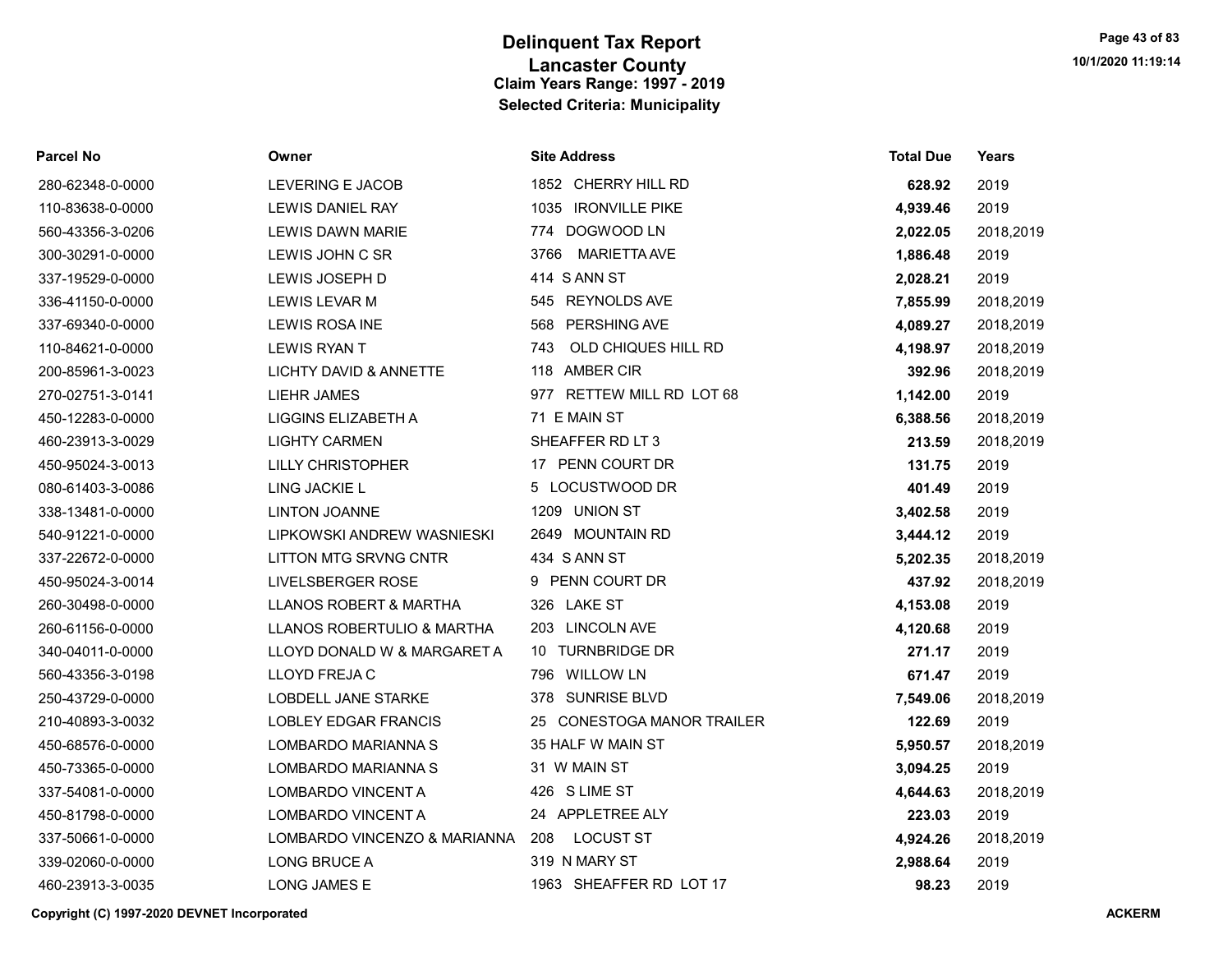| <b>Parcel No</b> | Owner                                         | <b>Site Address</b>          | <b>Total Due</b> | Years                             |
|------------------|-----------------------------------------------|------------------------------|------------------|-----------------------------------|
| 450-09131-0-0000 | LONG JAMES L                                  | 260 W MAIN ST                | 17,824.01        | 2018,2019                         |
| 210-04166-3-0003 | <b>LONG JAMEY</b>                             | 261 METZLER RD               | 101.56           | 2018,2019                         |
| 270-02751-3-0113 | LONG LARRY E JR                               | 977 RETTEW MILL RD LOT 77    | 6,906.77         | 2014, 2015, 2016, 2017, 2018, *** |
| 020-91545-0-0000 | LONIE MARK D                                  | 23 SPRINGCREST DR            | 8,547.42         | 2018,2019                         |
| 140-33691-0-0000 | <b>LONIE SANDRA</b>                           | 425 PARK LN                  | 4,324.71         | 2019                              |
| 337-55900-0-0000 | LOPES MARK ANTHONY                            | 526 S DUKE ST                | 1,486.05         | 2019                              |
| 337-83742-0-0000 | LOPEZ BONNIE LEE                              | 104 LOCUST ST                | 1,808.10         | 2018,2019                         |
| 340-93825-0-0000 | LOPEZ CHRISTOPHER                             | <b>GRANDVIEW AVE</b><br>140  | 4,106.12         | 2019                              |
| 338-65621-0-0000 | LOPEZ CHRISTOPHER L                           | 121 CRYSTAL ST               | 1,589.04         | 2019                              |
| 190-90377-0-0000 | LOPEZ JOSE C                                  | 241 HILL RD                  | 3,687.70         | 2019                              |
| 337-26379-0-0000 | <b>LOPEZ NILSA</b>                            | 634 STEVENS AVE              | 1,063.09         | 2018,2019                         |
| 337-94657-0-0000 | LOPEZ RAYMOND ULISES                          | 139 JUNIATA ST               | 3,086.67         | 2019                              |
| 600-18101-3-0053 | LOPEZ RODRIGUEZ CARMENCITA                    | 173 WEIDLER LN               | 65.80            | 2019                              |
| 337-17560-0-0000 | LOPEZ SATURNINO                               | 651 S MARSHALL ST            | 971.82           | 2018,2019                         |
| 337-27139-0-0000 | LOPEZ SATURNINO                               | 640 STEVENS AVE              | 975.44           | 2018,2019                         |
| 480-66845-0-0000 | LOPEZ SOLEDAD                                 | 573 E MAIN ST                | 5,049.01         | 2019                              |
| 332-45685-0-0000 | LOPEZ WILFREDO                                | 619 1/2 E MARION ST          | 890.27           | 2019                              |
| 040-16309-0-0000 | LOR GOA J                                     | CEDARWOOD DR<br>112          | 1,954.58         | 2019                              |
| 500-24532-0-0000 | LORAH DAVID N                                 | <b>MOUNTAIN RD</b><br>2214   | 1,095.14         | 2019                              |
| 110-97206-0-0000 | LORAW ANNETTE M                               | 419 MAPLE ST                 | 1,658.70         | 2019                              |
| 270-02751-3-0088 | LORDITCH MATTHEW J                            | 977 RETTEW MILL RD LOT 76    | 1,454.67         | 2017,2018,2019                    |
| 190-34237-3-0024 | <b>LOTT JESSICA</b>                           | 96 LOBIN RD                  | 147.93           | 2019                              |
| 430-73129-0-0000 | LOUV HAROLD C                                 | 117 DEN MAR DR               | 5,556.65         | 2019                              |
| 440-36860-0-0000 | LOUV HAROLD C                                 | 124 N GEORGE ST              | 9.75             | 2019                              |
| 331-90894-0-0000 | LOYAL ORDER OF MOOSE                          | 132 N WATER ST               | 16,501.27        | 2018,2019                         |
| 110-37557-0-0000 | <b>LUCAS AARON</b>                            | 657 LOCUST ST                | 1,824.48         | 2019                              |
| 340-95396-0-0000 | LUCIANO CRUZ JULIAN                           | 1704 SAINT PAUL CIR          | 613.07           | 2019                              |
| 540-52568-3-0089 | LUCIDONIO MICHAEL                             | 24 HEMLOCK ACRES CT          | 116.56           | 2018,2019                         |
| 270-81144-3-0059 | <b>LUDWIG KURTIS</b>                          | 1416 LINCOLN HEIGHTS AVE 231 | 1,277.46         | 2019                              |
| 200-85961-3-0042 | <b>LUGO ANGEL</b>                             | 106 AMBER CIR                | 1,301.25         | 2019                              |
| 370-28426-0-0000 | LUKAS REAL ESTATE HOLDINGS LLC 105 WARWICK ST |                              | 2,976.27         | 2019                              |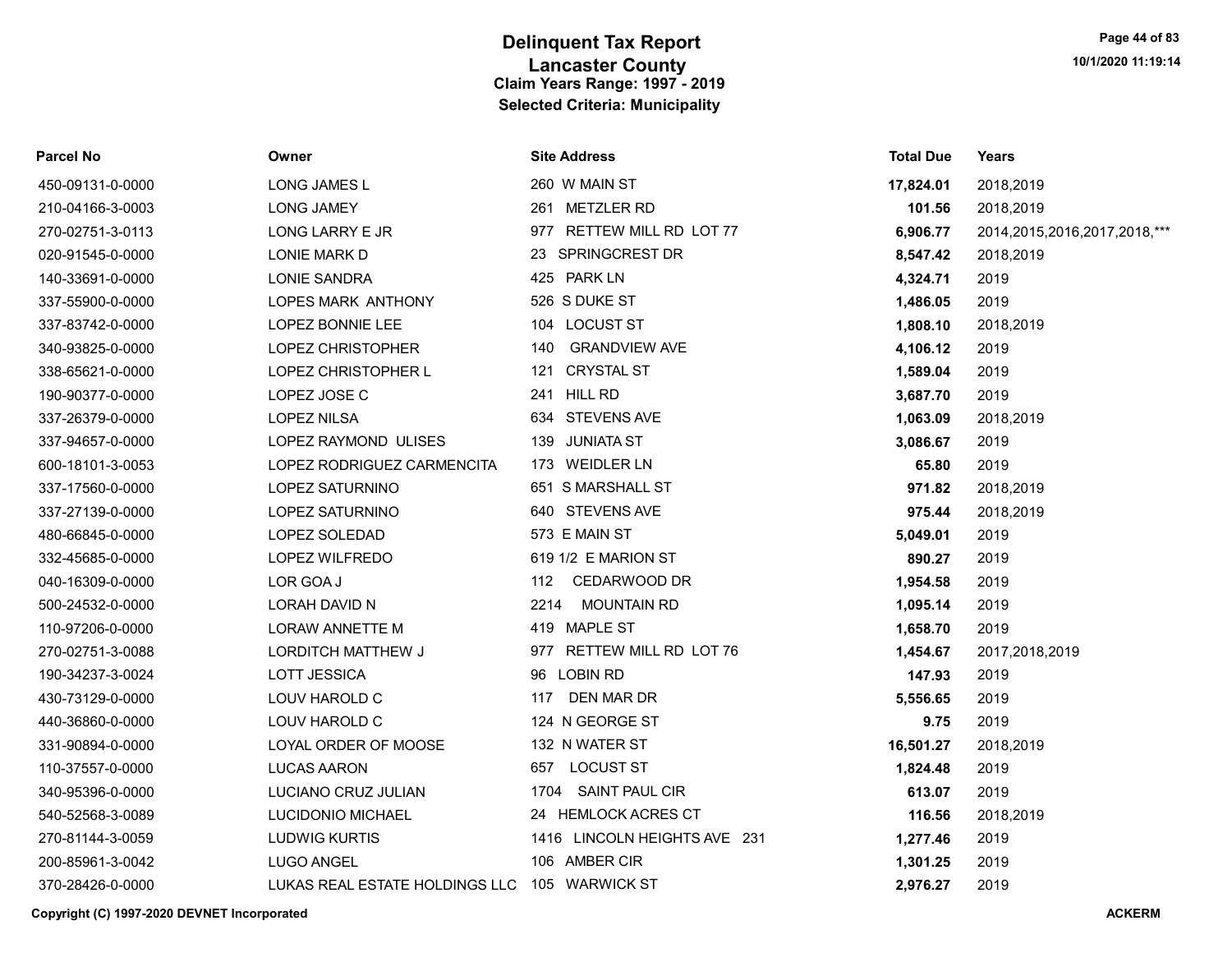| Parcel No        | Owner                        | <b>Site Address</b>         | <b>Total Due</b> | Years          |
|------------------|------------------------------|-----------------------------|------------------|----------------|
| 337-28036-0-0000 | <b>LUNDY ALICIA L</b>        | 129 GREEN ST                | 4,691.46         | 2018,2019      |
| 190-54897-3-0075 | LUTCHKUS JOHN                | <b>DARYL LN</b><br>430      | 285.20           | 2019           |
| 360-22827-0-0000 | LUTCHKUS JOHN M & SYLVIA M   | <b>GLENBROOK RD</b><br>54   | 914.37           | 2019           |
| 540-73695-3-0152 | LUU HUONG LIEN               | <b>CIRCLE DR</b><br>28      | 308.22           | 2017,2018,2019 |
| 110-58913-0-0000 | LYDON MICHAEL J JR           | 236 N SECOND ST             | 2,779.76         | 2019           |
| 500-56253-0-0000 | LYONS & OBETZ                | DOE RUN RD<br>41            | 9,397.92         | 2018,2019      |
| 500-63798-0-0000 | LYONS & OBETZ                | DOE RUN RD<br>55            | 83,561.76        | 2018,2019      |
| 390-33182-1-0144 | <b>LYONS EDITH MARIE</b>     | VALLEYBROOK DR CONDO<br>144 | 658.10           | 2019           |
| 120-82687-0-0000 | <b>LYRISTIS DENNIS G</b>     | STONE HILL RD<br>1159       | 9,581.28         | 2019           |
| 337-66142-0-0000 | MACKLIN THEODORE & MAITLAND  | 328 S MARSHALL ST           | 1,821.78         | 2019           |
| 050-77856-0-0000 | MADRIGALE JOSEPH IV          | 1494 MORGANTOWN RD          | 7,979.99         | 2018,2019      |
| 500-23428-0-0000 | MAGAREATA JON & CHERYL S     | POWER RD<br>742             | 7,240.62         | 2019           |
| 110-60826-0-0000 | MAGARO KELLY M               | 931<br><b>SPRUCE ST</b>     | 7,887.24         | 2018,2019      |
| 280-78872-0-0000 | MAHAN JOHN R JR              | PEACH BOTTOM RD<br>269      | 1,190.95         | 2018,2019      |
| 110-05344-0-0000 | <b>MAHARG LISA MARIE</b>     | 132 S FIFTH ST              | 5,351.66         | 2018,2019      |
| 310-55785-0-0000 | <b>MAHASHIV LLC</b>          | 84 N RONKS RD               | 10,383.71        | 2018,2019      |
| 260-71232-3-0022 | MAHONEY ASHLEY LYNN          | 1140 STEINMETZ RD LOT 8     | 232.86           | 2018,2019      |
| 540-05280-0-0000 | <b>MAIBACH LLC</b>           | 55 MAIBACH LN               | 26,964.11        | 2019           |
| 338-77032-0-0000 | MAINES SHAILAR WESLEY        | <b>MANOR ST</b><br>444      | 4,140.59         | 2018,2019      |
| 080-37877-0-0000 | <b>MAIO RALPH</b>            | <b>RAY DR</b><br>19         | 275.99           | 2019           |
| 337-94138-0-0000 | MALDONADO ANGEL              | NORTH ST<br>507             | 2,403.36         | 2018,2019      |
| 260-80239-0-0000 | <b>MALKEMES CHARLES</b>      | 21 S MAPLE ST               | 5,838.66         | 2018,2019      |
| 337-09555-0-0000 | MALL ANTHONY W               | 320 S ANN ST                | 3,333.04         | 2019           |
| 338-00203-0-0000 | MALL ANTHONY W               | 824 GEORGE ST               | 3,024.65         | 2019           |
| 338-91312-0-0000 | MALL BEULAH P                | 834<br><b>GEORGE ST</b>     | 3,024.65         | 2019           |
| 340-81083-0-0000 | <b>MAMAS ELENI</b>           | <b>COLUMBIA AVE</b><br>1020 | 11,205.71        | 2018           |
| 360-71002-0-0000 | <b>MANESIS MARGO</b>         | 8 MAYFIELD DR               | 2,521.10         | 2018,2019      |
| 390-15530-0-0000 | MANGIRO ARTHUR A & SHARON E  | 289 BUCKFIELD DR            | 7,332.01         | 2019           |
| 400-96635-0-0000 | MANHEIM TOWNE APARTMENTS LLC | <b>MARKET SQ</b><br>10      | 2,097.88         | 2019           |
| 110-44195-0-0000 | <b>MANLEY MATTHEW S</b>      | 726 WALNUT ST               | 6,607.13         | 2018,2019      |
| 560-40139-0-0000 | <b>MANNEN DAVID C II</b>     | 175 LIZ LN                  | 1,027.92         | 2019           |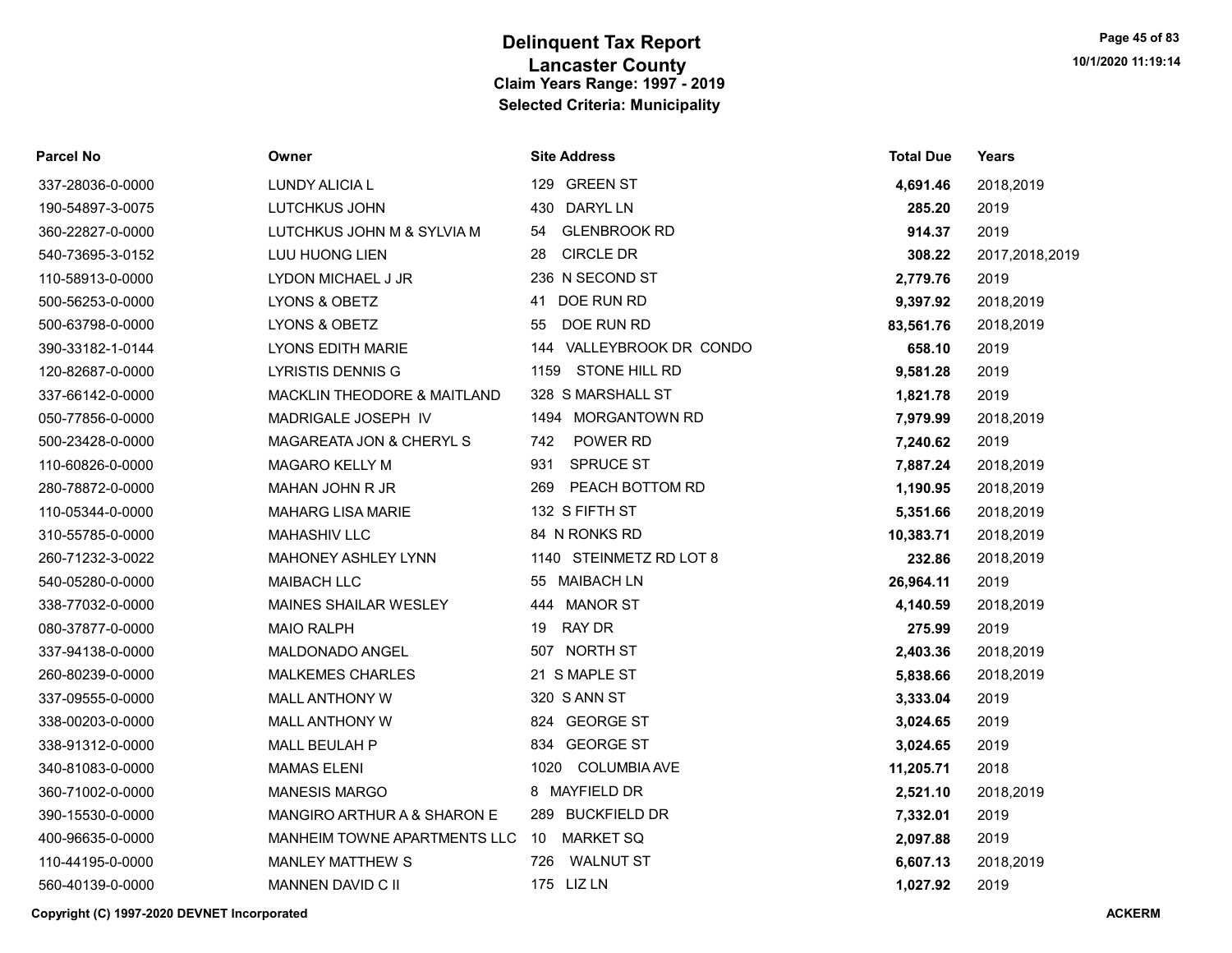| Parcel No        | Owner                          | <b>Site Address</b>         | <b>Total Due</b> | Years                             |
|------------------|--------------------------------|-----------------------------|------------------|-----------------------------------|
| 460-05534-3-0074 | <b>MANUEL BETH A</b>           | 138 SUN VALLEY RD           | 833.77           | 2018,2019                         |
| 120-43005-0-0000 | <b>MANUEL R IGLESIAS TRUST</b> | <b>RINEER RD</b>            | 1,225.12         | 2019                              |
| 332-87838-0-0000 | MARCHETTI LOUISA M             | 329 E ORANGE ST             | 13,676.06        | 2019                              |
| 390-33182-1-0056 | MARGARET M METZLER TRUST       | 56 VALLEYBROOK DR CONDO     | 2,468.71         | 2019                              |
| 130-09264-0-0000 | <b>MARK CHRISTINA E</b>        | 200 S FRONT ST              | 793.18           | 2019                              |
| 110-03018-0-0000 | MARRA LAWRENCE & FRANCESCA     | 611 N FIFTH ST              | 21,569.98        | 1998, 1999, 2000, 2001, 2002, *** |
| 110-22644-0-0000 | MARRA LAWRENCE & FRANCESCA     | 623 N FIFTH ST              | 28,545.80        | 1998, 1999, 2000, 2001, 2002, *** |
| 570-18554-0-0000 | MARSHALL BARBARA K             | 102 S FULTON ST             | 9,516.02         | 2018,2019                         |
| 190-47730-0-0000 | <b>MARTIN ANNA M</b>           | 724 GRISTMILL RD            | 4,693.25         | 2019                              |
| 150-72222-0-0000 | <b>MARTIN BRIAN E</b>          | 915 IRON BRIDGE RD          | 11,856.56        | 2018,2019                         |
| 050-57380-0-0000 | <b>MARTIN CHRISTOPHER R</b>    | 1077 ELWOOD ST              | 7,759.90         | 2018,2019                         |
| 260-10012-0-0000 | MARTIN COREY L & VICKI A       | <b>CHURCH AVE</b><br>263    | 4,590.67         | 2019                              |
| 210-04166-3-0030 | <b>MARTIN DALE</b>             | 261 W METZLER RD LOT 17     | 387.70           | 2017,2018,2019                    |
| 590-56092-0-0000 | MARTIN DANIEL Z TRUST          | <b>WILLOW ST</b>            | 1,591.67         | 2019                              |
| 590-74547-0-0000 | <b>MARTIN DANIEL Z TRUST</b>   | 311 WILLOW ST               | 17,696.66        | 2018,2019                         |
| 336-54541-0-0000 | <b>MARTIN DAVID</b>            | 349 HAND AVE                | 2,328.42         | 2019                              |
| 090-74354-0-0000 | MARTIN JOEL E                  | <b>GREENVILLE RD</b><br>420 | 7,584.34         | 2018,2019                         |
| 570-84718-0-0000 | <b>MARTIN JOHN R</b>           | 11 CLEARVIEW DR             | 9,304.09         | 2018,2019                         |
| 400-85419-0-0000 | <b>MARTIN K GENE</b>           | 202 N MAIN ST               | 3,522.21         | 2019                              |
| 010-61734-0-0000 | <b>MARTIN KAREN B</b>          | 147 PLEASANT DR             | 1,654.99         | 2019                              |
| 080-16102-0-0000 | <b>MARTIN KATHRYN</b>          | 649 REINHOLDS RD            | 3,240.59         | 2019                              |
| 080-51289-0-0000 | <b>MARTIN KATHRYN</b>          | <b>REINHOLDS RD</b><br>679  | 4,069.39         | 2019                              |
| 260-13369-0-0000 | MARTIN KEVIN A & JULIE A       | 1040 W MAIN ST              | 6,300.15         | 2019                              |
| 160-85612-3-0001 | <b>MARTIN ROBERT</b>           | 126 E LIBHART ALY           | 58.33            | 2019                              |
| 332-38508-0-0000 | <b>MARTIN STEPHEN J</b>        | 139 N DUKE ST               | 19,246.14        | 2018,2019                         |
| 410-94846-0-0000 | <b>MARTIN WILMA O</b>          | 263 WHITECHAPEL RD          | 855.98           | 2019                              |
| 050-30736-0-0000 | <b>MARTIN WILMER Z</b>         | 1714 WEAVERLAND RD          | 20,785.68        | 2018,2019                         |
| 190-14855-0-0000 | MARTIN WILMER Z                | <b>TOWER RD</b><br>205      | 27,447.95        | 2018,2019                         |
| 334-14411-0-0000 | <b>MARTINEZ DANIEL</b>         | 201 W VINE ST               | 8,178.52         | 2019                              |
| 337-00709-0-0000 | MARTINEZ DANIEL                | 702 E KING ST               | 7,715.84         | 2019                              |
| 338-15886-0-0000 | <b>MARTINEZ DANIEL &amp;</b>   | 505 ST JOSEPH ST            | 4,549.77         | 2019                              |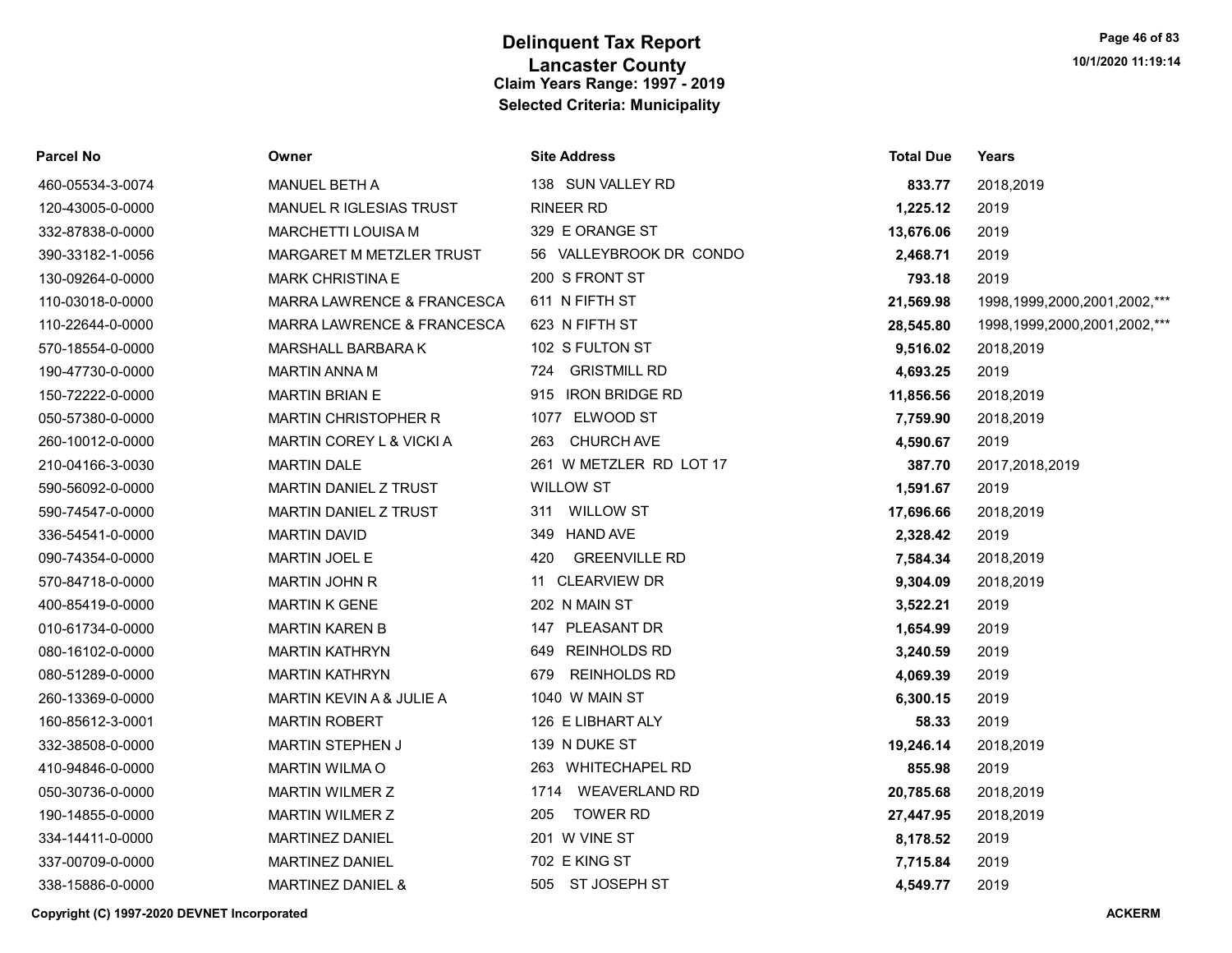| Parcel No        | Owner                                    | <b>Site Address</b>         | Total Due | Years                        |
|------------------|------------------------------------------|-----------------------------|-----------|------------------------------|
| 337-17540-0-0000 | <b>MARTINEZ ROSA M</b>                   | 455 PERSHING AVE            | 1,098.83  | 2019                         |
| 334-28824-0-0000 | <b>MARTINEZ URSULINA</b>                 | 544 S QUEEN ST              | 3,893.63  | 2019                         |
| 070-38871-0-0000 | MASTLE KARL D & LISA J                   | 717 HOPELAND RD             | 9,581.39  | 2018,2019                    |
| 070-99238-0-0000 | MASTLE KARL D & LISA J                   | <b>HOPELAND RD</b><br>761   | 13,861.36 | 2018,2019                    |
| 339-34053-0-0000 | <b>MATA NANCY</b>                        | 416 1/2 N QUEEN ST          | 8,618.06  | 2018,2019                    |
| 338-37723-0-0000 | <b>MATOS EDDY</b>                        | 100 W STRAWBERRY ST         | 8,829.59  | 2018,2019                    |
| 338-50705-0-0000 | MATOS EDDY E                             | 34 S MULBERRY ST            | 2,471.24  | 2019                         |
| 340-43757-0-0000 | <b>MATTHEWS JOAN</b>                     | 124 ROSELAWN AVE            | 21.25     | 2019                         |
| 340-31807-0-0000 | <b>MAUS DONNAL</b>                       | 9 PARKSIDE AVE              | 3,261.14  | 2019                         |
| 560-39499-0-0000 | MAXWELL DAVID J SR & BETH D              | 5246 OLD PHILADELPHIA PIKE  | 1,933.64  | 2019                         |
| 450-15014-0-0000 | <b>MAY JOSHUA M</b>                      | NEW HAVEN ST<br>170         | 35,066.89 | 2019                         |
| 140-67620-0-0000 | <b>MAY MICHAEL H</b>                     | 769 ASPEN CT                | 4,457.07  | 2019                         |
| 337-29083-0-0000 | MC FADDEN JOHN A                         | 548 S LIME ST               | 934.01    | 2019                         |
| 300-69284-0-0000 | <b>MCBRIDE JAMES M</b>                   | 1424 FRANKLIN ST            | 32,026.10 | 2011,2012,2013,2014,2015,*** |
| 010-74970-0-0000 | MCCAFFERTY REBECCA E                     | <b>WILLOW ST</b><br>149     | 5,007.15  | 2018,2019                    |
| 160-34610-0-0000 | MCCARDELL DANIEL                         | 20 ANCHOR RD                | 4,594.82  | 2019                         |
| 050-64124-3-0064 | MCCARDLE EARL W JR                       | 10 MOUNTAIN TOP LN          | 364.73    | 2018,2019                    |
| 332-72495-0-0000 | MCCARTHY DOLORES P                       | 140 E CHESTNUT ST           | 4,991.02  | 2019                         |
| 336-32076-0-0000 | MCCARTHY DOLORES P                       | 215 N DUKE ST               | 7,620.63  | 2019                         |
| 336-70705-0-0000 | MCCARTHY JUSTIN H                        | 141 E CHESTNUT ST           | 4,823.89  | 2019                         |
| 339-29990-0-0000 | MCCARTY PAMELA A                         | 330 LANCASTER AVE           | 1,814.67  | 2019                         |
| 390-11627-0-0000 | <b>MCCARTY PATRICK M &amp; BEVERLY H</b> | 1913 LARCHMONT LN           | 5,556.74  | 2019                         |
| 220-74898-0-0000 | MCCLAIR DENNIS W & KATHRYN M             | 2536 STATE ST               | 4,415.26  | 2019                         |
| 300-72345-0-0000 | MCCLUNG BONNIE M                         | 3902 MARIETTA AVE           | 3,098.30  | 2019                         |
| 440-65589-0-0000 | <b>MCCOY MICHAEL M</b>                   | 406 PENN VIEW DR            | 4,614.08  | 2019                         |
| 336-54972-0-0000 | MCCOY SUSAN G                            | 204 E NEW ST                | 8,920.94  | 2018,2019                    |
| 370-27453-0-0000 | MCCRABB LOYAL M JR &                     | 673 S CEDAR ST              | 3,076.92  | 2019                         |
| 430-30254-3-0031 | <b>MCDONALD RAY G</b>                    | 487 MARTIC HEIGHTS DR       | 489.68    | 2018,2019                    |
| 300-17400-0-0000 | MCDONALD SHAUN R & CONNIE F              | <b>MARIETTA AVE</b><br>3525 | 4,235.40  | 2019                         |
| 390-57238-0-0000 | MCELRATH DALE D & JENNIE M               | 1537 VISTA RD               | 4,451.60  | 2019                         |
| 560-43356-3-0183 | MCFADDEN SANDRA L                        | 738 WILLOW LN               | 352.56    | 2019                         |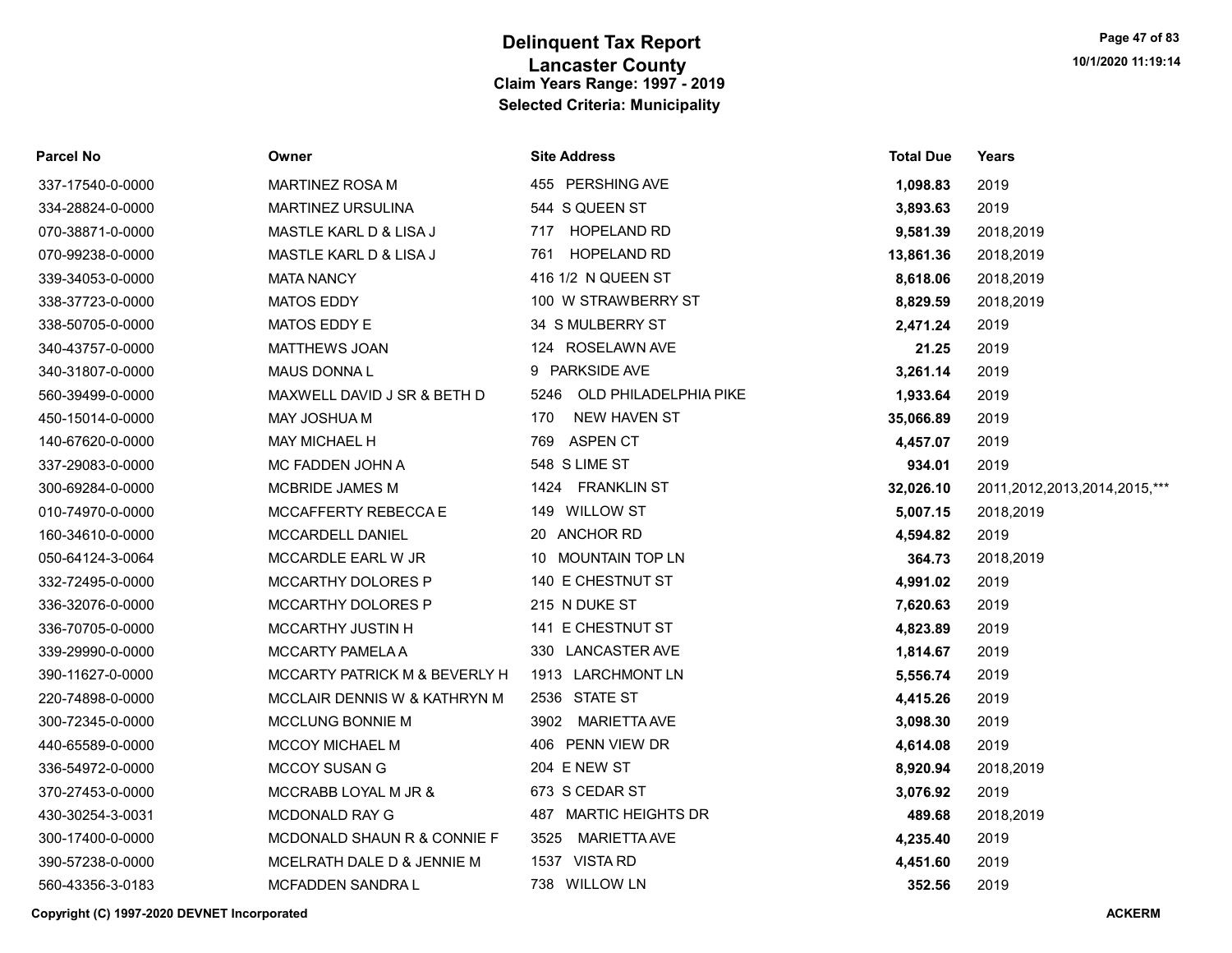| Parcel No        | Owner                        | <b>Site Address</b>  | <b>Total Due</b> | Years                        |
|------------------|------------------------------|----------------------|------------------|------------------------------|
| 340-70555-0-0000 | <b>MCFALLS SHIRLEY M</b>     | 31 GRANDVIEW AVE     | 1,976.31         | 2019                         |
| 390-65433-0-0000 | MCGAHEY JAMES R & TERI B     | 1845 CROOKED OAK DR  | 3,784.10         | 2019                         |
| 300-69163-0-0000 | MCGHEE-NEY ONYX L            | 4343 FAIRVIEW RD     | 5,577.44         | 2018,2019                    |
| 337-83680-0-0000 | <b>MCGILL THEODORE</b>       | 22 GREEN ST          | 5,559.09         | 2018,2019                    |
| 320-17031-0-0000 | MCGLAUGHLIN BEN GEORGE       | 974 GYPSY HILL RD    | 7,765.22         | 2019                         |
| 470-71157-3-0003 | MCGOVERN JANET               | 45 SPRING ST         | 1,155.18         | 2019                         |
| 140-21173-0-0000 | <b>MCGRATH RICHARD A</b>     | 541 N 4TH ST         | 87,287.04        | 2018,2019                    |
| 390-21813-0-0000 | MCGROARTY LAUREN             | CHATHAM WAY<br>613   | 3,812.65         | 2019                         |
| 410-98542-3-0063 | MCHENRY ALOYSIUS             | 108 FIELDBRIDGE CT   | 368.44           | 2019                         |
| 460-26662-0-0000 | <b>MCHENRY JUSTIN</b>        | 1691 RIDGE RD        | 3,785.93         | 2019                         |
| 110-28001-0-0000 | MCKNIGHT JONATHAN D          | 445 UNION ST         | 2,307.60         | 2019                         |
| 450-15593-0-0000 | MCKNIGHT SUZANNE G           | 605 HILL ST          | 402.63           | 2016                         |
| 110-59404-0-0000 | MCMICHAEL III WILLIAM H      | 511 AVENUE N         | 2,111.82         | 2018,2019                    |
| 110-48848-0-0000 | MCMICHAEL WILLIAM            | 429 CEDAR ST         | 166.85           | 2018,2019                    |
| 110-34410-0-0000 | MCNAUGHTON JOHN F & LYNN A   | 439 N THIRD ST       | 2,190.21         | 2019                         |
| 540-52568-3-0075 | <b>MCVEY RANDY</b>           | 58 HEMLOCK ACRES CT  | 176.50           | 2019                         |
| 300-55964-0-0000 | <b>MEACHAM DONALD</b>        | 2712 BURMA RD        | 10,253.00        | 2018,2019                    |
| 480-65502-3-0018 | <b>MEADOWS DAVID A</b>       | 88 DILLER AVE LOT 12 | 149.87           | 2019                         |
| 160-16711-0-0000 | <b>MEADS TERRY A</b>         | 2308 N MARKET ST     | 7,355.04         | 2019                         |
| 333-51167-0-0000 | MEAGHER MGMT 105 CHURCH LLC  | 105 HALF CHURCH ST   | 3,672.72         | 2019                         |
| 200-04786-0-0000 | MEANS DEBRA J                | 1153 RESERVOIR RD    | 2,521.73         | 2019                         |
| 200-89688-0-0000 | <b>MEANS DEBRAJ</b>          | 1155 RESERVOIR RD    | 12,730.52        | 2018,2019                    |
| 360-80013-0-0000 | MEASE CHARLES E & KATH LEE J | 83 ROSE AVE          | 1,020.33         | 2019                         |
| 334-38163-0-0000 | <b>MEDINA JOSE H</b>         | 642 S QUEEN ST       | 6,175.71         | 2018,2019                    |
| 170-29624-3-0045 | MEEDER KENNETH               | 1027 ALLISON CIR     | 85.59            | 2019                         |
| 336-05044-0-0000 | <b>MEHERZAD NASRIN S</b>     | 234 E LEMON ST HALF  | 2,580.01         | 2019                         |
| 337-64340-0-0000 | MELENDEZ LINO C              | 118 DAUPHIN ST       | 2,390.54         | 2019                         |
| 150-72853-0-0000 | MELHORN DAVID T              | 546 BLOSSOM TRL      | 8,324.32         | 2019                         |
| 450-49607-0-0000 | <b>MELHORN ROBERT E</b>      | 311 LOCUST LN        | 10,095.56        | 2011,2012,2013,2014,2015,*** |
| 320-15777-0-0000 | MELLINGER ARTHUR G III       | ECKMAN RD<br>378     | 5,734.63         | 2018,2019                    |
| 510-49591-0-0000 | MELLINGER ARTHUR G III       | 390 ECKMAN RD        | 6,668.38         | 2019                         |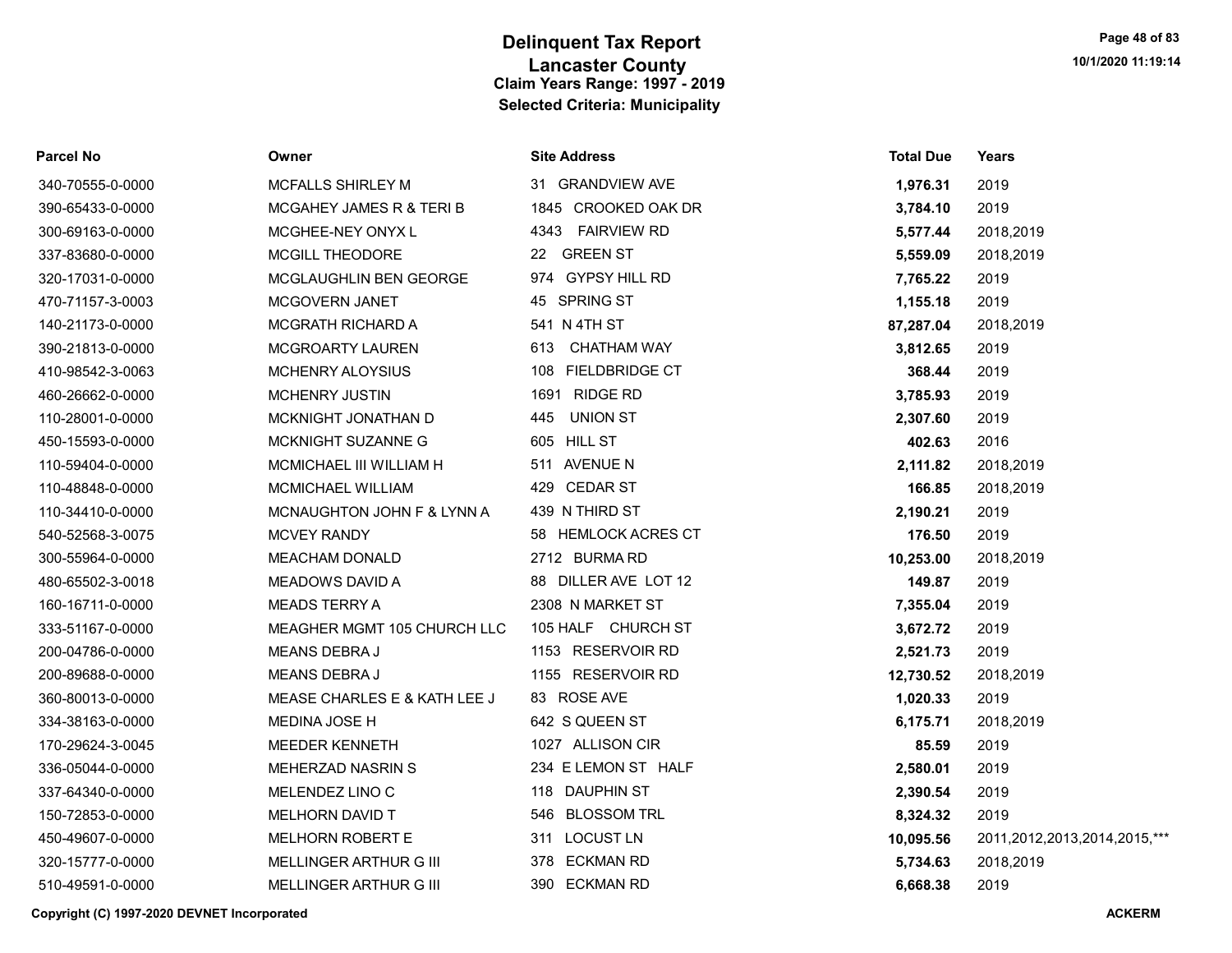| Parcel No |  |
|-----------|--|
|-----------|--|

## 280-10333-3-0001 MELLINGER CHARLES J 338-73745-0-0000 MENTZER JENNIFER L 338-73727-0-0000 MESHEY MELISSA A 290-20868-0-0000 MESTER STEPHEN T 540-65679-0-0000 MILLER CATHERINE D 550-06705-0-0000 MILLER FLAM S & MARY F 490-20859-0-0000 MILLER ELMER S 560-29235-3-0030 MILLER HEATHER L 338-18432-0-0000 MILLER JOHN D III 540-52568-3-0024 MILLER JONATHAN L 338-56090-0-0000 MILLER MARGARET 200-23549-0-0000 MILLER MICHAEL L 200-91869-0-0000 MILLER MICHAEL L 200-99719-0-0000 MILLER MICHAEL L & RUTHIE B 270-02751-3-0129 MILLER ROBERT H SR 300-13782-0-0000 MILLER STEPHEN D

| Parcel No        | Owner                        | <b>Site Address</b>          | <b>Total Due</b> | Years     |
|------------------|------------------------------|------------------------------|------------------|-----------|
| 280-10333-3-0001 | <b>MELLINGER CHARLES J</b>   | 498 LITTLE BRITAIN C RD      | 99.88            | 2019      |
| 338-73745-0-0000 | MENTZER JENNIFER L           | POPLAR ST<br>643             | 1,937.46         | 2019      |
| 540-42745-3-0050 | MERCADO JR DANIEL            | 30 CRYSTAL DR                | 172.82           | 2018,2019 |
| 337-57359-0-0000 | MERCADO-ROCHE JOSE A         | 526 LOCUST ST                | 3,647.93         | 2018,2019 |
| 270-02751-3-0145 | <b>MERCER HOWARD</b>         | 961 RETTEW MILL RD LOT 3     | 1,032.39         | 2018,2019 |
| 560-14004-3-0021 | <b>MERVINE PATRICIA A</b>    | 830 SUNNY LN                 | 428.67           | 2018,2019 |
| 338-73727-0-0000 | <b>MESHEY MELISSA A</b>      | 712 LAFAYETTE ST             | 6,931.04         | 2019      |
| 290-20868-0-0000 | <b>MESTER STEPHEN T</b>      | <b>LADDERBACK DR</b><br>1024 | 5,778.26         | 2019      |
| 160-36510-0-0000 | <b>MEYERS DEBRAK</b>         | 254 BUTTONWOOD DR            | 7,776.46         | 2018,2019 |
| 560-84524-0-0000 | <b>MHLOYI BONGAI</b>         | 5500 DEER PATH LN            | 5,491.42         | 2019      |
| 600-03738-3-0121 | <b>MICHAUD RON</b>           | 21 PLATEAU RD                | 83.56            | 2019      |
| 332-37124-0-0000 | <b>MILLAR DEBRAA</b>         | 610 E MARION ST              | 1,740.62         | 2019      |
| 050-64124-3-0026 | <b>MILLER BRENDA</b>         | 7 MOUNTAIN TOP LN            | 173.73           | 2019      |
| 540-32720-0-0000 | MILLER CAROL D               | 1110<br><b>DRAGER RD</b>     | 4,006.34         | 2018,2019 |
| 540-65679-0-0000 | MILLER CATHERINE D           | MOUNT JOY RD<br>1028         | 3,173.12         | 2019      |
| 500-00359-0-0000 | MILLER DOUGLAS H             | HOSTETTER RD LOT 1A          | 5,376.84         | 2018,2019 |
| 550-06705-0-0000 | MILLER ELAM S & MARY F       | 1717 VALLEY RD               | 41.47            | 2019      |
| 490-20859-0-0000 | <b>MILLER ELMER S</b>        | <b>HARRISTOWN RD</b><br>136  | 4,786.24         | 2019      |
| 339-37461-0-0000 | <b>MILLER HARVEY S &amp;</b> | 427 W LEMON ST               | 11,245.16        | 2018,2019 |
| 560-29235-3-0030 | MILLER HEATHER L             | 746 STONEWOOD DR             | 71.35            | 2019      |
| 338-18432-0-0000 | MILLER JOHN D III            | 521 POPLAR ST                | 2,188.53         | 2019      |
| 540-52568-3-0024 | MILLER JONATHAN L            | 43 HEMLOCK ACRES CT          | 65.69            | 2019      |
| 240-62957-3-0008 | MILLER LINDA S               | 423 28TH DIVISION HWY        | 118.90           | 2018,2019 |
| 338-56090-0-0000 | <b>MILLER MARGARET</b>       | 406 W VINE ST                | 2,354.76         | 2019      |
| 200-13295-0-0000 | <b>MILLER MICHAEL L</b>      | <b>WALLACE RD</b>            | 3,463.45         | 2018,2019 |
| 200-23549-0-0000 | MILLER MICHAEL L             | WALLACE RD REAR              | 701.72           | 2019      |
| 200-91869-0-0000 | MILLER MICHAEL L             | <b>WALLACE RD</b>            | 1,163.93         | 2019      |
| 200-99719-0-0000 | MILLER MICHAEL L & RUTHIE B  | WALLACE RD REAR              | 52.23            | 2019      |
| 270-02751-3-0129 | MILLER ROBERT H SR           | 961 RETTEW MILL RD LOT 12    | 92.43            | 2019      |
| 334-11000-0-0000 | MILLER SAMUEL B              | 314 S QUEEN ST               | 15,693.72        | 2018,2019 |
| 300-13782-0-0000 | MILLER STEPHEN D             | 220<br>SYLVAN RETREAT RD     | 2,239.98         | 2019      |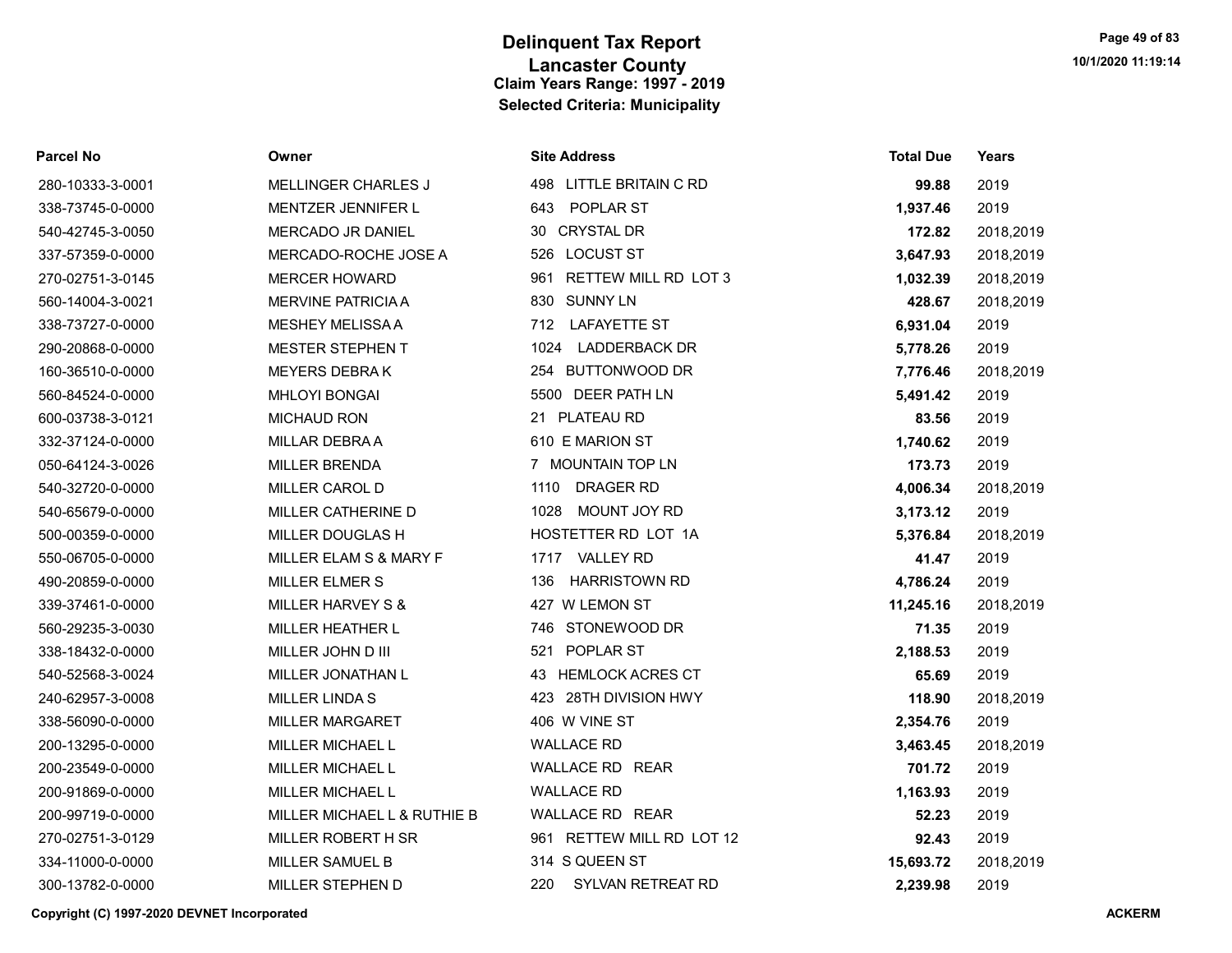| <b>Parcel No</b> | Owner                        | <b>Site Address</b>          | <b>Total Due</b> | Years          |
|------------------|------------------------------|------------------------------|------------------|----------------|
| 460-67668-3-0054 | MILLER THERESA ANN           | 349 RADIO RD LOT 34 LOT 34   | 82.63            | 2019           |
| 100-75658-0-0000 | <b>MILLER WENDY B</b>        | 1802 KIRKWOOD PIKE           | 784.55           | 2019           |
| 270-81144-3-0056 | <b>MILLISOCK JOSEPH</b>      | 1416 LINCOLN HEIGHTS AVE 237 | 691.85           | 2019           |
| 335-33293-0-0000 | MILOSTAN ROBIN L             | 314 W GRANT ST               | 2,742.15         | 2019           |
| 390-16953-0-0000 | MIMNALL DEBORAH D            | 1726 SAMMAR RD               | 3,296.48         | 2019           |
| 220-35396-0-0000 | MISAL CHARLES W JR & KAREN M | 2302 VALLEY RD               | 8,175.85         | 2018,2019      |
| 430-29222-0-0000 | MITCHELL RICHARD L           | 42 CLEARVIEW RD              | 2,085.41         | 2019           |
| 070-61054-0-0000 | MODAFFARI JOAN               | 37 AGAPE DR                  | 1,030.00         | 2019           |
| 370-22815-0-0000 | <b>MOLLE TONI</b>            | 724 S CEDAR ST               | 2,768.94         | 2019           |
| 290-37016-0-0000 | <b>MOLT LLC</b>              | <b>CENTERVILLE RD</b><br>380 | 12,667.79        | 2019           |
| 340-84094-0-0000 | MONE JAMES P & NANCY A       | 306 PERRY AVE                | 3,941.18         | 2019           |
| 390-38351-0-0000 | <b>MONTAGUE ELIZABETH</b>    | 3 KINGS PT                   | 6,407.57         | 2019           |
| 550-30715-0-0000 | MOORE JENNIFER               | 89 UPPER VALLEY RD           | 6,604.87         | 2019           |
| 410-57126-0-0000 | MOORE KENNETH R & BETTY L    | <b>ROCKFISH ST</b><br>10     | 1,849.37         | 2019           |
| 540-73695-3-0199 | <b>MOORE MARY ELLEN</b>      | <b>BIRCH LN</b><br>55        | 3,634.36         | 2017,2018,2019 |
| 320-47981-0-0000 | MOORE ROBERT R JR & DONNA J  | 411 WYNWOOD DR               | 1,504.98         | 2019           |
| 336-12067-0-0000 | <b>MORALES JORDAN</b>        | 603 E MADISON ST             | 3,520.90         | 2019           |
| 336-16774-0-0000 | MORALES JORDAN               | 609 E MADISON ST             | 7,149.58         | 2018,2019      |
| 337-24427-0-0000 | MORALES JORDAN               | <b>NEW DAUPHIN ST</b><br>504 | 14,492.64        | 2019           |
| 337-24999-0-0000 | <b>MORALES JORDAN</b>        | 305 S ANN ST                 | 3,611.61         | 2018,2019      |
| 337-84262-0-0000 | <b>MORALES JORDAN</b>        | 20 S FRANKLIN ST             | 7,246.00         | 2018,2019      |
| 336-21386-0-0000 | MORALES JORDAN L             | 615 E MADISON ST             | 3,520.90         | 2019           |
| 337-73814-0-0000 | MORALES RICARDO              | 28 LANDIS DR                 | 6,346.73         | 2019           |
| 390-63281-0-0000 | MORRELL CAROLYN B            | 512 WALLINGFORD RD           | 4,064.74         | 2019           |
| 120-91013-3-0033 | <b>MORRIS DEBRA</b>          | 3327 MAIN ST LOT 20          | 205.52           | 2018,2019      |
| 380-04482-3-0022 | <b>MORRIS JOSEPH</b>         | 26 HORSESHOE LN              | 68.55            | 2018           |
| 280-89169-3-0002 | MORRIS JOSEPH & VIRGINIA     | 112 JUBILEE RD               | 154.82           | 2018,2019      |
| 280-89169-0-0000 | MORRIS JOSEPH E              | 112 JUBILEE RD               | 1,305.60         | 2018,2019      |
| 335-16245-0-0000 | <b>MORRIS MAINTENANCE</b>    | 127 N CONCORD ST             | 9,475.52         | 2019           |
| 335-16567-0-0000 | MORRIS MAINTENANCE INC       | 327 W ORANGE ST              | 2,304.19         | 2019           |
| 280-81118-0-0000 | <b>MORRIS MICHAEL</b>        | 116 JUBILEE RD               | 841.73           | 2018,2019      |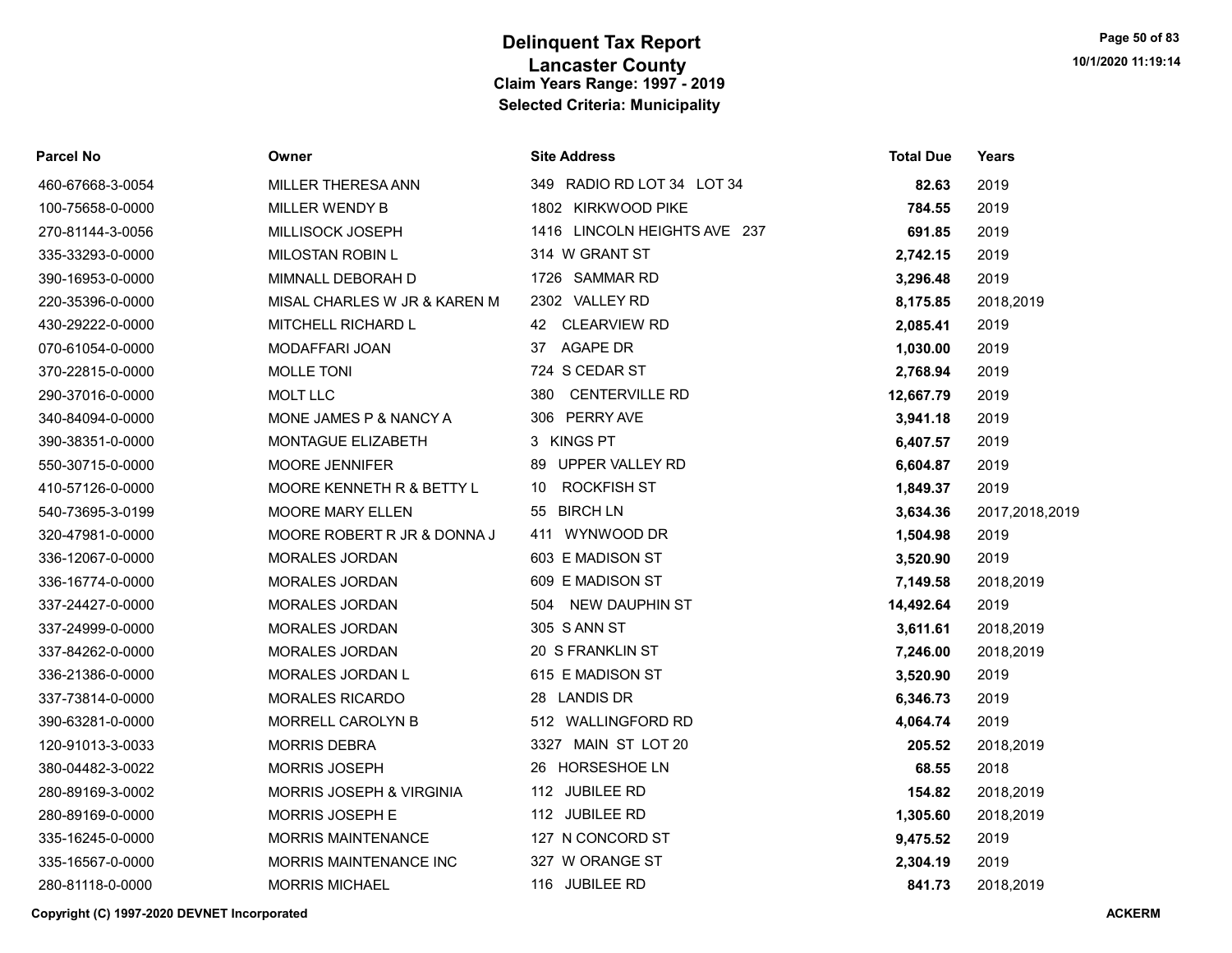| Parcel No        | Owner                                 | <b>Site Address</b>             | <b>Total Due</b> | Years                  |
|------------------|---------------------------------------|---------------------------------|------------------|------------------------|
| 280-81118-3-0002 | MORRIS PAUL E                         | 116 JUBILEE RD                  | 576.21           | 2016, 2017, 2018, 2019 |
| 290-39782-0-0000 | MORRISON JENNIFER E                   | 385<br><b>BARBARA ST</b>        | 7,464.71         | 2018,2019              |
| 130-13948-0-0000 | <b>MOSKO RONALD J</b>                 | 2384 RIVER RD                   | 2,369.06         | 2019                   |
| 120-91013-3-0034 | <b>MOSS ASHLEY LYNN</b>               | 3327 MAIN ST LOT 23             | 219.11           | 2018,2019              |
| 290-45754-0-0000 | <b>MOUL WENONA</b>                    | 238 E MAIN ST                   | 5,804.65         | 2019                   |
| 390-40972-0-0000 | <b>MOUNTIS ANTONIOS A</b>             | 111 W LIBERTY ST                | 7,532.03         | 2018,2019              |
| 340-72894-0-0000 | MOUNTIS HOLDING COMPANY LP            | <b>1501 E KING ST</b>           | 30,553.39        | 2018,2019              |
| 390-40465-0-0000 | <b>MOUNTIS MARIANTHIA A</b>           | 924 N PRINCE ST                 | 13,692.29        | 2018,2019              |
| 300-45336-0-0000 | MOUNTVILLE INDUSTRIAL DEV LLC         | <b>HEMPLAND RD</b><br>3820      | 41,445.20        | 2019                   |
| 410-98542-3-0305 | <b>MOWERY MARIA</b>                   | 104 SPRINGFIELD CT              | 583.71           | 2019                   |
| 460-61021-3-0001 | <b>MOYER BRIAN</b>                    | 1087 N OLD ELIZABETHTOW RD      | 606.83           | 2018,2019              |
| 600-12348-0-0000 | MOYER JOANNE E                        | 1234 ORCHARD RD                 | 755.37           | 2019                   |
| 600-70300-0-0000 | MOYER JOANNE E                        | <b>CHURCH ST</b><br>1327        | 426.82           | 2019                   |
| 070-17635-3-0044 | <b>MOYER RICHARD</b>                  | 270 CLAY SCHOOL RD              | 83.69            | 2019                   |
| 070-38115-3-0329 | MOYER SCOTT                           | 52 MOLLIE DR                    | 155.92           | 2019                   |
| 160-94715-0-0000 | <b>MUKOKO MATUMONA PHILIPPE &amp;</b> | 236 BRIAN AVE                   | 6,032.11         | 2018,2019              |
| 335-91694-0-0000 | MULLINS ROBIN ANN                     | 239 N PINE ST                   | 6,088.53         | 2018,2019              |
| 010-30587-0-0000 | <b>MUMMA WANDA A</b>                  | 194 E MAIN ST                   | 9,834.29         | 2018,2019              |
| 210-40893-3-0050 | MUMMERT DARLENE                       | 2 CONESTOGA MANOR TRAILER       | 154.11           | 2019                   |
| 337-86230-0-0000 | MUMMERT GEORGE K                      | 131 REEDY LN                    | 5,652.57         | 2018,2019              |
| 337-92183-0-0000 | MUMMERT GEORGE K                      | 117 REEDY LN                    | 5,761.31         | 2018,2019              |
| 040-98002-0-0000 | MUNCY CHERYL E                        | 1929 BOWMANSVILLE RD REAR       | 386.62           | 2019                   |
| 520-98267-3-0005 | <b>MURPHY GEORGE</b>                  | 964 LANCASTER PIKE              | 377.43           | 2017,2018,2019         |
| 300-07582-0-0000 | <b>MURR KATHLEEN F</b>                | 330 PRIMROSE LN                 | 3,620.60         | 2019                   |
| 560-43356-3-0165 | <b>MURRAY LISA R</b>                  | 792 DOGWOOD LN                  | 505.49           | 2018,2019              |
| 280-80256-0-0000 | MURRAY MARY E                         | 154<br><b>RIGBY RD</b>          | 487.38           | 2019                   |
| 333-53819-0-0000 | <b>MYERS EDWARD J</b>                 | <b>HOWARD AVE</b><br>122        | 1,523.59         | 2018                   |
| 200-52635-0-0000 | <b>MYERS LINDA ELLEN</b>              | 880 CAMP MEETING RD             | 5,661.96         | 2016, 2017, 2018, 2019 |
| 110-72987-0-0000 | <b>NACE BERTHAM</b>                   | <b>LANCASTER AVE</b><br>835     | 264.62           | 2018,2019              |
| 300-22616-3-0079 | NACE J GLENN                          | HEMPFIELD HILL RD LOT 37<br>670 | 1,987.02         | 2018,2019              |
| 334-00881-0-0000 | <b>NADAL EDWARDO</b>                  | 359 BEAVER ST                   | 1.444.26         | 2019                   |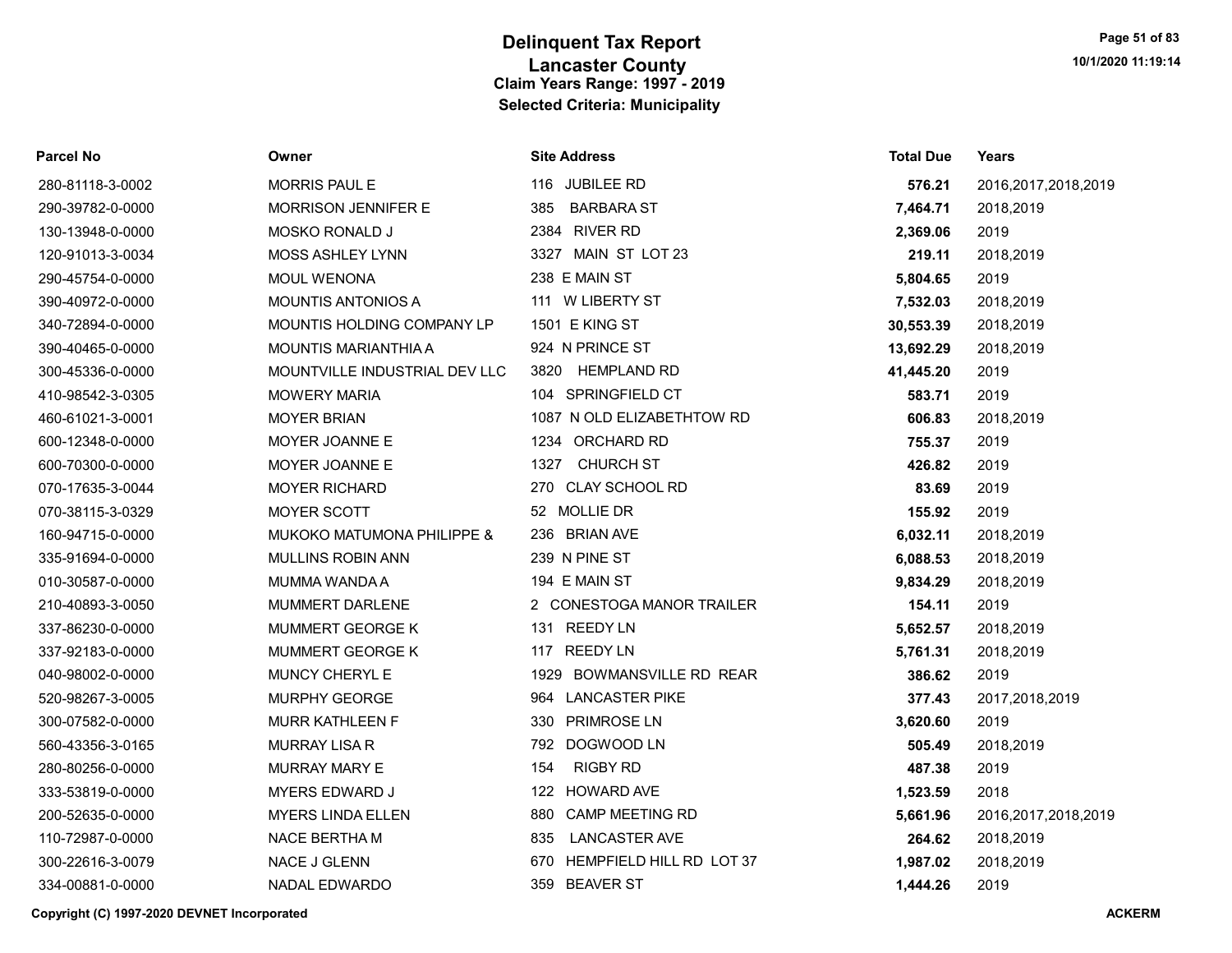| <b>Parcel No</b> | Owner                     | <b>Site Address</b>     | <b>Total Due</b> | Years                        |
|------------------|---------------------------|-------------------------|------------------|------------------------------|
| 334-61575-0-0000 | <b>NADAL MARIA</b>        | 408 S PRINCE ST         | 2,382.98         | 2019                         |
| 337-58392-0-0000 | <b>NAPOLES TIFFANY</b>    | 734 S FRANKLIN ST       | 2,769.10         | 2019                         |
| 337-84896-0-0000 | NARANJO MARIA L           | 422 LOCUST ST           | 1,814.89         | 2019                         |
| 334-90063-0-0000 | NARANJO MARIO A JR        | 360 BEAVER ST           | 1,665.86         | 2019                         |
| 334-99672-0-0000 | NARANJO MARIO A JR        | 158 S QUEEN ST          | 8,843.16         | 2019                         |
| 337-06010-0-0000 | NARANJO MARIO A JR        | 520 S LIME ST           | 4,891.82         | 2019                         |
| 337-72858-0-0000 | NARANJO MARIO A JR        | 634 S LIME ST           | 3,068.30         | 2019                         |
| 250-40734-0-0000 | NARDO JAMES A             | 1235 S MARKET ST        | 2,127.26         | 2019                         |
| 250-54207-0-0000 | NARDO JAMES A SR          | 1237 S MARKET ST        | 1,697.40         | 2019                         |
| 160-86673-0-0000 | NARDO SHARON L            | <b>MARKET ST</b>        | 3,225.65         | 2019                         |
| 490-95134-0-0000 | NARDUCCI MICHAEL A        | 3572 LINCOLN HWY E      | 15,156.46        | 2018,2019                    |
| 550-68729-0-0000 | NASHWINTER BETTY JANE     | 33 ROUTE 41             | 7,355.62         | 2018,2019                    |
| 450-35510-0-0000 | <b>NAUMAN JUSTIN</b>      | 258 MARIETTA AVE        | 4,264.13         | 2019                         |
| 337-99522-0-0000 | NAVARRO JUAN              | 224 S ANN ST            | 5,650.98         | 2018,2019                    |
| 337-17628-0-0000 | NAVARRO JUAN A            | 402 S ANN ST            | 10,427.62        | 2018,2019                    |
| 510-35837-0-0000 | NEFF CECIL H III          | 653 BAUMGARDNER RD      | 509.67           | 2019                         |
| 440-07368-0-0000 | NEFF III CECIL            | 122 MANOR AVE           | 1,056.01         | 2019                         |
| 290-22521-3-0017 | NEGRON- CRUZ KEVIN        | 2855 TERRY LN           | 87.54            | 2019                         |
| 190-86447-0-0000 | <b>NEGRON LUCIANO</b>     | 239 HILL RD             | 1,278.59         | 2019                         |
| 300-13473-0-0000 | NEGRON STARRIE A          | 4575 MILLER DR          | 2,475.08         | 2018,2019                    |
| 110-79712-0-0000 | NEIDIG JOHN D             | 843 WALNUT ST           | 948.16           | 2019                         |
| 360-97341-0-0000 | <b>NELSON JANET A</b>     | 40 AMANDA AVE           | 2,006.82         | 2018,2019                    |
| 250-60974-0-0000 | NEWLIN GREGORY J          | 206 E PARK ST           | 8,052.39         | 2018,2019                    |
| 370-39684-0-0000 | NEWPORT SQUARE ASSOCIATES | <b>CAMBRIDGE LN</b>     | 63,839.32        | 2009,2010,2011,2012,2013,*** |
| 200-64728-0-0000 | NEWSWANGER AARON J        | 1069 MAIN ST            | 4,247.79         | 2019                         |
| 200-98145-0-0000 | NEWSWANGER AARON J        | 4225 DIVISION HWY       | 5,834.89         | 2019                         |
| 590-87598-0-0000 | NEWSWANGER DANIEL K       | 111 CENTER AVE          | 8,618.51         | 2018,2019                    |
| 390-91007-0-0000 | NGUYEN PHI H              | 594 STOCKDALE DR        | 6,578.41         | 2019                         |
| 310-26922-0-0000 | NGUYEN THIEN X            | 1526 LINCOLN HWY E      | 191.19           | 2019                         |
| 320-15747-0-0000 | <b>NGUYEN THIEN X</b>     | <b>LAMPETER RD</b><br>8 | 1,091.96         | 2019                         |
| 320-28105-0-0000 | NGUYEN THIEN X            | 10 LAMPETER RD          | 1,068.34         | 2019                         |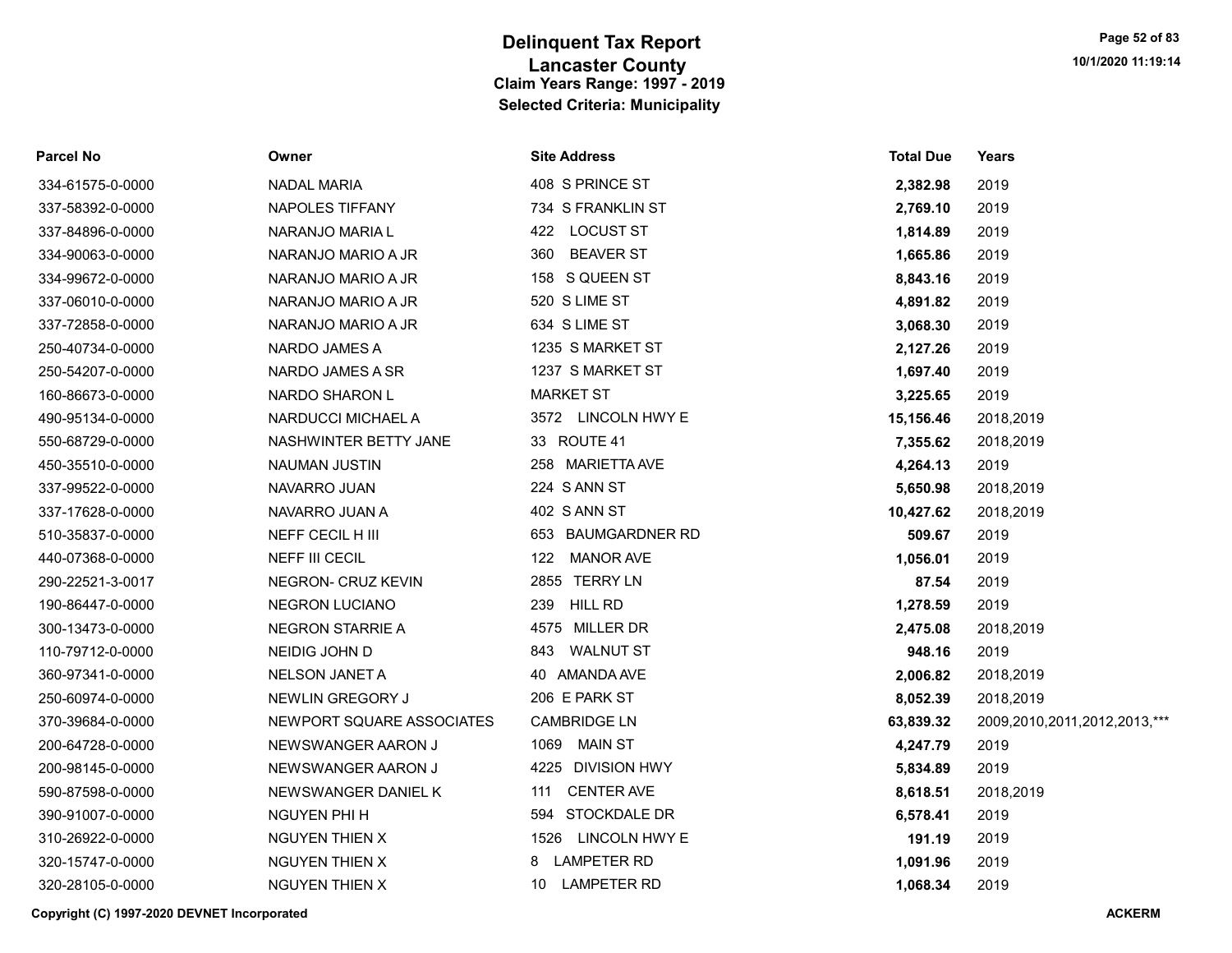| Parcel No        | Owner                            | <b>Site Address</b>        | <b>Total Due</b> | Years     |
|------------------|----------------------------------|----------------------------|------------------|-----------|
| 338-80582-0-0000 | <b>NIETO EILEEN M</b>            | 818 HILTON DR              | 3,559.89         | 2019      |
| 337-06673-0-0000 | NIEVES RAYMOND &                 | 61 S FRANKLIN ST           | 4,429.83         | 2019      |
| 460-73075-0-0000 | NISSLEY GRACE H                  | OLD HERSHEY RD             | 2,028.20         | 2018,2019 |
| 580-01667-0-0000 | NISSLEY PATRICK SCOTT            | 409 BRENEMAN RD            | 5,352.64         | 2019      |
| 190-84774-0-0000 | NIXON RONALD A                   | DIEM RD LOT 6              | 1,830.73         | 2018,2019 |
| 130-74018-3-0031 | NOLAN KENNETH EUGENE JR          | 2379 RIVER RD LOT 31       | 178.46           | 2019      |
| 600-02077-0-0000 | <b>NOLT MARK E</b>               | CHESTNUT ST<br>138         | 1,385.67         | 2018      |
| 370-08547-0-0000 | NONNENMOCHER JAY D               | 627 KISSEL HILL RD         | 265.09           | 2019      |
| 200-27015-3-0058 | <b>NORMAN DAVID</b>              | 335 DON DR                 | 781.88           | 2019      |
| 410-07498-0-0000 | NOVACK KEVIN M                   | 2267 MANOR RIDGE DR        | 6,038.19         | 2018,2019 |
| 550-54444-3-0006 | <b>NUSE SHAWN M</b>              | 5153 D MINE RD LOT 4 LOT 4 | 442.23           | 2018,2019 |
| 150-23999-0-0000 | NYE MELISSA P                    | 251 ROCK POINT RD          | 8,180.59         | 2018,2019 |
| 360-96874-3-0071 | <b>OAKES DONALD</b>              | 452 BRENDON DR             | 276.44           | 2018,2019 |
| 336-62940-0-0000 | OAKLYN ENTERPRISES LLC           | 818 N DUKE ST              | 5,963.63         | 2019      |
| 337-35850-0-0000 | OAKLYN ENTERPRISES LLC           | 64 S MARSHALL ST           | 2,149.03         | 2019      |
| 338-57210-0-0000 | OATMAN KENNETH JR R              | 622 HERSHEY AVE            | 7,758.20         | 2018,2019 |
| 460-64382-0-0000 | OBER ADAM J                      | CHURCH RD REAR             | 292.47           | 2019      |
| 540-41690-0-0000 | OBER EDWARD C                    | 2584 LEBANON RD            | 6,233.53         | 2019      |
| 338-94911-0-0000 | OBERHOLTZER PATRICIA A           | 830 THIRD ST               | 7,575.74         | 2018,2019 |
| 340-30776-0-0000 | OBERHOLTZER PATRICIA A           | 1202 ELM AVE               | 6,098.16         | 2018,2019 |
| 170-97217-0-0000 | OBRIEN STEPHEN W                 | 1429 SLATE HILL RD         | 2,215.78         | 2018,2019 |
| 340-31301-0-0000 | <b>OCASIO ANDRES PEREZ &amp;</b> | 22 TURNBRIDGE DR           | 4,387.36         | 2018,2019 |
| 080-23037-3-0055 | <b>OCHS MARSHALL</b>             | 2550 READING RD            | 163.39           | 2018,2019 |
| 250-91070-0-0000 | <b>OCONNELL SHAWN</b>            | 14 SPRING GARDEN ST        | 4,229.20         | 2018      |
| 340-71153-0-0000 | <b>OCONNOR MICHAEL J &amp;</b>   | 332 ABBEYVILLE RD          | 10,742.42        | 2018,2019 |
| 250-28657-0-0000 | ODENWALT BARBARA A               | 35 FOXFIELD LN             | 2,836.41         | 2019      |
| 110-60639-0-0000 | ODENWALT RICHARD L               | 814 PLANE ST               | 3,999.20         | 2018,2019 |
| 110-72606-1-0001 | OEHLERT MARY LOUISE              | 31 S SECOND ST             | 1,508.85         | 2019      |
| 110-72606-1-0002 | OEHLERT MARY LOUISE              | 31 S SECOND ST             | 1,987.17         | 2019      |
| 110-72606-1-0003 | OEHLERT MARY LOUISE              | 31 S SECOND ST             | 1,912.51         | 2019      |
| 110-72606-1-0004 | OEHLERT MARY LOUISE              | 31 S SECOND ST             | 1,579.13         | 2019      |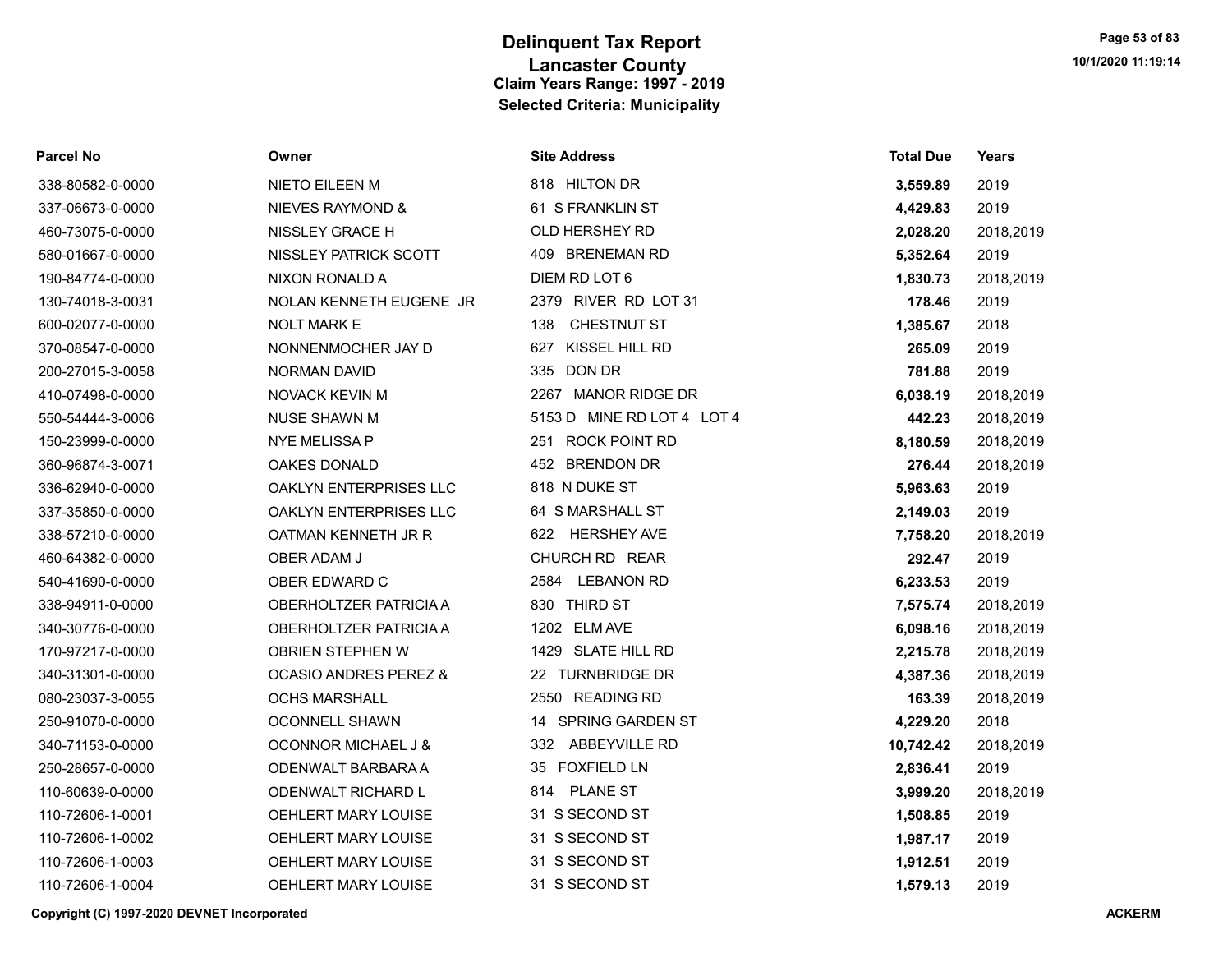| <b>Parcel No</b> | Owner                      | <b>Site Address</b>           | <b>Total Due</b> | Years     |
|------------------|----------------------------|-------------------------------|------------------|-----------|
| 110-72606-1-0005 | <b>OEHLERT MARY LOUISE</b> | 31 S SECOND ST                | 1,846.71         | 2019      |
| 110-72606-1-0006 | <b>OEHLERT MARY LOUISE</b> | 31 S SECOND ST                | 1,715.02         | 2019      |
| 110-72606-1-0007 | OEHLERT MARY LOUISE        | 31 S SECOND ST                | 2,289.99         | 2019      |
| 110-72606-1-0008 | <b>OEHLERT MARY LOUISE</b> | 31 S SECOND ST                | 2,684.89         | 2019      |
| 110-72606-1-0009 | OEHLERT MARY LOUISE        | 31 S SECOND ST                | 1,539.60         | 2019      |
| 110-72606-1-0010 | OEHLERT MARY LOUISE        | 31 S SECOND ST                | 1,877.48         | 2019      |
| 110-72606-1-0011 | OEHLERT MARY LOUISE        | 31 S SECOND ST                | 2,316.28         | 2019      |
| 110-72606-1-0012 | OEHLERT MARY LOUISE        | 31 S SECOND ST                | 1,188.42         | 2019      |
| 110-72606-1-0013 | <b>OEHLERT MARY LOUISE</b> | 31 S SECOND ST                | 1,583.51         | 2019      |
| 110-72606-1-0014 | OEHLERT MARY LOUISE        | 31 S SECOND ST                | 1,355.25         | 2019      |
| 110-72606-1-0015 | <b>OEHLERT MARY LOUISE</b> | 31 S SECOND ST                | 1,144.61         | 2019      |
| 110-72606-1-0016 | OEHLERT MARY LOUISE        | 31 S SECOND ST                | 2,092.49         | 2019      |
| 110-72606-1-0017 | OEHLERT MARY LOUISE        | 31 S SECOND ST                | 2,189.04         | 2019      |
| 110-72606-1-0018 | OEHLERT MARY LOUISE        | 31 S SECOND ST                | 2,303.13         | 2019      |
| 110-36610-0-0000 | OHREL JUDY A               | <b>LOCUST ST</b><br>449       | 16,863.71        | 2018,2019 |
| 160-38570-0-0000 | OLEAR STEPHANIE G          | 1831 TURNPIKE RD              | 8,211.07         | 2018,2019 |
| 390-33182-1-0071 | OLESKOWITZ PATRICIA A      | 71 VALLEYBROOK DR CONDO       | 2,146.02         | 2019      |
| 260-31374-0-0000 | <b>OLIPHANT SARAH L</b>    | 44 N CHARLES ST               | 3,586.45         | 2019      |
| 380-06946-0-0000 | <b>OLIVER BETTY B</b>      | PINE GROVE RD<br>398          | 577.24           | 2019      |
| 290-22521-3-0013 | OLIVO- CRUZ KATHIA YARIE   | 2826 TERRY LN                 | 116.41           | 2019      |
| 390-65197-0-0000 | OLSON GENE M               | 2869 SOUTHWICK DR             | 5,316.26         | 2019      |
| 600-67764-0-0000 | <b>ONDERKO JUSTIN M</b>    | <b>DISSTON VIEW DR</b><br>804 | 3,312.33         | 2018      |
| 336-75024-0-0000 | OPP PROPERTY MANAGEMENT LP | 637 N PLUM ST                 | 21,221.13        | 2018,2019 |
| 336-81426-0-0000 | OPP PROPERTY MANAGEMENT LP | 510 PARK AVE                  | 1,670.24         | 2019      |
| 335-41605-0-0000 | OROURKE MARJORIE A S       | 444 W ORANGE ST               | 7,434.06         | 2019      |
| 337-71353-0-0000 | ORTEGA ALEXANDER           | 565 S CHRISTIAN ST            | 4,713.37         | 2018,2019 |
| 337-90299-0-0000 | <b>ORTIZ EDNA</b>          | 451 ATLANTIC AVE              | 560.59           | 2018,2019 |
| 200-19096-0-0000 | ORTIZ JOSE                 | <b>GRAYSON AVE</b><br>113     | 103.05           | 2018      |
| 310-89676-0-0000 | ORTIZ LEODAN               | 2166 JARVIS RD                | 1,501.03         | 2019      |
| 560-43356-3-0016 | ORTIZ- MEJIAS IDELISSE     | 783 WILLOW LN                 | 294.60           | 2019      |
| 290-22521-3-0009 | <b>ORTIZ SIDMARY</b>       | 2914 SCENIC DR                | 147.84           | 2018.2019 |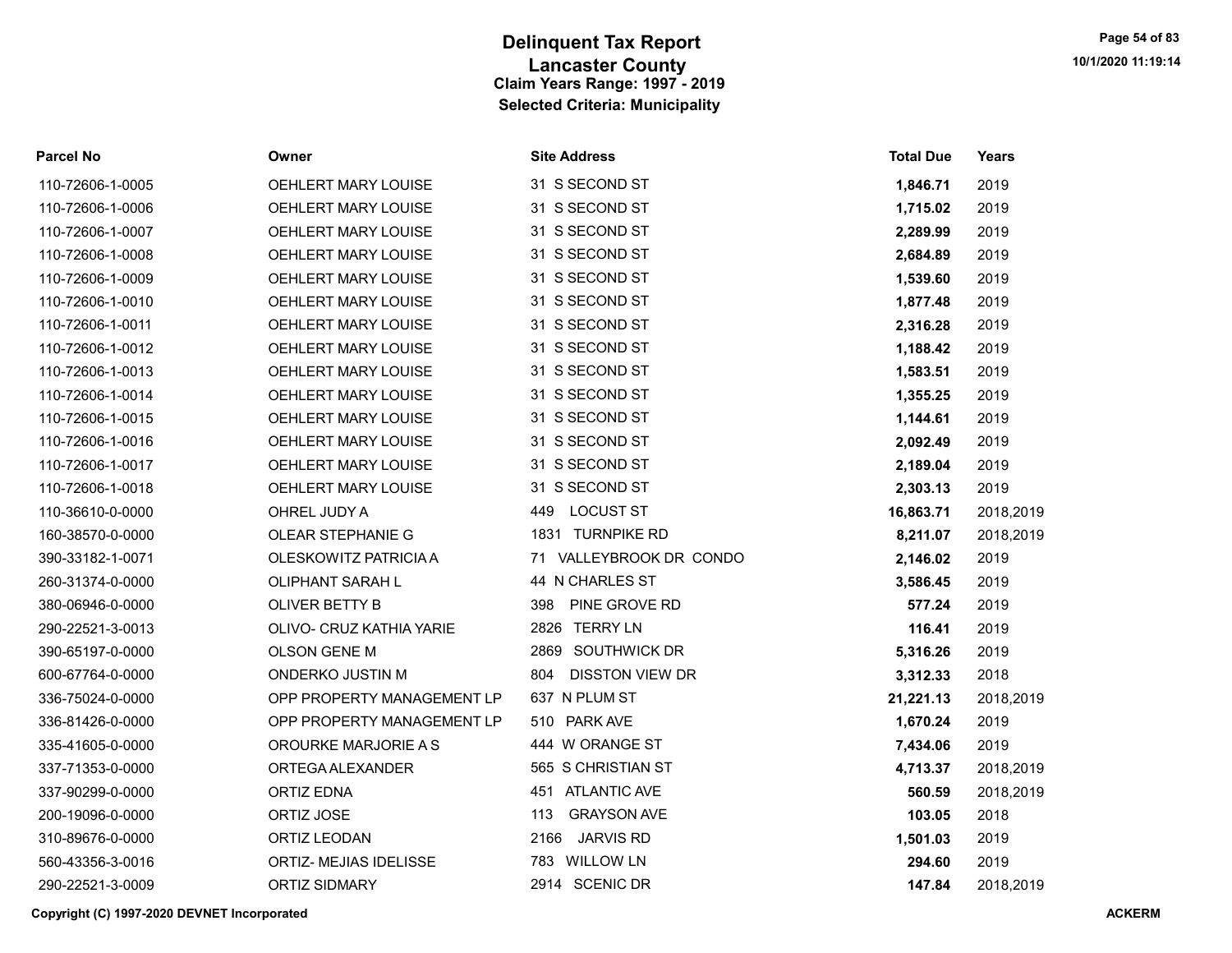| Parcel No        | Owner                     | <b>Site Address</b>           | <b>Total Due</b> | Years                             |
|------------------|---------------------------|-------------------------------|------------------|-----------------------------------|
| 410-44622-0-0000 | ORTMAN IDA E              | 21 MANOR ST                   | 3,364.67         | 2019                              |
| 520-29040-0-0000 | OSBORNE JOSEPH W          | 238 BUCK HEIGHTS RD           | 551.08           | 2019                              |
| 440-69576-0-0000 | <b>OSBORNE ROBERT J</b>   | 324 E CHARLOTTE ST            | 4,611.35         | 2019                              |
| 130-74018-3-0043 | <b>OSTER JONATHON</b>     | 2379 RIVER RD LOT 5           | 240.68           | 2019                              |
| 260-05658-0-0000 | <b>OWENS FLORENCE A</b>   | 315 E MAIN ST                 | 3,367.85         | 2019                              |
| 337-75047-0-0000 | <b>OYOLA CARMEN</b>       | 658 HARRISON ST               | 1,766.90         | 2019                              |
| 110-21590-0-0000 | PAGANO JESSICA MARIE      | 122 S EIGHTH ST               | 1,408.44         | 2019                              |
| 510-41249-0-0000 | PAL ASHIS B               | 8 FISHER TER                  | 71.46            | 2019                              |
| 390-60133-0-0000 | PALLAS ANTHONY M          | 466 HAVERHILL RD              | 46.33            | 2019                              |
| 400-91452-0-0000 | PALMER CURTIS J           | 27 S CHARLOTTE ST             | 4,045.69         | 2019                              |
| 339-94361-0-0000 | PARIS CHARLES F & DOROTHY | 33 W FREDERICK ST             | 2,258.78         | 2019                              |
| 430-81027-0-0000 | PARKER LESTER W JR        | 114 PENCROFT DR N             | 2,796.84         | 2019                              |
| 260-61155-0-0000 | <b>PARKS FAITH</b>        | 1368 APPLE ST                 | 1,904.16         | 2019                              |
| 190-29354-0-0000 | PARMER MIRIAM E           | 109 VOGANVILLE RD             | 1,580.17         | 2018,2019                         |
| 336-69594-0-0000 | PARRA DOMINGO             | 501 N LIME ST                 | 2,338.14         | 2019                              |
| 390-34202-0-0000 | PARRA DOMINGO & ISABEL    | 1370 ORCHARD ST               | 2,690.69         | 2019                              |
| 336-70523-0-0000 | PARRA PROPERTIES LLC      | 503 N LIME ST                 | 1,526.27         | 2019                              |
| 336-20188-0-0000 | PARRA-VARGAS GUARIONEX    | 851 N QUEEN ST                | 1,158.76         | 2019                              |
| 600-17189-0-0000 | PARSONS DONALD            | <b>LINCOLN RD</b><br>638      | 295.35           | 2019                              |
| 550-09002-0-0000 | PATRICK SUSAN L           | 72 UPPER VALLEY RD            | 1,714.08         | 2019                              |
| 500-76245-0-0000 | PATTERSON CAROLE J        | 916 HOLLY TREE RD             | 2,395.68         | 2019                              |
| 338-05342-0-0000 | PATTERSON SHELLEY E       | 818 SECOND ST                 | 6,337.85         | 2017,2018,2019                    |
| 337-03421-0-0000 | PAYNE BETTY JANE          | 244 S ANN ST                  | 6,779.10         | 2018,2019                         |
| 250-02407-0-0000 | PEACH ALLEY COMMONS LLC   | 440 S PEACH ALY               | 6,139.84         | 2018,2019                         |
| 250-22134-0-0000 | PEACH ALLEY COMMONS LLC   | 448 S MARKET ST               | 9,555.78         | 2018,2019                         |
| 250-24571-0-0000 | PEACH ALLEY COMMONS LLC   | 502 S MARKET ST SUITE 101     | 19,972.83        | 2018,2019                         |
| 410-98542-3-0126 | PEARCE ROBERT PAUL        | 515 PHEASANT RIDGE CIR        | 1,738.84         | 2018,2019                         |
| 070-38115-3-0215 | PECK TINA LYNN            | 36 MOLLIE DR                  | 463.45           | 2018,2019                         |
| 290-09336-0-0000 | PEIFFER MICHAEL A         | 902 FOREST RD                 | 5,620.05         | 2019                              |
| 410-98542-3-0578 | PELEN LESLIE A            | <b>CLEARFIELD CT E</b><br>101 | 16,709.07        | 2013, 2014, 2015, 2016, 2017, *** |
| 336-25596-0-0000 | PENA MARIA N              | 605 PARK AVE                  | 2,829.67         | 2019                              |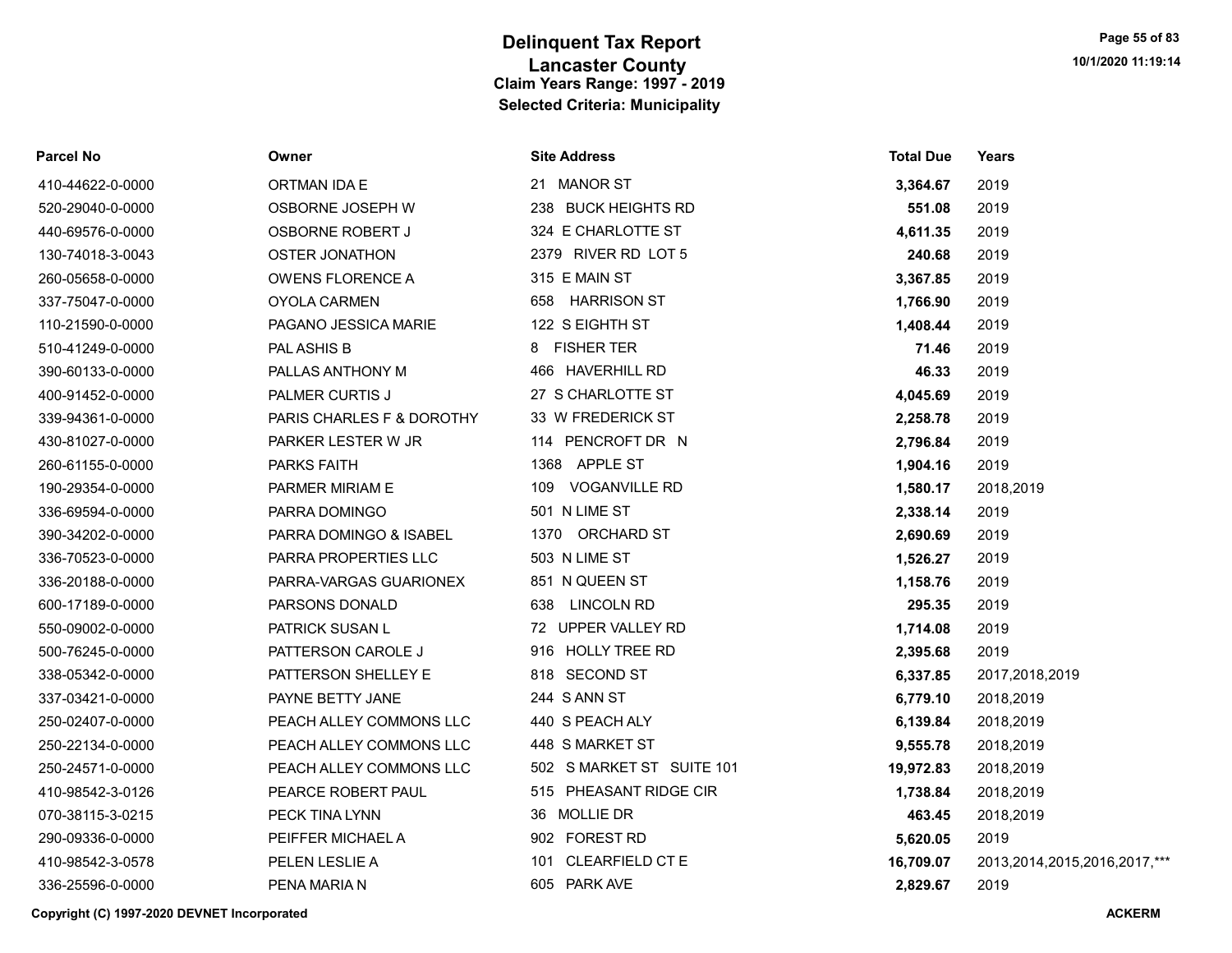| Parcel No        | Owner                       | <b>Site Address</b>                 | <b>Total Due</b> | Years     |
|------------------|-----------------------------|-------------------------------------|------------------|-----------|
| 339-58633-0-0000 | PENNSOUTH LLC               | 211 W JAMES ST                      | 9,240.96         | 2019      |
| 150-70351-0-0000 | PENWELL ALLEN SCOTT         | 269 ROCK POINT RD                   | 9,281.32         | 2018,2019 |
| 340-93446-0-0000 | PEREZ LORRAINE S            | 1506 MILLERSVILLE PIKE              | 1,999.80         | 2019      |
| 410-98542-3-0251 | PEREZ NOEMI                 | 217 FAWN MEADOW XING                | 912.74           | 2019      |
| 290-22521-3-0032 | PEREZ- PAGAN ANTONIO        | 2849 TERRY LN                       | 80.76            | 2018      |
| 337-10164-0-0000 | PEREZ ROSE M & CARMEN       | <b>ROCKLAND ST</b><br>549           | 1,108.12         | 2018,2019 |
| 560-96575-0-0000 | PERRING EDWARD W            | <b>LIME QUARRY RD</b><br>708        | 5,891.44         | 2018,2019 |
| 270-02751-3-0175 | PERRY CHARLES THOMAS        | RETTEW MILL RD LOT 40 LOT 40<br>963 | 2,351.80         | 2018,2019 |
| 420-33702-1-0105 | PETERS JUSTINE              | 50 PINE ST                          | 3,832.97         | 2019      |
| 350-49373-0-0000 | PETERSHEIM AMOS K & SARAH K | 137 N HARVEST RD                    | 1,419.13         | 2019      |
| 560-43356-3-0161 | PETERSON MICHAEL WAYNE JR   | 828 CIRCLE DR                       | 146.85           | 2019      |
| 080-74710-0-0000 | PHAM SON THANH              | 69 REAM RD                          | 3,911.41         | 2019      |
| 340-87277-0-0000 | PHILLIPS BERNADINE          | 1514 MILLERSVILLE PIKE              | 204.83           | 2019      |
| 030-25426-0-0000 | PHILLIPS RICKY S            | <b>QUAKER CHURCH RD</b><br>135      | 1,714.22         | 2018,2019 |
| 290-60765-3-0202 | PHILLIPS RONALD             | 126<br>MADGE DR                     | 1,201.38         | 2019      |
| 190-80528-0-0000 | <b>PINK NOISE LLC</b>       | 1185 DIVISION HWY                   | 57,531.32        | 2018,2019 |
| 410-68042-0-0000 | PITARRA NICKOLAS EDWARD     | 1033 SHADOWSTONE DR                 | 6,380.62         | 2019      |
| 260-44986-0-0000 | PLACE TWO LLC               | 40 W MAIN ST                        | 8,242.26         | 2019      |
| 360-96874-3-0110 | <b>PLANK ASHLEIGH L</b>     | 458 BRENDON DR                      | 348.16           | 2019      |
| 300-89786-0-0000 | PLANK CAROL J               | 2811 IRONVILLE PIKE                 | 3,908.21         | 2019      |
| 520-76791-3-0380 | PLASTINO TIMOTHY            | 1006 ELM ST                         | 442.00           | 2018,2019 |
| 540-26908-3-0002 | PLOWS DAVID                 | 272 FAIRVIEW RD                     | 343.25           | 2019      |
| 336-71256-0-0000 | PLUM & WALNUT ASSOCIATES LP | 975 N PLUM ST                       | 27,004.40        | 2018,2019 |
| 336-90856-0-0000 | PLUM & WALNUT ASSOCIATES LP | 302 N PLUM ST                       | 39,899.17        | 2018,2019 |
| 290-58961-0-0000 | POBEE SETH K                | 2316 LANCASTER RD                   | 3,747.83         | 2019      |
| 320-10517-1-0127 | POETZL JON D                | 127 RIVER BEND PARK                 | 5,344.57         | 2019      |
| 230-35142-0-0000 | POLIZZI CAROL F             | 3760 WHITE OAK RD                   | 2,207.92         | 2018,2019 |
| 340-62220-0-0000 | POLLATOS ALEX A & STEPHANIE | 314 DEVON DR                        | 3,323.35         | 2019      |
| 010-75287-0-0000 | POLVERINI ANTONIO G         | 84 W MAIN ST                        | 15,691.63        | 2018,2019 |
| 339-02400-0-0000 | POOLE PHILLIP A             | 13 W NEW ST                         | 4,328.12         | 2019      |
| 336-24935-0-0000 | PORCHER ARTHUR F            | 215 N MARSHALL ST                   | 2,746.45         | 2019      |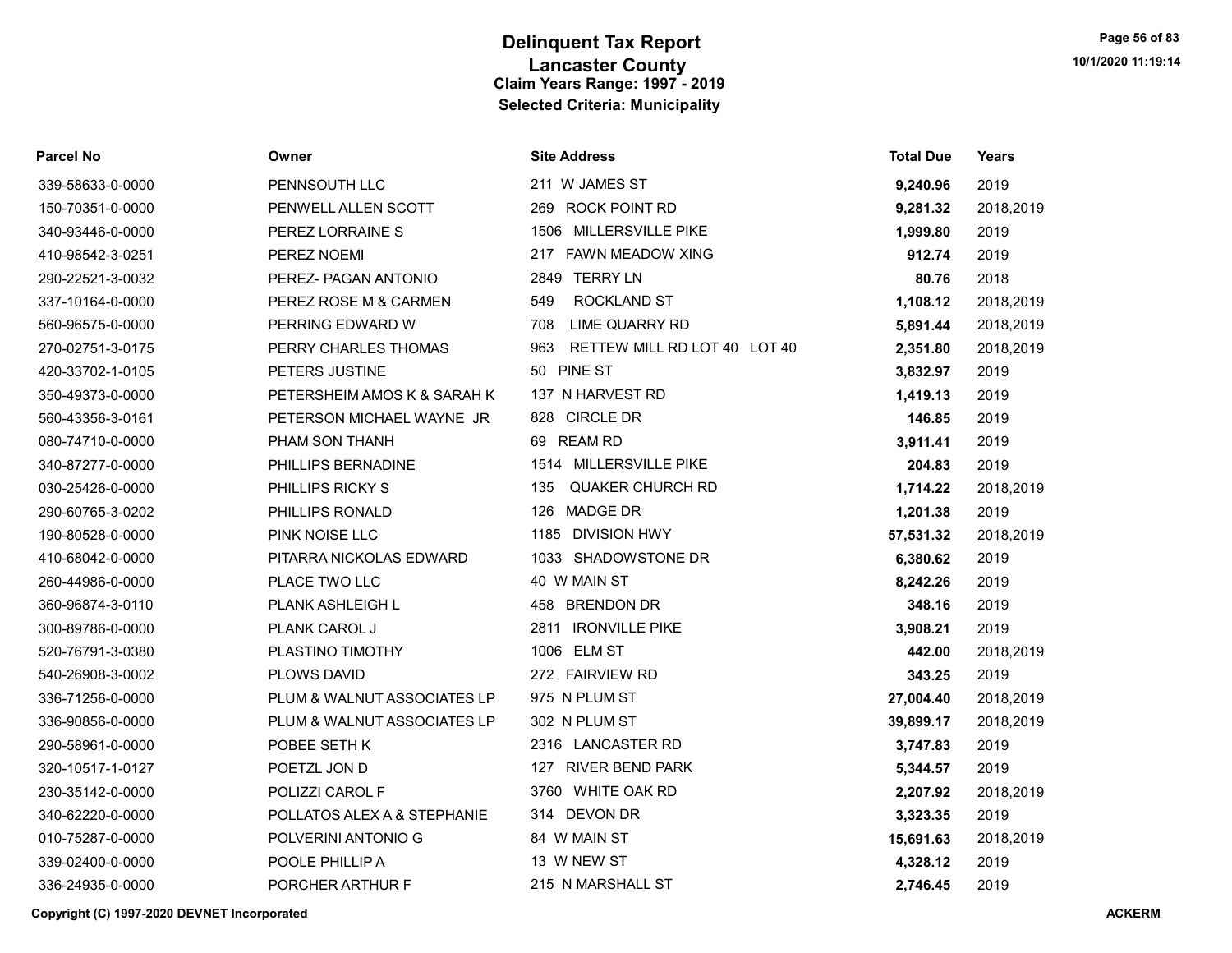| Parcel No        | Owner                                         | <b>Site Address</b>                 | <b>Total Due</b> | Years     |
|------------------|-----------------------------------------------|-------------------------------------|------------------|-----------|
| 410-98542-3-0303 | PORTER KYLE P                                 | 222 LONGWOOD CT W                   | 7.74             | 2019      |
| 120-11809-0-0000 | PORTERFIELD SCHEID MANAGEMENT 3225 MAIN ST    |                                     | 10,559.55        | 2019      |
| 332-75400-0-0000 | PORTERFIELD SCHEID MANAGEMENT 317 E ORANGE ST |                                     | 10,673.79        | 2019      |
| 080-09760-3-0023 | POSTLES ANN E                                 | 5 DEANNE CIR                        | 94.34            | 2019      |
| 338-14866-0-0000 | <b>POTTER LORRAINE E</b>                      | 915 UNION ST                        | 6,047.96         | 2018,2019 |
| 337-17817-0-0000 | POWELL WILLIE J                               | 535<br>PENN AVE                     | 1,287.53         | 2019      |
| 160-07649-0-0000 | POWERS MICHAEL W & SUSAN L                    | 171 MAYTOWN RD                      | 3,317.41         | 2019      |
| 310-04439-0-0000 | PRATHAM RE LLC                                | 2628<br>LINCOLN HWY E               | 1,252.52         | 2019      |
| 310-11223-0-0000 | PRATHAM RE LLC                                | 2630 LINCOLN HWY E                  | 876.84           | 2019      |
| 337-14060-0-0000 | <b>PRATT STEVEN</b>                           | 38 REEDY LN                         | 252.00           | 2018,2019 |
| 300-66965-3-0028 | PRESCOTT TERRIL                               | 4047 COLUMBIA AVE LOT 9             | 560.81           | 2019      |
| 550-20111-0-0000 | PROFFIT MELANIE J                             | 121 MEADOWVIEW DR                   | 12,725.04        | 2018,2019 |
| 338-93775-0-0000 | PROGRAM ASSISTANCE CORP                       | 1208 FREMONT ST                     | 3,463.84         | 2019      |
| 260-03240-3-0075 | PROKURAT SHARYN D                             | 121 HURST DR                        | 1,156.94         | 2019      |
| 290-61147-0-0000 | PUTNEY CHRISTOPHER J                          | 1526 BLOOMFIELD WAY                 | 7,044.22         | 2019      |
| 560-35256-0-0000 | PUTT LAURA D                                  | 5271 DIEM RD                        | 4,583.29         | 2018,2019 |
| 560-33235-0-0000 | <b>QUALITY DISPOSAL INC</b>                   | 7055 DIVISION HWY                   | 1,051.93         | 2019      |
| 560-87233-0-0000 | <b>QUALITY DISPOSAL INC</b>                   | OLD ROUTE 322                       | 557.75           | 2019      |
| 520-59609-0-0000 | QUARRY RIDGE PROPERTIES LLC                   | 620 LANCASTER PIKE                  | 602.57           | 2019      |
| 320-86661-0-0000 | QUENZER LINDA L                               | 1112 WILLOW STREET PIKE             | 5,075.89         | 2019      |
| 550-85994-0-0000 | QUICKEL GEMMA P                               | ROUTE 41<br>49                      | 7,771.47         | 2018,2019 |
| 040-02930-0-0000 | QUIGLEY BARRY A                               | 277 PLEASANT VALLEY RD              | 2,278.08         | 2018,2019 |
| 339-51070-0-0000 | QUINN EDWARD J                                | 560 W LEMON ST                      | 2,848.23         | 2019      |
| 280-74263-0-0000 | <b>QUINN JAMES</b>                            | 615 RIVERVIEW RD LT 32              | 105.24           | 2018      |
| 338-00180-0-0000 | <b>QUINN MICHAEL D</b>                        | 719 W VINE ST                       | 1,843.22         | 2019      |
| 400-61835-0-0000 | QUINO JOHN P & NANCY L                        | 19 W FERDINAND ST                   | 2,737.48         | 2019      |
| 338-02502-0-0000 | RAAB MARK D                                   | 242 W STRAWBERRY ST                 | 1,723.17         | 2019      |
| 050-23249-3-0001 | RADER DONNA M                                 | 2321 VIOLET LN                      | 231.01           | 2018      |
| 150-08751-0-0000 | RAFFENSBERGER KATHLEEN                        | 1620 OLD RIVER RD                   | 3,637.90         | 2019      |
| 510-87826-0-0000 | <b>RAILING KRISTINA M</b>                     | <b>WILLOW STREET PIKE S</b><br>3486 | 6,572.67         | 2019      |
| 510-18509-0-0000 | RAILROAD HOLDING LLC                          | <b>ECKMAN RD</b>                    | 1,294.92         | 2019      |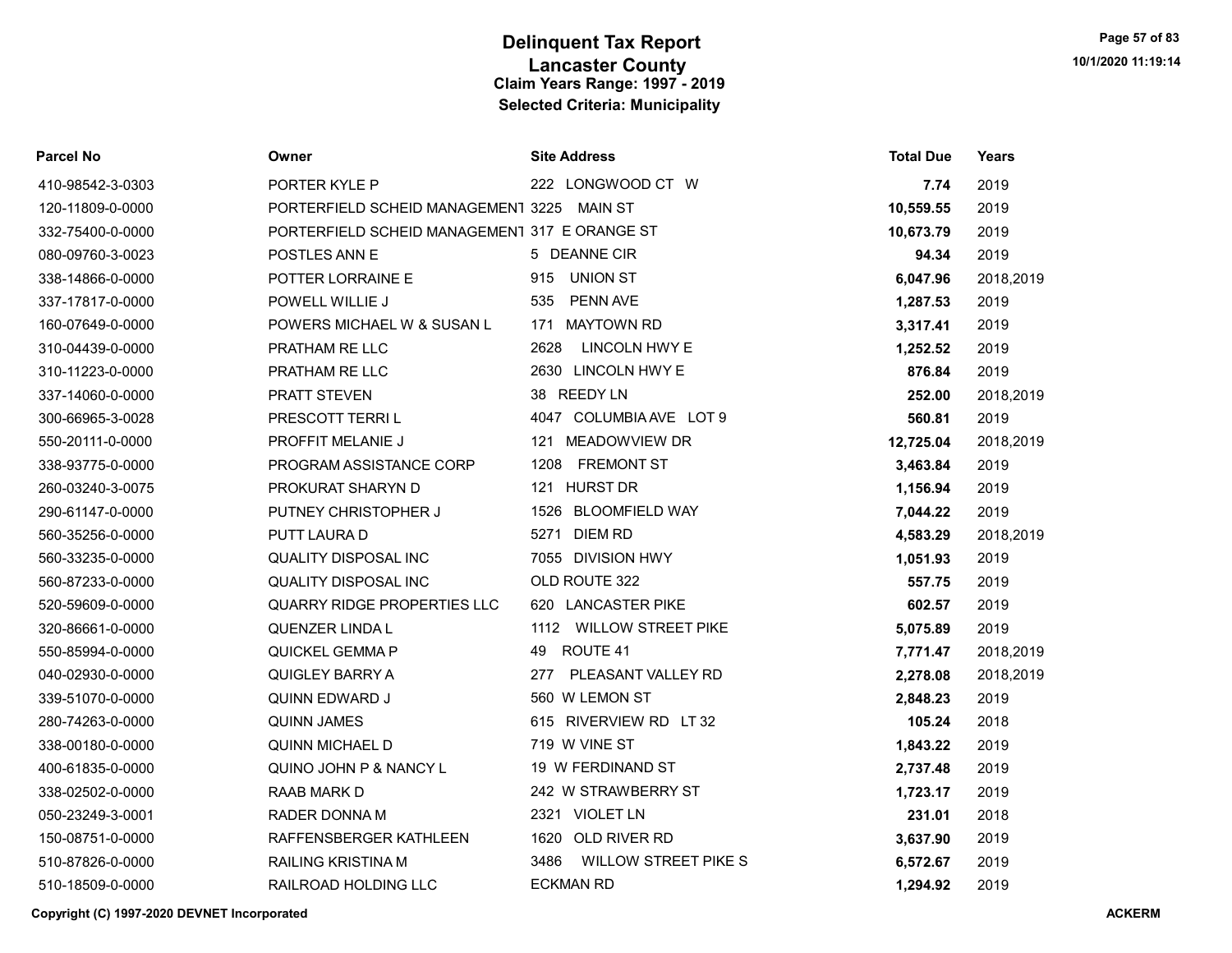| Parcel No        | Owner                                            | <b>Site Address</b>         | <b>Total Due</b> | Years          |
|------------------|--------------------------------------------------|-----------------------------|------------------|----------------|
| 600-48389-0-0000 | RAKOWSKI RICHARD J & LINDA M                     | 204 QUEENS GATE RD          | 4,160.29         | 2019           |
| 090-47440-3-0057 | RAMBO JOHN ROBERT                                | 955 WOLLUPS HILL RD LOT 8   | 571.38           | 2019           |
| 337-20277-0-0000 | <b>RAMOS CESARIO P</b>                           | 563 ROCKLAND ST             | 1,036.55         | 2019           |
| 337-14890-0-0000 | <b>RAMOS MAURIE I</b>                            | 713 EAST END AVE            | 1,087.79         | 2018           |
| 336-54765-0-0000 | RAMOS VERA DAVID                                 | 315 E WALNUT ST             | 3,361.90         | 2019           |
| 390-17950-0-0000 | RANAURO MATTHEW                                  | 928<br><b>BENT CREEK DR</b> | 5,648.75         | 2018,2019      |
| 335-58696-1-0246 | RANDOLPH ELIZABETH M                             | 917 COLUMBIA AVE CONDO 2    | 1,876.96         | 2019           |
| 080-42483-0-0000 | <b>RAPP THOMAS R</b>                             | 25 BAUMAN CIR               | 350.15           | 2019           |
| 420-80266-3-0012 | RAUDABAUGH ANDREW                                | 230 W FAIRVIEW AVE LOT 7    | 180.54           | 2018,2019      |
| 090-89152-0-0000 | <b>RAY DYLAN</b>                                 | 63 E MAIN ST                | 6,355.67         | 2018,2019      |
| 400-09928-0-0000 | RAYBESTOS MANHATTAN INC                          | 123 E STIEGEL ST REAR       | 8,800.31         | 2001,2002,2003 |
| 400-89944-0-0000 | RAYBESTOS MANHATTAN INC                          | 40 FRUITVILLE PIKE          | 13,665.05        | 2001,2002,2003 |
| 430-61842-0-0000 | <b>REAM RICKEY A</b>                             | 199 FOX HOLLOW RD           | 3,277.63         | 2019           |
| 335-61020-0-0000 | <b>REAM RUTH R</b>                               | 424 W ORANGE ST             | 2,921.75         | 2019           |
| 240-80383-0-0000 | <b>REAM WALTER H</b>                             | 307 LANCASTER AVE           | 1,790.76         | 2019           |
| 370-20171-0-0000 | <b>REAM WALTER H</b>                             | <b>KLEINE LN</b>            | 1,021.96         | 2019           |
| 240-02913-0-0000 | <b>REAM WALTER H</b>                             | 327 LANCASTER AVE           | 3,404.59         | 2019           |
| 370-30537-0-0000 | <b>REAM WALTER H</b>                             | 40 N WATER ST               | 4,426.88         | 2019           |
| 520-14713-3-0191 | <b>REATH ROBERT S</b>                            | 62 RIDGEDALE AVE            | 445.20           | 2018,2019      |
| 370-44612-0-0000 | <b>RECINE JOHN N</b>                             | 635 S BROAD ST              | 10,749.74        | 2018,2019      |
| 450-90176-0-0000 | REDBUD INVESTMENTS LLC                           | 202 E MAIN ST               | 4,084.25         | 2019           |
| 540-50092-0-0000 | REDCAY INDUSTRIAL DEVELOPMENT 1156 FOUR STAR DR  |                             | 222,089.30       | 2019           |
| 140-87883-0-0000 | <b>REDCAY KAREN L</b>                            | 912 N 6TH ST                | 5,283.18         | 2018,2019      |
| 260-16234-0-0000 | <b>REDCAY RUFUS W &amp; RUTH W</b>               | 327 E MAIN ST               | 5,658.19         | 2018,2019      |
| 337-36148-0-0000 | REDEVELOPMENT AUTH CITY LANCA! 617 STEVENS AVE   |                             | 448.85           | 2017           |
| 337-41016-0-0000 | REDEVELOPMENT AUTH CITY LANCA! 639 STEVENS AVE   |                             | 398.21           | 2017           |
| 337-42537-0-0000 | REDEVELOPMENT AUTH CITY LANCA! 643 STEVENS AVE   |                             | 437.22           | 2017           |
| 337-43785-0-0000 | REDEVELOPMENT AUTH CITY LANCA! 640 S FRANKLIN ST |                             | 6,033.13         | 2016,2017,2018 |
| 440-01968-0-0000 | REDMOND MINOR W JR                               | 135 PICKWICK PL             | 1,045.46         | 2019           |
| 550-85994-3-0001 | REED DEBRAJ                                      | RT 41 LOT 1                 | 78.90            | 2018           |
| 520-14713-3-0155 | <b>REED REGINA</b>                               | 68 RIDGEDALE AVE            | 441.12           | 2018.2019      |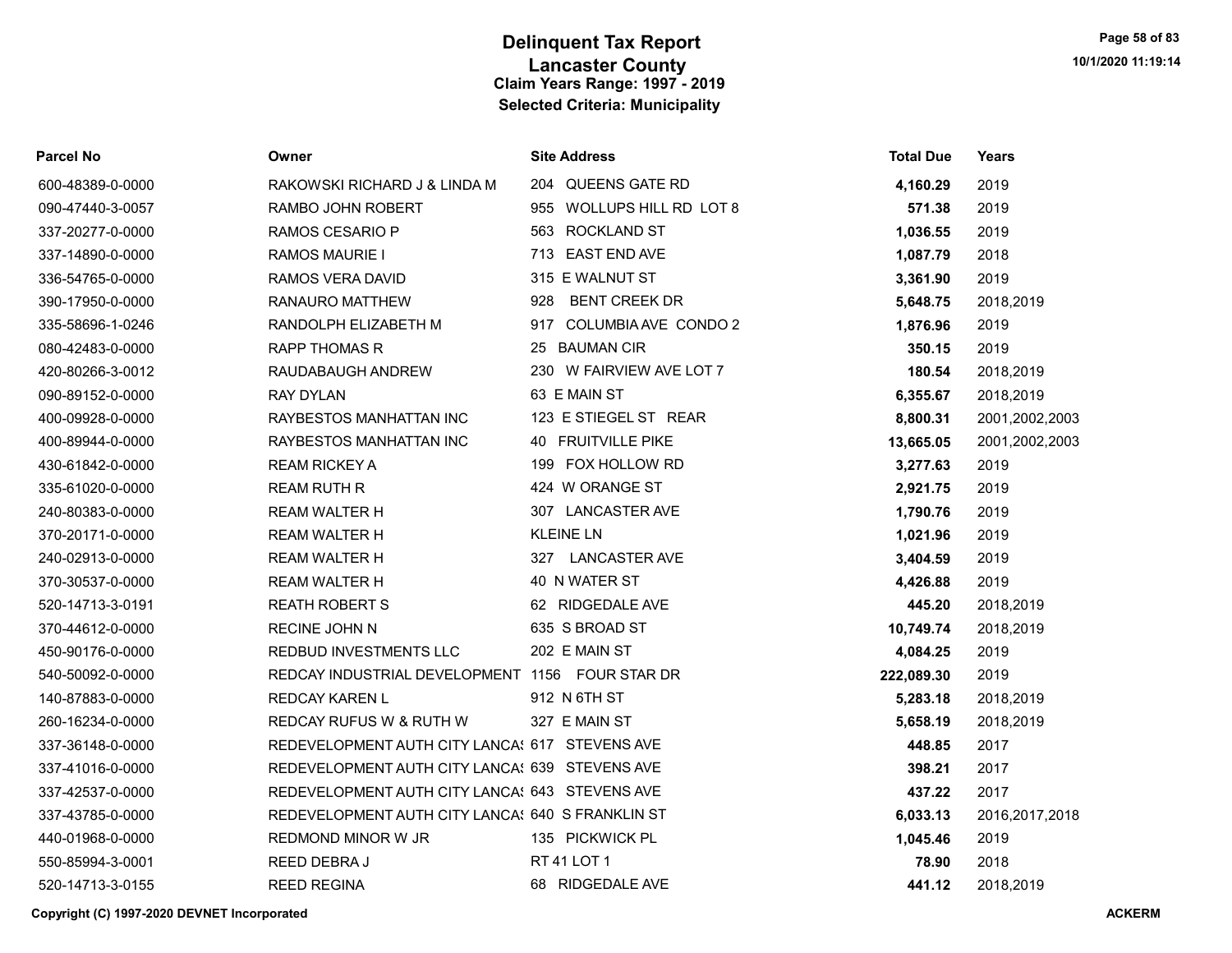| Parcel No |  |  |
|-----------|--|--|
|-----------|--|--|

Parcel No Owner Site Address Total Due Years

| 500-07791-0-0000 | <b>REEDY ALEXANDER</b>    | 905 HOLLY TREE RD            | 2,330.87  | 2019           |
|------------------|---------------------------|------------------------------|-----------|----------------|
| 550-36098-0-0000 | REESER GRACE M            | <b>SADDLER DR</b><br>3       | 4,992.90  | 2019           |
| 380-13137-0-0000 | <b>REEVES MICHELLE L</b>  | KING PEN RD<br>660           | 145.92    | 2019           |
| 460-67668-3-0048 | <b>REIDER MICHELLE</b>    | RADIO RD LOT 14<br>349       | 243.82    | 2018,2019      |
| 335-94870-0-0000 | <b>REIDY MICHAEL E</b>    | 33 N CHARLOTTE ST            | 5,406.61  | 2019           |
| 336-33362-0-0000 | REIFSNYDER NANCY Z        | 593 N FRANKLIN ST            | 29,920.89 | 2018,2019      |
| 333-58863-0-0000 | <b>REINHARD LEAH</b>      | 37 CHURCH ST                 | 9,766.80  | 2018,2019      |
| 520-31203-3-0013 | <b>REINHART LARRY</b>     | PONDEROSA LN<br>8            | 136.60    | 2018,2019      |
| 580-94702-0-0000 | REINHART LARRY EUGENE     | <b>MAIN ST</b><br>120        | 11,456.04 | 2018,2019      |
| 580-46300-0-0000 | <b>REINHART MICHAEL A</b> | 851<br><b>BUNKER HILL RD</b> | 3,756.72  | 2018,2019      |
| 130-59005-0-0000 | <b>REISINGER ARTHUR S</b> | <b>DIVISION ST</b><br>260    | 7,703.23  | 2018,2019      |
| 410-98542-3-0399 | <b>REISINGER COURTNEY</b> | 202 SILVERWIND CT N          | 848.97    | 2019           |
| 160-73508-0-0000 | <b>REISINGER NEWTON L</b> | 2344 N MARKET ST             | 4,898.21  | 2018,2019      |
| 500-24853-0-0000 | <b>REITZ JAMES F JR</b>   | 2037 SANCTUARY RD            | 4,797.66  | 2019           |
| 410-75703-0-0000 | <b>RENNINGER DONNA</b>    | <b>CHARLESTOWN RD</b><br>21  | 2,721.57  | 2018,2019      |
| 320-46692-0-0000 | <b>RESCH STEVEN M</b>     | 2111<br><b>MILL CREEK RD</b> | 4,237.63  | 2019           |
| 410-52581-0-0000 | <b>RESSLER RAY L</b>      | <b>HIGHVILLE RD</b><br>193   | 4,691.12  | 2019           |
| 430-61352-0-0000 | RESSLER WOODROW W III     | <b>HOUSE ROCK RD</b><br>68   | 6,078.81  | 2018,2019      |
| 130-30977-0-0000 | RETHERFORD ALLEN D JR     | 3109 TURNPIKE RD             | 5,324.08  | 2019           |
| 210-04166-3-0035 | <b>RETTEW DERON</b>       | 261 METZLER RD               | 592.49    | 2017,2018,2019 |
| 600-54148-0-0000 | <b>RETTEW JANIKA E</b>    | 111 E WOODS DR               | 9,500.79  | 2019           |
| 110-94276-0-0000 | REYES ISABEL ROSADO       | <b>MANOR ST</b><br>477       | 1,589.76  | 2019           |
| 200-85961-3-0045 | <b>REYES MATIR</b>        | 212 AMBER CIR                | 1,155.45  | 2019           |
| 337-87550-0-0000 | <b>REYES PORFIRIO</b>     | 712 S LIME ST                | 2,951.84  | 2019           |
| 337-15131-0-0000 | <b>REYES PORFIRIO</b>     | 535 GREEN ST HALF            | 1,529.52  | 2019           |
| 337-25284-0-0000 | <b>REYES PORFIRIO</b>     | 307 S ANN ST                 | 3,303.07  | 2019           |
| 337-27743-0-0000 | <b>REYES PORFIRIO</b>     | 112 GREEN ST                 | 2,073.57  | 2019           |
| 337-29266-0-0000 | <b>REYES PORFIRIO</b>     | 517 S CHRISTIAN ST           | 1,970.71  | 2019           |
| 337-66768-0-0000 | <b>REYES PORFIRIO</b>     | 114 DAUPHIN ST               | 2,866.17  | 2019           |
| 337-69600-0-0000 | <b>REYES PORFIRIO</b>     | 439 E MIFFLIN ST             | 3,564.46  | 2019           |
| 337-51759-0-0000 | <b>REYES PROFIRIO</b>     | 522 S DUKE ST                | 1,966.51  | 2019           |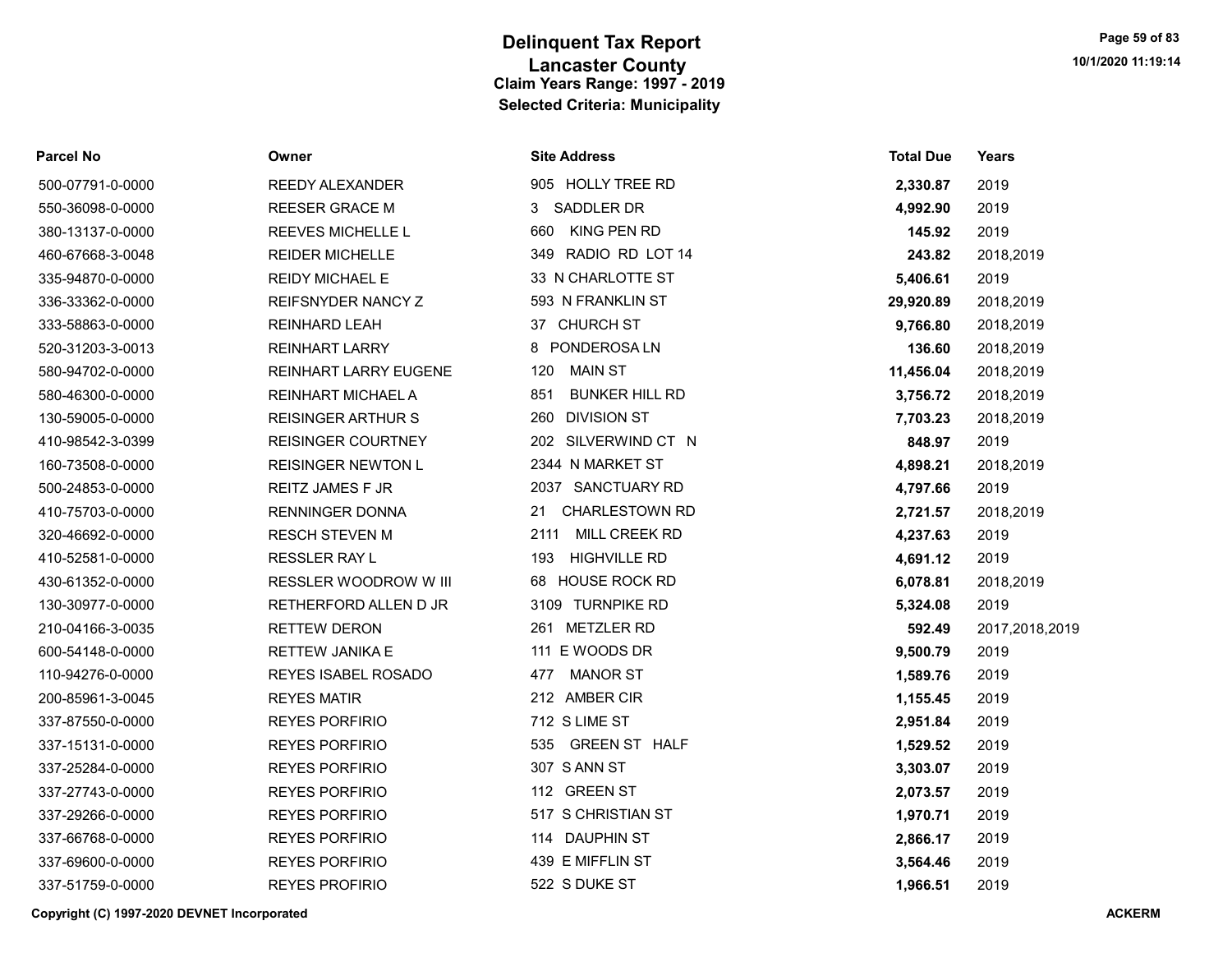| Parcel No        | Owner                         | <b>Site Address</b>          | Total Due | Years                  |
|------------------|-------------------------------|------------------------------|-----------|------------------------|
| 410-92240-0-0000 | <b>REYNOLDS ANDRIEA S</b>     | 2679 CHARLESTOWN RD          | 4,502.98  | 2019                   |
| 400-44207-0-0000 | <b>REZK MENA</b>              | 224 S MAGNOLIA ST            | 5,335.68  | 2018,2019              |
| 333-36070-0-0000 | <b>REZK PETER</b>             | 135 CHURCH ST                | 6,093.84  | 2018,2019              |
| 510-62417-0-0000 | RHINEER DARLENE M             | 143 HERRVILLE RD             | 7,827.41  | 2019                   |
| 510-10977-0-0000 | RHINEER MICHAEL W & DARLENE M | 36 BAUMGARDNER RD            | 9,490.55  | 2018,2019              |
| 510-55652-0-0000 | RHINEER MICHAEL W & DARLENE M | 107 HERRVILLE RD             | 3,111.59  | 2019                   |
| 336-69450-0-0000 | RHOADES SHIRLEY A             | 576 N PLUM ST                | 3,490.89  | 2019                   |
| 560-17827-3-0004 | RICE DAVID J                  | 5859 MEADEVILLE RD           | 344.22    | 2018,2019              |
| 340-01061-0-0000 | RICHELDERFER KYLE J           | 111 ROSELLE AVE              | 3,071.68  | 2019                   |
| 260-04732-0-0000 | RIDDLE MICHAEL H              | 21 SPRUCE ST                 | 2,977.30  | 2019                   |
| 510-16648-0-0000 | RIEDEL WARREN C & MARIAN      | 7 THOMAS AVE                 | 3,228.68  | 2019                   |
| 560-85733-0-0000 | RIEHL DAVID E                 | 812 CHURCHTOWN RD            | 86.12     | 2018                   |
| 480-84066-0-0000 | RIFFANACHT DELIA              | 370 STATE ST                 | 5,999.95  | 2019                   |
| 080-63669-0-0000 | RIGGLE AUDREY J               | 300 BLACK HORSE RD           | 8,728.37  | 2019                   |
| 110-10798-0-0000 | <b>RIGGLEMAN SHIRLE</b>       | 206 S SECOND ST              | 11,152.81 | 2016, 2017, 2018, 2019 |
| 260-36332-0-0000 | RIGGS JOHN R                  | 647 W MAIN ST                | 6,888.53  | 2018,2019              |
| 336-22595-0-0000 | <b>RILEY ERNESTINE</b>        | 554 HAND AVE                 | 2,733.38  | 2019                   |
| 570-79623-0-0000 | <b>RILEY KATHLEEN M</b>       | 143 E MAIN ST                | 9,944.53  | 2018,2019              |
| 190-54897-3-0076 | <b>RILEY TIM</b>              | 432 DARYL LN                 | 331.54    | 2019                   |
| 410-64877-0-0000 | RINALDI GISELE M              | 1874 MANOR RIDGE DR          | 2,754.98  | 2019                   |
| 100-05702-0-0000 | RINEER LOIS J                 | <b>EDNALN</b><br>19          | 1,818.67  | 2018,2019              |
| 100-84209-0-0000 | <b>RINEER LOIS J</b>          | EDNA LN<br>16                | 3,318.94  | 2018,2019              |
| 180-61378-0-0000 | RINEER MICHAEL E & KATHY A    | 5 OLIVER DR                  | 1,441.60  | 2018,2019              |
| 440-23050-0-0000 | RIOS CHRISTOPHER ACEVEDO      | 15 PILGRIM DR                | 130.97    | 2019                   |
| 600-18101-3-0217 | RISSLER JOANNA S              | 26 EARL LN                   | 1,526.24  | 2018,2019              |
| 336-61578-0-0000 | <b>RITCHEY ARLENE H</b>       | 232 N FRANKLIN ST            | 1,897.03  | 2019                   |
| 220-12374-0-0000 | RITTENHOUSE DEBORAH L         | 6301 JEANETTE DR             | 3,932.89  | 2019                   |
| 290-22521-3-0025 | RIVAS RIVERA IVELISSE         | 2844 TERRY LN                | 45.65     | 2019                   |
| 338-74223-0-0000 | <b>RIVERA CARLOS M</b>        | 851 GARNET AVE               | 5,259.32  | 2018,2019              |
| 310-80216-0-0000 | <b>RIVERA DELSY M</b>         | 2325 B OLD PHILADELPHIA PIKE | 1,514.20  | 2019                   |
| 180-52914-3-0040 | <b>RIVERA EDWIN</b>           | 7 LAURA CT                   | 160.76    | 2018.2019              |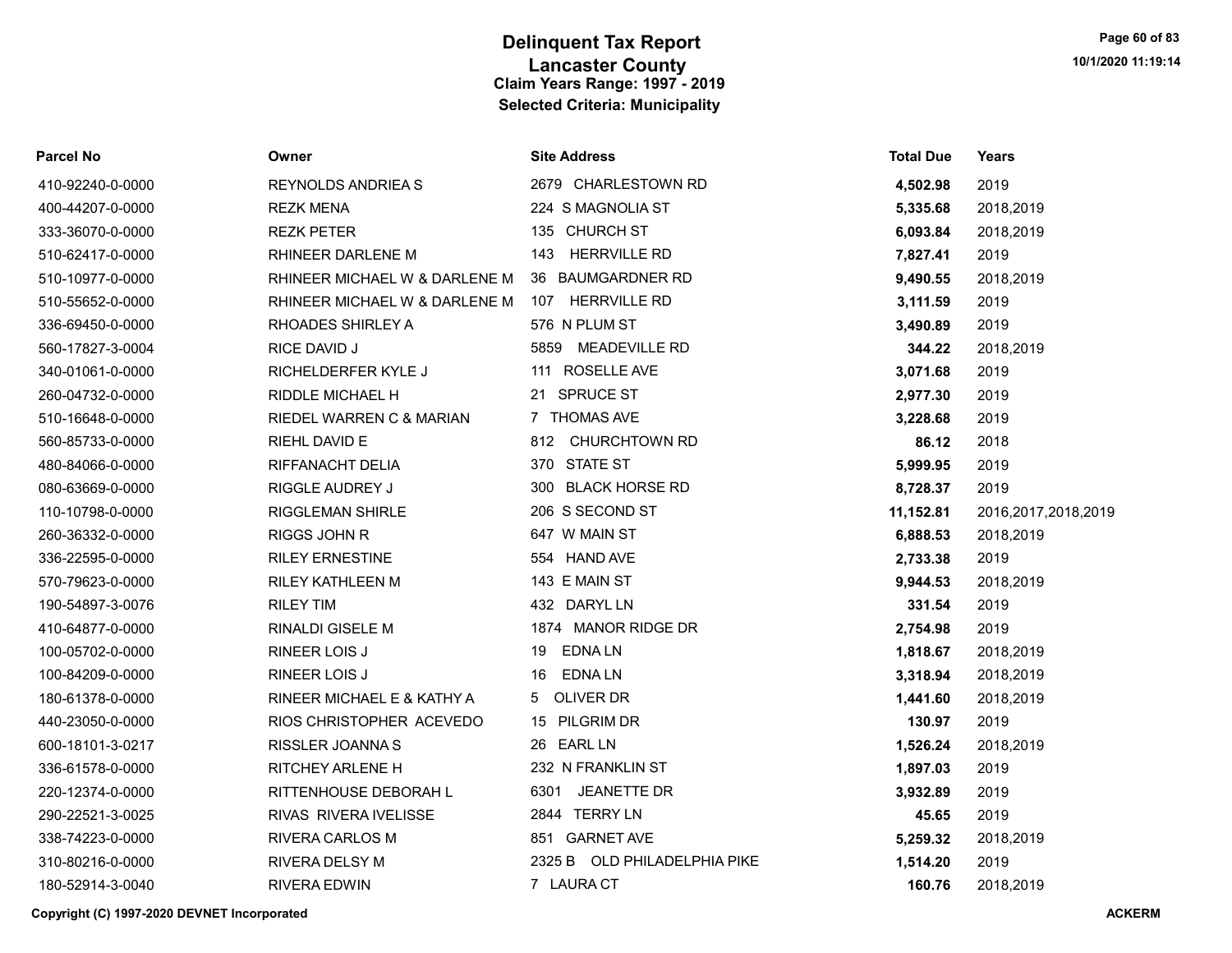| <b>Parcel No</b> | Owner                      | <b>Site Address</b>           | <b>Total Due</b> | Years          |
|------------------|----------------------------|-------------------------------|------------------|----------------|
| 338-49992-0-0000 | RIVERA HECTOR DEJESUS      | 42 S PEARL ST                 | 1,784.92         | 2019           |
| 338-27537-0-0000 | <b>RIVERA HENRY</b>        | 816 LAFAYETTE ST              | 6,876.15         | 2018,2019      |
| 337-28269-0-0000 | RIVERA ISMAEL C & MARIA A  | 753 S MARSHALL ST             | 884.97           | 2019           |
| 335-41159-0-0000 | RIVERA JUAN JOSE           | <b>COLUMBIA AVE</b><br>803    | 4,935.67         | 2019           |
| 290-22521-3-0049 | RIVERA MARIA D             | 25 DUO DR                     | 46.09            | 2019           |
| 110-46217-0-0000 | RIVERA MORALES DAVID       | 313 N SECOND ST               | 2,018.70         | 2019           |
| 300-66965-3-0008 | <b>RIVERA NILSA</b>        | 4047 COLUMBIA AVE LOT 1       | 55.71            | 2019           |
| 332-30719-0-0000 | RIVERA OSCAR D             | 21 1/2 N PLUM ST              | 1,632.33         | 2019           |
| 334-63543-0-0000 | RIVERA OSCAR D             | 422 S PRINCE ST               | 1,019.62         | 2019           |
| 337-75225-0-0000 | RIVERA OSCAR D             | 556 S DUKE ST                 | 1,122.43         | 2019           |
| 338-05305-0-0000 | RIVERA OSCAR D             | 443 HIGH ST                   | 1,113.96         | 2019           |
| 338-08421-0-0000 | RIVERA OSCAR D             | 410 FREMONT ST                | 1,520.93         | 2019           |
| 338-47487-0-0000 | RIVERA OSCAR D             | 632 COLUMBIA AVE              | 1,139.54         | 2019           |
| 338-49721-0-0000 | RIVERA OSCAR D             | 627 W VINE ST                 | 1,195.34         | 2019           |
| 338-51807-0-0000 | RIVERA OSCAR D             | NEW DORWART ST<br>39          | 1,191.05         | 2019           |
| 337-76210-0-0000 | RIVERA-SANCHEZ JOSE D      | 539 NORTH ST                  | 2,556.85         | 2019           |
| 336-24600-0-0000 | <b>RIVERPATH INC</b>       | 622 LEHIGH AVE                | 825.48           | 2019           |
| 270-02751-3-0111 | ROBERTS JARED R            | 961 RETTEW MILL RD LOT 54     | 85.03            | 2019           |
| 600-69985-0-0000 | ROBERTS TODD E             | 712 W SIXTH ST                | 5,134.15         | 2019           |
| 339-47569-0-0000 | ROBERTSON MICHAEL STEEL    | 310 N ARCH ST                 | 7,000.30         | 2017,2018,2019 |
| 337-67739-0-0000 | ROBINSON CONTESSA E        | 611 S LIME ST                 | 884.36           | 2018,2019      |
| 410-66414-0-0000 | ROBINSON KAREN L           | 132 REMBRANDT DR              | 9,435.54         | 2018,2019      |
| 180-90483-0-0000 | ROBINSON MARK A            | 190 SCOTLAND RD               | 1,507.37         | 2018,2019      |
| 390-62733-0-0000 | ROCKFORD CAPITAL GROUP LLC | 115 SUNRISE AVE               | 4,047.27         | 2019           |
| 338-19608-0-0000 | RODA GARY A                | 208 PEARL ST                  | 3,577.27         | 2019           |
| 390-46052-0-0000 | RODERICK CLINTON H IV      | <b>RUMFORD RD</b><br>306      | 16,662.83        | 2018,2019      |
| 270-07140-0-0000 | RODRIGUEZ EMANUEL          | <b>AUTUMN BLAZE WAY</b><br>28 | 5,866.14         | 2019           |
| 337-61364-0-0000 | RODRIGUEZ HELEN            | 534 S DUKE ST                 | 1,230.60         | 2019           |
| 337-28042-0-0000 | RODRIGUEZ LUIS F           | 325 S ANN ST                  | 6,800.83         | 2017,2018,2019 |
| 337-75496-0-0000 | RODRIGUEZ SAMMY W          | <b>HIGHLAND AVE</b><br>819    | 571.01           | 2019           |
| 090-04433-0-0000 | ROGERS DANIEL N            | 215 RESH RD                   | 1.068.83         | 2019           |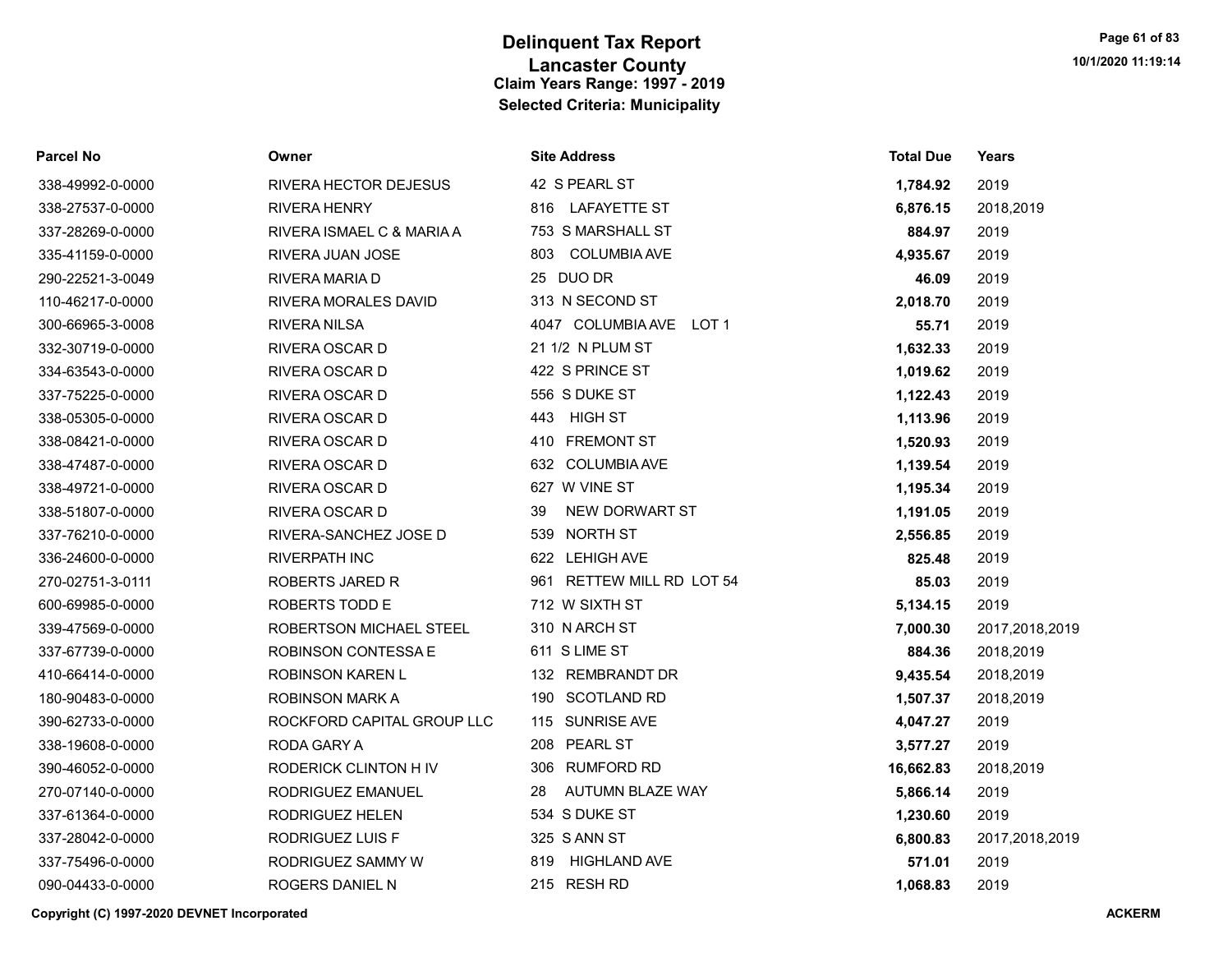| <b>Parcel No</b> | Owner                      | <b>Site Address</b>            | Total Due | Years          |
|------------------|----------------------------|--------------------------------|-----------|----------------|
| 338-00731-0-0000 | ROHLF CHRISTINE A          | 1004 UNION ST                  | 9,285.24  | 2018,2019      |
| 600-18101-3-0176 | <b>ROHRER DAVID</b>        | 52 CONRAD LN                   | 529.47    | 2019           |
| 339-03788-0-0000 | ROJAS ALBA                 | 319 N CONCORD ST               | 5,395.73  | 2018,2019      |
| 338-69916-0-0000 | ROJAS ANDRES               | 735 UNION ST                   | 3,595.61  | 2018,2019      |
| 340-05487-0-0000 | ROJAS JOSUE DAVID          | 46 RANCK AVE                   | 6,304.03  | 2018,2019      |
| 338-30054-0-0000 | <b>ROJAS JR ROSENBERG</b>  | <b>CAMPBELL AVE</b><br>56      | 5,019.85  | 2018,2019      |
| 338-29872-0-0000 | <b>ROJAS ROSEMBERG</b>     | 19 W FILBERT ST                | 4,155.72  | 2018,2019      |
| 338-81124-0-0000 | <b>ROJAS ROSEMBERG</b>     | <b>HIGH ST</b><br>719          | 6,548.25  | 2018,2019      |
| 560-43356-3-0171 | ROLKE ALBERT JOSEPH        | 5571 CRESTWOOD DR              | 660.08    | 2019           |
| 210-40893-3-0019 | ROLLMAN JUSTIN LEE         | 15 CONESTOGA MANOR TRAILER     | 91.80     | 2019           |
| 290-22521-3-0125 | ROMAN DANIEL               | 2866 SCENIC DR                 | 87.54     | 2019           |
| 040-95477-3-0098 | <b>ROMAN DIANA</b>         | 1395<br><b>BOWMANSVILLE RD</b> | 1,883.50  | 2018,2019      |
| 390-76904-0-0000 | ROMANO KATHLEEN            | 2333 FRUITVILLE PIKE           | 3,355.24  | 2019           |
| 070-38115-3-0238 | ROMANOWSKI KIMBERLY M      | 66 WILLOW DR                   | 118.76    | 2019           |
| 338-24515-0-0000 | ROSARIO ABIGAIL            | 510 LAUREL ST                  | 3,110.31  | 2019           |
| 600-18101-3-0252 | <b>ROSARIO CARMEN I</b>    | 115 MEADOW LN                  | 256.88    | 2019           |
| 334-03790-0-0000 | ROSARIO LUIS               | 322 S QUEEN ST                 | 6,500.85  | 2017,2018,2019 |
| 440-00757-0-0000 | ROSENBERG KARYN MC         | 524 OAK RIDGE DR               | 5,186.96  | 2018,2019      |
| 500-98098-3-0137 | ROSEWALL LAURA M           | 67 PENN VALLEY VLG             | 630.38    | 2019           |
| 520-22654-3-0029 | ROSEWALL LAURA M           | 205 MAPLE LN                   | 84.11     | 2019           |
| 110-49701-0-0000 | ROSS AUDRIANA K            | <b>WALNUT ST</b><br>307        | 2,342.64  | 2019           |
| 336-69028-0-0000 | ROSSKOB WILLIAM F          | 1290 GROFFTOWN RD              | 1,250.93  | 2019           |
| 339-14123-0-0000 | ROSSKOB WILLIAM F          | 720 N QUEEN ST                 | 3,213.12  | 2019           |
| 340-04849-0-0000 | ROSSKOB WILLIAM F          | <b>RIVERSIDE AVE</b><br>210    | 177.86    | 2019           |
| 520-22654-3-0180 | ROTEN MATTHEW FERREE       | 208 MAPLE LN                   | 116.45    | 2019           |
| 070-38115-3-0216 | <b>ROTH KIMBERLY</b>       | 97 LILLY DR                    | 1,421.12  | 2018,2019      |
| 410-98542-3-0378 | ROWE ROBERT                | 204 BRIDLEWOOD CT N            | 372.52    | 2019           |
| 490-58898-3-0048 | ROWLAND HAROLD             | 84 TAYLOR DR                   | 194.30    | 2019           |
| 460-22479-3-0001 | <b>ROYER SHARLEEN</b>      | 1591 MILL RD                   | 1,368.47  | 2018,2019      |
| 110-23535-0-0000 | <b>RSA ENTERPRISES INC</b> | 1600 LANCASTER AVE             | 1,025.56  | 2019           |
| 500-78744-0-0000 | <b>RUBIA BARRY L</b>       | PEARL AVE<br>837               | 5.588.40  | 2018.2019      |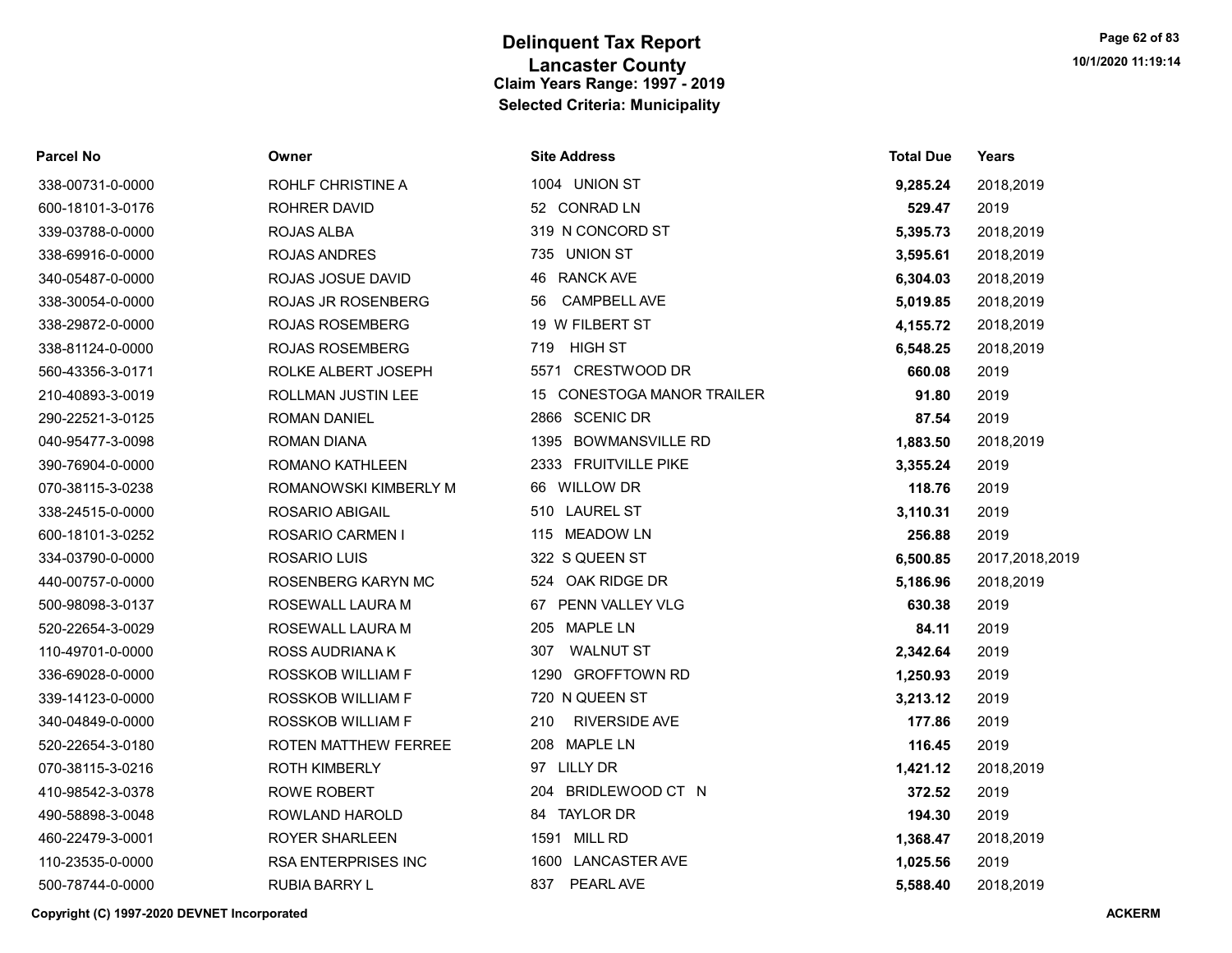| Parcel No        | Owner                     | <b>Site Address</b>    | <b>Total Due</b> | Years                    |
|------------------|---------------------------|------------------------|------------------|--------------------------|
| 390-15799-0-0000 | RUBINSTEIN JEFFERY        | 305 IRIS GLN           | 3,000.21         | 2019                     |
| 070-78651-3-0082 | <b>RUDY ELIAS</b>         | 2002 MAIN ST           | 721.09           | 2019                     |
| 520-26428-0-0000 | RUHL TODD LEANN J         | 277 CLEARFIELD RD      | 1,339.83         | 2018,2019                |
| 600-18101-3-0113 | <b>RUHL TRICIA</b>        | 38 CONRAD LN           | 106.38           | 2019                     |
| 338-27908-0-0000 | RUIZ ALBERTO L            | 837 LUCILLA CT         | 2,633.78         | 2019                     |
| 430-36733-3-0124 | <b>RUIZ BERTA</b>         | 44 PARK LN             | 376.16           | 2018,2019                |
| 339-77950-0-0000 | <b>RUOF KEVIN</b>         | 43 W NEW ST            | 3,385.57         | 2019                     |
| 020-08344-0-0000 | RUPP DEANNA L             | 12 WILLOW ST           | 10,835.13        | 2018,2019                |
| 290-60765-3-0215 | RUSCH LINDA               | 34 MADGE DR            | 727.26           | 2019                     |
| 560-43356-3-0115 | RUSSELL WILLIAM A JR      | 773 WILLOW LN          | 86.59            | 2019                     |
| 020-06641-0-0000 | <b>RUTTER RAYMOND LEE</b> | 415 S 9TH ST           | 3,576.81         | 2019                     |
| 520-38035-3-0065 | <b>RYNIER MARY</b>        | 19 ASHTON DR           | 119.68           | 2019                     |
| 240-57033-0-0000 | SABRE ONE RE LLC          | 5 E BRUBAKER VALLEY RD | 4,749.58         | 2019                     |
| 337-13139-1-0002 | SACA DEVELOPMENT CORP     | 452 S DUKE ST          | 11,831.34        | 2019                     |
| 130-07712-0-0000 | SAGER ARLENE D            | 242 BLACK SWAMP RD     | 10,509.77        | 2018,2019                |
| 510-38410-0-0000 | <b>SAGER KIMBERLY</b>     | 21 W PENN GRANT RD     | 9,576.37         | 2018,2019                |
| 460-67341-0-0000 | SAGER WILLIAM C & SUE ANN | 2211 S MARKET ST       | 10,796.57        | 2019                     |
| 338-42685-0-0000 | SAGERER DAVID J           | 753 LAFAYETTE ST       | 9,332.78         | 2018,2019                |
| 260-77765-0-0000 | SAKEWICZ WAYNE J          | 33 LEE ALY             | 2,975.06         | 2019                     |
| 540-02611-0-0000 | SAKS BRISA L              | 3179 BACK RUN RD       | 1,351.94         | 2019                     |
| 390-15608-0-0000 | <b>SALA BIENVENIDO</b>    | 1030 N LIME ST         | 1,466.33         | 2019                     |
| 200-85961-3-0044 | <b>SALAH NANCY</b>        | 132 AMBER CIR          | 1,313.23         | 2019                     |
| 520-22654-3-0111 | SALAS JULIO A III         | 112 SPRUCE LN          | 749.37           | 2015,2016,2017,2018,2019 |
| 140-16293-0-0000 | SALCEDO HERNANDO          | <b>BEECH ST</b><br>237 | 3,211.75         | 2019                     |
| 310-82815-0-0000 | SALEWSKI JOHN P           | 2431 WILLOW GLEN DR    | 944.13           | 2019                     |
| 310-31465-0-0000 | SALEWSKI JOHN P           | 2499 IMPALA DR         | 1,732.15         | 2019                     |
| 070-38115-3-0157 | SALZMAN STEVEN CHARLES JR | 5 SUNFLOWER DR         | 182.91           | 2019                     |
| 310-19231-0-0000 | SAMUEL JACOB              | 2806 IRISHTOWN RD      | 843.54           | 2019                     |
| 260-67724-0-0000 | SAMUEL MARGARET M         | 212 N ACADEMY DR       | 3,695.84         | 2019                     |
| 337-15934-0-0000 | SANCHEZ LUIS              | 207 S ANN ST           | 5,813.37         | 2018,2019                |
| 337-16887-0-0000 | <b>SANCHEZ RAMON</b>      | 213 S ANN ST           | 2,008.72         | 2019                     |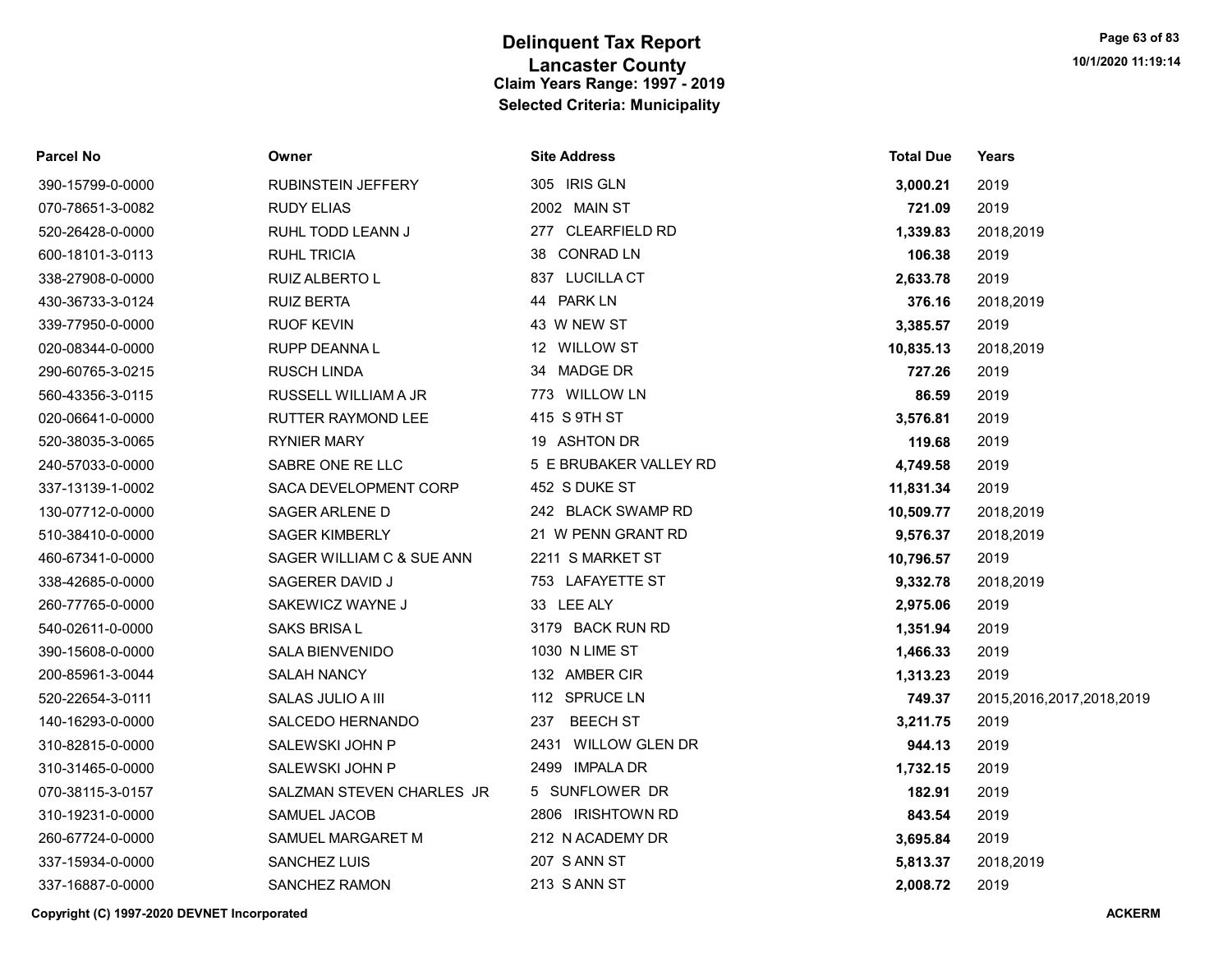| <b>Parcel No</b> | Owner                                           | <b>Site Address</b>              | <b>Total Due</b> | Years     |
|------------------|-------------------------------------------------|----------------------------------|------------------|-----------|
| 310-48267-0-0000 | SANCHEZ TRACY L                                 | 233 SOUTHRIDGE DR                | 3,384.47         | 2018,2019 |
| 337-96863-0-0000 | SANTANA JAMIL                                   | 210 S ANN ST                     | 8,190.32         | 2018,2019 |
| 337-26952-0-0000 | <b>SANTANA JESUS</b>                            | 462 S ANN ST                     | 2,035.99         | 2019      |
| 300-66965-3-0034 | SANTIAGO- FERNANDEZ SONIA                       | 4047 COLUMBIA AVE 3              | 125.94           | 2019      |
| 520-22654-3-0055 | SAPP SR MICHAEL A                               | 306 POPLAR LN                    | 58.59            | 2019      |
| 110-54817-0-0000 | SAUNDERS JAMES R III                            | <b>MANOR ST</b><br>424           | 3,892.60         | 2018,2019 |
| 290-44699-0-0000 | SAWYER NORMAN R                                 | 1721 RIDGEVIEW AVE               | 9,072.36         | 2018,2019 |
| 110-92520-0-0000 | <b>SCARBERRY DANIEL D</b>                       | 121 AVENUE H                     | 3,119.23         | 2019      |
| 380-52357-0-0000 | SCHAEFFER JOYCE                                 | KINSEYVILLE RD<br>208            | 512.06           | 2019      |
| 338-09334-0-0000 | <b>SCHEBLER WILLIAM J</b>                       | 620<br><b>MANOR ST</b>           | 1,133.20         | 2019      |
| 340-41209-0-0000 | <b>SCHEID ANDREW T</b>                          | 4 GRANDVIEW AVE                  | 3,271.39         | 2019      |
| 340-55250-0-0000 | <b>SCHEID ANDREW T</b>                          | <b>MILLERSVILLE PIKE</b><br>1330 | 3,081.38         | 2019      |
| 410-09308-0-0000 | <b>SCHEID ANDREW T</b>                          | <b>BLUE ROCK RD</b><br>321       | 6,839.10         | 2019      |
| 410-31740-0-0000 | <b>SCHEID ANDREW T</b>                          | OLD BLUE ROCK RD<br>321          | 4,745.52         | 2019      |
| 410-20071-0-0000 | <b>SCHEID MELANIE B</b>                         | <b>NURSERY LN</b><br>28          | 2,714.85         | 2019      |
| 410-34659-0-0000 | <b>SCHEID MELANIE B</b>                         | 2209 TEMPLE AVE                  | 2,182.50         | 2019      |
| 410-41378-0-0000 | <b>SCHEID MELANIE B</b>                         | 2207 TEMPLE AVE                  | 2,240.26         | 2019      |
| 440-42173-0-0000 | <b>SCHEID MELANIE B</b>                         | 20 PILGRIM DR                    | 3,530.35         | 2019      |
| 510-40032-0-0000 | <b>SCHEID MELANIE B</b>                         | <b>MARTICVILLE RD</b><br>157     | 12,410.51        | 2019      |
| 334-58567-0-0000 | SCHEID REAL ESTATE HOLDINGS LLC 121 S PRINCE ST |                                  | 13,756.01        | 2019      |
| 334-61811-0-0000 | SCHEID REAL ESTATE HOLDINGS LLC 131 S PRINCE ST |                                  | 9,324.69         | 2019      |
| 390-66948-1-0129 | SCHELDRUP CAROLE L                              | 129 GREENVIEW DR                 | 3,275.03         | 2019      |
| 500-40414-0-0000 | <b>SCHILLING KATRINIA</b>                       | 1230 N PENRYN RD                 | 5,064.82         | 2019      |
| 090-49113-0-0000 | <b>SCHLACK LISA D</b>                           | <b>GREENVILLE RD</b><br>930      | 1,145.46         | 2018,2019 |
| 390-82019-0-0000 | SCHLAUCH KENNETH E & BETTY J                    | <b>JACKSON ST</b><br>228         | 1,739.77         | 2019      |
| 110-93075-0-0000 | SCHLOSSMAN CECELIA ANN                          | SPRUCE ST<br>1035                | 1,290.01         | 2019      |
| 310-64810-0-0000 | SCHLOSSMAN NEIL B & MONA R                      | 17 WILLOWDALE DR                 | 1,028.82         | 2019      |
| 336-22383-0-0000 | <b>SCHMID KYLE D</b>                            | PARK AVE<br>603                  | 10,452.77        | 2019      |
| 410-98542-3-0347 | <b>SCHMIDT JOHN &amp; TRACEY</b>                | 107 CLEARFIELD CT E              | 638.11           | 2019      |
| 200-96738-3-0033 | <b>SCHMIDT RICHARD &amp; NANCY</b>              | 12 TERRIE LN                     | 527.93           | 2019      |
| 600-69310-3-0062 | <b>SCHORNER EDWARD G</b>                        | 27<br>OPAL DR                    | 614.12           | 2018.2019 |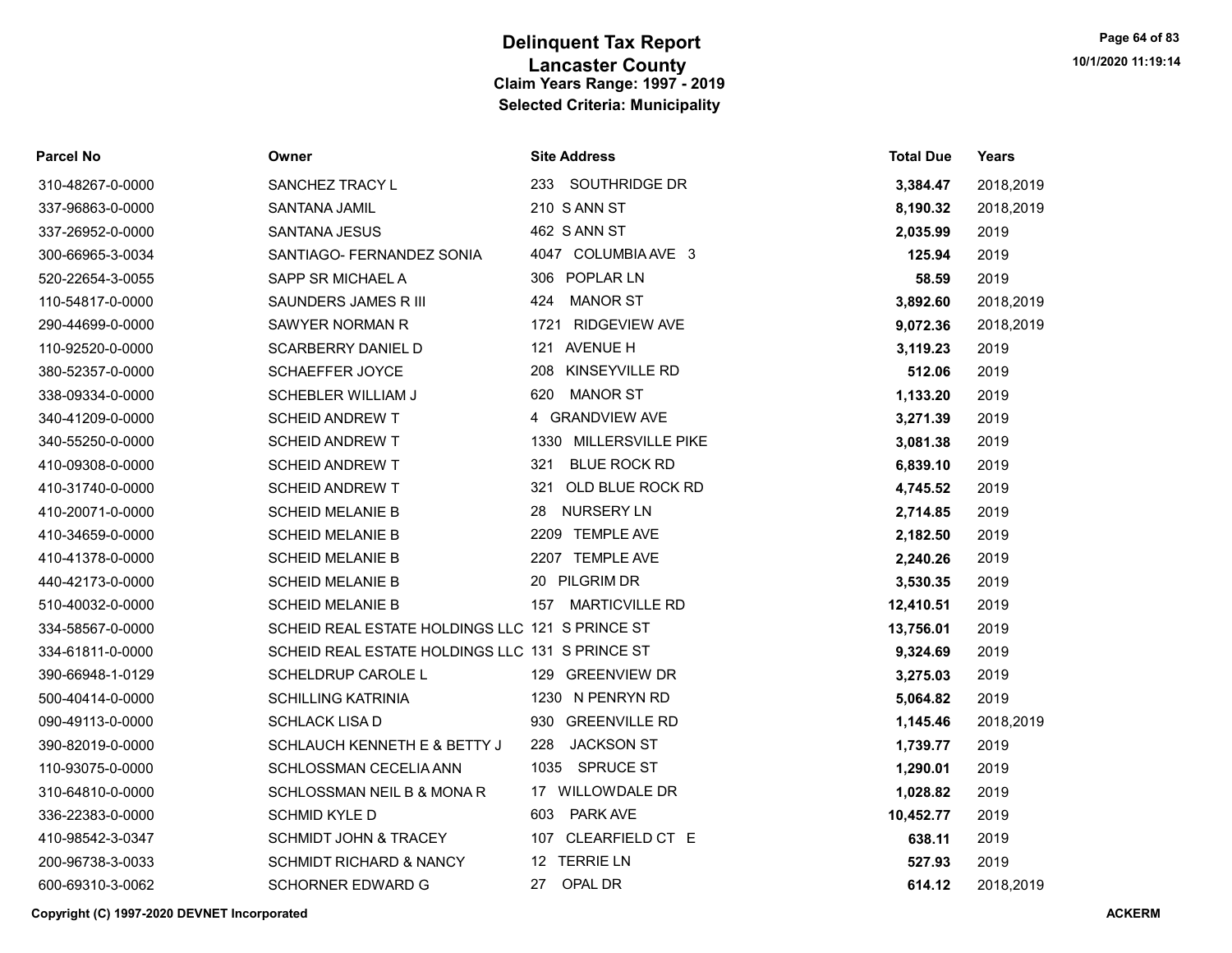| <b>Parcel No</b> | Owner                                             | <b>Site Address</b>   | <b>Total Due</b> | Years                        |
|------------------|---------------------------------------------------|-----------------------|------------------|------------------------------|
| 400-89432-0-0000 | SCHREIBER JOHN W JR & VERONICA 419 W FERDINAND ST |                       | 4,578.44         | 2018,2019                    |
| 338-32494-0-0000 | <b>SCHULTZ GARY W</b>                             | 657 HEBRANK ST        | 1,415.54         | 2019                         |
| 336-54984-0-0000 | SCHUMACHER WILLIAM H                              | 719 N LIME ST         | 5,389.67         | 2019                         |
| 337-69470-0-0000 | <b>SCHUSKO MARILYN A</b>                          | 630 E KING ST         | 7,815.66         | 2018,2019                    |
| 337-71087-0-0000 | SCHUSKO MARILYN A                                 | 630 1/2 E KING ST     | 836.88           | 2018,2019                    |
| 337-77291-0-0000 | <b>SCHUSKO MARILYN A</b>                          | 636 REAR E KING ST    | 906.97           | 2018,2019                    |
| 390-26602-0-0000 | SCHWARTZ RONALD W                                 | 1984 NEW HOLLAND PIKE | 1,606.47         | 2019                         |
| 600-18101-3-0142 | <b>SCHWEBEL RANDY</b>                             | 167 WEIDLER LN        | 231.31           | 2018,2019                    |
| 270-04582-3-0002 | <b>SCOTT MARCELLA</b>                             | 883 E MAIN ST 23      | 953.29           | 2018,2019                    |
| 338-63216-0-0000 | <b>SCOTT WILLIAM T</b>                            | 1019 HAGER ST         | 4,412.72         | 2019                         |
| 410-88467-0-0000 | SCOVISH PEEL ROBERTA E                            | 3716 COLUMBIA AVE     | 638.81           | 2019                         |
| 450-36201-0-0000 | <b>SCRAGGS DORIS JEAN</b>                         | 315 LOCUST LN         | 9,627.31         | 2011,2012,2013,2014,2015,*** |
| 040-44820-0-0000 | <b>SEAMAN STEVEN S</b>                            | 150 ABBEY LN          | 3,293.55         | 2019                         |
| 300-37824-0-0000 | SEBER DAVID M                                     | 3145 GREENRIDGE DR    | 4,590.78         | 2019                         |
| 337-98778-0-0000 | <b>SEDA JOSEPH</b>                                | 744 S LIME ST         | 2,019.85         | 2019                         |
| 110-63043-0-0000 | SEDLAK RONALD F & MARY T                          | 933 SPRUCE ST         | 1,418.52         | 2019                         |
| 290-22521-3-0070 | <b>SEGARRA BRENDALY</b>                           | 37 DUO DR             | 249.90           | 2018,2019                    |
| 230-40283-3-0082 | SEIBERT WILLIAM E                                 | 125 DAWN ST           | 262.65           | 2019                         |
| 338-19940-0-0000 | SEIDEL KARL D                                     | 204 PEARL ST          | 8,512.12         | 2018,2019                    |
| 010-59713-0-0000 | SEIFRIT ROBERT J JR & AMY L                       | 216 BLACKHORSE RD     | 4,803.07         | 2019                         |
| 160-90825-0-0000 | SEITZ JOHN E & YVONNE H                           | 1130 TURNPIKE RD      | 2,949.82         | 2019                         |
| 500-18043-5-0006 | <b>SELECT SECURITY</b>                            | 596 FIRE TOWER RD     | 773.15           | 2018,2019                    |
| 170-37300-0-0000 | SEMPER FI TRUCK & AUTO LLC                        | 1 FOUR PINES RD       | 352.02           | 2019                         |
| 390-24507-0-0000 | SENSENICH PROPELLER SERVICE IN 519 AIRPORT RD     |                       | 39,791.47        | 2018,2019                    |
| 190-60170-0-0000 | SENSENIG BARRY J                                  | 300 WISSLER RD        | 2,058.84         | 2018                         |
| 260-77312-0-0000 | <b>SENSENIG BRYAN S</b>                           | 19 E WALNUT ST        | 2,305.75         | 2019                         |
| 600-33031-0-0000 | <b>SENSENIG HARRY M</b>                           | 1418 BRUNNERVILLE RD  | 3,303.28         | 2019                         |
| 020-64600-0-0000 | <b>SENSENIG LINDA D</b>                           | 210 S 9TH ST          | 1,478.61         | 2019                         |
| 333-67667-0-0000 | SERRANO JUAN & SARA A                             | 317 PERSHING AVE      | 5,410.96         | 2019                         |
| 290-60765-3-0205 | <b>SERRANO MIGUEL</b>                             | 77 MADGE DR           | 226.37           | 2019                         |
| 110-90491-0-0000 | SETTLE SARAH M                                    | 470 REAR MANOR ST     | 6,899.50         | 2018.2019                    |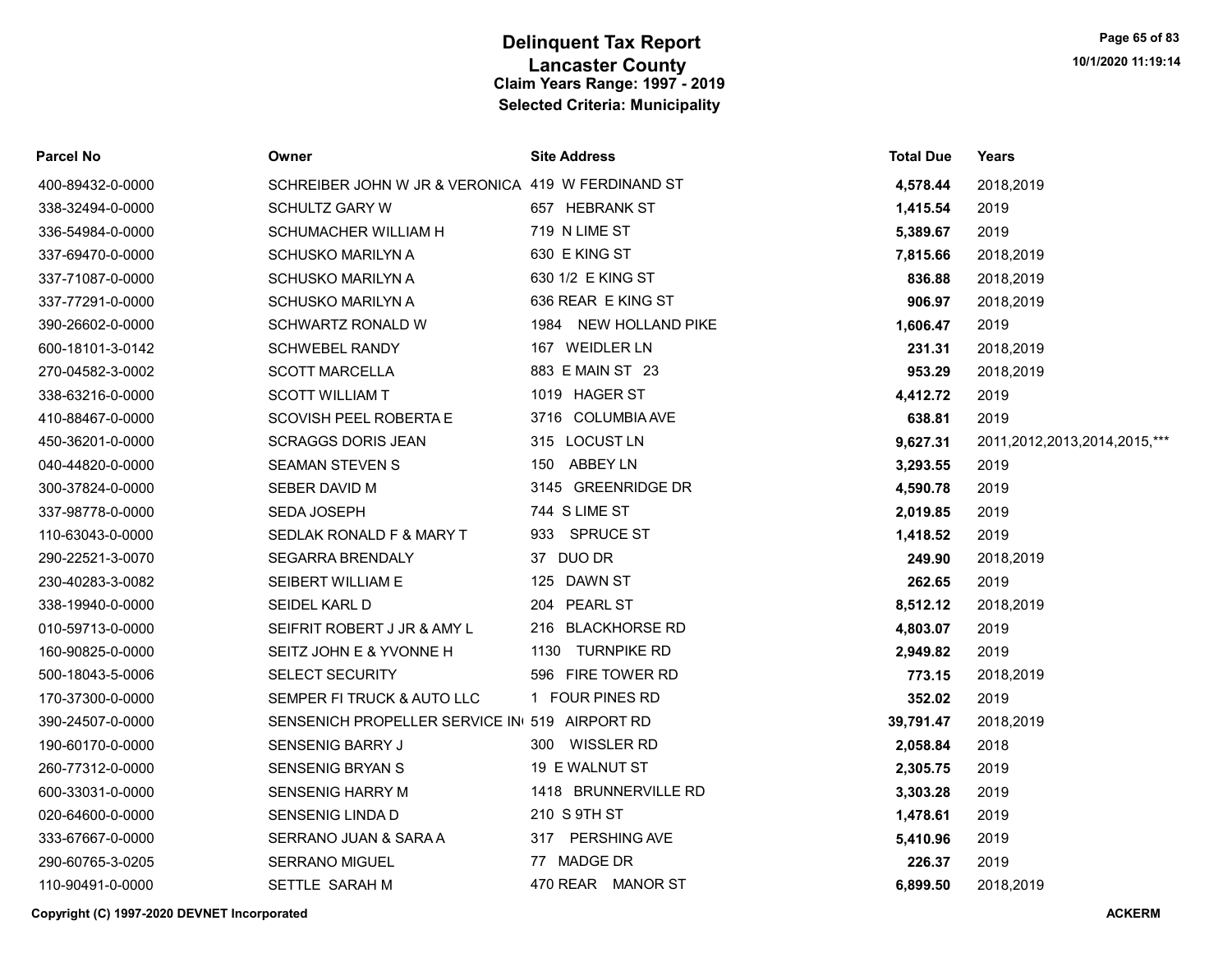| Parcel No        | Owner                   | <b>Site Address</b>           | <b>Total Due</b> | Years     |
|------------------|-------------------------|-------------------------------|------------------|-----------|
| 410-98542-3-0454 | SETTLE ROBERT C JR      | 104 BENT PINE CT S            | 1,704.37         | 2018,2019 |
| 300-31341-0-0000 | SFT HOLDINGS LLC        | 3992 LOCUST GROVE RD          | 77.72            | 2018      |
| 310-98243-3-0210 | SHAAB JESSICA L         | 774 NANCY LN                  | 80.87            | 2019      |
| 310-98243-3-0296 | SHAAB KEVIN M           | 737 NANCY LN                  | 197.80           | 2019      |
| 334-23570-0-0000 | SHADE JR RAYMOND JOSEPH | <b>HAGER ST</b><br>23         | 1,041.03         | 2019      |
| 334-27578-0-0000 | SHADE JR RAYMOND JOSEPH | <b>HAGER ST</b><br>17         | 191.84           | 2019      |
| 110-55261-0-0000 | SHADE RAYMOND J         | <b>UNION ST</b><br>308        | 2,483.00         | 2019      |
| 450-68623-3-0010 | <b>SHAFFER DENNIS</b>   | 454 W MAIN ST LOT 3 LOT 3     | 79.25            | 2019      |
| 600-47069-0-0000 | SHAFFER ERNEST JR       | 1455 DRIDGE HILL RD           | 5,192.74         | 2019      |
| 600-18101-3-0230 | <b>SHAFFER JAMES A</b>  | 162 WEIDLER LN                | 1,896.86         | 2018,2019 |
| 270-04204-0-0000 | SHAFFER JUSTIN A        | 15 ACORN CT                   | 492.68           | 2019      |
| 500-15612-0-0000 | SHAHAT JACQUELINE ANN   | WOOD DUCK DR<br>535           | 7,054.65         | 2018,2019 |
| 460-24649-0-0000 | SHANK JOHN E            | 345<br>OLD HERSHEY RD         | 3,005.56         | 2019      |
| 160-50772-0-0000 | SHANK LLOYD E JR        | <b>HARRISBURG AVE</b><br>1954 | 7,864.44         | 2018,2019 |
| 460-67668-3-0002 | SHAUB DEBRA J           | 349 RADIO RD UNIT 9           | 75.06            | 2019      |
| 500-22097-0-0000 | SHAUB DIANA L           | WOOD DUCK DR<br>557           | 7,268.89         | 2018,2019 |
| 460-67668-3-0060 | SHAUB LEAH J            | 349 RADIO RD LOT 13           | 154.36           | 2019      |
| 110-51300-0-0000 | SHAUB SCOTT ALLAN       | 250 N SECOND ST               | 7,248.84         | 2018,2019 |
| 370-33742-0-0000 | SHEAFFER THOMAS E JR &  | 162 E FRONT ST                | 7,652.42         | 2018,2019 |
| 338-85509-0-0000 | SHEAFFER ZACHARY J      | 713 UNION ST                  | 11,917.67        | 2018,2019 |
| 338-93605-0-0000 | SHEAFFER ZACHARY J      | 709 UNION ST                  | 1,113.94         | 2018,2019 |
| 090-83585-0-0000 | SHEIDY PAULA            | 75 S RIDGE RD                 | 657.27           | 2019      |
| 337-68856-0-0000 | SHELL WILLIE E          | 219 S MARSHALL ST             | 4,439.78         | 2018,2019 |
| 400-07327-0-0000 | SHELLEY GREGORY J       | 127 S OAK ST                  | 8,540.39         | 2018,2019 |
| 110-58272-0-0000 | SHELLEY JAY M           | 17 S SECOND ST                | 4,396.45         | 2018,2019 |
| 400-14747-0-0000 | SHELLEY JAY M           | 135 S OAK ST                  | 10,072.02        | 2018,2019 |
| 400-59860-0-0000 | SHELLEY JAY M           | 76 CRESCENT DR                | 9,904.91         | 2018,2019 |
| 400-89703-0-0000 | SHELLEY JAY M           | 232 E FERDINAND ST            | 5,184.78         | 2018,2019 |
| 540-59310-0-0000 | SHELLEY JAY M           | CIDER PRESS RD LOT 3          | 4,102.50         | 2018,2019 |
| 540-62721-0-0000 | SHELLEY JAY M           | 2067 N COLEBROOK RD           | 7,080.04         | 2018,2019 |
| 400-02826-0-0000 | SHELLEY JAY M           | 235 E FERDINAND ST            | 2.137.19         | 2019      |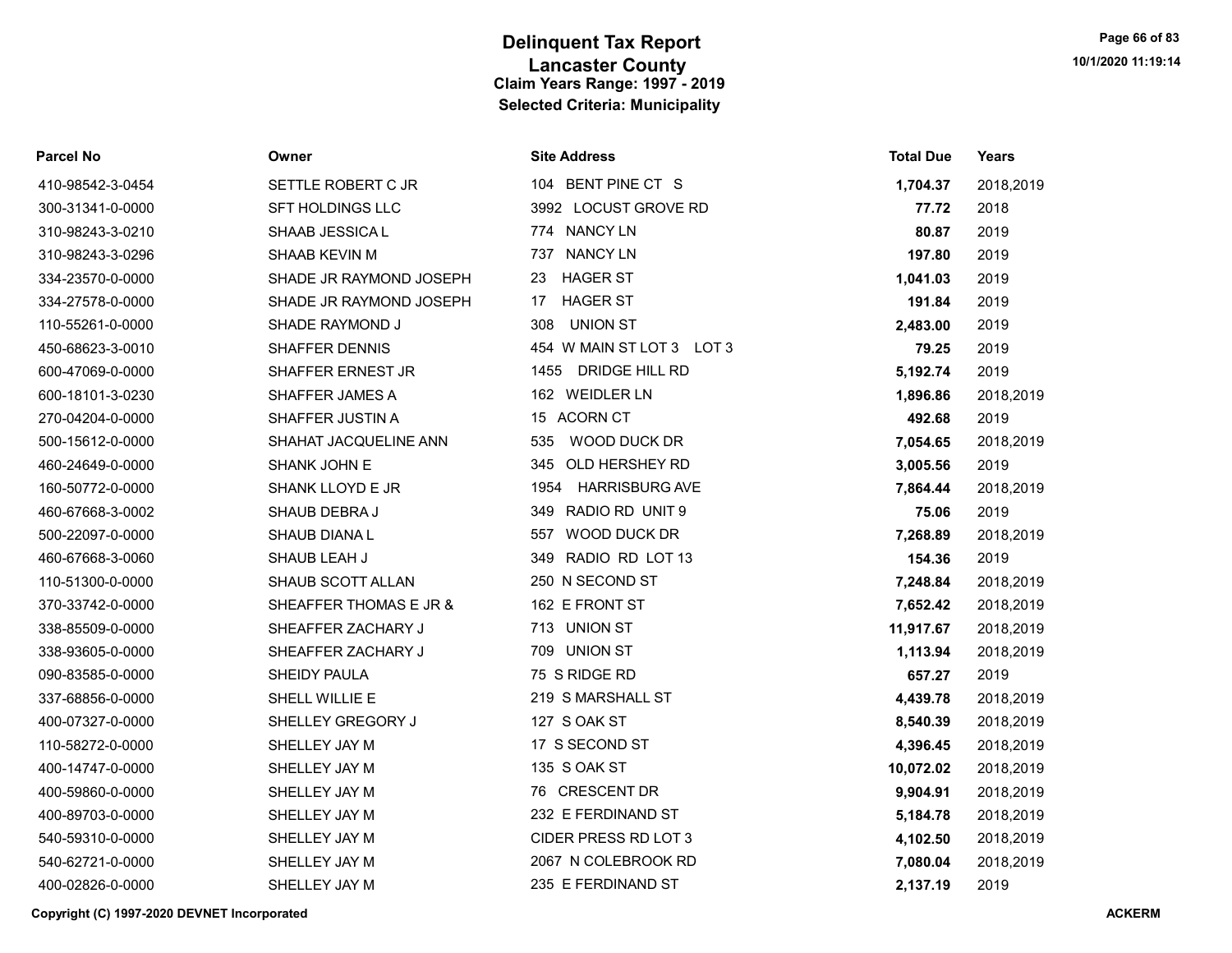| <b>Parcel No</b> | Owner                                               | <b>Site Address</b>            | <b>Total Due</b> | Years     |
|------------------|-----------------------------------------------------|--------------------------------|------------------|-----------|
| 400-07672-0-0000 | SHELLEY JAY M                                       | 35 N OAK ST                    | 4,402.48         | 2018,2019 |
| 400-11307-0-0000 | SHELLEY JAY M                                       | 237 E FERDINAND ST             | 5,044.78         | 2018,2019 |
| 400-44136-0-0000 | SHELLEY JAY M                                       | 108 E MILL ST                  | 14,366.29        | 2018,2019 |
| 400-55559-0-0000 | SHELLEY JAY M                                       | 677 W HIGH ST                  | 6,609.04         | 2018,2019 |
| 400-57435-0-0000 | SHELLEY JAY M                                       | 101 E MILL ST                  | 1,780.92         | 2018,2019 |
| 400-60186-0-0000 | SHELLEY JAY M                                       | 109 E MILL ST                  | 7,881.87         | 2018,2019 |
| 400-94241-0-0000 | SHELLEY JAY M                                       | 234 E FERDINAND ST             | 6,964.74         | 2018,2019 |
| 540-84328-0-0000 | SHELLEY JAY M                                       | 2049 N COLEBROOK RD            | 11,320.45        | 2018,2019 |
| 600-67612-0-0000 | SHELLEY JAY M                                       | OWL HILL RD<br>29              | 5,705.48         | 2018,2019 |
| 600-73784-0-0000 | SHELLEY JAY M                                       | 31 OWL HILL RD                 | 8,428.00         | 2018,2019 |
| 340-51111-0-0000 | SHELLEY WANDA F                                     | 917 S PRINCE ST                | 10,420.97        | 2019      |
| 340-52764-0-0000 | SHELLEY WANDA F                                     | <b>WILLOW STREET PIKE</b>      | 3,216.68         | 2019      |
| 460-01618-0-0000 | SHELLY BETSY                                        | <b>SCHWANGER RD</b><br>761     | 3,694.08         | 2018,2019 |
| 430-52311-0-0000 | SHENIGO ANDREW T JR & MARGARE' 1787 RAWLINSVILLE RD |                                | 2,325.00         | 2019      |
| 290-66726-0-0000 | SHENK MICHAEL L                                     | 37 SOUTH AVE                   | 2,427.08         | 2019      |
| 310-98243-3-0154 | SHEPPARD LINDA E                                    | 879 GAIL PL                    | 241.34           | 2019      |
| 338-57075-0-0000 | SHERTZER JOAN E                                     | 1219 WABANK RD                 | 3,967.47         | 2019      |
| 390-49719-0-0000 | SHIFFER RONALD L                                    | 462 REVERE RD                  | 2,394.80         | 2019      |
| 430-55486-0-0000 | SHIFFER RONALD L                                    | <b>BRIDGE VALLEY RD</b><br>699 | 1,911.29         | 2019      |
| 120-97654-0-0000 | SHIFFER RONALD L & DIANNE M                         | <b>RIVER CORNER RD</b><br>138  | 2,502.41         | 2019      |
| 460-67668-3-0061 | SHIFFLETT DOUGLAS E                                 | RADIO RD LOT 5<br>349          | 221.77           | 2019      |
| 480-41549-0-0000 | SHINDLE JANET L                                     | 228 WECAF RD                   | 4,987.62         | 2018,2019 |
| 430-25477-0-0000 | SHIPMAN RICHARD A & DIANE F                         | DEN MAR DR<br>97               | 4,523.59         | 2019      |
| 080-61403-3-0076 | <b>SHIRK CHRISTOPHER</b>                            | 2 FREEMAN DR                   | 123.79           | 2019      |
| 080-19755-0-0000 | SHIRK DARLENE F                                     | <b>WEAVER RD</b><br>78         | 5,938.85         | 2019      |
| 090-79702-0-0000 | <b>SHIRK EMMAL</b>                                  | N RIDGE RD<br>455              | 2,831.06         | 2019      |
| 540-54407-0-0000 | <b>SHIRK FAY</b>                                    | <b>RIFE RUN RD</b><br>498      | 2,683.23         | 2019      |
| 130-03421-0-0000 | SHIVE EDDIE D                                       | 2450 RIVER RD                  | 3,350.17         | 2018,2019 |
| 130-84745-0-0000 | SHIVE EDDIE D                                       | 2456<br><b>RIVER RD</b>        | 2,403.99         | 2018,2019 |
| 600-30458-0-0000 | SHOFF EDWARD C & PATRICIA A                         | 2060<br><b>MAIN ST</b>         | 3,449.93         | 2019      |
| 430-36733-3-0044 | SHOFF RICHARD L                                     | 3 PARK LN                      | 205.91           | 2019      |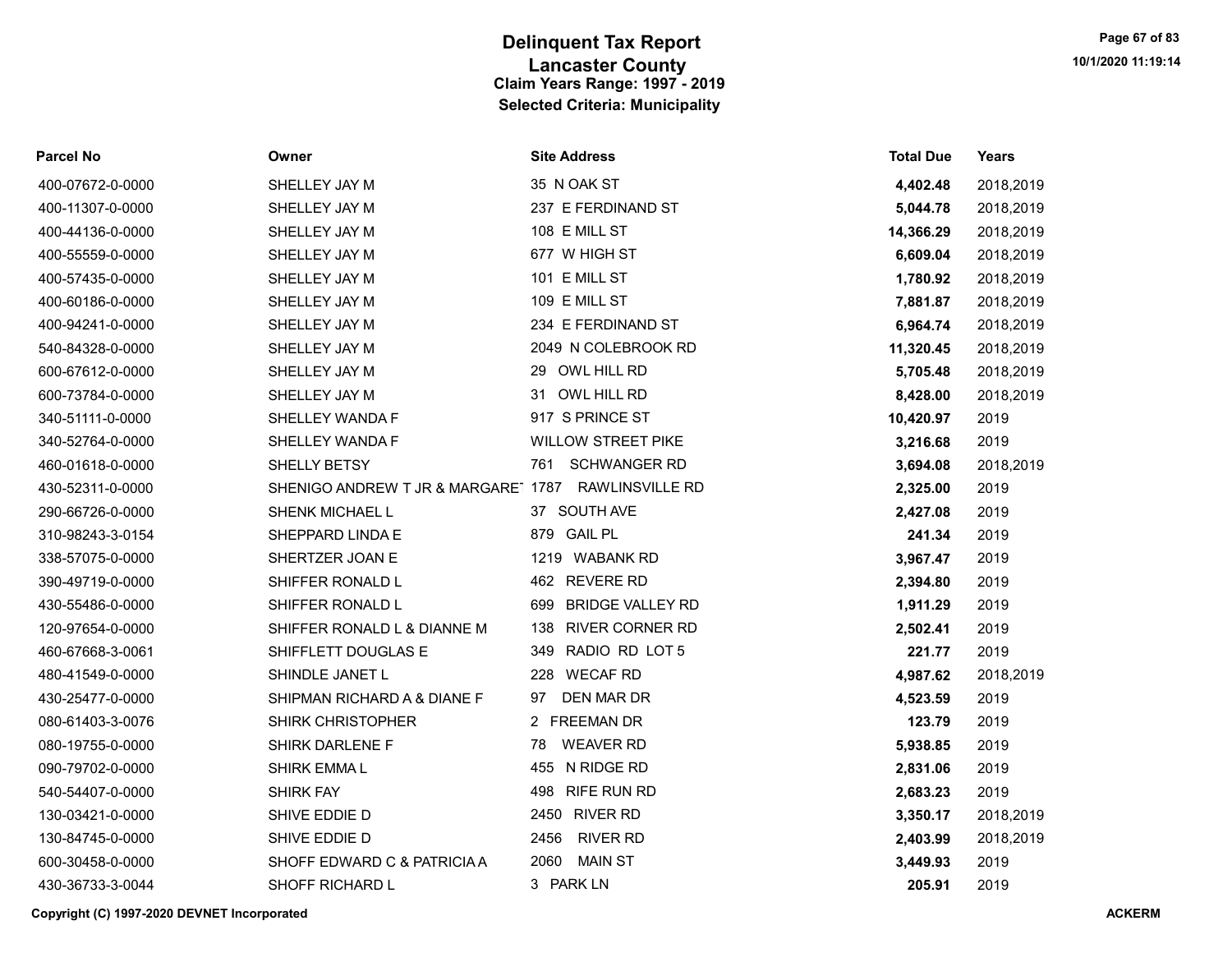| Parcel No        | Owner                          | <b>Site Address</b>              | <b>Total Due</b> | Years          |
|------------------|--------------------------------|----------------------------------|------------------|----------------|
| 300-86053-0-0000 | SHOOK M GREGORY & RALEIGH J    | 2500 IRONVILLE PIKE              | 4,590.78         | 2019           |
| 080-09760-3-0009 | SHOPE ERIC CLAYTON             | 32 DENISE LN 17522               | 93.83            | 2019           |
| 336-51015-0-0000 | SHOPF KATHLEEN T               | 227 N SHIPPEN ST                 | 2,621.35         | 2019           |
| 460-67668-3-0154 | SHORTT TONY L                  | 349 RADIO RD LOT 31 LOT 31       | 1,588.92         | 2019           |
| 540-84656-0-0000 | SHREE PUNIT LLC                | 2764 LEBANON RD                  | 74,632.25        | 2019           |
| 110-52809-0-0000 | SHUE AMY L                     | 742 PLANE ST                     | 6,559.03         | 2018,2019      |
| 190-44924-0-0000 | SHULTZ CHARLES F JR & RUTH L   | <b>OVERLYS GROVE RD</b>          | 4,533.32         | 2018,2019      |
| 410-79728-0-0000 | SHULTZ ELIZABETH J             | 2000 HEMLOCK RD                  | 5,748.12         | 2018,2019      |
| 340-75230-0-0000 | SHULTZ ROSEANNE M              | 205 S CONESTOGA DR               | 6,937.30         | 2018,2019      |
| 410-37180-0-0000 | SHULTZ STEVEN C & ELIZABETH J  | 258 HAWTHORNE DR                 | 3,990.41         | 2018,2019      |
| 190-74855-0-0000 | <b>SHULTZ TIM</b>              | 736 S CUSTER AVE                 | 5,085.99         | 2018,2019      |
| 430-54705-0-0000 | SHUTT RANDY L & SHERYL L       | 510 BRIDGE VALLEY RD             | 2,267.95         | 2019           |
| 090-68588-0-0000 | SIBOLD AMBER LANGE             | 3304 YELLOW MOUNTAIN RD          | 141.38           | 2019           |
| 290-60765-3-0218 | SILVA JOSE                     | 40 MADGE DR                      | 2,993.56         | 2017,2018,2019 |
| 460-67668-3-0029 | SIMIONE JOHN                   | 349 RADIO RD LT 10               | 373.20           | 2018,2019      |
| 190-54897-3-0154 | SIMMERS CLINTON WADE           | 31 DARYL LN                      | 1,215.42         | 2019           |
| 390-69879-0-0000 | SIMMONS LEE                    | 69 BARRE DR                      | 3,130.22         | 2019           |
| 334-85618-0-0000 | SIMMS MARK S                   | 616 S PRINCE ST                  | 1,412.22         | 2019           |
| 337-98343-0-0000 | SIMMS SANDRA N                 | 1023 S DUKE ST                   | 1,434.89         | 2019           |
| 390-60759-0-0000 | SIMPSON ANDREW J               | 1034 EDGEMOOR CT                 | 3,040.00         | 2019           |
| 333-12024-0-0000 | SIMS CAROL L                   | 223 CHURCH ST                    | 2,266.13         | 2019           |
| 110-93518-0-0000 | SINGLETON MARC T &             | 364 S THIRD ST                   | 2,198.27         | 2018,2019      |
| 470-71769-0-0000 | SIPE JEFFREY M                 | 401 E NEW ST                     | 4,155.46         | 2019           |
| 160-66324-0-0000 | SIRK JOELLE B                  | 1815 ZEAGER RD                   | 5,375.19         | 2019           |
| 200-42707-0-0000 | SISLER CHRISTOPHER T & BRIDGET | 1185 SHEEP HILL RD               | 3,755.87         | 2019           |
| 410-31107-0-0000 | <b>SKAGGS SANDRA J</b>         | 1521 MANOR BLVD                  | 6,379.25         | 2018,2019      |
| 560-44361-0-0000 | SKOWOOD KENNETH                | 530 CAMBRIDGE RD                 | 2,858.08         | 2018,2019      |
| 338-93940-0-0000 | SKOWOOD NATHAN R               | UNION ST<br>726                  | 1,870.35         | 2019           |
| 130-07109-0-0000 | <b>SLIKER JAMES D</b>          | 1414 AMOSITE RD                  | 395.02           | 2019           |
| 090-57929-0-0000 | SMALTZ JAY A                   | <b>HORSESHOE TRAIL RD</b><br>395 | 5,176.17         | 2019           |
| 080-56480-0-0000 | SMITH ALAN P & DONNA L         | 1262 W SWARTZVILLE RD            | 8,551.68         | 2018.2019      |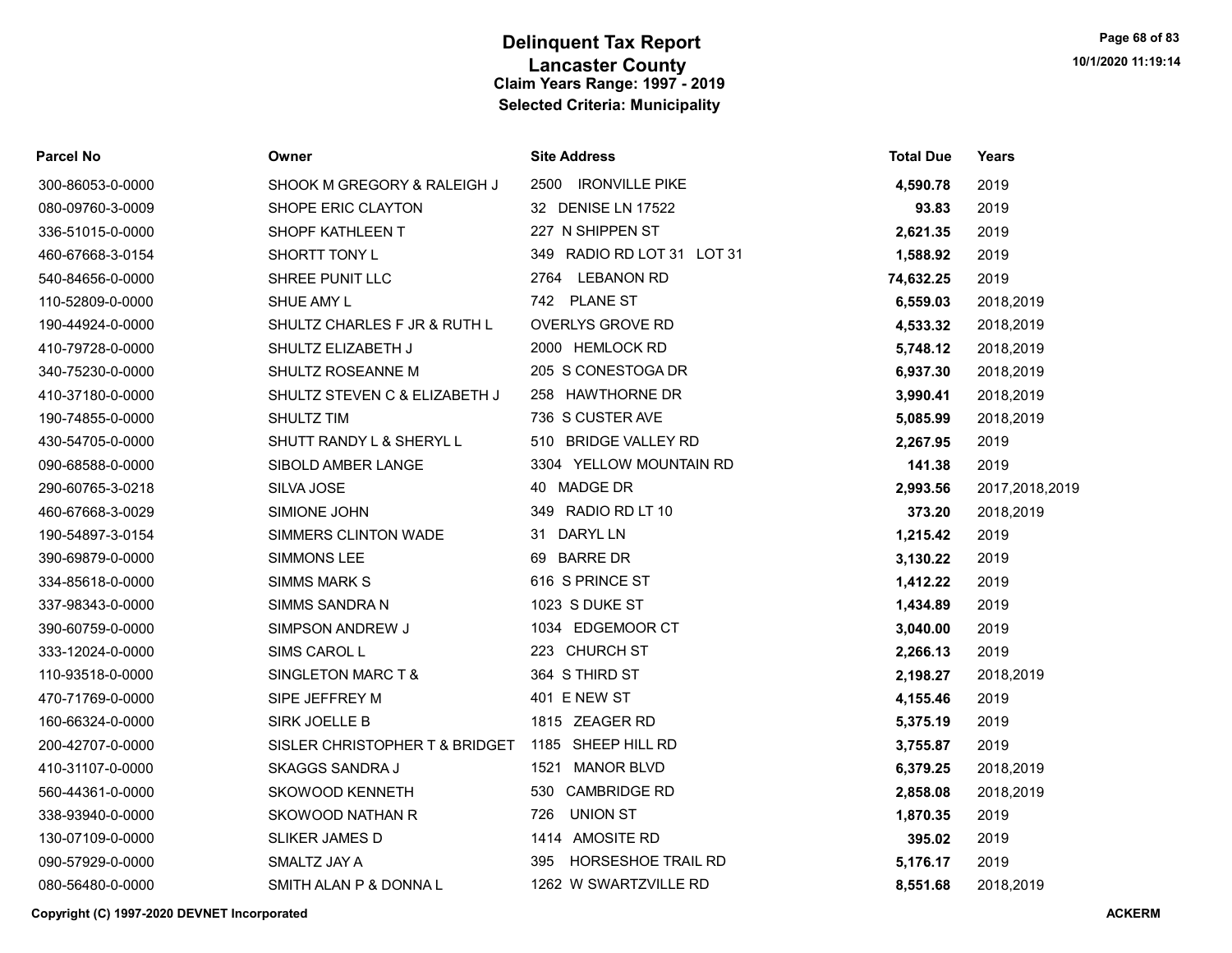| <b>Parcel No</b> | Owner                    | <b>Site Address</b>            | <b>Total Due</b> | Years                    |
|------------------|--------------------------|--------------------------------|------------------|--------------------------|
| 332-89866-0-0000 | <b>SMITH CRAIG P</b>     | 503 E KING ST                  | 1,946.08         | 2019                     |
| 335-30476-0-0000 | <b>SMITH CRAIG P</b>     | 815 COLUMBIA AVE               | 3,298.52         | 2019                     |
| 337-95415-0-0000 | SMITH CRAIG P            | 649 EAST END AVE               | 3,448.90         | 2019                     |
| 337-96388-0-0000 | SMITH CRAIG P            | 19 S ANN ST                    | 4,206.70         | 2019                     |
| 337-97624-0-0000 | <b>SMITH CRAIG P</b>     | 25 S ANN ST                    | 3,132.15         | 2019                     |
| 338-57167-0-0000 | <b>SMITH CRAIG P</b>     | 546 FIRST ST                   | 1,942.64         | 2019                     |
| 338-66840-0-0000 | <b>SMITH CRAIG P</b>     | 210 RUBY ST                    | 4,405.37         | 2019                     |
| 338-78687-0-0000 | <b>SMITH CRAIG P</b>     | 32 LAUREL ST                   | 1,583.95         | 2019                     |
| 334-36660-0-0000 | <b>SMITH CRAIG P</b>     | 743 BEAVER ST                  | 787.68           | 2019                     |
| 110-38606-0-0000 | SMITH DANIEL D           | 234 UNION ST                   | 3,500.58         | 2018,2019                |
| 510-96524-3-0011 | SMITH DONALD & CATHERINE | 3033 WILLOW STREET PK          | 48.99            | 2019                     |
| 400-71195-0-0000 | SMITH ELEANOR F          | 124 S LINDEN ST                | 13,912.66        | 2018,2019                |
| 070-20647-0-0000 | <b>SMITH GLEN</b>        | 965 HOPE AVE                   | 1,748.88         | 2019                     |
| 339-75966-0-0000 | <b>SMITH INGRID</b>      | 336 W JAMES ST                 | 1,563.52         | 2019                     |
| 260-15368-0-0000 | SMITH JOHN M & TINA L    | OLD MILL RD<br>127             | 8,330.07         | 2018,2019                |
| 460-45565-0-0000 | SMITH JOSEPH E           | <b>HERSHEY RD</b><br>1006      | 2,317.55         | 2019                     |
| 130-74018-3-0002 | <b>SMITH KEVIN</b>       | 2379 RIVER RD                  | 246.70           | 2019                     |
| 430-28067-0-0000 | SMITH MARY JANE          | 1664<br><b>RAWLINSVILLE RD</b> | 283.03           | 2019                     |
| 430-63320-0-0000 | SMITH MICHAEL D          | 1020 RIVER RD                  | 1,623.14         | 2019                     |
| 430-56301-0-0000 | SMITH MICHAEL D JR       | 1010 RIVER RD                  | 4,333.52         | 2019                     |
| 336-45398-0-0000 | SMITH RAYMOND S JR       | NEW HOLLAND AVE<br>644         | 3,842.15         | 2019                     |
| 130-74018-3-0038 | SMITH SELENA             | 2379 RIVER RD LOT 37 LOT 37    | 124.68           | 2019                     |
| 080-66797-0-0000 | SMITH STEVEN R           | 655 SMOKESTOWN RD              | 4,819.49         | 2019                     |
| 080-43921-0-0000 | SMITH THOMAS J           | 87 COCALICO CREEK RD           | 5,411.60         | 2018,2019                |
| 020-60094-0-0000 | SMITH TIMOTHY H          | SPRINGCREST DR<br>11           | 3,130.61         | 2019                     |
| 110-12994-0-0000 | <b>SMITH TINA M</b>      | 210 S TENTH ST                 | 3,944.72         | 2019                     |
| 510-71725-0-0000 | SMITH TODD H             | <b>BRENNEMAN RD</b><br>271     | 5,438.30         | 2019                     |
| 390-96729-0-0000 | SMITH WILLIAM A          | 1340 GLEN MOORE CIR            | 14,503.73        | 2015,2016,2017,2018,2019 |
| 460-72304-0-0000 | SMITH WILLIAM C & LISA L | 979 N HANOVER ST               | 3,798.41         | 2019                     |
| 560-43356-3-0186 | <b>SMOKER DAVID</b>      | 723 WILLOW LN                  | 482.35           | 2019                     |
| 320-63942-0-0000 | SMUCKER PAUL S JR        | 1760 WINDY HILL RD             | 4,563.23         | 2019                     |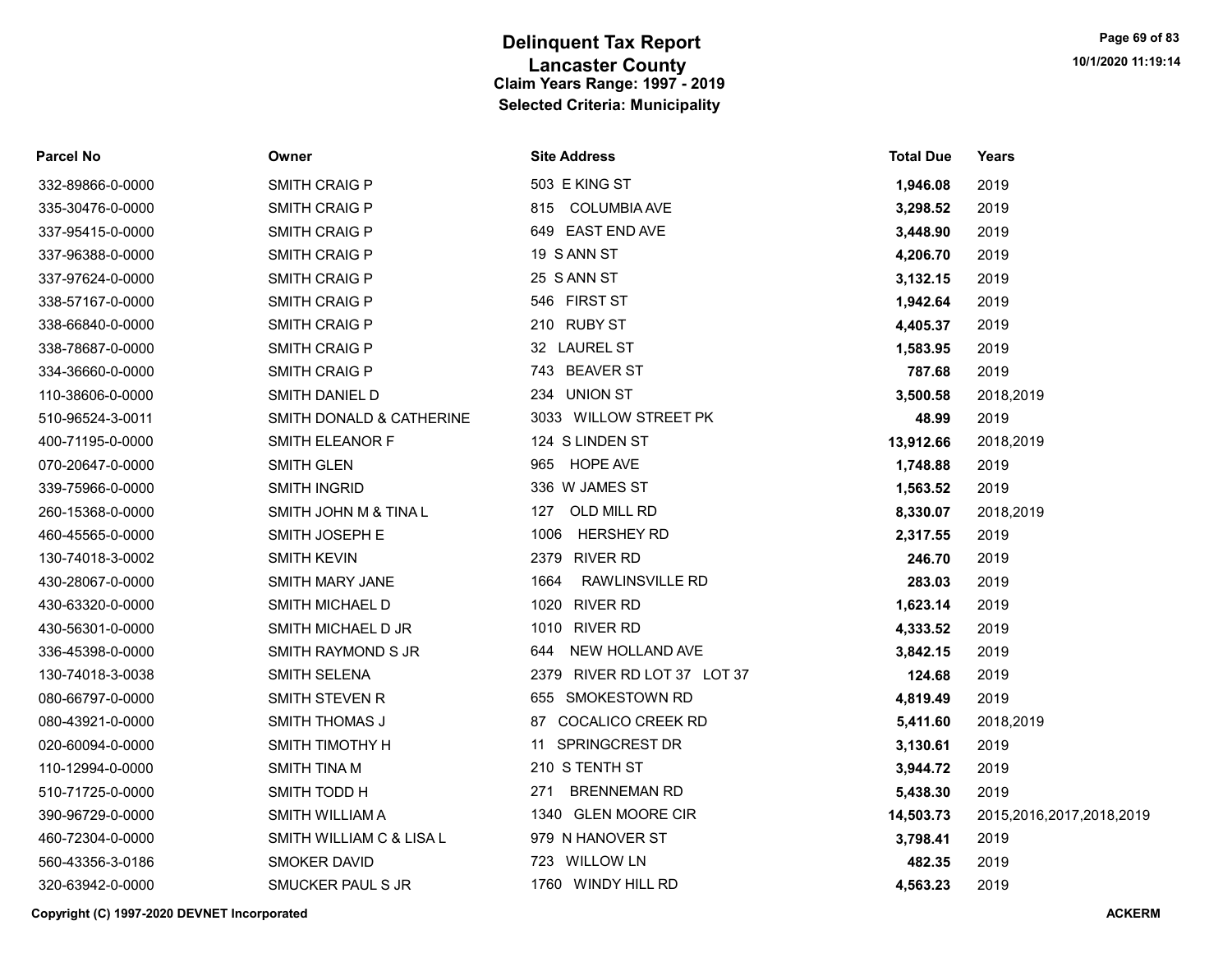| Parcel No        | Owner                        | <b>Site Address</b>          | <b>Total Due</b> | Years                             |
|------------------|------------------------------|------------------------------|------------------|-----------------------------------|
| 500-18489-0-0000 | SNADER MERLE J & JO ANN      | 1123 WHITE OAK RD            | 1,511.42         | 2019                              |
| 110-99690-0-0000 | SNYDER BRUCE R & MARGARET L  | <b>MANOR ST</b><br>649       | 1,035.84         | 2019                              |
| 390-66095-0-0000 | SNYDER DARIN J & ELIZABETH M | 1994 COPPERFIELD DR          | 7,325.66         | 2019                              |
| 540-92886-0-0000 | SNYDER KENNETH D             | 1326 BRENEMAN RD             | 1,911.32         | 2018,2019                         |
| 130-07611-0-0000 | SNYDER LORI A                | 2429 RIVER RD                | 3,158.90         | 2019                              |
| 110-99278-0-0000 | SNYDER PAUL V JR & LINDIA J  | 357 LOCUST ST                | 10,307.32        | 2019                              |
| 300-15423-0-0000 | SNYDER PAUL V JR & LINDIA J  | 2762 STEVENS SMT             | 6,551.36         | 2019                              |
| 290-60765-3-0170 | SOANES DAWN M                | 63 MADGE DR                  | 92.28            | 2019                              |
| 260-32910-0-0000 | SOCCOA ANTHONY               | 192 MORTAR LN                | 1,970.19         | 2019                              |
| 334-53818-0-0000 | SOLIS CARLOS X               | 322 S PRINCE ST              | 3,584.03         | 2018,2019                         |
| 120-08986-0-0000 | SOLLENBERGER JOHN R &        | 7368 RIVER RD                | 5,530.06         | 2019                              |
| 250-54866-0-0000 | SOLTANI GLENDA J             | 432 E PARK ST                | 2,400.94         | 2019                              |
| 080-09760-3-0013 | SORENSEN JULIE A             | 18 DEBRACIR                  | 545.87           | 2019                              |
| 270-04582-3-0047 | SOTO ANGEL                   | 883 E MAIN ST                | 630.67           | 2019                              |
| 150-62106-0-0000 | SOTO LAZARO PIEDRA           | 1265 CARMANY RD              | 7,007.37         | 2019                              |
| 410-98542-3-0211 | SOTO MAGDA IRIS              | 202 THRUSH CT N              | 137.05           | 2019                              |
| 334-43583-0-0000 | <b>SOTO MIRIAM</b>           | 742 S QUEEN ST               | 2,210.03         | 2019                              |
| 410-63294-0-0000 | SOUDER LORI E                | 2206 STRATFORD RD            | 4,377.83         | 2019                              |
| 280-04982-3-0056 | SOUTH SHELBY E               | 14 JUBILEE RD                | 79.01            | 2018                              |
| 334-73991-0-0000 | SOUTH SIDE INVESTORS LLC     | 329 S PRINCE ST              | 4,602.77         | 2018,2019                         |
| 337-47330-0-0000 | SOUTH SIDE INVESTORS LLC     | 515 WOODWARD ST              | 3,956.69         | 2018,2019                         |
| 130-03283-0-0000 | SPANG EARL H                 | 1239 AMOSITE RD              | 2,573.41         | 2019                              |
| 430-09982-0-0000 | SPEARING SAMUEL F & KIM M    | 28 CAMELIA LN                | 972.03           | 2019                              |
| 070-78651-3-0049 | SPENCER CHRISTINE            | 2002 MAIN ST                 | 458.09           | 2018,2019                         |
| 550-80120-0-0000 | SPERBER ANDREW G             | 328 CREEK RD                 | 8,320.77         | 2019                              |
| 130-74018-3-0028 | SPITLER TIMOTHY W            | 2379 RIVER RD LOT 2          | 4,812.02         | 2010, 2011, 2012, 2013, 2014, *** |
| 390-28921-0-0000 | SPLAIN DAVID G & DENISE M    | 400 GLEN RIDGE DR            | 4,480.15         | 2019                              |
| 280-47323-0-0000 | SPROUT LISA M                | ROBERT FULTON HWY            | 225.90           | 2019                              |
| 280-47323-3-0002 | SPROUT RONALD & LISA         | 521 LITTLE BRITAIN CHURCH RD | 148.73           | 2019                              |
| 370-14769-0-0000 | SPRUCE STREET STAYS LLC      | 112 S SPRUCE ST              | 3,359.59         | 2019                              |
| 410-98542-3-0032 | STAFFIERI BRIAN L            | 201 FINCH CT                 | 761.34           | 2019                              |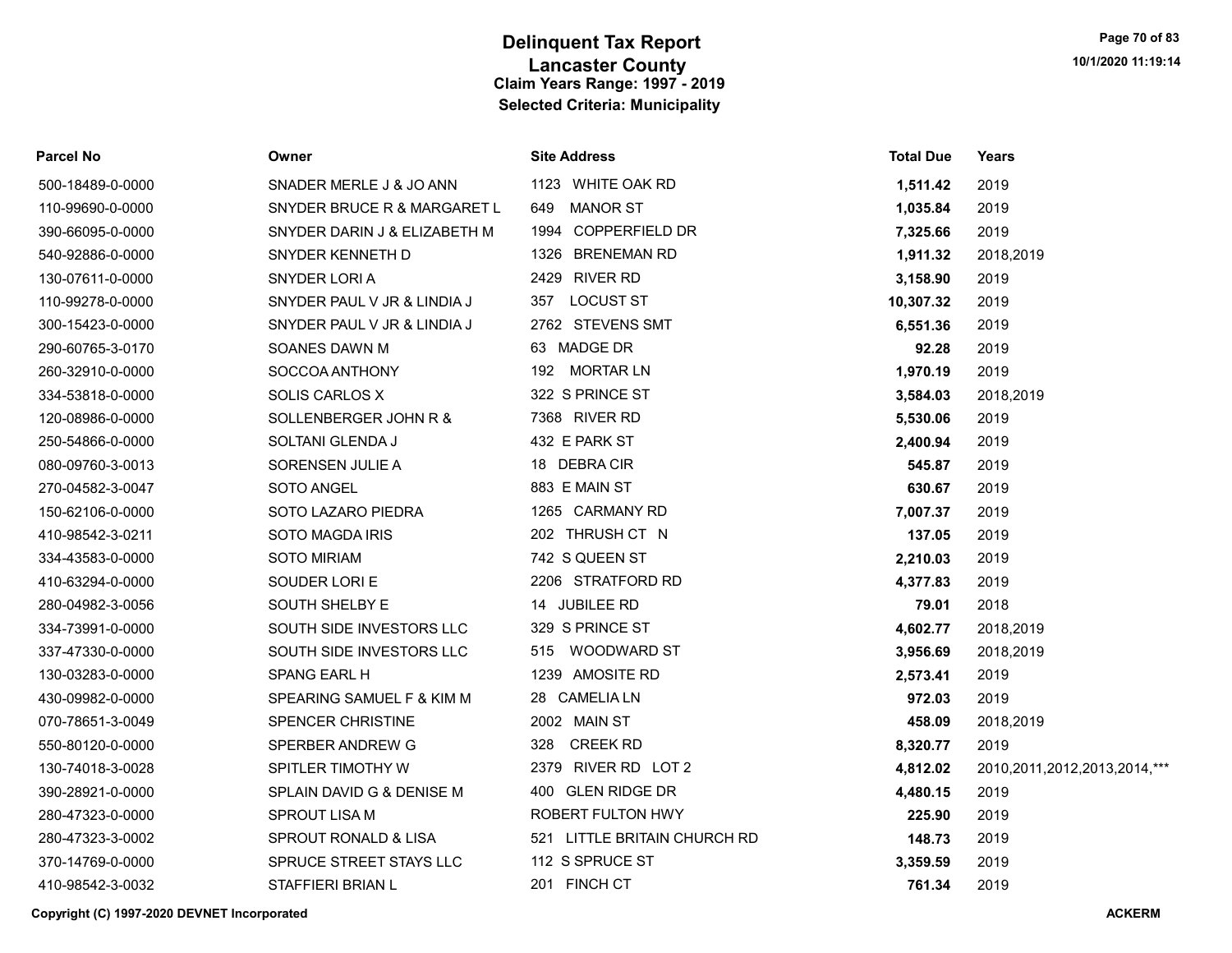| Parcel No        | Owner                         | <b>Site Address</b>            | <b>Total Due</b> | Years          |
|------------------|-------------------------------|--------------------------------|------------------|----------------|
| 390-33886-0-0000 | STAHERSKI RICKY E & CHERYL E  | 2291 BOB WHITE LN              | 2,784.70         | 2018,2019      |
| 460-75020-0-0000 | STAHL NANCY J                 | 23 WINDEMERE CT                | 3,786.33         | 2019           |
| 500-98098-3-0149 | STANLEY ELEANOR E             | PENN VALLEY VLG<br>30          | 496.43           | 2019           |
| 490-42353-0-0000 | STANLEY RANDY L & CAROL A     | <b>LINCOLN HWY E</b><br>3590   | 4,210.85         | 2019           |
| 500-98098-3-0136 | STANLEY WILLIAM CODY III      | 13 PENN VALLEY VLG             | 329.04           | 2019           |
| 336-10772-0-0000 | <b>STATES RICHARD A &amp;</b> | 733 N SHIPPEN ST               | 4,953.50         | 2019           |
| 080-07788-0-0000 | STAUFFER ARTHUR H             | 275 STEVENS RD                 | 1,077.23         | 2019           |
| 250-09713-0-0000 | STAUFFER DEBRA J              | 31 LAUREL AVE                  | 1,016.08         | 2019           |
| 290-17682-0-0000 | STAUFFER DENNIS L             | SPRING RIDGE CT<br>103         | 7,518.75         | 2018,2019      |
| 560-45427-3-0003 | STAUFFER RICHARD C            | 528 SANDMINE RD                | 545.53           | 2018,2019      |
| 400-70112-3-0005 | STAUFFER ROBERT               | 131 N WOLF ST                  | 450.07           | 2018,2019      |
| 790-52597-0-0000 | <b>STEELE LARRY M</b>         | 279 LONGFELLOW DR              | 3,842.59         | 2019           |
| 600-18101-3-0243 | <b>STEELY BRYAN</b>           | 2 EARL LN                      | 895.35           | 2019           |
| 560-43356-3-0124 | STEEN JUSTIN D                | 808 CIRCLE DR                  | 345.54           | 2019           |
| 270-20875-0-0000 | STEFFY ROBERT K & KATHLEEN O  | 306 E MOHLER CHURCH RD         | 4,633.37         | 2019           |
| 390-00664-0-0000 | STEHMAN MARSHALL H & INGRID E | 46 DELP RD                     | 7,714.78         | 2018,2019      |
| 340-10488-0-0000 | <b>STEIN EUGENE W</b>         | 23 N PRESIDENT AVE             | 3,386.69         | 2019           |
| 370-92892-0-0000 | <b>STEIN JANETLOUISE</b>      | 415 N CEDAR ST                 | 2,664.04         | 2019           |
| 600-69310-3-0063 | <b>STEIN ROBERT</b>           | JADE DR<br>17                  | 1,111.86         | 2018,2019      |
| 460-05534-3-0139 | STENINGER KRISTOPHER E        | <b>LAKEVIEW DR</b><br>68       | 886.80           | 2019           |
| 150-01239-0-0000 | STERLING DANIEL F             | 1324 DONEGAL CREEK RD          | 1,409.70         | 2019           |
| 290-22521-3-0119 | <b>STEWART BETTY</b>          | 2836 SCENIC DR                 | 103.34           | 2018,2019      |
| 337-09394-0-0000 | <b>STEWART CORNELL</b>        | 706 EAST END AVE               | 2,685.66         | 2018,2019      |
| 410-98542-3-0159 | <b>STEWART LINDA</b>          | LONGWOOD CT E<br>105           | 713.77           | 2019           |
| 600-32777-0-0000 | STIEF RONALD L                | 502 WOODCREST AVE              | 4,119.27         | 2019           |
| 290-46814-0-0000 | STILES SCOTT S                | <b>ELIZABETH ST</b><br>265     | 8,813.51         | 2018,2019      |
| 310-12014-0-0000 | STILL CLIFFORD H              | <b>GREENLAND DR</b><br>293     | 1,363.04         | 2018,2019      |
| 500-11368-0-0000 | <b>STIRLING TIMOTHY R</b>     | 435<br><b>FRUITVILLE PIKE</b>  | 3,216.10         | 2019           |
| 420-30158-0-0000 | <b>STOCK THERESA A</b>        | 14 W MARKET ST                 | 12,590.29        | 2018,2019      |
| 338-34849-0-0000 | <b>STOKES HARRY H</b>         | 425 W VINE ST                  | 4,619.52         | 2016,2017,2019 |
| 430-39096-0-0000 | STOLTZFOOS FRANK E            | <b>BRIDGE VALLEY RD</b><br>290 | 9,438.57         | 2018,2019      |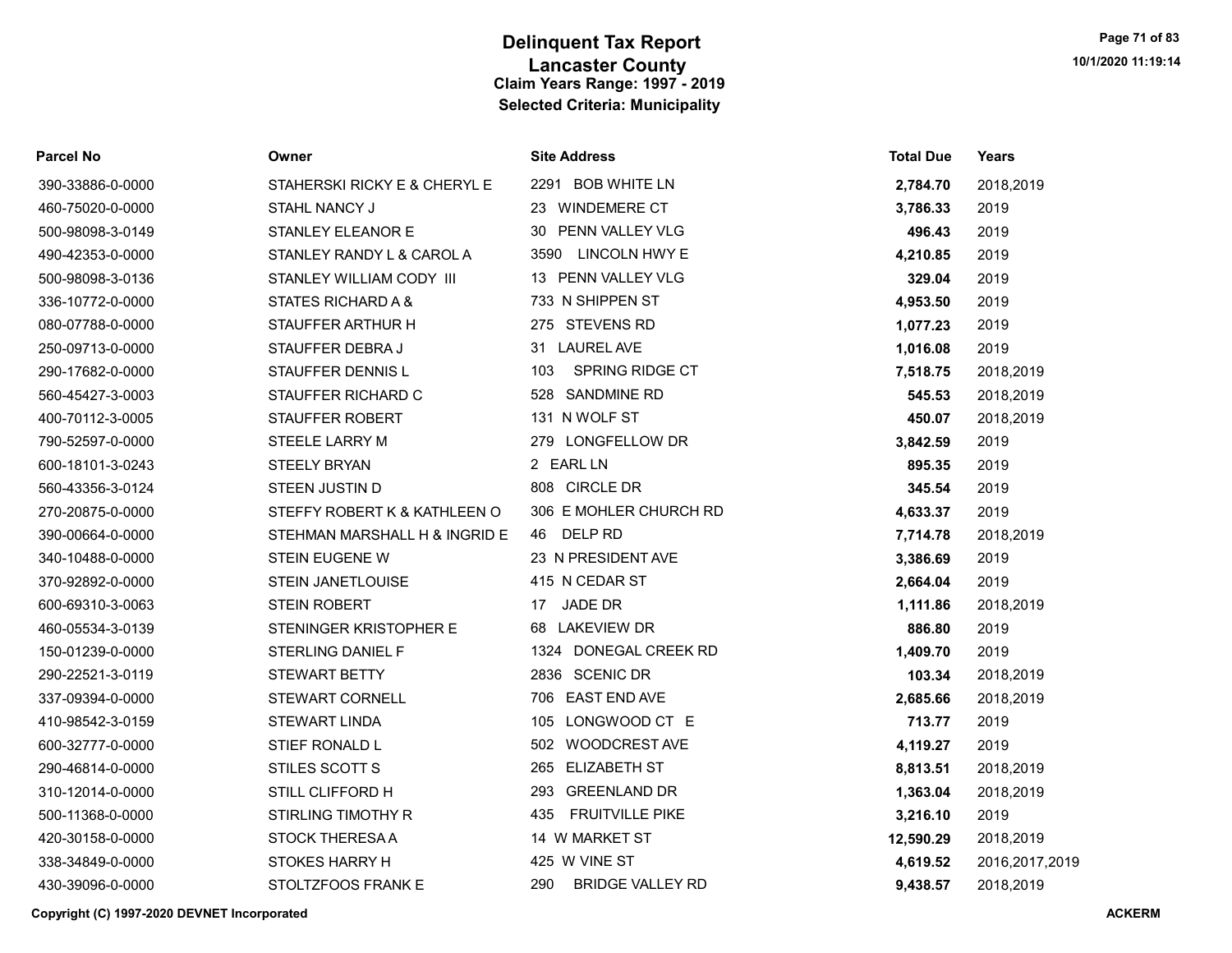| <b>Parcel No</b> | Owner                       | <b>Site Address</b>             | <b>Total Due</b> | Years     |
|------------------|-----------------------------|---------------------------------|------------------|-----------|
| 560-78006-0-0000 | STOLTZFUS ALLEN B           | 756<br><b>MT VERNON RD</b>      | 3,199.86         | 2019      |
| 560-01559-0-0000 | STOLTZFUS ALVIN JAY         | 613<br>WHITE HORSE RD           | 886.87           | 2018      |
| 560-80059-0-0000 | STOLTZFUS ALVIN JAY         | 621 WHITE HORSE RD              | 1,419.14         | 2018      |
| 510-95735-0-0000 | STOLTZFUS BARBARA E         | 1166 W PENN GRANT RD            | 102.60           | 2019      |
| 560-99043-0-0000 | STOLTZFUS DAVID B           | 6091 OLD PHILADELPHIA PIKE      | 2,986.83         | 2019      |
| 400-17774-0-0000 | STOLTZFUS DAVID G           | 117 W FERDINAND ST              | 3,126.19         | 2018,2019 |
| 400-73421-0-0000 | STOLTZFUS DAVID G           | 123 E MILL ST                   | 2,869.37         | 2018,2019 |
| 190-86857-0-0000 | STOLTZFUS ELIK              | <b>REDWELL RD</b><br>404        | 2,770.50         | 2019      |
| 480-60093-0-0000 | STOLTZFUS JOHN LEE          | DILLER AVE UNIT 8<br>80         | 4,328.13         | 2018,2019 |
| 080-23037-3-0077 | STOLTZFUS JOSEPH            | 1A HINDEN HOMES                 | 8.66             | 2018      |
| 560-67812-0-0000 | STOLTZFUS LILLIAN G         | <b>PLANK RD</b><br>5901         | 10,019.76        | 2019      |
| 600-18548-0-0000 | STOLTZFUS MERVIN R          | 2151<br>MAIN ST                 | 5,426.53         | 2019      |
| 530-86046-0-0000 | STOLTZFUS RAYMOND           | 208 S LIME ST                   | 1,707.10         | 2019      |
| 550-97077-0-0000 | STOLTZFUS RYAN S            | 6893 WHITE OAK RD               | 531.81           | 2018      |
| 600-49234-0-0000 | STOLTZFUS TAMMY LYNN        | 553 FURNACE HILLS PIKE          | 2,902.23         | 2019      |
| 190-34237-3-0038 | STOLTZFUS TROY              | 60 LOBIN RD                     | 257.91           | 2019      |
| 410-98542-3-0569 | STONE CYNTHIA L             | 105 GREENBRIAR CIR              | 1,099.59         | 2019      |
| 130-24772-0-0000 | STONE GEORGE E JR & KAY L   | 121<br>KISSEL BARRICK RD        | 5,561.44         | 2018,2019 |
| 130-62222-0-0000 | STONE GEORGE E JR & KAY L   | <b>KISSEL BARRICK RD</b><br>101 | 6,002.49         | 2018,2019 |
| 130-63782-0-0000 | STONE GEORGE E JR & KAY L   | <b>BAINBRIDGE RD</b><br>2643    | 2,921.38         | 2019      |
| 250-30191-0-0000 | STONE GEORGE E JR & KAY L   | 36 E HUMMELSTOWN ST             | 6,789.42         | 2018,2019 |
| 390-41879-0-0000 | <b>STONE JEFF</b>           | 513 CHELTENHAM CT               | 2,633.26         | 2019      |
| 410-98542-3-0038 | STONER LORIA                | 116 ARROWWOOD CT                | 873.21           | 2018,2019 |
| 450-02559-0-0000 | STOUDT JAMES F              | 262 W MAIN ST                   | 989.02           | 2018,2019 |
| 210-41331-0-0000 | STOVER RICHARD L & C JOANNE | 52 N STATE ST                   | 60.39            | 2018      |
| 339-59795-0-0000 | <b>STOYCOS MELANIE B</b>    | 704 STATE ST                    | 12,202.02        | 2018,2019 |
| 040-95477-3-0100 | STRAIN JONATHAN             | 1395 BOWMANSVILLE RD 4          | 631.04           | 2018,2019 |
| 220-96616-0-0000 | STRASSMANN ELEANORE E       | 2604 NORTHFIELD DR              | 3,116.13         | 2019      |
| 130-03938-0-0000 | STRICKLER HARRY E JR        | 1465 KEENER RD                  | 4,836.29         | 2018,2019 |
| 540-04874-0-0000 | <b>STRICKLER SAMUEL S</b>   | 1159 LEBANON RD                 | 3,050.19         | 2019      |
| 130-92270-0-0000 | STRICTLY KLEEN LLC          | 2432 RIVER RD                   | 10,267.93        | 2018,2019 |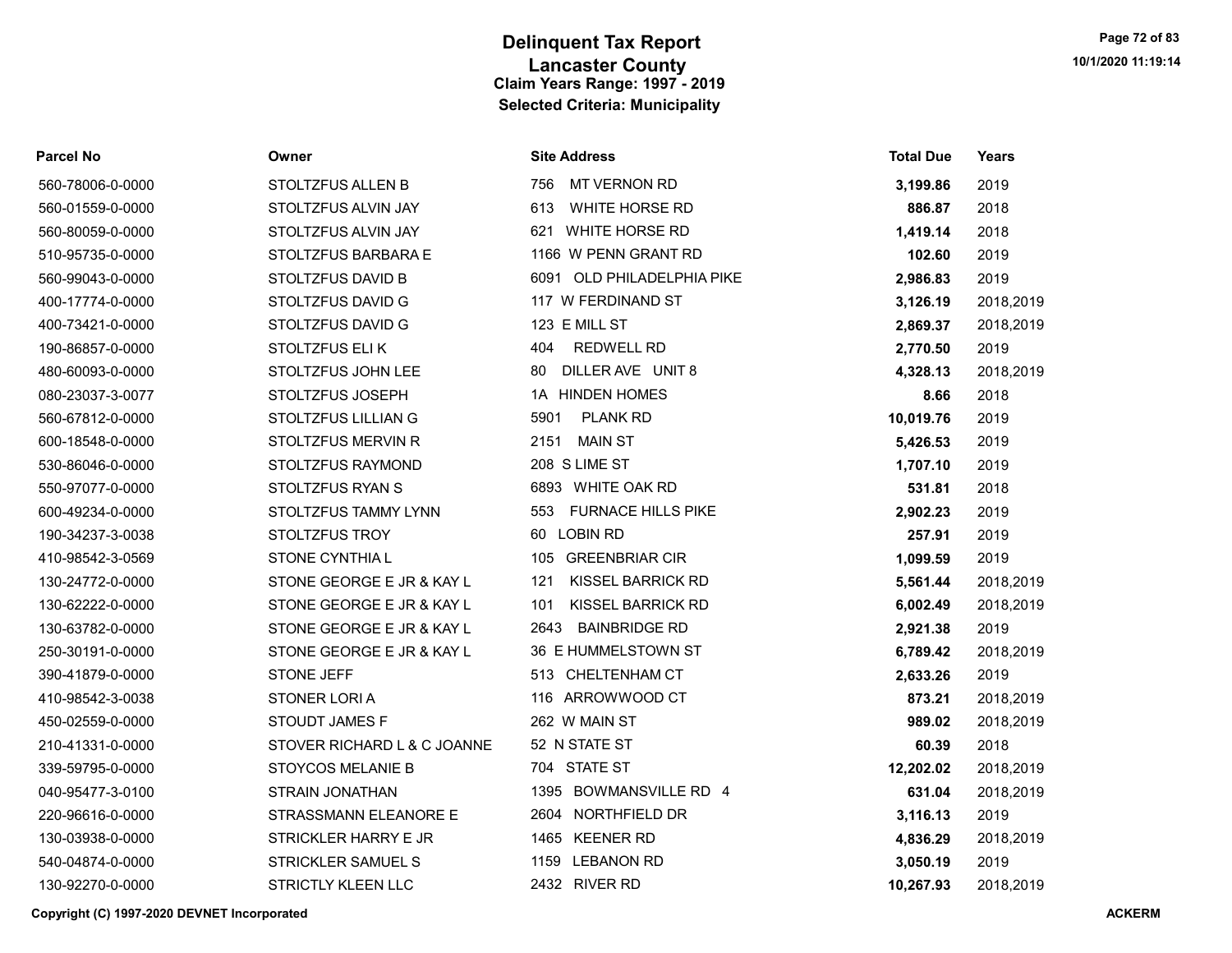| <b>Parcel No</b> | Owner                                         | <b>Site Address</b>       | <b>Total Due</b> | <b>Years</b>                 |
|------------------|-----------------------------------------------|---------------------------|------------------|------------------------------|
| 340-37528-0-0000 | STROHECKER DAWN L                             | 1921 MILLERSVILLE PIKE    | 13,568.33        | 2019                         |
| 200-08954-0-0000 | STUDLEY RICHARD R                             | 273 WILDFLOWER DR         | 2,943.54         | 2019                         |
| 130-10389-3-0003 | <b>STUM WILLIAM</b>                           | MARKET ST LOT 10<br>100   | 245.93           | 2018,2019                    |
| 560-43356-3-0020 | <b>STURGES ELWOOD K</b>                       | 785 DOGWOOD LN            | 1,064.56         | 2018,2019                    |
| 290-16127-0-0000 | <b>STYER BARBARA</b>                          | 12 ROHRERSTOWN RD         | 3,398.19         | 2019                         |
| 336-14097-0-0000 | <b>SUBSAK JACQUELINE &amp;</b>                | 423 HAMILTON ST           | 1,908.98         | 2019                         |
| 540-26785-0-0000 | SULLIVAN JOHN R III                           | 4575 ELIZABETHTOWN RD     | 5,172.19         | 2019                         |
| 550-14778-0-0000 | SUMMERS LEON M JR                             | 76 E WALKER LN            | 6,516.41         | 2019                         |
| 337-21263-0-0000 | SUMRALL KATHRYN E & ET AL                     | 241 S ANN ST              | 2,610.11         | 2019                         |
| 390-49936-0-0000 | SWATSKI ROBERT J & JUDITH A                   | 429 PARKWYNNE RD          | 2,043.67         | 2019                         |
| 140-58566-0-0000 | SWAVELY KRISTINA A                            | 735 OAK ST                | 2,037.68         | 2019                         |
| 010-80254-0-0000 | SWEIGART GLENN STONER                         | 135 WILLOW ST             | 8,638.70         | 2018,2019                    |
| 270-98181-0-0000 | SWEIGART MERVIN S & RITA L                    | 338 E MOHLER CHURCH RD    | 3,347.42         | 2019                         |
| 600-70870-0-0000 | SWEIGART PAUL ELI JR                          | 918 D RABBIT HILL RD      | 3,151.96         | 2019                         |
| 120-64332-0-0000 | <b>SWIFT TOM</b>                              | PEQUEA BLVD               | 23,339.40        | 2008,2009,2010,2011,2012,*** |
| 280-80406-0-0000 | SWIFT TOM C                                   | ARCADIA TRACE RD          | 349.12           | 2008,2009,2010,2011,2012     |
| 332-04142-0-0000 | TAGLIOLI PROPERTIES LANCASTER L 14 N LIME ST  |                           | 4,692.94         | 2019                         |
| 600-18101-3-0233 | <b>TALBOT DUSTIN</b>                          | 42 CONRAD LN              | 1,759.52         | 2018,2019                    |
| 390-03624-0-0000 | TALERICO JAMES S & LOIS A                     | 2137 KENTWOOD DR          | 36.87            | 2019                         |
| 560-43356-3-0164 | TAYLOR- COCHRAN LAURA J                       | 832 CIRCLE DR             | 349.21           | 2019                         |
| 430-37739-0-0000 | TBD PROPERTIES LLC                            | 697 MARTICVILLE RD        | 7,943.41         | 2018,2019                    |
| 337-30420-0-0000 | TEJEDA ALCANTARA ROBERTO                      | 545 WOODWARD ST           | 859.72           | 2019                         |
| 020-27548-3-0087 | TERRON- VALENTIN NELSON XAVIER 19 HILLTOP AVE |                           | 505.91           | 2019                         |
| 260-74755-0-0000 | <b>TETER GRACE</b>                            | 103 W FULTON ST           | 4,579.47         | 2018,2019                    |
| 570-80267-0-0000 | <b>TETON ENTERPRISES</b>                      | 108 W MAIN ST             | 6,526.63         | 2018,2019                    |
| 336-20578-0-0000 | THAN TUE B                                    | 347 N RESERVOIR ST        | 6,634.09         | 2018,2019                    |
| 410-92516-0-0000 | THEDFORD LORI ANN                             | 314 OAK RIDGE DR          | 2,319.76         | 2019                         |
| 332-06551-0-0000 | THERNG THORNG PHANY & CHIN                    | 132 N PLUM ST             | 5,124.00         | 2019                         |
| 070-73067-0-0000 | THOMAS DAVID M                                | <b>MOUNTAIN SPRING RD</b> | 2,632.55         | 2018,2019                    |
| 440-40317-0-0000 | THOMAS EDMOND E                               | 457 HOSTETTER DR          | 3,972.14         | 2019                         |
| 300-05395-3-0050 | THOMAS JUSTIN MICHAEL                         | 409 MAIN ST               | 153.53           | 2019                         |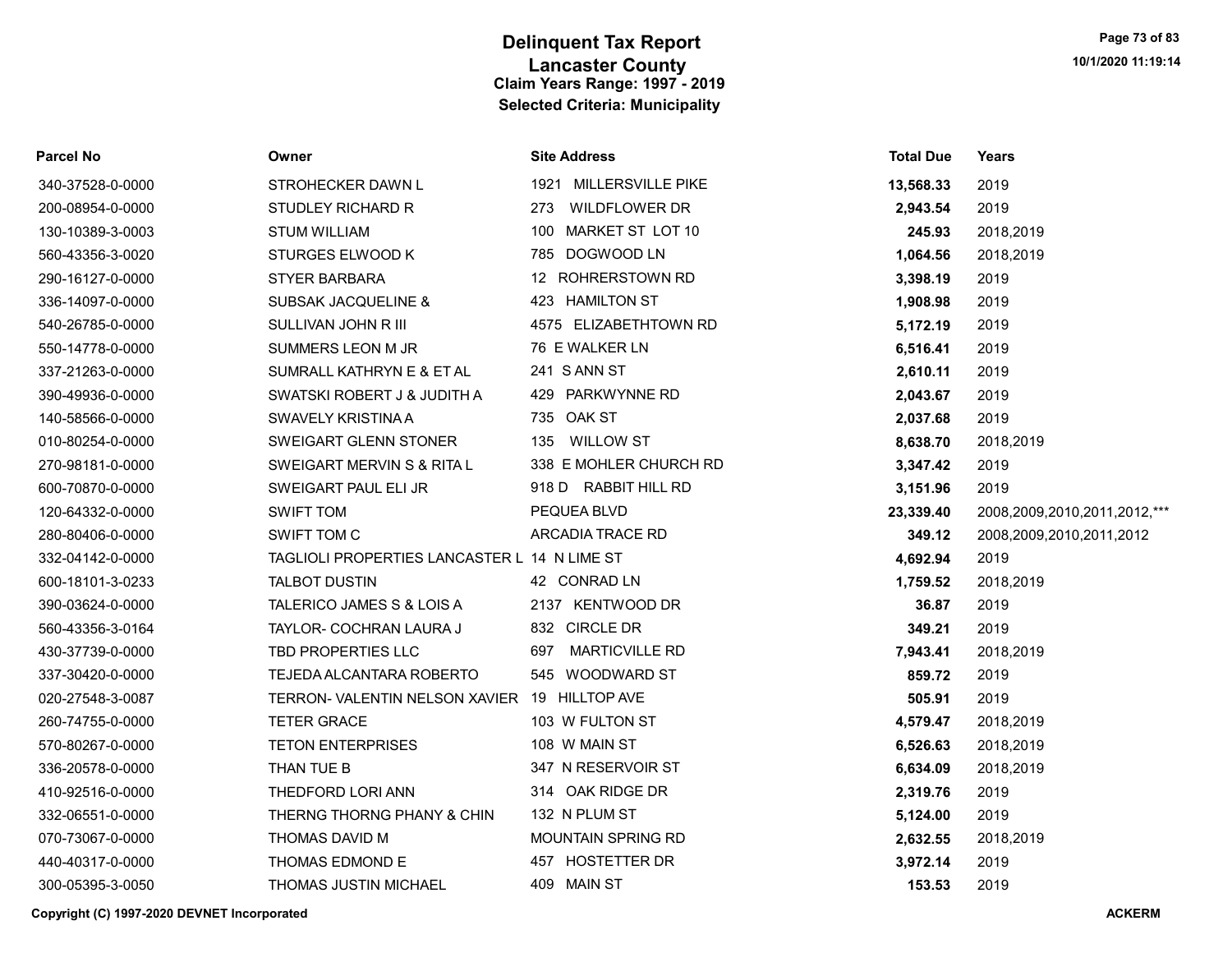| Parcel No        | Owner                               | <b>Site Address</b>         | <b>Total Due</b> | Years                             |
|------------------|-------------------------------------|-----------------------------|------------------|-----------------------------------|
| 320-11703-0-0000 | <b>THOMAS MAURICE L</b>             | WEATHERFIELD PL<br>306      | 2,704.55         | 2019                              |
| 220-82073-0-0000 | <b>THOMPSON BRUCE D</b>             | 2610 GRAYSTONE RD           | 1,908.14         | 2019                              |
| 337-85883-0-0000 | THOMPSON DORIS MARIE                | 731 ROCKLAND ST             | 2,227.02         | 2018,2019                         |
| 337-37476-0-0000 | <b>THOMPSON KATHERINE</b>           | <b>EAST END AVE</b><br>547  | 13,586.74        | 2018,2019                         |
| 337-65959-0-0000 | <b>THOMPSON LEROY</b>               | 641 S FRANKLIN ST           | 2,136.71         | 2018,2019                         |
| 338-96923-0-0000 | THWEATT FLOYD                       | OLD DORWART ST<br>110       | 10,268.94        | 2014, 2015, 2016, 2017, 2018, *** |
| 390-35299-0-0000 | <b>TIERNEY WINIFRED</b>             | 302 BLUFF VIEW DR           | 4,466.66         | 2019                              |
| 390-29135-0-0000 | TILLEY DAVID A & DOROTHY A          | 2563 HARTWELL CT            | 8,186.67         | 2019                              |
| 060-57219-0-0000 | TINUS MATTHEW E                     | 29 W SLOKOM AVE             | 3,636.71         | 2019                              |
| 336-87027-0-0000 | TMG PROPERTIES LLC                  | 23 E WALNUT ST              | 5,661.49         | 2019                              |
| 339-21676-0-0000 | TMG PROPERTIES LLC                  | 430 LANCASTER AVE           | 4,573.01         | 2019                              |
| 600-89415-0-0000 | TOA LITITZ LP                       | 1729 INDEPENDENCE WAY       | 43,742.96        | 2019                              |
| 290-44753-0-0000 | TOBACCO ROAD DEVELOPERS LLC         | <b>BROAD ST</b>             | 3,739.32         | 2019                              |
| 290-63174-0-0000 | TOBACCO ROAD DEVELOPERS LLC         | 191 BROAD ST                | 23,031.61        | 2019                              |
| 339-67701-0-0000 | TOBER HENRY A JR                    | 312 COLLEGE AVE             | 7,202.06         | 2019                              |
| 339-44665-0-0000 | TOBIN CONNOR E                      | 335 LANCASTER AVE           | 490.39           | 2019                              |
| 110-57345-0-0000 | TOLLBOOTH LLC                       | 166 BRIDGE ST               | 4,997.32         | 2018,2019                         |
| 370-83205-0-0000 | TOMLINSON ALEXANDER W               | 421 S CEDAR ST              | 7.20             | 2019                              |
| 120-06685-3-0045 | TOOTH DANIELLE ELIZABETH            | 29 DOGWOOD DR               | 133.70           | 2019                              |
| 440-14144-0-0000 | TORRES JOSE MARTIN CAJAS            | 130 PICKWICK PL             | 2,169.42         | 2019                              |
| 460-67668-3-0004 | <b>TORRES MARIA</b>                 | RADIO RD LT 26              | 375.08           | 2019                              |
| 337-70833-0-0000 | <b>TORRES RAUL</b>                  | 231 S MARSHALL ST           | 1,781.74         | 2019                              |
| 300-09814-3-0043 | <b>TORRES TARA L</b>                | 3887 COLUMBIA AVE LOT 6     | 648.16           | 2018,2019                         |
| 040-95477-3-0011 | <b>TOSADO VILLANUEVA JORGE JOSE</b> | 1395 BOWMANSVILLE RD LOT 25 | 235.47           | 2018,2019                         |
| 290-95685-0-0000 | TRANSFORMED AUTO BODY LLC           | 2519 LANCASTER RD           | 9,328.72         | 2019                              |
| 500-98098-3-0085 | <b>TRAUTMAN KRISTA</b>              | 68 PENN VALLEY VLG          | 77.40            | 2019                              |
| 320-94235-0-0000 | <b>TRAYNOR PATRICIA A</b>           | 6 KIMBERLY CT               | 966.07           | 2019                              |
| 130-74018-3-0003 | <b>TRENT TIMOTHY</b>                | 2379 RIVER RD               | 52.25            | 2019                              |
| 160-23500-0-0000 | <b>TREVINO PAULINO</b>              | <b>LIME ST</b>              | 401.57           | 2009,2010,2011,2012               |
| 335-71687-0-0000 | <b>TRIANTAFYLLOU TSAMPIKOS</b>      | 678 W CHESTNUT ST           | 6,242.11         | 2019                              |
| 080-36863-3-0001 | <b>TRIEVEL BETTY</b>                | 388 W SWARTZVILLE RD        | 511.10           | 2018,2019                         |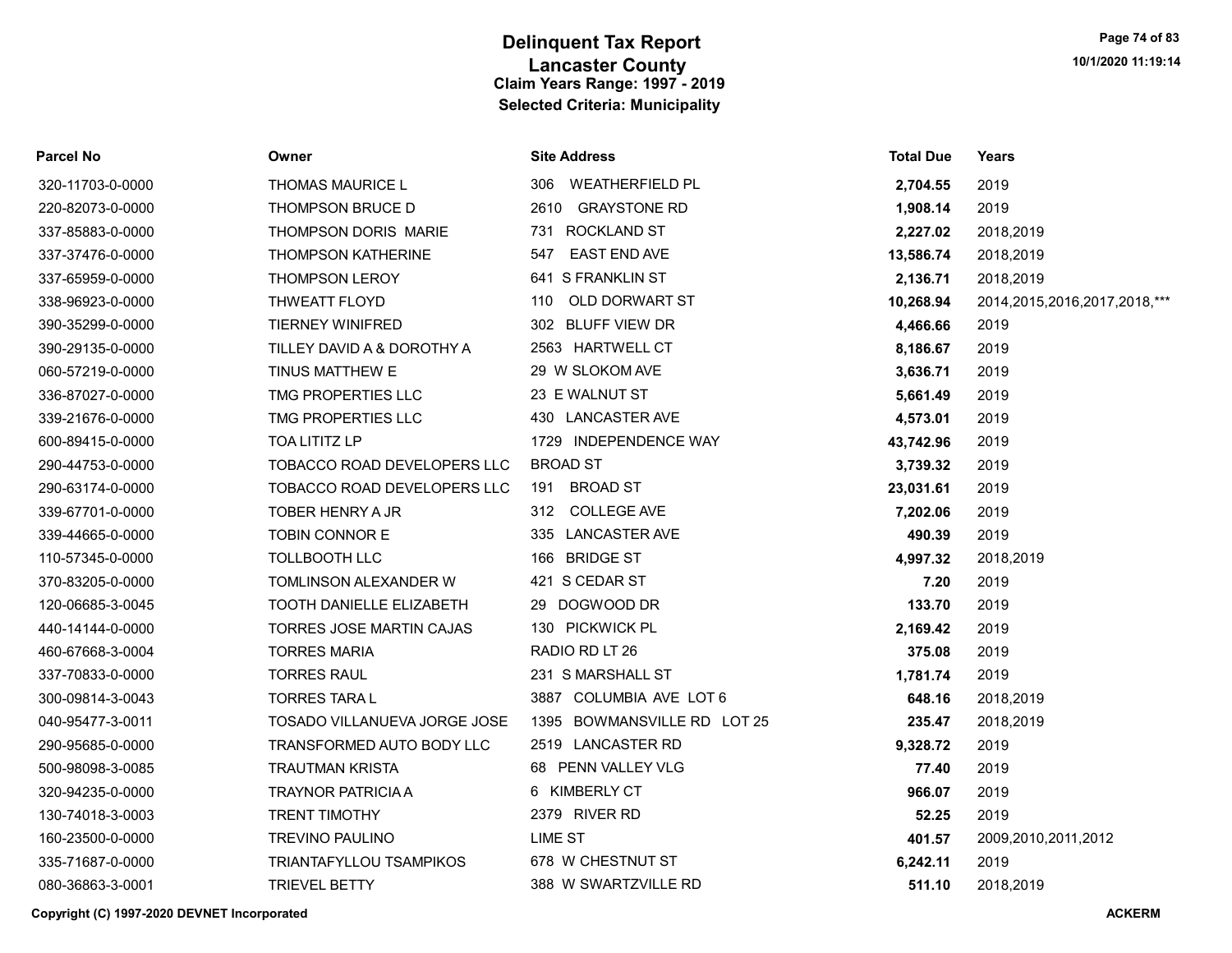| <b>Parcel No</b> | Owner                        | <b>Site Address</b>       | <b>Total Due</b> | Years     |
|------------------|------------------------------|---------------------------|------------------|-----------|
| 450-74597-0-0000 | <b>TRIMBLE CYNDIA G</b>      | 270 N PLUM ST             | 3,590.89         | 2019      |
| 600-18541-0-0000 | <b>TRIMBLE DAVID</b>         | W WOODS DR LOT 3          | 3,396.17         | 2018,2019 |
| 338-87920-0-0000 | TRIMBLE GREGORY L            | <b>WABANK ST</b><br>838   | 1,819.41         | 2019      |
| 520-11099-3-0010 | <b>TRIMBLE JOSHUA E</b>      | 24 WINDING LN             | 43.94            | 2019      |
| 600-77855-0-0000 | <b>TRIMBLE PHILLIP</b>       | 349 W WOODS DR            | 6,451.62         | 2018,2019 |
| 180-73410-0-0000 | TROOP CARL G                 | ROBERT FULTON HWY<br>863  | 1,730.42         | 2019      |
| 180-74931-0-0000 | <b>TROOP CARL G</b>          | <b>SOLANCO RD</b><br>496  | 897.30           | 2019      |
| 180-66870-0-0000 | <b>TROOP CARL G</b>          | <b>ROBERT FULTON HWY</b>  | 37.31            | 2019      |
| 180-66948-0-0000 | TROOP CARL G                 | ROBERT FULTON HWY         | 343.93           | 2019      |
| 430-98090-0-0000 | <b>TROUP JASON M</b>         | 1195 RIVER RD             | 7,295.07         | 2019      |
| 450-40310-0-0000 | TRUETT JODY L                | 110 N BARBARA ST          | 7,058.68         | 2018,2019 |
| 340-30954-0-0000 | TRUSTED SOURCE CAPITAL LLC   | 405 ATKINS AVE            | 11,341.67        | 2018,2019 |
| 390-49193-0-0000 | <b>TRYTHALL RAYMOND C</b>    | 2690 LITITZ PIKE          | 14,307.58        | 2018,2019 |
| 360-82909-0-0000 | <b>TSHUDY D RONALD</b>       | 35 FARMLAND RD            | 301.47           | 2019      |
| 337-79399-0-0000 | <b>TSHUDY LANI</b>           | <b>BELMONT ST</b><br>26   | 513.52           | 2019      |
| 337-80474-0-0000 | TSHUDY SUSAN VIOLA           | 3 BELMONT ST              | 1,217.46         | 2019      |
| 337-81146-0-0000 | <b>TSHUDY SUSAN VIOLA</b>    | 5 BELMONT ST              | 318.31           | 2019      |
| 500-59650-3-0002 | <b>TSHUDY WENDY</b>          | <b>PARKSIDE DR</b><br>25  | 66.74            | 2019      |
| 334-26307-0-0000 | <b>TSOFLIAS JOHN</b>         | 613 BEAVER ST             | 1,499.46         | 2019      |
| 337-85257-0-0000 | <b>TSOFLIAS JOHN</b>         | 538 CHESTER ST            | 501.66           | 2019      |
| 338-05612-0-0000 | <b>TSOFLIAS JOHN</b>         | 523 ST JOSEPH ST          | 2,998.24         | 2019      |
| 335-08875-0-0000 | <b>TSOUTIS DIMITRIOS</b>     | 645 W ORANGE ST           | 5,166.33         | 2019      |
| 335-23494-0-0000 | <b>TSOUTIS DOULA</b>         | 26 N MARY ST              | 6,014.31         | 2019      |
| 410-98542-3-0031 | <b>TUCKER KATHY</b>          | 100 OAKFIELD CT           | 1,325.36         | 2018,2019 |
| 110-30817-0-0000 | TUELL STEPHON M              | 220 WALNUT ST             | 2,022.36         | 2019      |
| 540-73601-1-0112 | <b>TUPPER CHARLES A</b>      | 112 LANCASTER EST CONDO   | 1,311.18         | 2019      |
| 310-77851-0-0000 | <b>TURNER KENNETH RAY SR</b> | LINCOLN HWY E<br>2840     | 904.86           | 2019      |
| 580-26752-0-0000 | <b>TURNER TIMOTHY S</b>      | <b>BRENEMAN RD</b><br>515 | 8,174.75         | 2019      |
| 332-62411-0-0000 | <b>TURNKEY LANCASTER LLC</b> | 639 E MARION ST           | 995.96           | 2018      |
| 336-43176-0-0000 | <b>TURNKEY LANCASTER LLC</b> | 218 E LIBERTY ST          | 1,253.48         | 2018      |
| 334-24761-0-0000 | <b>TYSON DARCELIA R</b>      | 12 HAZEL ST               | 1,486.96         | 2019      |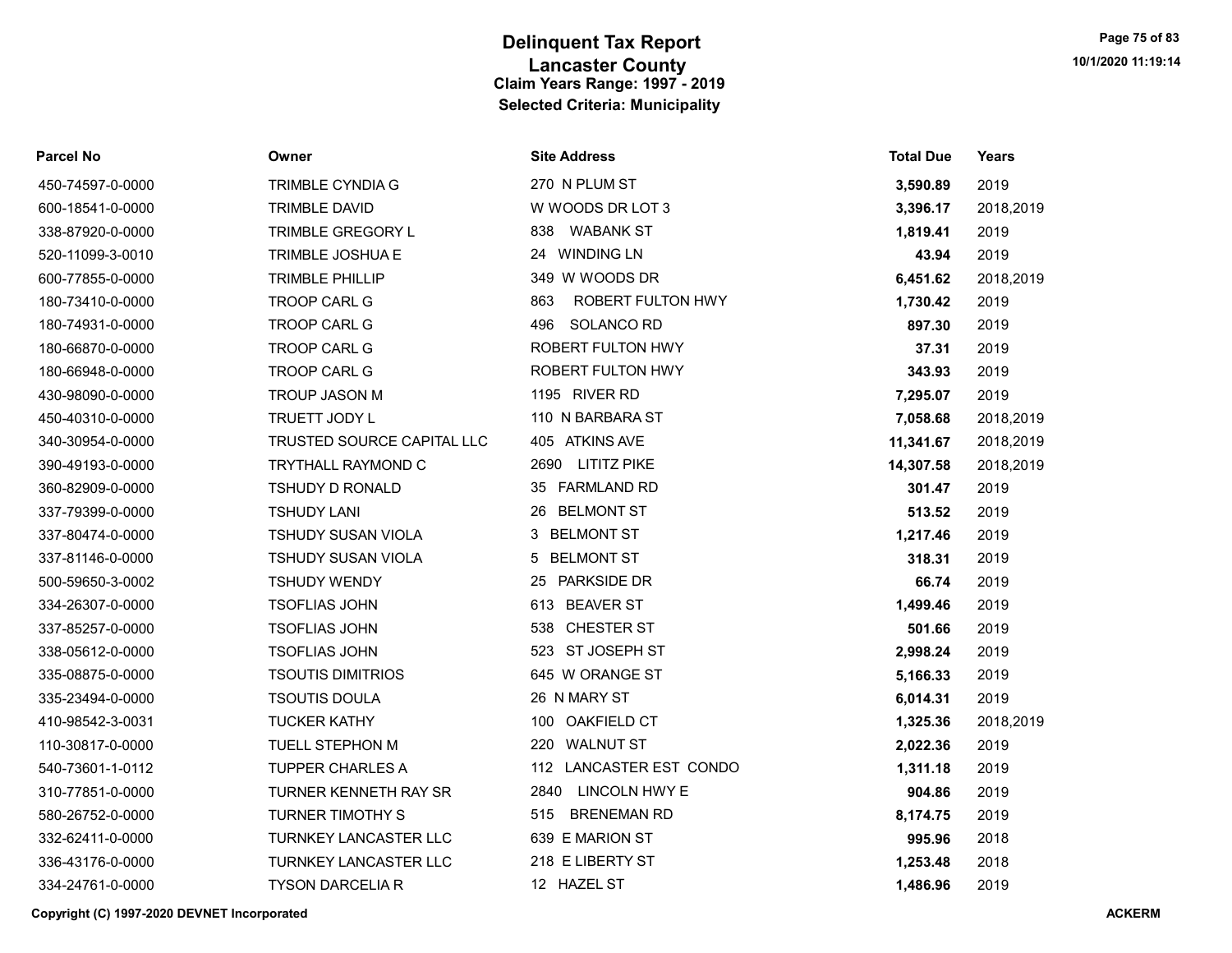| Parcel No        | Owner                                           | <b>Site Address</b>      | <b>Total Due</b> | Years                             |
|------------------|-------------------------------------------------|--------------------------|------------------|-----------------------------------|
| 080-76790-0-0000 | <b>UEBERROTH LEE ANNE</b>                       | 1071 N READING RD        | 4,226.00         | 2019                              |
| 500-70506-0-0000 | ULRICH CHRISTOPHER T & BRENDA                   | NEWPORT RD<br>1729       | 5,411.56         | 2018,2019                         |
| 040-19703-0-0000 | ULRICH LUKE N                                   | WOODMEADOW DR<br>111     | 3,063.41         | 2019                              |
| 040-56573-0-0000 | ULRICH LUKE N                                   | <b>TIMBER LN</b><br>124  | 4,310.16         | 2019                              |
| 040-61269-0-0000 | ULRICH LUKE N                                   | 128 TIMBER LN            | 4,229.14         | 2018,2019                         |
| 090-31911-0-0000 | <b>ULRICH WILLA</b>                             | 65 NETZLEY DR            | 1,431.08         | 2019                              |
| 550-54444-3-0004 | <b>UMBLE MICHELLE</b>                           | 5153 C MINE RD LOT 3     | 388.47           | 2018,2019                         |
| 560-14562-0-0000 | UMSTEAD DANIEL J                                | 115 SNAKE LN             | 1,174.38         | 2019                              |
| 080-23037-3-0062 | <b>UNANGST JACK</b>                             | 25 N HINDEN HOMES        | 180.48           | 2019                              |
| 339-97313-0-0000 | UNDERHILL CHRISTOPHER S                         | 1024 W CLAY ST           | 5,247.88         | 2019                              |
| 460-05534-3-0071 | UNDERWOOD WILLIAM &                             | 122 SUN VALLEY RD        | 559.56           | 2019                              |
| 270-62838-0-0000 | <b>UNKNOWN</b>                                  | <b>AKRON RD</b>          | 814.89           | 2014, 2015, 2016, 2017, 2018, *** |
| 334-85660-0-0000 | UPTOWN ECONOMIC DEVELOP CORF 445 S PRINCE ST    |                          | 2,056.54         | 2019                              |
| 334-86794-0-0000 | UPTOWN ECONOMIC DEVELOP CORF 447 PRINCE ST      |                          | 11,033.08        | 2019                              |
| 334-93434-0-0000 | UPTOWN ECONOMIC DEVELOP CORF 445 PRINCE ST HALF |                          | 7,176.04         | 2019                              |
| 334-97799-0-0000 | UPTOWN ECONOMIC DEVELOP CORF 456 BEAVER ST      |                          | 304.14           | 2019                              |
| 334-86927-0-0000 | UPTOWN ECONOMIC DEVELOPMENT 437 S PRINCE ST     |                          | 2,883.29         | 2019                              |
| 110-23392-0-0000 | USA HOUSING & URBAN DEVELOPME 1055 CHESTNUT ST  |                          | 5,506.61         | 2019                              |
| 332-06059-0-0000 | <b>VALENTIN EMMA E</b>                          | 534 E CHESTNUT ST        | 2,075.22         | 2019                              |
| 290-22521-3-0078 | VALENTIN JESSICA MARIE                          | 2833 DELL LN             | 94.16            | 2019                              |
| 337-59383-0-0000 | <b>VALENTIN JORGE</b>                           | 603 S LIME ST            | 12,223.58        | 2018,2019                         |
| 337-16912-0-0000 | VALENTIN JR JORGE                               | 130 GREEN ST             | 5,343.20         | 2018,2019                         |
| 560-37102-0-0000 | VANDAMENT KATHY S                               | 739 NEWPORT AVE          | 3,788.91         | 2019                              |
| 360-96874-3-0089 | <b>VANDENDRIES SHAUN</b>                        | 479 BRENDON DR           | 108.07           | 2019                              |
| 310-67756-3-0001 | VARLEY SARAH K                                  | 10 HEDGEWOOD AVE         | 91.02            | 2019                              |
| 240-31424-0-0000 | VASKO JUDY BAI                                  | <b>28TH DIVISION HWY</b> | 1,152.69         | 2019                              |
| 240-49713-0-0000 | VASKO JUDY BAI                                  | 534 E 28TH DIVISION HWY  | 9,092.10         | 2019                              |
| 250-23312-0-0000 | VASQUEZ TANYA L                                 | 525 N LOCUST ST          | 3,754.55         | 2019                              |
| 334-71726-0-0000 | VAZQUEZ JOSE E                                  | 315 S PRINCE ST          | 754.13           | 2019                              |
| 336-49410-0-0000 | <b>VAZQUEZ TRACY</b>                            | 36 E ROSS ST             | 3,738.87         | 2019                              |
| 337-03015-0-0000 | <b>VEGA MARIA M</b>                             | 627 S CHRISTIAN ST       | 167.77           | 2019                              |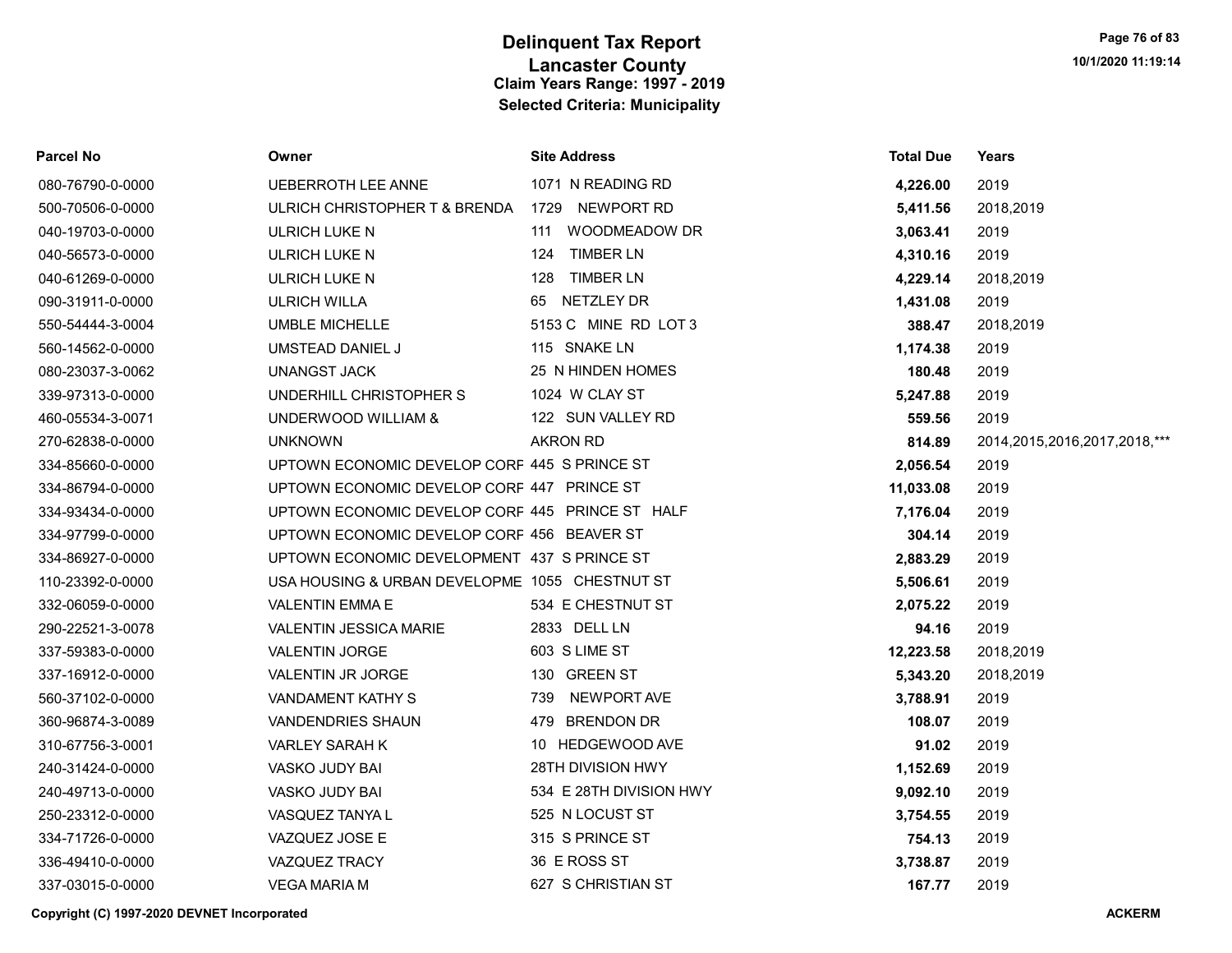| <b>Parcel No</b> | Owner                                             | <b>Site Address</b>              | <b>Total Due</b> | Years     |
|------------------|---------------------------------------------------|----------------------------------|------------------|-----------|
| 290-22521-3-0087 | VEGA- VAZQUEZ MARIA                               | 2904 TERRY LN                    | 269.37           | 2018,2019 |
| 080-94830-0-0000 | <b>VERBONITZ BRIAN H</b>                          | <b>KEELER AVE</b><br>24          | 1,668.40         | 2018      |
| 334-02931-0-0000 | <b>VERLING EDWARD J SR</b>                        | <b>BEAVER ST</b><br>353          | 1,466.87         | 2019      |
| 334-89613-0-0000 | <b>VERLING EDWARD J SR</b>                        | 501 S PRINCE ST                  | 2,794.76         | 2019      |
| 337-14220-0-0000 | <b>VERLING EDWARD J SR</b>                        | 537 GREEN ST                     | 1,091.33         | 2019      |
| 337-96425-0-0000 | VERLING EDWARD J SR                               | 546 GREEN ST                     | 1,775.14         | 2019      |
| 430-92787-0-0000 | <b>VICKERS JANET</b>                              | 510 FROGTOWN RD                  | 4,632.70         | 2018,2019 |
| 336-78728-0-0000 | VINANSKIE JOHN A                                  | 332 E FULTON ST                  | 2,478.25         | 2019      |
| 390-23567-0-0000 | <b>VISION &amp; BEYOND MINISTRIES</b>             | <b>BUTTER RD</b>                 | 2,417.73         | 2018,2019 |
| 390-23758-0-0000 | VISION & BEYOND MINISTRIES                        | BUTTER RD                        | 2,212.95         | 2018,2019 |
| 390-24050-0-0000 | VISION & BEYOND MINISTRIES                        | <b>BUTTER RD</b>                 | 2,212.95         | 2018,2019 |
| 390-24341-0-0000 | <b>VISION &amp; BEYOND MINISTRIES</b>             | <b>BUTTER RD</b>                 | 2,402.83         | 2018,2019 |
| 390-25113-0-0000 | VISION & BEYOND MINISTRIES                        | <b>BUTTER RD</b>                 | 2,179.45         | 2018,2019 |
| 390-25305-0-0000 | <b>VISION &amp; BEYOND MINISTRIES</b>             | <b>BUTTER RD</b>                 | 2,179.45         | 2018,2019 |
| 390-25697-0-0000 | VISION & BEYOND MINISTRIES                        | <b>BUTTER RD</b>                 | 2,302.28         | 2018,2019 |
| 390-25990-0-0000 | VISION & BEYOND MINISTRIES                        | <b>BUTTER RD</b>                 | 2,417.73         | 2018,2019 |
| 390-26182-0-0000 | VISION & BEYOND MINISTRIES                        | <b>BUTTER RD</b>                 | 2,521.93         | 2018,2019 |
| 390-26274-0-0000 | VISION & BEYOND MINISTRIES                        | <b>BUTTER RD</b>                 | 2,588.87         | 2018,2019 |
| 600-45311-0-0000 | <b>VITALE TINA L</b>                              | 43 WINDING WAY                   | 6,414.71         | 2018,2019 |
| 600-91481-0-0000 | <b>VLACHOS NICHOLAS JOHN</b>                      | 2018 MAIN ST                     | 3,367.42         | 2019      |
| 390-33182-1-0166 | <b>VOLOSHIN ROSE E</b>                            | 166 VALLEYBROOK DR CONDO         | 3,072.89         | 2019      |
| 510-55831-0-0000 | <b>VONNIEDA GAYLE E</b>                           | 1 COBBLESTONE DR                 | 4,763.50         | 2019      |
| 338-29245-0-0000 | <b>VONNIEDA GREGORY T</b>                         | 122 CORAL ST                     | 2,025.70         | 2019      |
| 270-81144-3-0032 | WAGNER ANDREW J                                   | 1416 LINCOLN HEIGHTS AVE LOT 215 | 983.30           | 2018,2019 |
| 390-62715-0-0000 | <b>WAGNER JEB S</b>                               | 1360 HUNTER DR                   | 7,128.32         | 2019      |
| 336-84001-0-0000 | <b>WAGNER LIN</b>                                 | 246 N CHRISTIAN ST               | 3,552.47         | 2019      |
| 336-94918-0-0000 | <b>WAGNER LIN</b>                                 | 26 E WALNUT ST REAR              | 145.65           | 2019      |
| 336-98122-0-0000 | <b>WAGNER LIN</b>                                 | 32 E WALNUT ST REAR              | 111.38           | 2019      |
| 170-69660-0-0000 | WAGONERS CUSTOM CONTRACTING 1146 FISHING CREEK RD |                                  | 2,373.00         | 2018,2019 |
| 410-75758-0-0000 | <b>WAKEFIELD RONALD R</b>                         | SHULTZ RD<br>450                 | 2,175.39         | 2019      |
| 080-25924-0-0000 | <b>WALKER MICHAEL F</b>                           | 1419 N READING RD                | 1,705.24         | 2019      |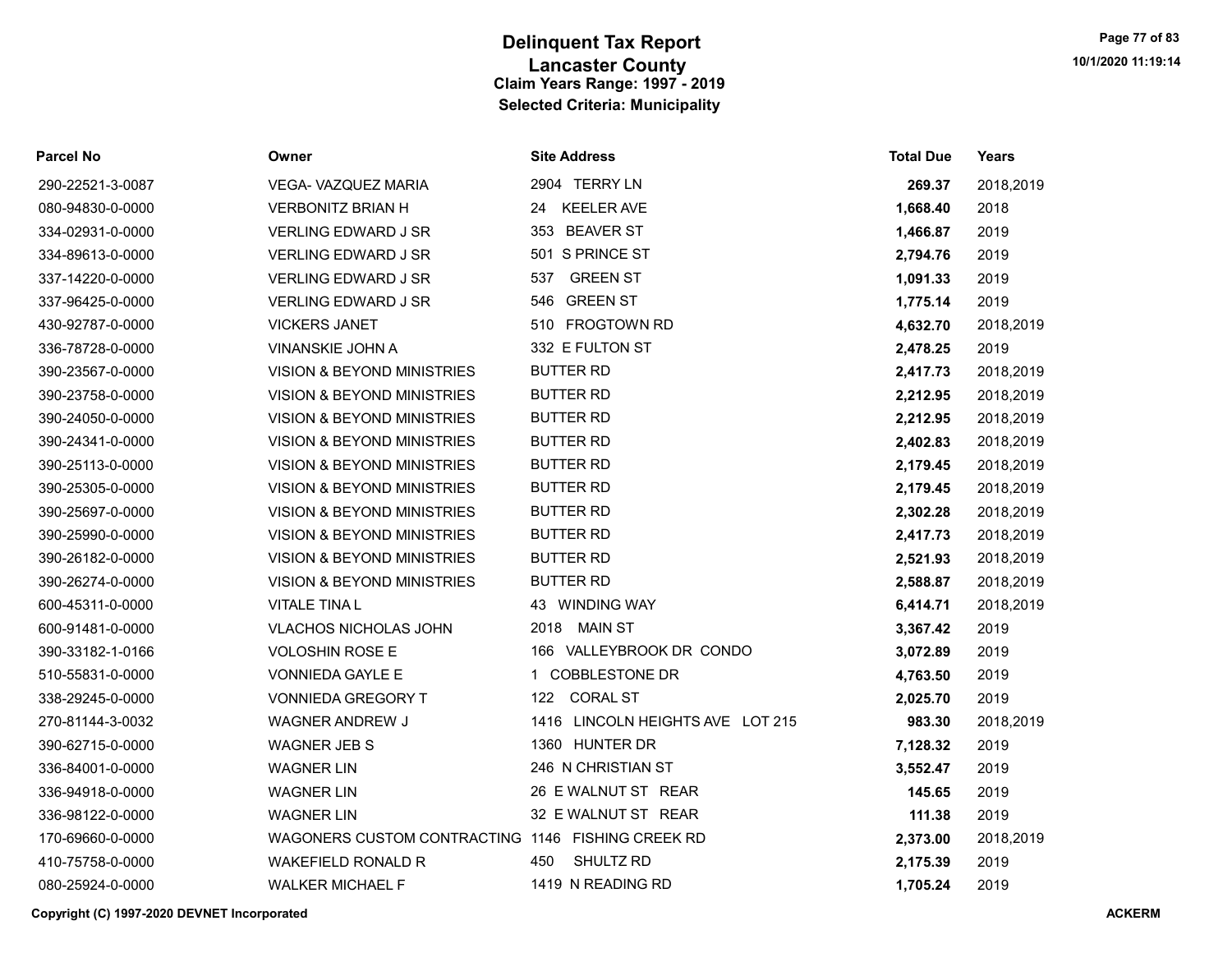| <b>Parcel No</b> | Owner                                  | <b>Site Address</b>             | <b>Total Due</b> | Years     |
|------------------|----------------------------------------|---------------------------------|------------------|-----------|
| 510-56017-0-0000 | WALKER TAMMY L                         | 273 BRENNEMAN RD                | 7,614.85         | 2018,2019 |
| 339-88297-0-0000 | WALKER ZACHARY HA                      | 610 RACE AVE                    | 9,502.32         | 2019      |
| 450-31139-0-0000 | <b>WALKO DANIEL E &amp; MARGARET S</b> | 112 S BARBARA ST                | 3,799.23         | 2019      |
| 190-34237-3-0071 | <b>WALLACE ANNIE</b>                   | 2 LANTERN LN                    | 147.24           | 2019      |
| 334-56244-0-0000 | <b>WALLACE SHEILA MAY</b>              | 320 S PRINCE ST                 | 2,533.69         | 2018,2019 |
| 110-46955-0-0000 | <b>WALTMAN PAMELA J</b>                | 309 UNION ST                    | 3,425.30         | 2018,2019 |
| 010-39303-0-0000 | <b>WALTON GREGORY D</b>                | 47 W MAIN ST                    | 589.13           | 2019      |
| 050-64124-3-0084 | <b>WALTON SHEILA</b>                   | 17 MOUNTAIN TOP LN              | 184.72           | 2019      |
| 320-43565-0-0000 | <b>WANZER LYNN L</b>                   | <b>PLANK AVE</b><br>23          | 3,389.90         | 2019      |
| 360-96874-3-0067 | <b>WARNER STACY LYNN</b>               | 489 BRENDON DR                  | 86.29            | 2019      |
| 110-65629-0-0000 | <b>WARNER VERONICA A</b>               | 545 N SECOND ST                 | 978.09           | 2019      |
| 338-70213-0-0000 | WARREN JESSIKA J                       | <b>EUCLID AVE</b><br>707        | 5,787.91         | 2019      |
| 337-25046-0-0000 | <b>WATSON CYNTHIA M</b>                | 450 S ANN ST                    | 4,613.25         | 2018,2019 |
| 060-54185-0-0000 | <b>WATSON DAVID</b>                    | 112 PINE ST                     | 10,380.57        | 2018,2019 |
| 560-35554-0-0000 | <b>WATSON ENOCH ESTATE</b>             | 5270 HAMMOND RD                 | 1,289.87         | 2019      |
| 410-20300-0-0000 | <b>WATSON HERBERT B SR</b>             | 9 RUSSET LN                     | 2,519.73         | 2019      |
| 390-15964-1-0046 | <b>WATSON THOMAS J</b>                 | 406<br><b>MAYER PL</b>          | 1,538.60         | 2019      |
| 460-01004-0-0000 | <b>WATTS JAMES M</b>                   | <b>RIDGE RD</b><br>1057         | 7,205.42         | 2018,2019 |
| 110-50548-0-0000 | WB PROPERTY SOLUTIONS LLC              | 154 LANCASTER AVE               | 9,608.29         | 2018,2019 |
| 337-47012-0-0000 | WE BUY HOUSES LANCASTER LLC            | 314 REAR S MARSHALL ST          | 2,352.46         | 2019      |
| 420-41716-0-0000 | <b>WEALAND JACQUELINE N</b>            | 28 N GAY ST                     | 3,660.37         | 2019      |
| 080-09760-3-0016 | <b>WEAVER CHAD</b>                     | 22 DEBRACIR                     | 526.65           | 2019      |
| 080-38798-0-0000 | WEAVER FRANKLIN E & SANDRA L           | 57 S LINE RD                    | 2,347.50         | 2019      |
| 334-98103-0-0000 | <b>WEAVER JASON D</b>                  | 553 S PRINCE ST                 | 2,299.70         | 2019      |
| 050-20745-0-0000 | <b>WEAVER REUBEN L</b>                 | 1817 TURKEY HILL RD             | 721.25           | 2019      |
| 390-95263-0-0000 | <b>WEAVER RODNEY L</b>                 | 228 E ROSEVILLE RD              | 750.35           | 2018      |
| 060-40612-0-0000 | <b>WEBB FREDERIKE A</b>                | 432 N BRIDGE ST                 | 12,049.19        | 2018,2019 |
| 420-57734-0-0000 | <b>WEBBER ERIC C</b>                   | 435 E MARKET ST                 | 6,533.63         | 2018,2019 |
| 420-71435-0-0000 | <b>WEBBER ERIC C</b>                   | 376 E FRONT ST                  | 12,720.27        | 2018,2019 |
| 360-61766-0-0000 | <b>WEBER LINDA ANN</b>                 | <b>BRETHREN CHURCH RD</b><br>24 | 1,761.02         | 2018,2019 |
| 040-95477-3-0092 | <b>WEIDENHEIMER CHRISTINE</b>          | 1395 BOWMANSVILLE RD            | 414.15           | 2018,2019 |

Copyright (C) 1997-2020 DEVNET Incorporated ACKERM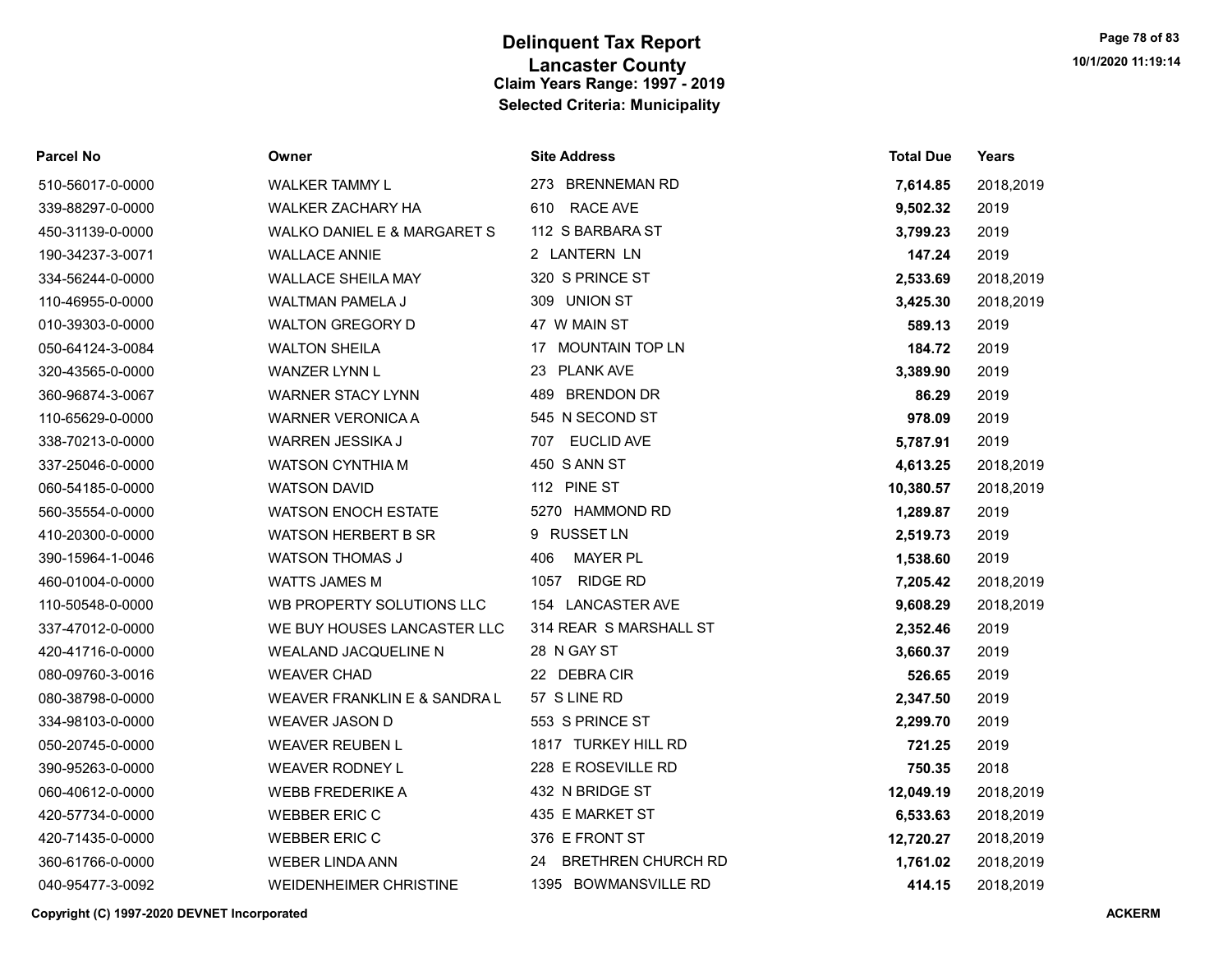| <b>Parcel No</b> | Owner                              | <b>Site Address</b>        | <b>Total Due</b> | Years     |
|------------------|------------------------------------|----------------------------|------------------|-----------|
| 560-37852-0-0000 | <b>WEILER RYAN L</b>               | <b>MT ZION RD</b><br>931   | 4,183.78         | 2018,2019 |
| 300-38792-0-0000 | WEIMER ELIZABETH J                 | <b>MILLER DR</b><br>4551   | 3,752.03         | 2019      |
| 040-39376-0-0000 | <b>WEINHOLD ROBERT M</b>           | 788 LAUSCHTOWN RD          | 8,161.55         | 2019      |
| 190-28180-0-0000 | <b>WEIR GENE W</b>                 | MAPLE GROVE RD REAR        | 1,321.12         | 2019      |
| 338-29014-0-0000 | <b>WEIRE PAMELA L</b>              | 674 W VINE ST              | 1,958.80         | 2019      |
| 390-97485-0-0000 | <b>WEIRICH CONNIE S</b>            | 2605 DUKE ST               | 9,824.81         | 2018,2019 |
| 460-67668-3-0024 | WEISHNER JR LEONARD J              | RADIO RD LT 18             | 189.49           | 2018,2019 |
| 300-04255-0-0000 | WEISS CAROL A & WILLIAM C          | 826 PENNY LN               | 1,756.90         | 2019      |
| 520-16800-0-0000 | <b>WEISS CARRIE A</b>              | 737 TRUCE RD               | 648.82           | 2019      |
| 340-52492-0-0000 | <b>WEISS REBECCAS</b>              | 11 N BAUSMAN DR            | 7,121.28         | 2019      |
| 336-12389-0-0000 | <b>WEITKAMP MATTHEW J</b>          | 741 E CHESTNUT ST          | 3,450.65         | 2019      |
| 290-86996-0-0000 | WELCH JUNE SHERRY TRUST            | 1031 HUNT CLUB LN          | 4,445.78         | 2019      |
| 370-74428-0-0000 | <b>WELLIVER PAUL E</b>             | 322 S BROAD ST             | 10,906.22        | 2018,2019 |
| 300-58820-0-0000 | <b>WELLS KEITH A</b>               | <b>HOLLAND ST</b><br>105   | 7,714.16         | 2019      |
| 320-69530-0-0000 | <b>WELSH DONNA</b>                 | 1900 MILL CREEK RD         | 167.05           | 2018,2019 |
| 338-60752-0-0000 | <b>WELSH ROSE A</b>                | 428 RUBY ST                | 5,740.05         | 2018,2019 |
| 320-80779-0-0000 | <b>WENNER JENNIFER</b>             | 130 HENRIETTA AVE          | 885.26           | 2019      |
| 070-38115-3-0187 | <b>WENRICH BARRY L</b>             | 34 SUNFLOWER DR            | 298.00           | 2019      |
| 410-28731-0-0000 | <b>WENTLING ANDREW B</b>           | 238 HAWTHORNE DR           | 2,534.27         | 2019      |
| 450-21687-0-0000 | <b>WENTZEL PATSY JANE</b>          | 654 CLAY ALY               | 472.81           | 2019      |
| 250-88499-0-0000 | WENTZEL WILLIAM W                  | 529 N LIME ST              | 1,151.93         | 2019      |
| 130-49165-0-0000 | <b>WERNER GEORGE W</b>             | 191 FALMOUTH RD            | 1,763.79         | 2019      |
| 290-22521-3-0103 | <b>WERNER THOMAS &amp; LINDA</b>   | 2851 DELL LN               | 42.89            | 2019      |
| 080-78559-0-0000 | <b>WERTZ EDIE M</b>                | 102 N REAMSTOWN RD         | 7,685.75         | 2018,2019 |
| 560-91550-3-0001 | <b>WERTZ RAYMOND</b>               | 6013 WERTZTOWN RD          | 315.57           | 2018,2019 |
| 336-83438-0-0000 | <b>WESCOE SANDY</b>                | 806 N RESERVOIR ST         | 9,308.49         | 2018,2019 |
| 338-89031-0-0000 | <b>WESLEY CORNELIUS</b>            | 14 OLD DORWART ST          | 1,627.99         | 2019      |
| 339-23566-0-0000 | <b>WEST SOREN P &amp; MARIAN R</b> | <b>BUCHANAN AVE</b><br>910 | 14,670.04        | 2019      |
| 410-98542-3-0323 | <b>WESTFALL TANYA M</b>            | 102 JEMFIELD CT            | 575.69           | 2018,2019 |
| 540-18349-0-0000 | WETZEL EUGENE W & MICHELLE R       | 2075 ALPHACT               | 8,415.15         | 2018,2019 |
| 560-43356-3-0031 | <b>WHISLER ROBERT E</b>            | 790 DOGWOOD LN             | 245.75           | 2019      |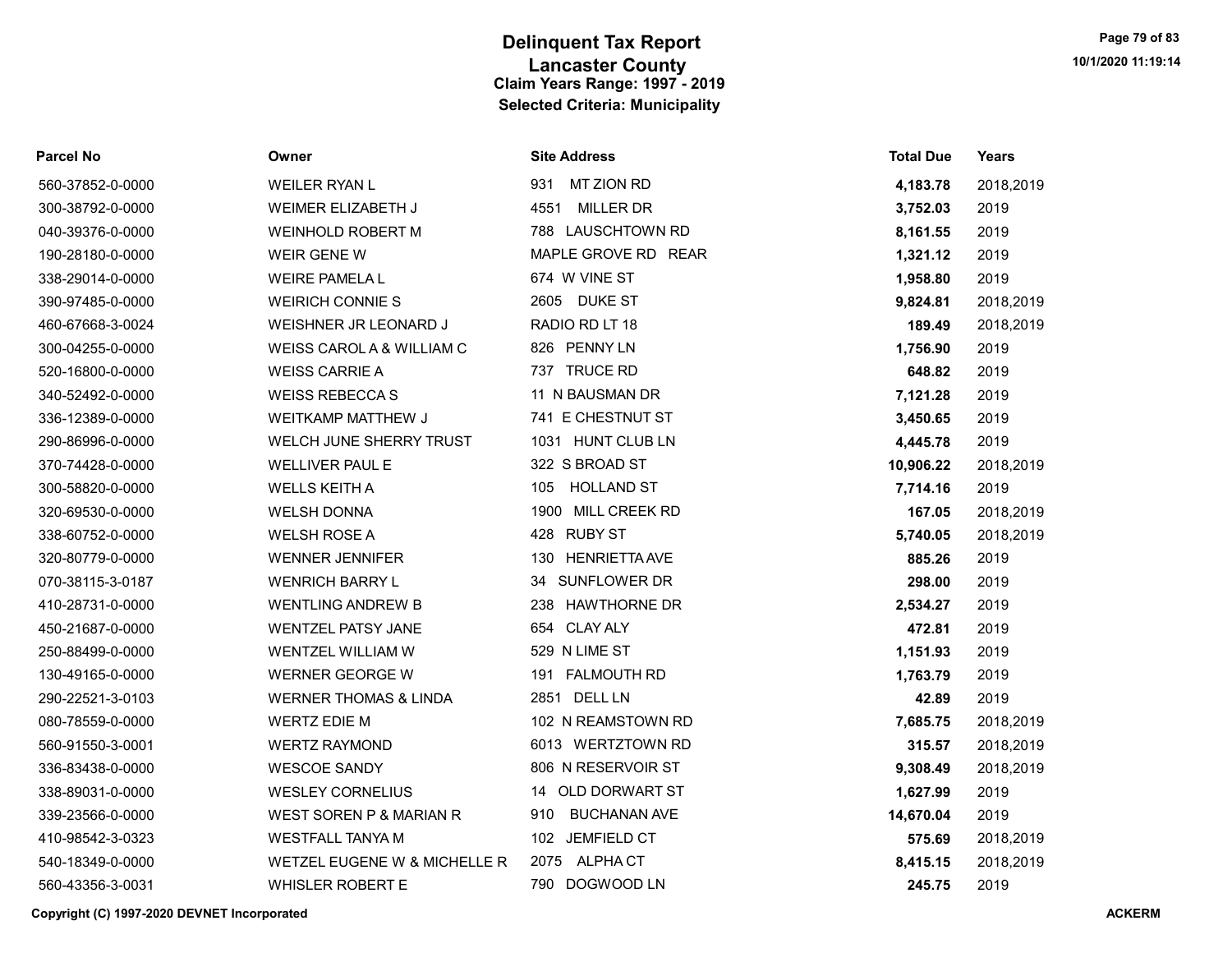| Parcel No        | Owner                                   | <b>Site Address</b>             | <b>Total Due</b> | Years     |
|------------------|-----------------------------------------|---------------------------------|------------------|-----------|
| 530-06307-0-0000 | <b>WHITAKER KATHY ANN</b>               | 215 S SUMMIT AVE                | 2,956.70         | 2018,2019 |
| 280-06601-3-0024 | <b>WHITE CLARENCE</b>                   | 130 WARFEL RD LOT 7             | 70.84            | 2018      |
| 110-78263-0-0000 | WHITE ELWOOD M                          | <b>LANCASTER AVE</b><br>14      | 9,479.75         | 2018,2019 |
| 338-11141-0-0000 | <b>WHITE KERRY S</b>                    | PROSPECT ST<br>53               | 5,951.29         | 2018,2019 |
| 390-77032-1-00N8 | <b>WHITE LAURA L</b>                    | 116 DELANCY PL CONDO            | 2,569.05         | 2019      |
| 500-98098-3-0092 | WHITE ROBERT RICHARD                    | 57 PENN VALLEY VLG              | 74.36            | 2019      |
| 390-77032-1-0007 | <b>WHITE WES</b>                        | 102 DELANCY PL CONDO            | 2,547.74         | 2019      |
| 337-30469-0-0000 | <b>WHITFIELD WILLIAM C</b>              | 454 S SHIPPEN ST                | 378.15           | 2019      |
| 600-77034-3-0049 | <b>WHITMYER FRED</b>                    | <b>FURNACE HILLS PIKE LOT 3</b> | 126.90           | 2018,2019 |
| 337-69226-0-0000 | WHITTED-DAWSON L ELIZABETH              | 613 S LIME ST                   | 7,286.58         | 2018,2019 |
| 338-64494-0-0000 | WICKENHEISER JOHN E &                   | 208 S WEST END AVE              | 524.24           | 2019      |
| 560-40033-0-0000 | WIGGINS JESSE J SR                      | <b>LINCOLN HWY</b><br>5027      | 3,783.59         | 2019      |
| 420-32561-0-0000 | WIGGINS SAMUEL H                        | 12 APPLE AVE                    | 3,295.28         | 2019      |
| 336-56259-0-0000 | <b>WIKER RANDAL B</b>                   | 232 E LIBERTY ST                | 1,662.89         | 2018,2019 |
| 420-80584-0-0000 | <b>WILHELM GRACE J</b>                  | <b>HULL ST</b><br>2             | 463.55           | 2019      |
| 120-49442-0-0000 | <b>WILLARD PATRICIA L</b>               | 3304 MAIN ST                    | 1,079.12         | 2019      |
| 540-52568-3-0033 | <b>WILLEN KEN</b>                       | 57 HEMLOCK ACRES CT             | 64.75            | 2019      |
| 350-17787-0-0000 | <b>WILLENBROCK R MARK</b>               | 260 OLD LEACOCK RD              | 3,947.31         | 2019      |
| 600-76631-0-0000 | WILLER JANET L                          | <b>GARNET AVE</b><br>527        | 3,939.34         | 2019      |
| 460-05091-0-0000 | <b>WILLIAM ROBERT C &amp; PUNITHA S</b> | 46 OLD ENGLISH LN               | 16,916.21        | 2018,2019 |
| 334-39611-0-0000 | <b>WILLIAMS ANDREA ANN</b>              | 614 S QUEEN ST                  | 1,906.87         | 2019      |
| 337-98959-0-0000 | WILLIAMS ANNA M                         | 31 SANN ST                      | 2,028.55         | 2019      |
| 060-61100-0-0000 | <b>WILLIAMS EDWARD E</b>                | 40 REAR ANN ST                  | 551.46           | 2019      |
| 410-10125-0-0000 | WILLIAMS JACKLYN M                      | 1125 MILLERSVILLE RD            | 4,669.61         | 2019      |
| 600-74644-0-0000 | <b>WILLIAMS KIMBERLY</b>                | 1 HOLLY CT                      | 5,416.00         | 2019      |
| 334-44860-0-0000 | <b>WILLIAMS MARIBEL</b>                 | 732 S QUEEN ST                  | 3,631.70         | 2018,2019 |
| 310-42035-0-0000 | WILLOW STREET REAL ESTATE LLC           | 3 CLAYTON AVE                   | 253.17           | 2019      |
| 310-47629-0-0000 | WILLOW STREET REAL ESTATE LLC           | 1646 LINCOLN HWY E              | 1,821.97         | 2019      |
| 260-86734-3-0015 | <b>WILSON BRYAN</b>                     | 1126 STEINMETZ RD LOT 5         | 190.69           | 2019      |
| 150-03899-0-0000 | <b>WILSON PAMELA JANE</b>               | 1 MARTHA DR                     | 4,533.36         | 2019      |
| 290-08178-0-0000 | <b>WILSON SCOTT A</b>                   | 1284 FAWNWOOD DR                | 1,310.05         | 2019      |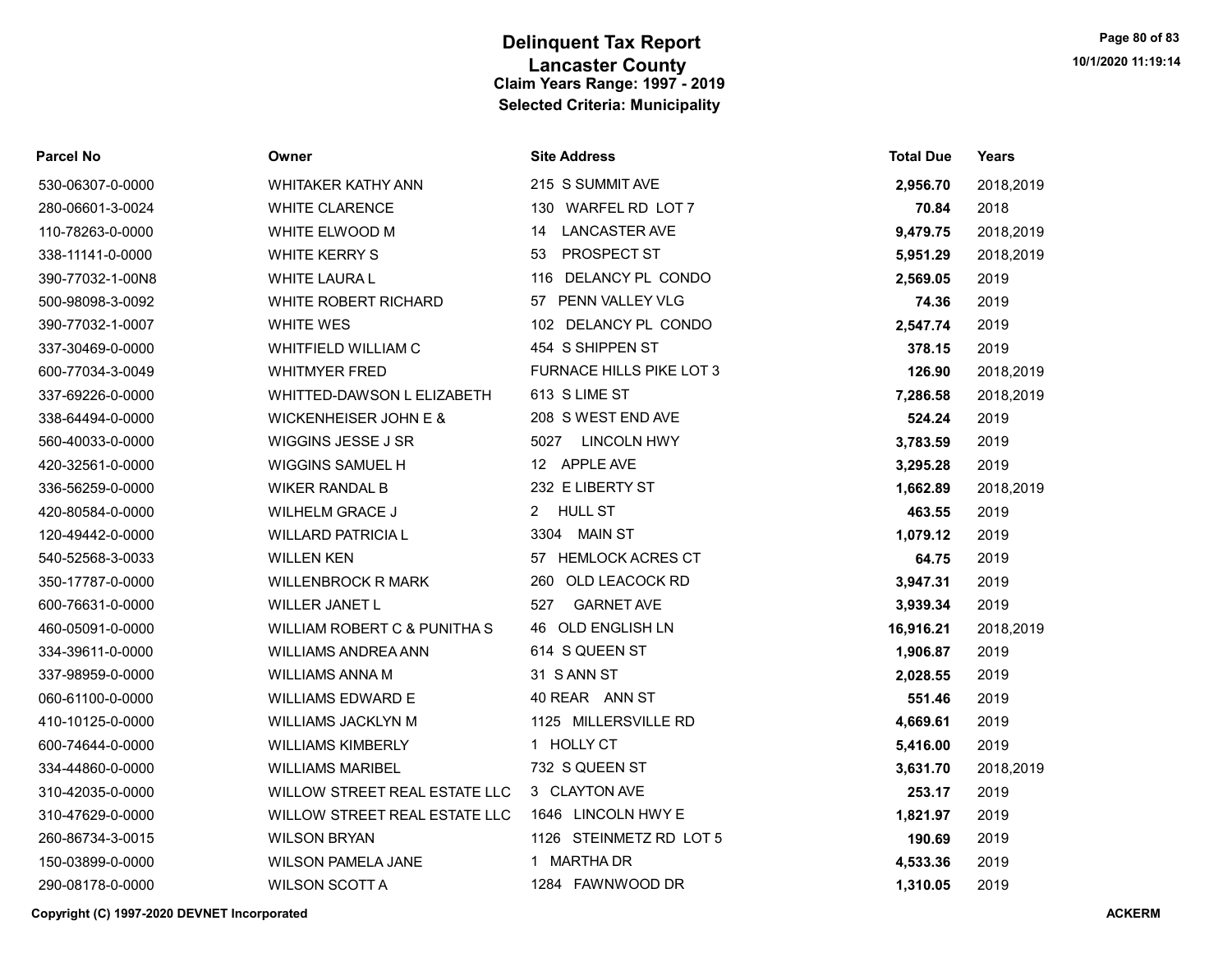| <b>Parcel No</b> | Owner                         | <b>Site Address</b>            | <b>Total Due</b> | Years     |
|------------------|-------------------------------|--------------------------------|------------------|-----------|
| 338-29650-0-0000 | <b>WILSON SCOTT A</b>         | 758 MANOR ST                   | 2,030.87         | 2019      |
| 338-36436-0-0000 | <b>WILSON SCOTT A</b>         | 544 MANOR ST                   | 1,752.24         | 2019      |
| 338-48461-0-0000 | <b>WILSON SCOTT A</b>         | 522<br><b>MANOR ST</b>         | 3,838.66         | 2019      |
| 338-49573-0-0000 | <b>WILSON SCOTT A</b>         | MANOR ST<br>520                | 3,024.65         | 2019      |
| 338-49985-0-0000 | WILSON THEODORE R JR          | <b>FREMONT ST</b><br>1261      | 3,774.41         | 2019      |
| 300-62926-0-0000 | WINFIELD STEPHEN B & DENEEN H | 3621 KEEN AVE                  | 4,438.40         | 2019      |
| 540-52568-3-0053 | <b>WINTERS BRADLEY</b>        | 26 HEMLOCK ACRES CT            | 152.51           | 2019      |
| 410-67794-0-0000 | <b>WINTERS PATSY A</b>        | 148 HIGHVILLE RD REAR          | 4,921.72         | 2019      |
| 540-29748-3-0040 | <b>WITKOSKY JERALD</b>        | 546 BRADLEY DR                 | 172.86           | 2019      |
| 080-47117-0-0000 | WITMER CRYSTAL L              | 1615 N READING RD              | 87.95            | 2019      |
| 180-01568-0-0000 | WITMER DARLENE M              | SHADY LN LOT 2 B-A             | 217.55           | 2019      |
| 180-97765-0-0000 | <b>WITMER DARLENE M</b>       | 68 SHADY LN                    | 526.16           | 2018,2019 |
| 460-91255-0-0000 | WITMER JUDITH A               | 304 CHURCH RD                  | 3,800.70         | 2019      |
| 250-03371-0-0000 | WOHLHAUPTER DIANE S           | 35 RAYMOND CT                  | 10,494.63        | 2018,2019 |
| 220-73875-0-0000 | <b>WOLF LINDAS</b>            | 2640 BROAD ST                  | 1,911.24         | 2019      |
| 110-39339-0-0000 | <b>WOLFE AMANDA L</b>         | 134 N ELEVENTH ST              | 12,938.95        | 2018,2019 |
| 540-52568-3-0035 | <b>WOLFE BRIDGET</b>          | 51 HEMLOCK ACRES CT            | 625.19           | 2018,2019 |
| 540-29748-3-0039 | WOLGEMUTH JOHN JR             | 305 CHUCK DR                   | 928.26           | 2019      |
| 540-23160-0-0000 | WOLGEMUTH JOHN D              | 17 AUTUMN LEAF LN              | 1,304.06         | 2019      |
| 230-22660-0-0000 | WOLPERT GEORGE H & MARGIE A   | WHITE OAK RD                   | 610.78           | 2019      |
| 570-26099-0-0000 | <b>WOLPERT MARGIE A</b>       | 114 S FULTON ST                | 1,221.33         | 2019      |
| 290-91270-0-0000 | <b>WOOD MICHAELA</b>          | 307 FAULKNER DR                | 12,582.95        | 2018,2019 |
| 130-22048-3-0004 | WOOD THOMAS S JR              | 2138 RIVER RD                  | 996.81           | 2018,2019 |
| 410-51460-0-0000 | WOODARD REALUS B JR & ROBIN L | 121 WHITNEY RD                 | 3,622.20         | 2019      |
| 080-09760-3-0014 | <b>WOODEN TRACY</b>           | 33 DENISE LN                   | 115.80           | 2019      |
| 337-28327-0-0000 | <b>WOODRUFF MARY T</b>        | 327 S ANN ST                   | 950.82           | 2019      |
| 250-55183-0-0000 | <b>WORD PROPERTIES LLC</b>    | 29 S MARKET ST                 | 26,639.42        | 2018,2019 |
| 338-36942-0-0000 | <b>WORRY MICHAEL</b>          | 412 HIGH ST                    | 637.39           | 2019      |
| 160-10802-0-0000 | WOSTMANN JOHN C               | <b>COLEBROOK RD</b><br>215     | 4,062.22         | 2019      |
| 333-53966-0-0000 | <b>WRIGHT BESSIE M</b>        | 425 CHURCH ST                  | 4,143.67         | 2018,2019 |
| 410-47392-0-0000 | <b>WRIGHT JAMES C SR</b>      | 207<br><b>BANYAN CIRCLE DR</b> | 622.37           | 2019      |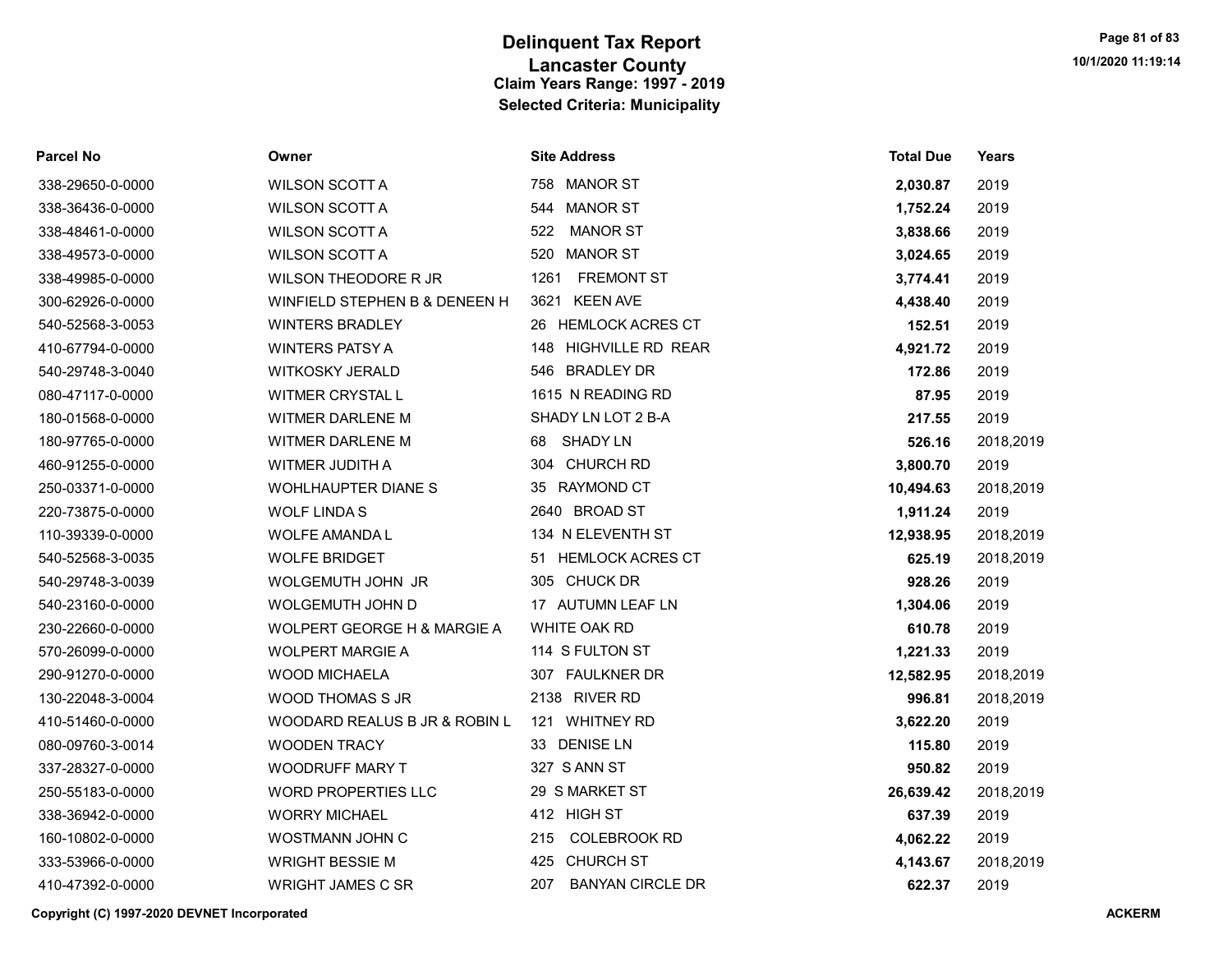| <b>Parcel No</b> | Owner                       | <b>Site Address</b>            | <b>Total Due</b> | <b>Years</b> |
|------------------|-----------------------------|--------------------------------|------------------|--------------|
| 337-57920-0-0000 | WRIGHT JOHN F               | 113 S MARSHALL ST              | 7,517.10         | 2018,2019    |
| 337-60455-0-0000 | <b>WRIGHT NATHANIEL</b>     | 540 SOUTHEAST AVE              | 3,989.66         | 2018,2019    |
| 340-40078-0-0000 | <b>WRIGHT-HILL TALIAH R</b> | 1052 STERLING PL               | 4,188.86         | 2019         |
| 335-35448-0-0000 | YANG PLIA                   | 310 W GRANT ST                 | 172.59           | 2019         |
| 290-00179-0-0000 | YARNALL SCOTT F & JONI M    | 937 CLEEK AVE                  | 5,154.64         | 2019         |
| 550-35084-3-0001 | YEAGER RANDY LEE            | 5145 MINE RD                   | 71.41            | 2019         |
| 390-25086-0-0000 | YECKER SANDRA A             | 28 ECHO VALLEY LN              | 7,236.63         | 2018,2019    |
| 390-33183-0-0000 | YECKER SANDRA A             | 32 ECHO VALLEY LN              | 2,464.08         | 2019         |
| 331-53550-0-0000 | YMS ASSOCIATES LTD          | 240 N ARCH ST                  | 6,374.63         | 2019         |
| 560-66384-0-0000 | YODER JEFFREY L             | 952 NARVON RD                  | 5,179.38         | 2018,2019    |
| 333-26705-0-0000 | YODER SUSAN                 | 37 S LIME ST                   | 14,668.53        | 2018,2019    |
| 410-98542-3-0106 | YOUNG DANIEL W              | 211 OAKFIELD CT W              | 569.43           | 2019         |
| 250-70858-0-0000 | YOUNG JAMES A               | 26 N POPLAR ST                 | 986.38           | 2019         |
| 336-77436-0-0000 | YOUNG JOHNNIE D             | 30 E JAMES ST                  | 3,723.69         | 2019         |
| 334-13751-0-0000 | ZABALA ANDRES               | 48 S WATER ST                  | 2,059.09         | 2019         |
| 130-91646-0-0000 | <b>ZAGARS KARLIS A</b>      | 624 STACKSTOWN RD              | 9,991.75         | 2019         |
| 540-47402-0-0000 | ZAGARS KARLIS A & ERNESTS V | 2060 N COLEBROOK RD            | 3,839.94         | 2019         |
| 160-74876-0-0000 | ZARFOSS JAMES N             | <b>HILLTOP VIEW WAY</b><br>260 | 8,685.79         | 2018,2019    |
| 300-68483-1-0034 | ZAVALICK DAVID P            | 10 CEDAR LN CONDO              | 2,047.05         | 2019         |
| 410-98542-3-0492 | ZAVALICK SUSAN M            | 136 GREENBRIAR CIR             | 947.07           | 2019         |
| 540-71050-0-0000 | <b>ZEAMER BRYAN R</b>       | 5143 FIELD VIEW DR             | 1,975.42         | 2019         |
| 600-73463-0-0000 | ZEIGLER RONALD P            | 325 REGENTS DR                 | 6,316.60         | 2019         |
| 090-03978-0-0000 | <b>ZEISET EDWIN W</b>       | <b>CHERRY ALY</b><br>87        | 10,279.01        | 2018,2019    |
| 150-74206-0-0000 | ZELL MICHAEL L              | 1222 LONG LN APT 1             | 2,699.90         | 2019         |
| 339-81755-0-0000 | ZIEGLER ROBERT S            | 39 W NEW ST                    | 3,282.66         | 2019         |
| 380-04482-3-0110 | ZIEMER DUSTIN P             | 32 HORSESHOE LN                | 63.52            | 2019         |
| 410-42087-0-0000 | <b>ZIMMERMAN KENNETH E</b>  | 1193 LETORT RD                 | 1,087.75         | 2018         |
| 334-06453-0-0000 | ZIMMERMAN MICHAEL           | 244 S QUEEN ST                 | 4,360.63         | 2019         |
| 334-41308-0-0000 | ZIMMERMAN MICHAEL           | 714 S QUEEN ST                 | 7,633.75         | 2019         |
| 334-47384-0-0000 | ZIMMERMAN MICHAEL           | 716 S QUEEN ST                 | 6,249.87         | 2019         |
| 450-96978-0-0000 | ZINK JAMES E                | 102 FRANK ST                   | 1,565.97         | 2019         |